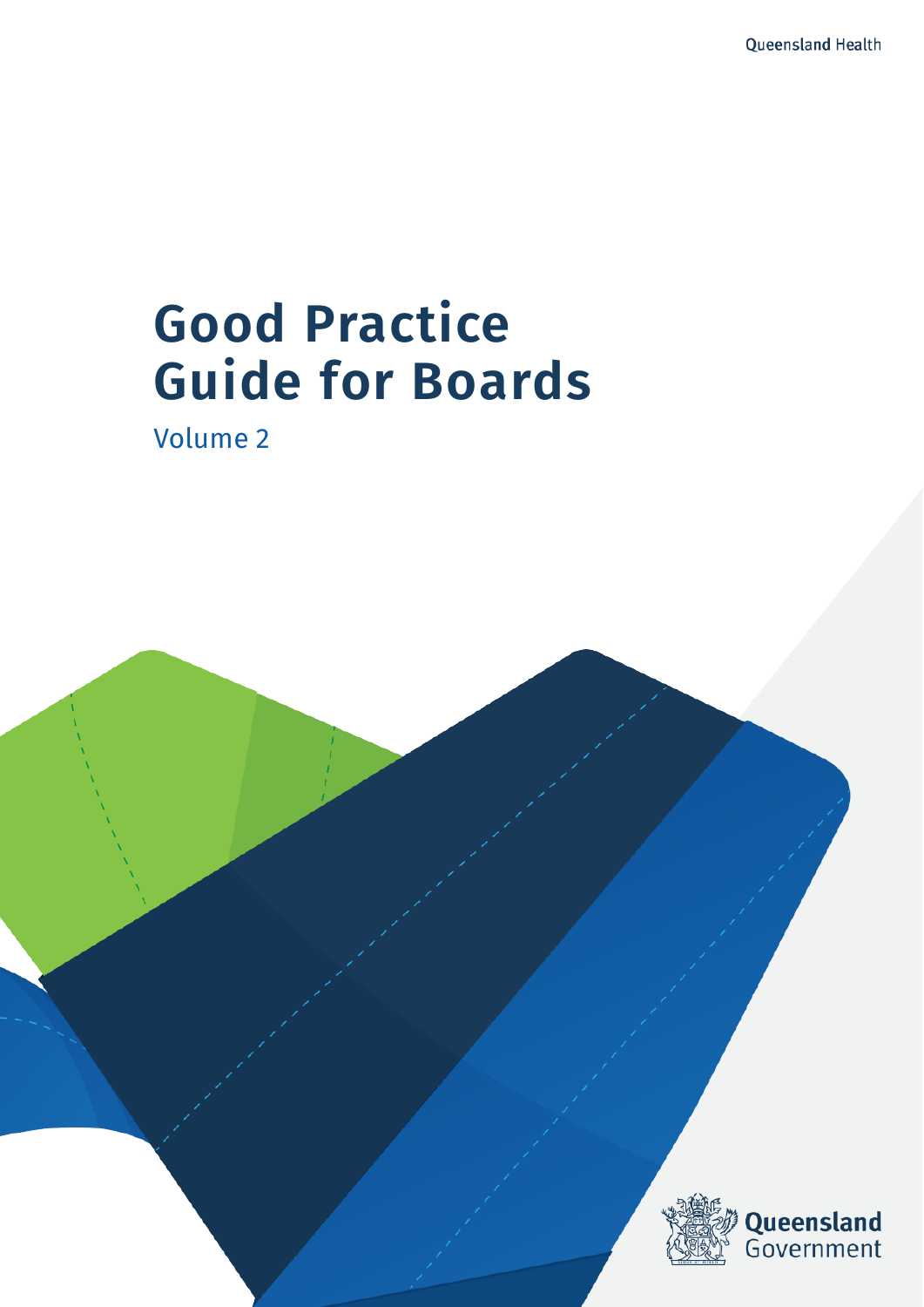#### **Good Practice Guide for Boards - Volume 2**

Published by the State of Queensland (Queensland Health), SELECT DATE This document is licensed under a Creative Commons Attribution 3.0 Australia licence.



To view a copy of this licence, visit creativecommons.org/licenses/by/3.0/au

© State of Queensland (Queensland Health) 2020

You are free to copy, communicate and adapt the work, as long as you attribute the State of Queensland (Queensland Health).

#### **For more information contact:**

Unit, Department of Health, Queensland Health, GPO Box 48, Brisbane QLD 4001, email email@health.qld.gov.au, phone (07) 3328 9310.

An electronic version of this document is available at www.insert.website.here.com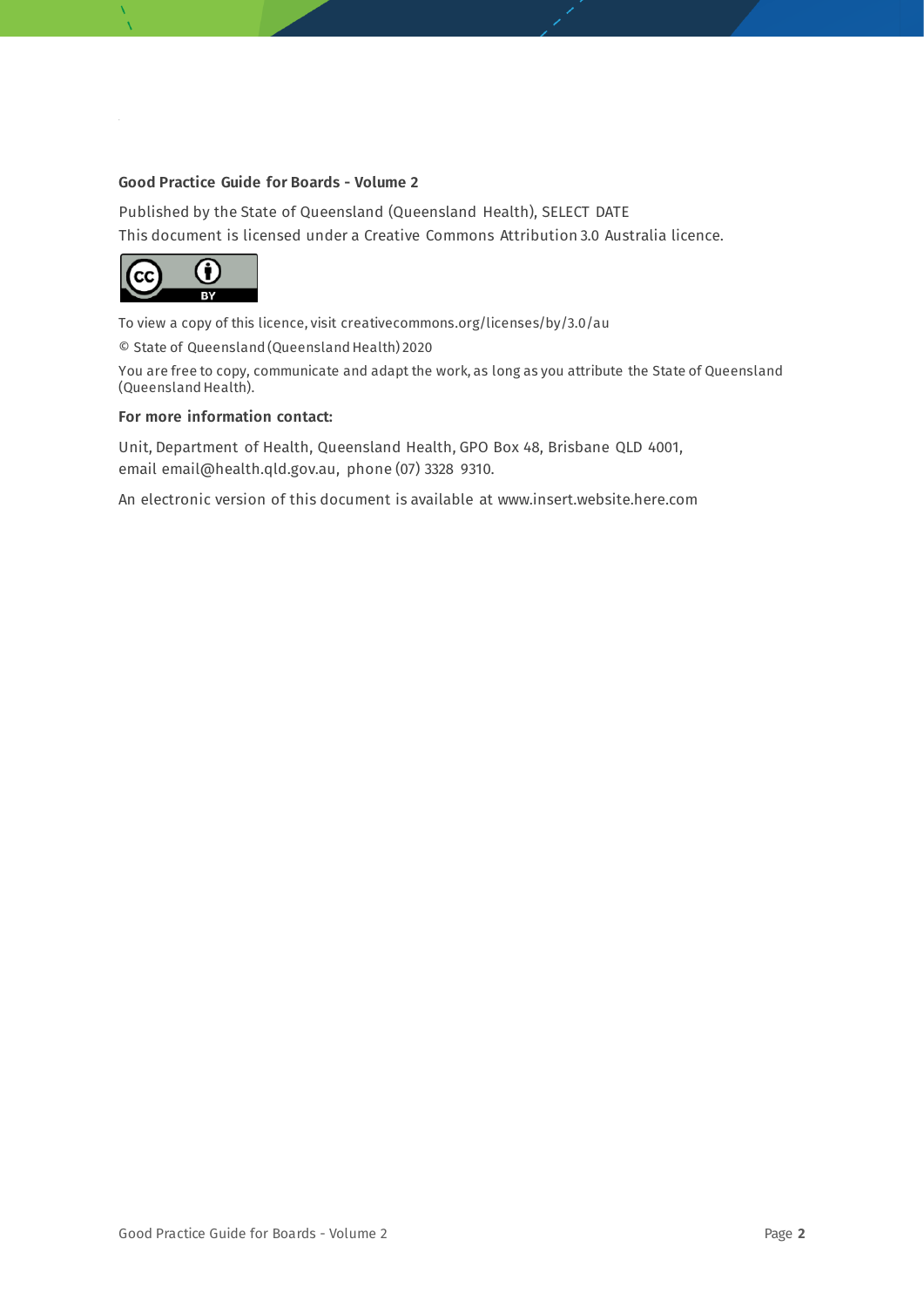### **Contents**

| <b>Foreword</b>                                                                                                                                          | 5  |
|----------------------------------------------------------------------------------------------------------------------------------------------------------|----|
| <b>Culture and good governance</b>                                                                                                                       | 6  |
| <b>Board diversity</b>                                                                                                                                   | 12 |
| <b>Cultural capability</b><br>the control of the control of the control of the control of the control of the control of                                  | 14 |
| <b>Board dynamics</b>                                                                                                                                    | 16 |
| <b>Relationship between boards and Health Service Chief Executives</b>                                                                                   | 18 |
| <b>Clinical governance</b><br><u> 1989 - Johann Harry Harry Harry Harry Harry Harry Harry Harry Harry Harry Harry Harry Harry Harry Harry Harry</u>      | 20 |
| Networked governance structure                                                                                                                           | 22 |
| <b>Effective board neetings</b><br><u> 1989 - Johann Harry Harry Harry Harry Harry Harry Harry Harry Harry Harry Harry Harry Harry Harry Harry Harry</u> | 24 |
| <b>Effective committee meetings</b><br>the control of the control of the control of the control of the control of the control of                         | 26 |
| <b>Role of Board Secretaries</b>                                                                                                                         | 28 |
| The relationship between boards and Board Secretaries                                                                                                    | 30 |
| <b>Strategic planning</b><br><u> 1980 - Jan Barbara Barbara, manazarta da kasas da kasas da kasas da kasas da kasas da kasas da kasas da kasa</u>        | 32 |
| <b>Measuring performance</b><br>the control of the control of the control of the control of the control of                                               | 34 |
| <b>Financial governance</b>                                                                                                                              | 36 |
| <b>Engaging with risk</b>                                                                                                                                | 38 |
| <b>Board evaluations</b>                                                                                                                                 | 40 |
| <b>Preventative healthcare</b>                                                                                                                           | 42 |
| <b>Research and innovation</b>                                                                                                                           | 44 |
| <b>ICT and cyber security</b>                                                                                                                            | 46 |
| <b>Data and information management</b>                                                                                                                   | 48 |
| <b>Financial and operational reporting</b>                                                                                                               | 50 |
| <b>Managing conflicts of interest</b>                                                                                                                    | 52 |
| <b>Board confidentiality</b>                                                                                                                             | 54 |
| <b>Engaging with staff</b>                                                                                                                               | 56 |
| <b>Whistleblowing</b>                                                                                                                                    | 58 |
| <b>Engaging with the Department of Health</b>                                                                                                            | 60 |
| <b>Consumer and community engagement</b>                                                                                                                 | 62 |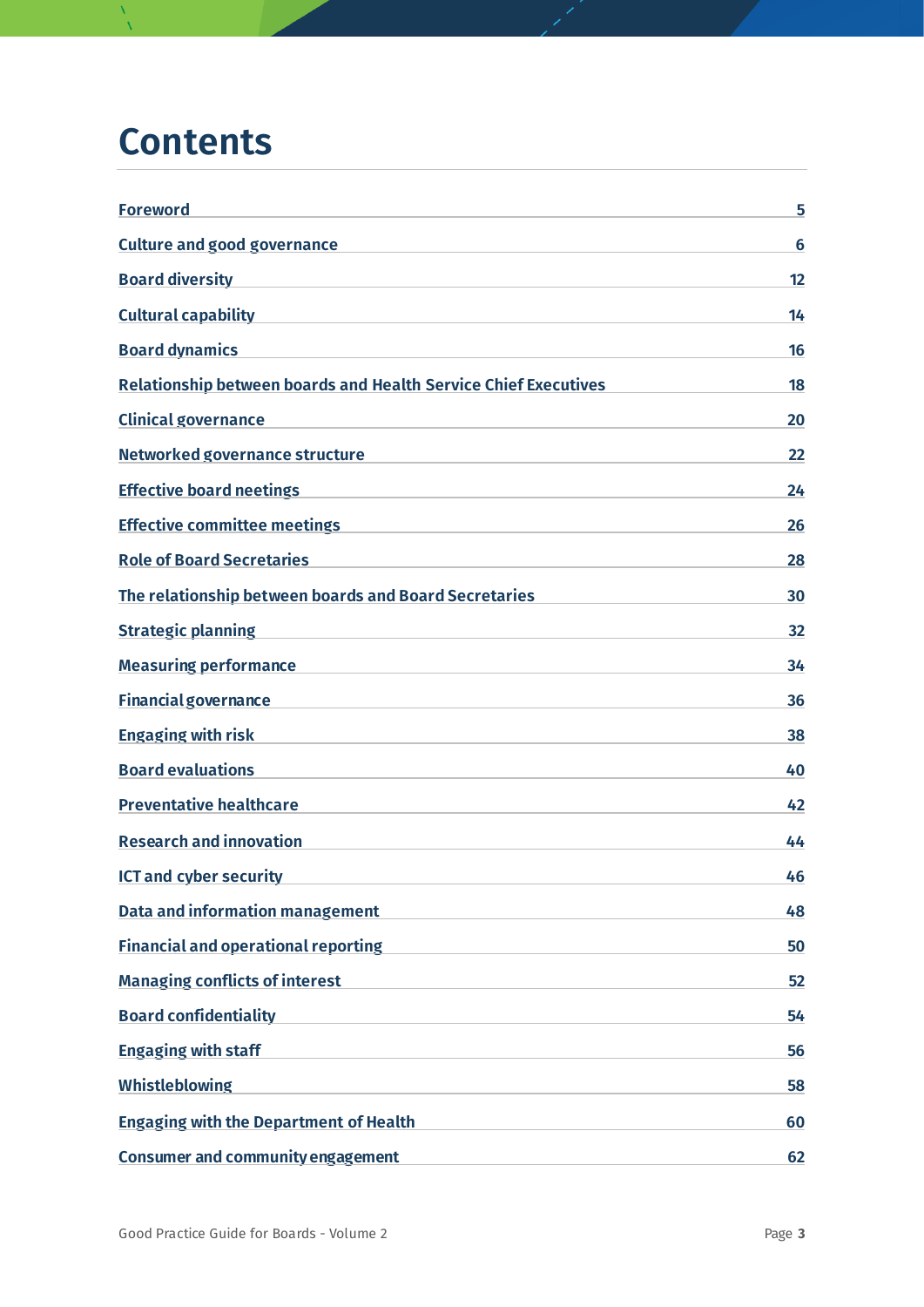| <b>Hospital foundations</b>   | 64 |
|-------------------------------|----|
| <b>Clinical partnerships</b>  | 66 |
| <b>Strategic partnerships</b> | 68 |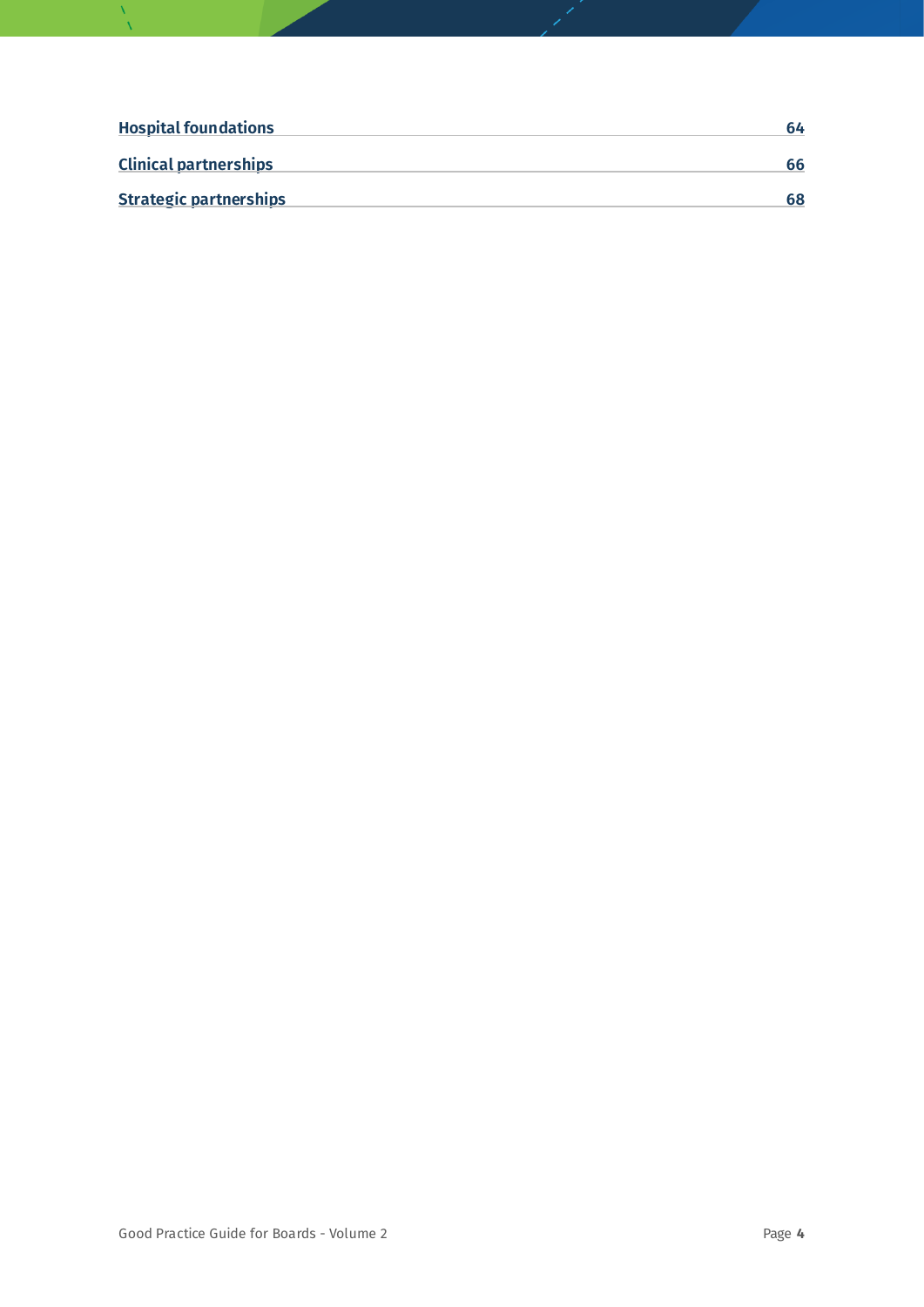### <span id="page-4-0"></span>**Foreword**

The Good Practice Guide for Boards was developed as a response to advice on Queensland Health's Governance Framework that was delivered by an expert panel in 2019. Recommendation 6 of the advice was that a 'Good Practice Guide' (the Guide), and a supporting program for Board members is developed to build and maintain the capability and effectiveness of Hospital and Health Boards.

In order to meet this recommendation, the Guide has been developed in two volumes to cover distinct but related governance matters:

- Volume 1 of the Guide is designed as a reference text that focuses on hard governance (including legislative and policy frameworks, the context of the health system, and formal roles of stakeholders in the Queensland public health system). The purpose of this volume is to provide a comprehensive outline of the structures, frameworks and responsibilities of which Board members must be aware and understand to properly execute their duties and responsibilities.
- Volume 2 of the Guide (this document) focuses on soft governance (such as culture, leadership and relationships).

The purpose of this volume is to provide guidance and advice to board members on a broad variety of soft governance topics and emerging issues of interest to boards, and to provide prompts to initiate and drive consideration and conversation of soft governance topics. This includes:

- o A short summary of each topic, including numerous links to allow for additional reading (including academic papers, best practice guides from around the world and papers written by various professional organisations). Links that may be behind a paywall are indicated by a lock  $(\blacksquare)$  icon.
- o A series of quotes and scenarios designed to inform board members of the views of their peers and drive discussions between board members on topics of mutual interest and expertise. This information was sourced from a series of interviews held with Hospital and Health Board Chairs and members.
- o Points for consideration and discussion, either individually or as a group, to assist in applying these concepts to their own boards.

Topics that are explored in this volume are broadly aligned to the fundamentals of governance that underpin the achievement of good public sector governance, as outlined in the Australian National Audit Office document '*Public Sector Governance: Strengthening Performance Through Good Governance*'.

The Guide has been widely consulted among Hospital and Health Boards as well as the Department of Health.

Feedback relating to the Guide is welcome, and should be sent to [statutoryagencies@health.qld.gov.au.](mailto:statutoryagencies@health.qld.gov.au)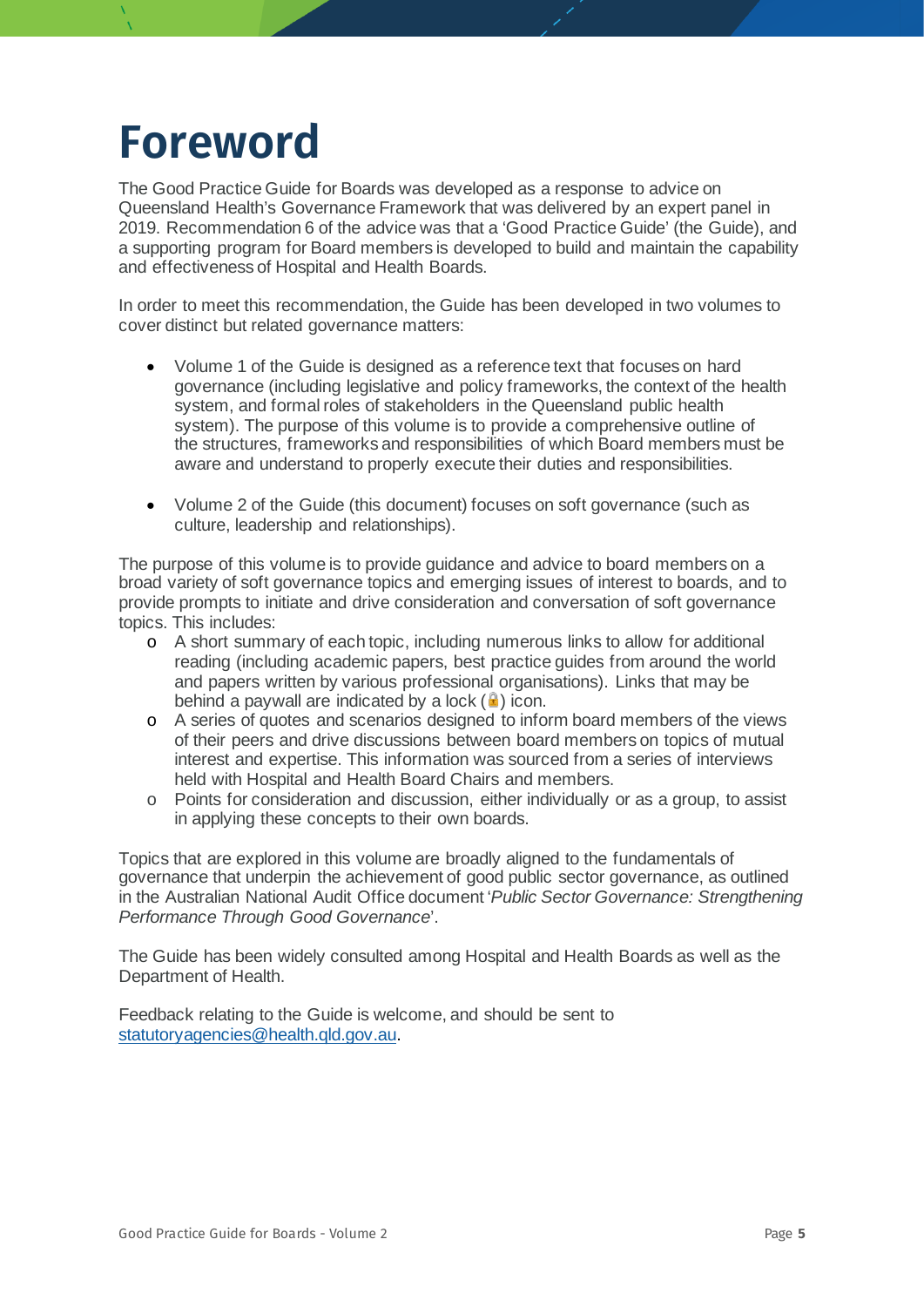## <span id="page-5-0"></span>**Culture and good governance**

#### **Why is culture an important consideration for Hospital and Health Boards?**

A positive culture in an organisation is proven to increase organisational and staff performance, productivity and reputation. In healthcare, there are well documented correlations between positive cultures and improved outcomes for patients, including mortality rates, readmission rates and patient satisfaction. [Read More](https://www.ncbi.nlm.nih.gov/pmc/articles/PMC5695304/)<sup>[1](#page-70-0)</sup>

#### **What is culture?**

According to Greg Medcraft, former Commissioner and Chairman of the Australian Securities and Investments Commission, "Culture is a set of shared values and assumptions within an organisation. It reflects the underlying 'mindset of an organisation', the 'unwritten rules' for how things really work. It works silently in the background to direct how an organisation and its staff think, make decisions and actually behave". In other words, culture is "**the way we do things around here**"[. Read more](https://download.asic.gov.au/media/3964314/greg-medcraft-speech-challenger-offsite-28-july-2016.pdf)[2](#page-70-1)

#### **How we see it – boards as stewards of culture**

A Hospital and Health Board is ultimately responsible for the culture of the organisation that it governs. Given the importance of culture to organisational performance, it is imperative that boards understand their role in creating, embedding and maintaining a good corporate culture.

#### **How does a board create a good culture?**

A board must have a clear and shared understanding about the type of culture that is required to achieve its purpose. The desired culture must be well communicated to executives and staff, and the board should work to ensure alignment between the desired culture and the actual culture of the organisation. These actions are not 'set and forget'; they require an ongoing commitment by the board to continually review, discuss and address cultural performance. Health Service Chief Executive (HSCE) turnover, environmental change, or major structural reform are catalysts that may require consideration of whether the desired or embedded culture is appropriate for the challenges being faced by an organisation. Read [More](https://www.ey.com/en_gl/board-matters/five-ways-to-enhance-board-oversight-of-culture)<sup>[3](#page-70-2)</sup>

#### **How does a board influence culture?**

Almost all actions by a board and its committees have the potential to impact on the culture of the organisation in some way. Boards directly impact culture through decisions such as appointing a HSCE and setting the strategy and priorities for the organisation. Boards also influence culture through modelling desired behaviours and decisions and engaging other senior staff and influencers throughout the organisation. It is important that the actual behaviour of boards is reflective of the desired culture that has been communicated to staff, to avoid a disconnect between the two[. Read More](https://insights.diligent.com/corporate-governance/the-importance-of-corporate-culture-for-good-governance)<sup>[4](#page-70-3)</sup>

#### **How can a board measure and monitor their culture?**

Boards should consider evidence-based, best practice and relevant information from varied sources to provide a holistic picture of organisational culture. Staff surveys, turnover rates, health and safety reports and complaints can provide objective indications of whether the organisation has a good culture, while regular discussions of culture at board meetings,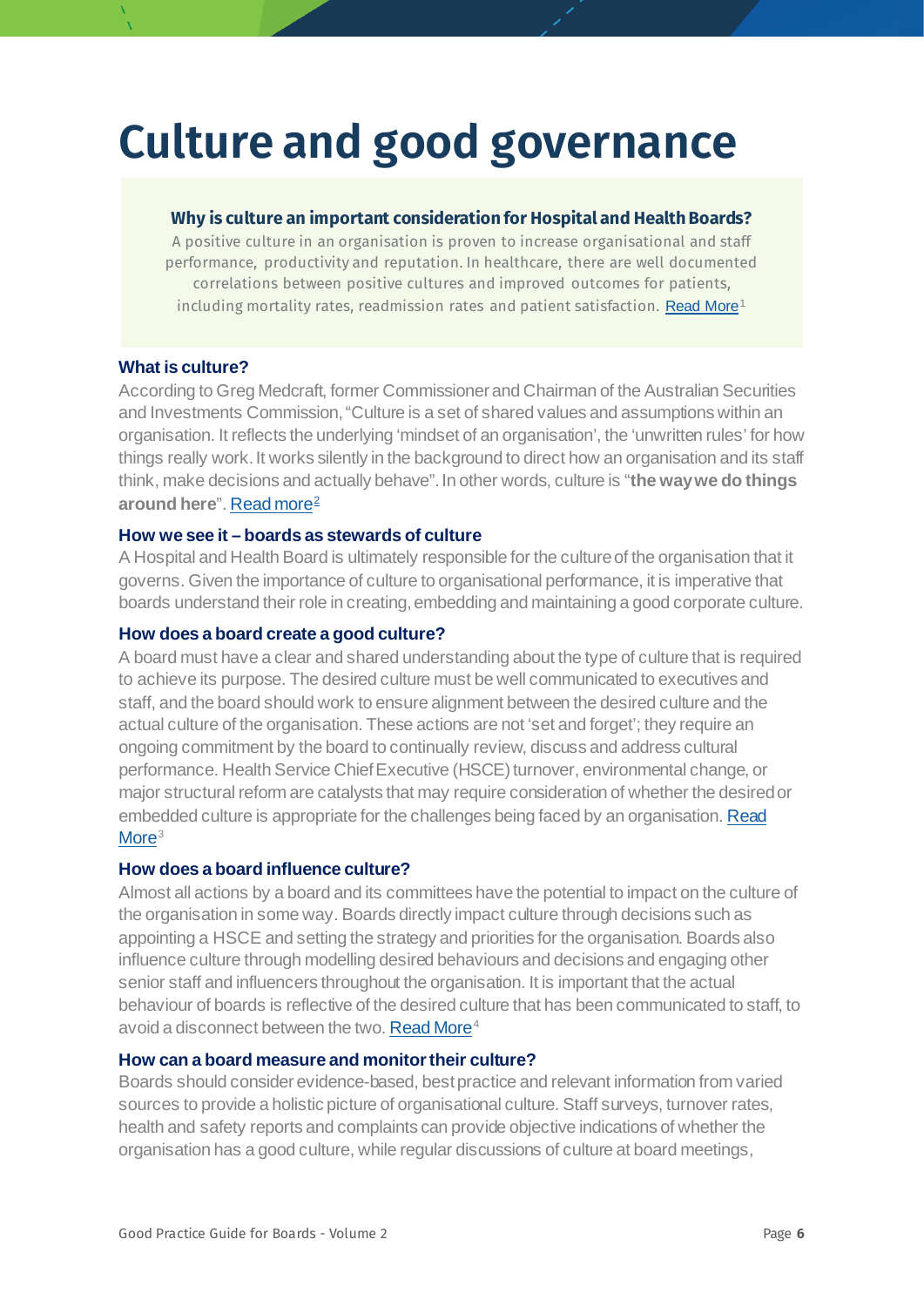interactions with staff (as opposed to just executives) and periodic engagement with customers and community stakeholders can inform input into such an assessment.

### What are you saying?

*Leadership is the most profound influence on culture, and culture is what leads to good outcomes. John Wakefield, Director-General, Queensland Health*

*You can take the pulse of an organisational culture the minute you walk into a facility. Verbal and body language, the working environment and immediate staff behaviour all suggest whether an organisation has a good culture. Being visible and seeing the organisation firsthand is key to boards understanding the culture within an organisation. - Rob Stable, former Chair, Metro North Hospital and Health Board*

*Boards have a direct impact on culture. They need to create opportunities which support directors to follow through with their passions so that they can have an impact on the service. Every director should be able to, at the end of their term, look back on the legacy they left through their service. - Ian Langdon, Chair, Gold Coast Hospital and Health Board*

*Every organisation has its own cultural challenges. Changing culture can be difficult and does not usually happen quickly. Receiving ongoing feedback, monitoring data relating to staff leave and workforce surveys and being out and about in facilities and communities provides valuable insight. - Hospital and Health Board Chair*

*The board has ultimate accountability for the cultural health of our organisations and has a role in forming and monitoring culture. Board members can learn much about the culture of the organisation through site visits, interacting with frontline staff, and observing interactions of senior management with one another, including the HSCE, at board meetings and informal events. Other information that assists in monitoring the cultural dimensions of the organisation includes the results of staff satisfaction surveys, responses to customer compliments and complaints, internal audits, performance managements systems and exit interviews. - Colette McCool, member, GoldCoast Hospital and Health Board*

#### **Additional Reading**

- [Various Authors \(2017\) Managing](http://iia.org.au/sf_docs/default-source/default-document-library/424_managing-culture-a-good-practice-guide_v8.pdf?sfvrsn=2) Culture A good practice guide, First [Edition](http://iia.org.au/sf_docs/default-source/default-document-library/424_managing-culture-a-good-practice-guide_v8.pdf?sfvrsn=2)*[5](#page-71-0)* .
- [Australian Institute of Company Directors –](https://aicd.companydirectors.com.au/-/media/cd2/resources/director-resources/not-for-profit-resources/nfp-principles/pdf/06911-4-adv-nfp-governance-principles-report-a4-v11.ashx) Not-for-Profit Principle 10: [Culture](https://aicd.companydirectors.com.au/-/media/cd2/resources/director-resources/not-for-profit-resources/nfp-principles/pdf/06911-4-adv-nfp-governance-principles-report-a4-v11.ashx)<sup>[6](#page-71-1)</sup>
- Dan Pontefract (2017) *[If Culture Comes First, Performance Will Follow](https://www.forbes.com/sites/danpontefract/2017/05/25/if-culture-comes-first-performance-will-follow/#33f38cb66e62)*, [Forbes](https://www.forbes.com/sites/danpontefract/2017/05/25/if-culture-comes-first-performance-will-follow/#33f38cb66e62)<sup>2</sup>

- How does your board measure the culture of your organisation?
- What actions does your board take to ensure a positive culture?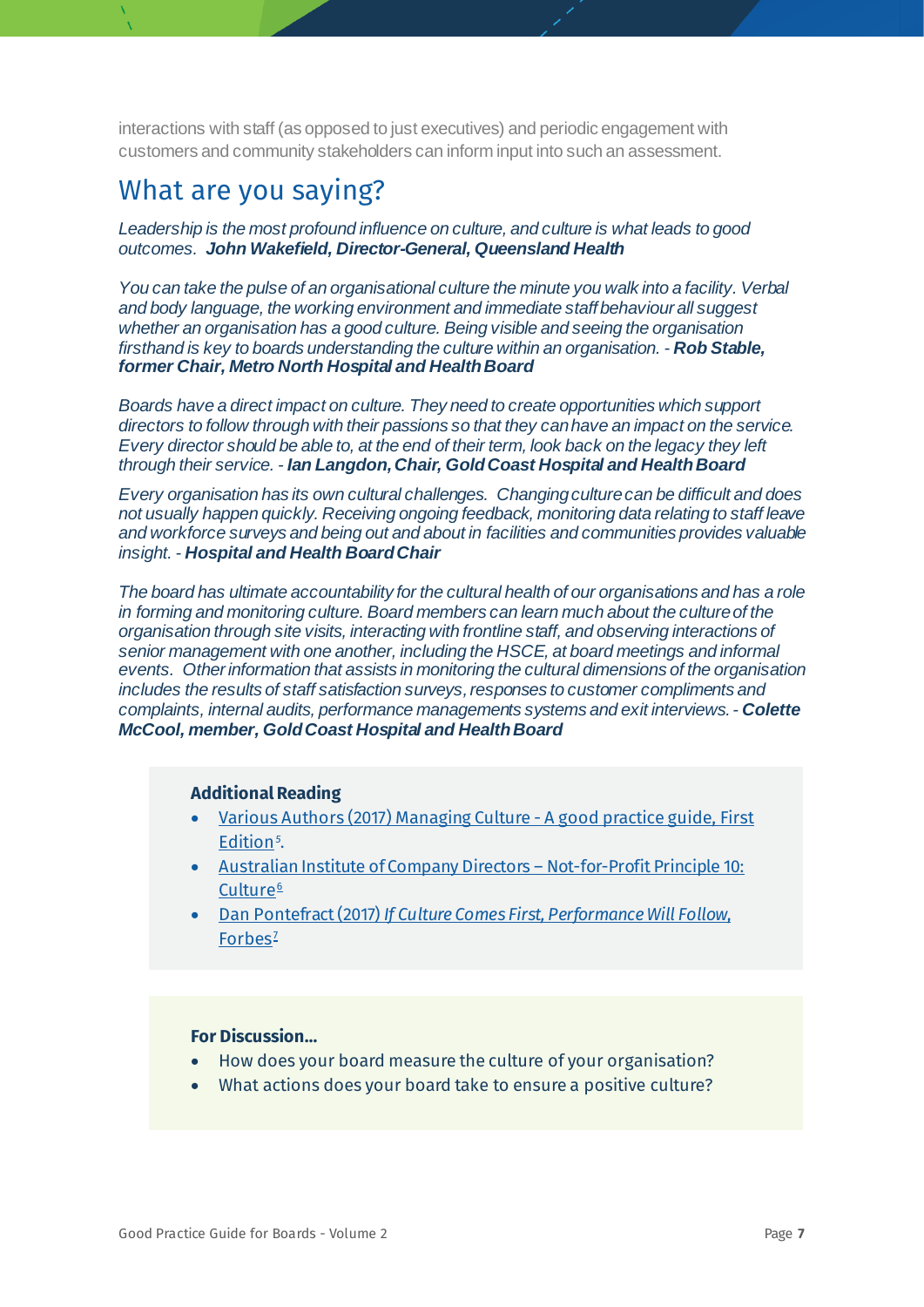## **Health sector leadership**

#### **Why is leadership important in the health sector?**

Leadership is the most influential factor in shaping organisational culture. There is clear evidence between effective leadership and the achievement of organisational priorities.

#### **What is leadership?**

There is wide ranging and differing research and discourse relating to leadership. Leadership in healthcare is particularly complex, but as a general concept revolves around developing and driving vision, ideas, direction and inspiration within an organisation. Leadership is exercised at all areas of an organisation, by individuals in any level or position[. Read more](https://qualitysafety.bmj.com/content/qhc/10/suppl_2/ii3.full.pdf)<sup>[8](#page-72-0)</sup>

#### **How is leadership different to management?**

While leadership is distinct from management, the two concepts overlap - *"the Board must understand its role as the governor of a company, not its manager… the delineation between directing and managing is the starting point in an effective governance system".* Exercising leadership skills at board level is different to the management of operational matters for which the HSCE and Executives have responsibility – however still requires understanding and curiosity with relation to the management of the Hospital and Health Service (HHS). Read [more](https://aicd.companydirectors.com.au/resources/bookstore/directors-at-work)<sup>[9](#page-72-1)</sup>

#### **How we see it – Hospital and Health Boards as health sector leaders**

Hospital and Health Boards are established to control a HHSand are accountable to the Minister for Health and Ambulance Services for the performance of their HHS. They are the most senior leaders of their health service and must understand and be visibly committed to their role. The board must ensure that their leadership qualities, strategies and behaviours provide direction to the organisation, alignment to defined courses of action and commitment to the HHS and its goals. It is important that the board understands and models the leadership facets it expects from its organisation to ensure that individuals and groups collectively act in a manner that support the goals of the HHS, as their behaviours will directly and indirectly influence the behaviours of the broader organisation[. Read more](https://www.kingsfund.org.uk/sites/default/files/media/delivering-collective-leadership-ccl-may.pdf)<sup>[10](#page-72-2)</sup>

Effective leadership is fundamental to maintaining trust in an organisation and its activities, allowing boards to develop and maintain good relationships and effectively resolve crisis situations[. Read more.](https://aicd.companydirectors.com.au/advocacy/governance-leadership-centre/practice-of-governance/how-boards-can-help-australia-recover-from-its-trust-crisis)<sup>[11](#page-72-3)</sup>

#### **How does a board foster good leadership?**

The board should consider its leadership capability and whether its directors are displaying the competencies needed to provide strong and effective leadership to the health service, through continual objective and subjective assessments. The board should also consider whether professional development interventions and improvement activity relating to leadership should be targeted at individuals, or to the board as a collective[. Read more](https://www.intechopen.com/books/leadership/the-concept-of-leadership-in-the-health-care-sector)<sup>[12](#page-72-4)</sup>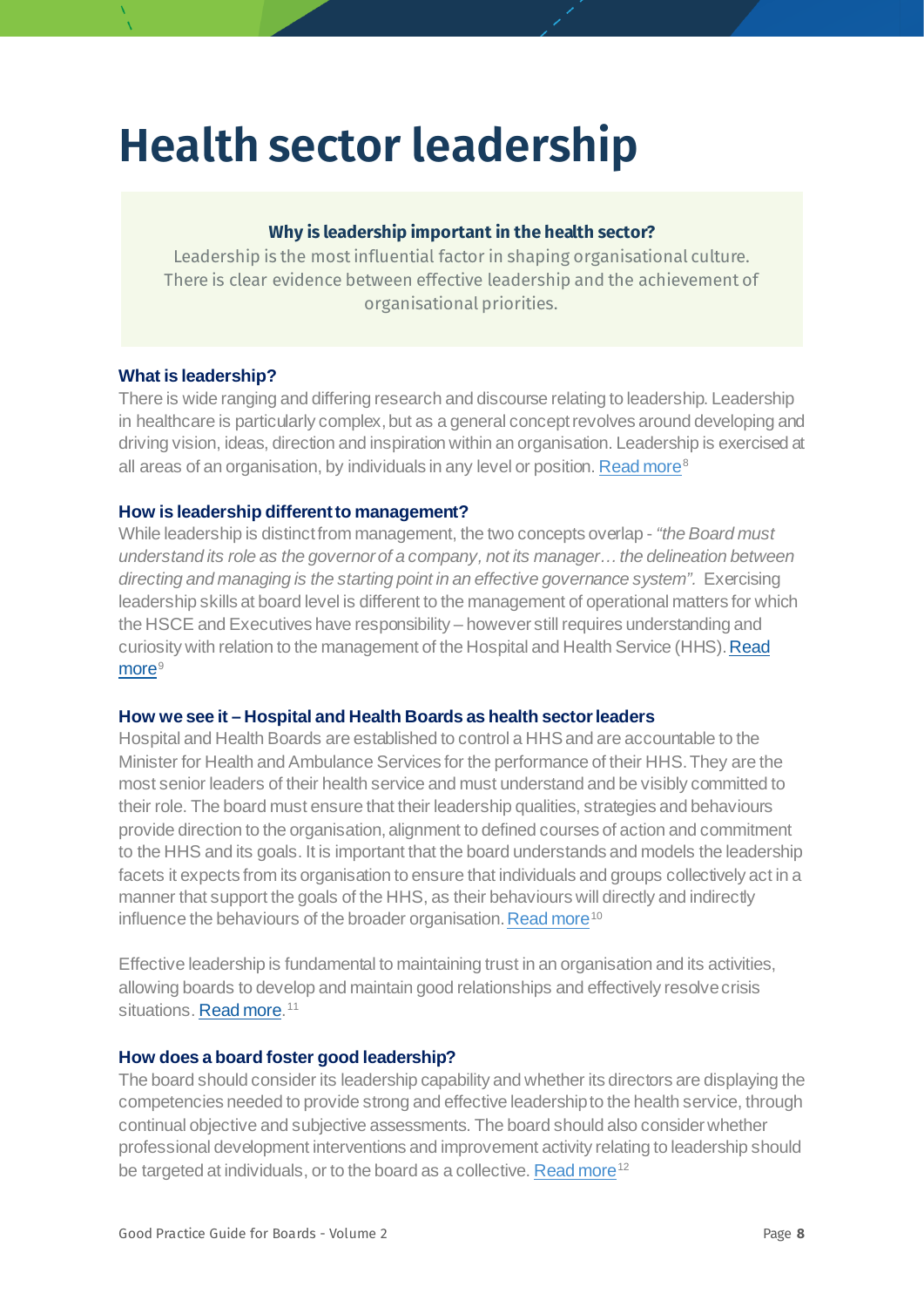*The board Chair should be the person in the health service with the least job security. The board is charged with the provision of safe and quality care, and the buck stops with the Chair. - Mike Willis, Chair, QueenslandHealth Board Chairs' Forum and Chair, West Moreton Hospital and Health Board*

*New board members should understand that being a Hospital and Health Board member is more than a job, it's a great privilege. You strive to achieve the best possible health care for patients, and to give the best support to the front line, which is so important to those who are actually receiving the care. - Rob Stable, former Chair, Metro North Hospital and Health Board*

*Incoming board members should recognise that it is a privilege to be able to give back to your community through serving on a board. It's an opportunity to make a difference to people's lives, that is offered to very few people. - Jim McGowan, Chair, Metro North Hospital and Health Board (former Chair, South West Hospital and Health Board)*

*Hospital and Health Boards have come a long way since their inception in 2012. They still work with a great deal of complexity that is not always apparent to external parties, but are far more experienced, and comfortable with their role in oversight of HHS governance and performance. - Paul Woodhouse, Chair, North West Hospital and Health Board*

*To effect lasting change, leadership behaviour needs to be visibly aligned with the organisational culture and values it seeks to create.- Helen Chenery, member, Gold Coast Hospital and Health Board*

*Emotional and social intelligence is key to leadership in a board setting. It is a high-pressure role, and members need to have conscious knowledge and personal insight. - Lisa Caffery, Deputy Chair, Central Queensland Hospital and Health Board*

#### **Additional Reading**

- [Leadership in healthcare: a summary of the evidence base](https://www.kingsfund.org.uk/sites/default/files/field/field_publication_summary/leadership-in-health-care-apr15.pdf) $13$
- [How a good leader reacts to a crisis -](https://hbr.org/2011/01/how-a-good-leader-reacts-to-a) Harvard Business Review[14](#page-73-1)

- What are the leadership qualities that you seek to embody on your board?
- What actions does your board take to visibly model leadership to your organisation?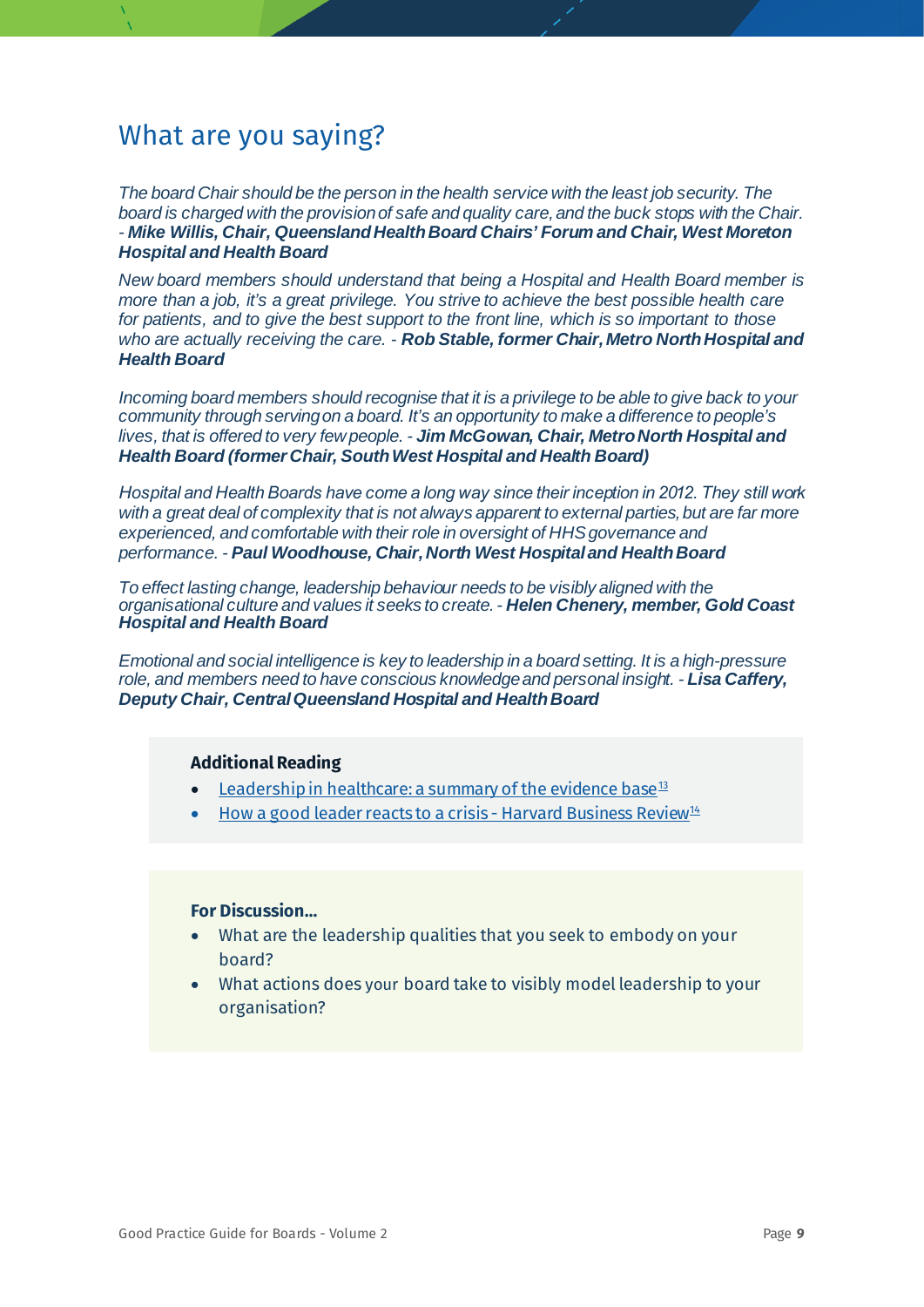## **Tailored governance**

#### **Why is tailored governance important on boards?**

Hospital and Health Boards play a core role in the performance of the Queensland public health system. Boards should tailor their governance frameworks to meet the specific requirements of their local geographic area and the communities that they serve.

#### **What is tailored governance?**

In a public health system context, tailored governance ensures that governance structures address the specific needs of a board's geographic location, health care system processes and stakeholder engagement needs.

#### **How we see it – ensuring governance is locally appropriate**

Hospital and Health Boards were established in part to ensure that the Queensland health system better caters to needs and expectations of local regions.

Tailored governance requires boards to understand and respond to the local needs, challenges and stakeholder expectations across their area of oversight. It allows a board to enhance the performance of their service specific to the delivery needs of local communities by tailoring its own policy framework, systems and processes to these local needs and expectations[. Read more](https://www.health.qld.gov.au/__data/assets/pdf_file/0039/929955/Final_Advice-on-Queensland-Healths-Governance-Framework.pdf)<sup>[15](#page-74-0)</sup>

<span id="page-9-0"></span>It is important to acknowledge that the challenges faced by boards differ depending on their region – particularly in rural and remote regions.

#### **Understanding local needs**

Board members can use multiple strategies to understand and respond to local needs. This can include working with the HSCE to ensure shared understanding of operational needs of the HHS and community, meeting with staff and inspecting different sites, engaging with local stakeholders and community organisations, and sharing best practice insights with boards of similar regions. A system of effective checks and balances should be in place between boards and management to ensure that management understands the expectations of the board in relation to serving the needs of the local community, tailors plans and strategies accordingly, and acts in a way that is reflective of and responsive to these needs. Read more<sup>16</sup>

The board should ensure that local needs are understood and catered to through all activities and decisions including:

- oversight of the organisation
- HSCE appointment and succession planning
- setting and modelling values, ethical standards and strategic direction
- ensuring appropriate frameworks of internal controls (e.g.compliance and risk management).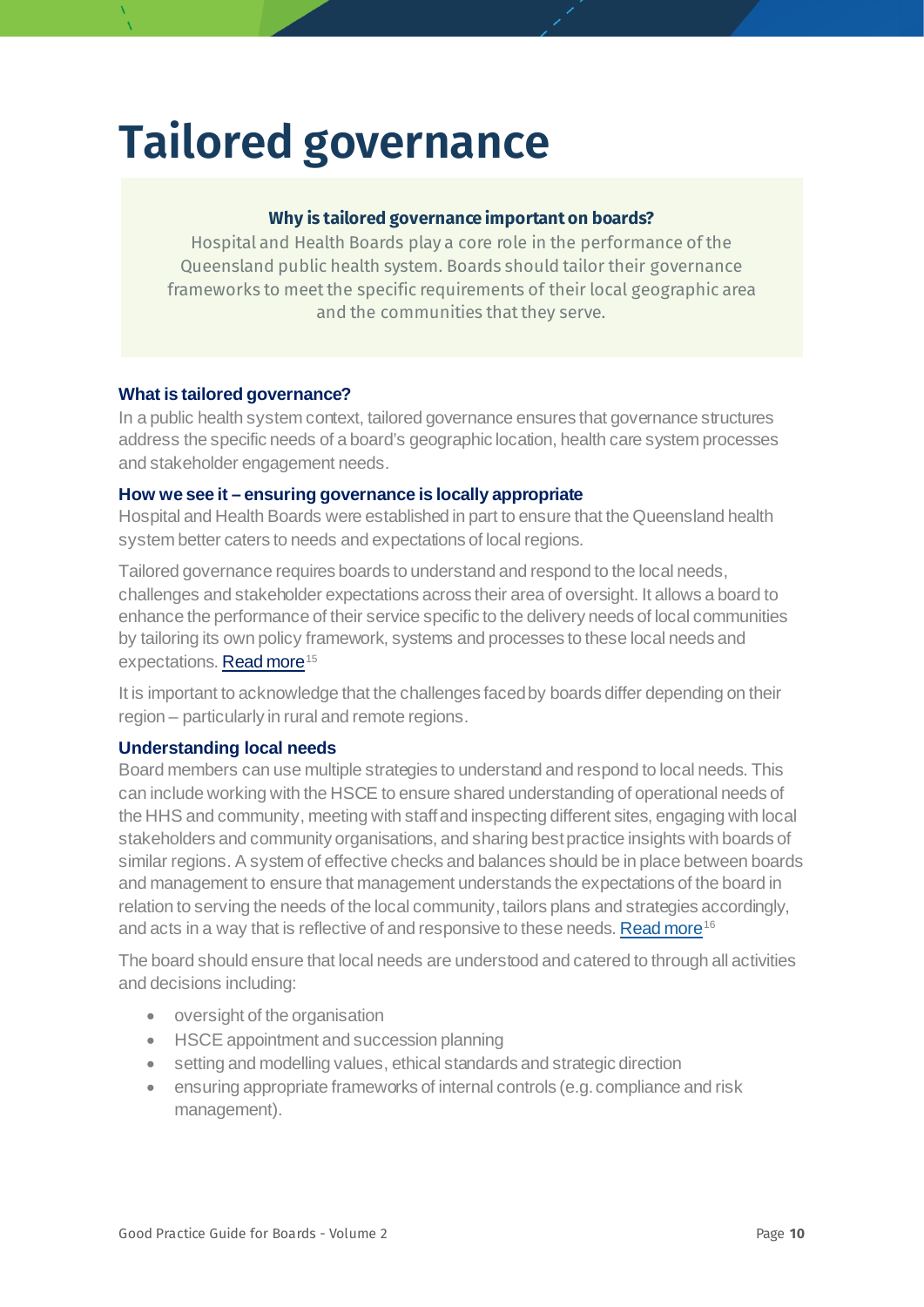*Health in Queensland is still very much an applied mechanism which must be tailored to accommodate the lifestyle and demographic challenges and needs of local communities. As a board, you must develop a deep understanding of the health needs of the local community and reflect that in the health services that are provided. It's all about local ownership, local engagement with communities to address local needs. Our communities decide for themselves needs that require addressing. Trying to develop and deliver new services without community buy-in can be disastrous. - Paul Woodhouse, Chair, North West Hospital and Health Board*

*When you live in a rural environment you need to be aware that it does not function the same as a metro area, so good governance means being able to address risks and performance issues specific to the area. - Leone Hinton, former member, Central Queensland Hospital and Health Board*

*It is local adaptation and local responsibility that drives improvements to the health system. Board members are members of the community and are directly accountable to their community. It is not an intellectual exercise; it is a practical issue that requires the board to set strategy for the organisation in a way that understands and represents community expectations - locally responsible and locally responsive. - Ruth Stewart, former member, Torres and Cape Hospital and Health Board*

#### **Additional Reading**

- [Standards Australia Good Governance Principles \(AS8000 2003\)](https://www.saiglobal.com/PDFTemp/Previews/OSH/as/as8000/8000/8000-2003(+A1).pdf) [17](#page-75-0)
- [Directors at Work: A Practical Guide for Boards, Geoffrey Kiel, Gavin](https://aicd.companydirectors.com.au/resources/bookstore/directors-at-work)  [Nicholson, Jennifer Ann Tunny, James Beck](https://aicd.companydirectors.com.au/resources/bookstore/directors-at-work)<sup>[18](#page-75-1)</sup>

- How do you ensure board-level awareness of the unique needs of your health service?
- How do your governance frameworks reflect the specific needs of your health service?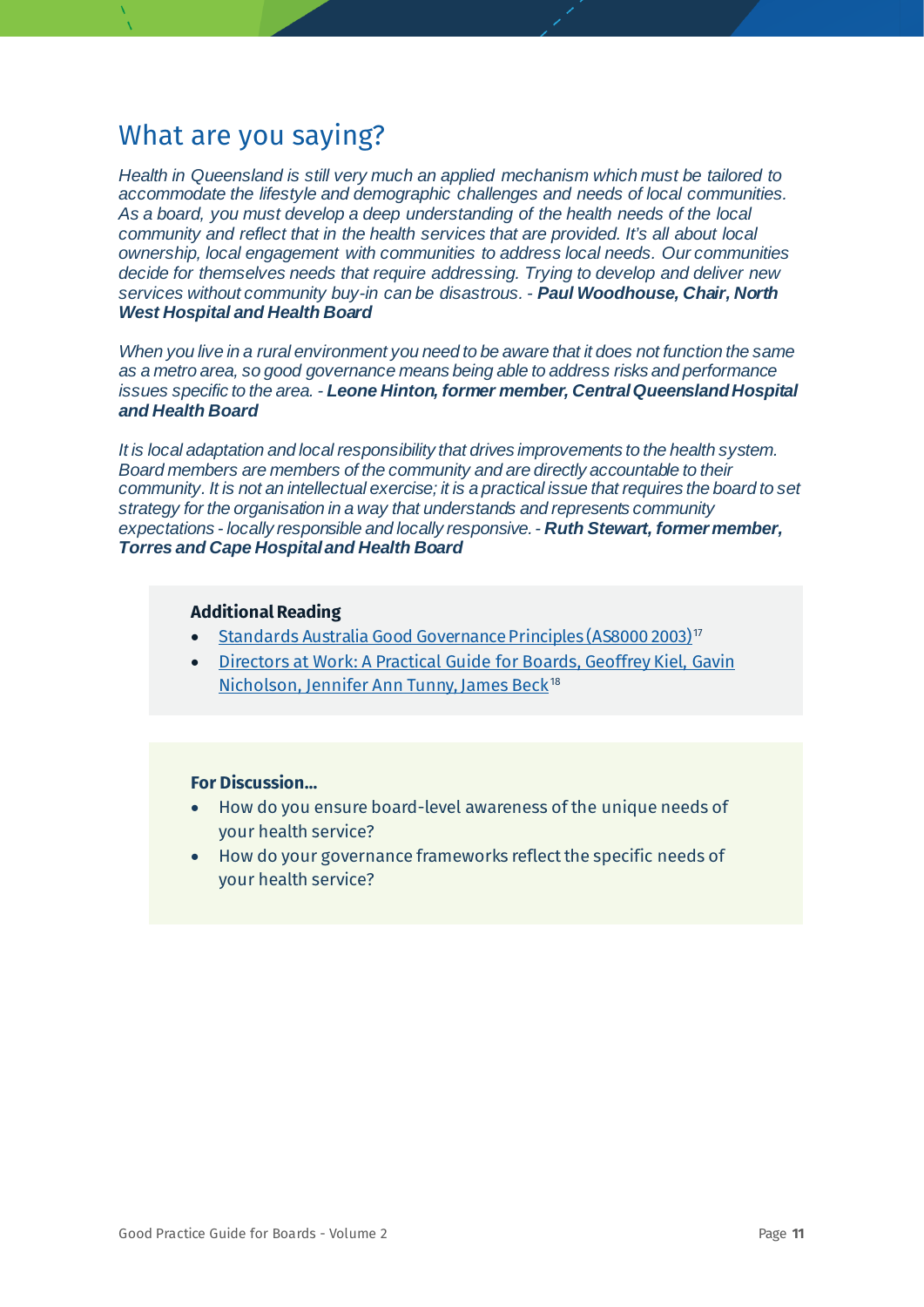## <span id="page-11-0"></span>**Board diversity**

#### **Why is diversity on Hospital and Health Boards important?**

As a large, complex public entity, Queensland Health requires public sector boards to have a broad mix of skills, expertise, perspectives and innovative thinking. Board diversity enables effective decision-making and improves the social well-being of the communities they serve.

#### **What is diversity?**

Diversity is any collective mixture characterized by differences, similarities, and related tensions and complexities[. Read more](https://www.td.org/magazines/td-magazine/r-roosevelt-thomas-jr)*[19](#page-76-0)*

#### **How we see it**

Diversity is often seen through a prism of gender, age and ethnic representation on boards, in teams and in workplaces. Hospital and Health Boards should be aware of th[e Queensland](https://www.health.qld.gov.au/system-governance/strategic-direction/plans/workforce-diversity-inclusion-strategy)  [Health Workforce Diversity and Inclusion Strategy 2017](https://www.health.qld.gov.au/system-governance/strategic-direction/plans/workforce-diversity-inclusion-strategy)-22 which includes focus areas and priority groups when considering the skills and attributes required for effective boards.

#### **What else is it about?**

There's more to board diversity than representation of members with different demographic characteristics. It is important that diversity on a board is not tokenistic, and that representatives of different demographic groups are appropriately skilled and empowered to add value to board considerations and decision-making. Emerging research findings into diversity have identified cognitive diversity as a key driver to adding value to the performance of an organisation. Read more<sup>20<sup>0</sup></sup>

#### **What is cognitive diversity?**

Cognitive diversity is not predicted by factors such as gender, ethnicity, or age. Studies have shown that it is rather about how individuals think about, and engage with, new, uncertain, and complex situations. [Read More](https://www.watermarksearch.com.au/blog/2018/03/cognitive-diversity-really-improves-quality-of-decision-making)<sup>[21](#page-76-2)</sup>

A cognitively diverse team fosters a thriving culture, stimulates innovation and encourages fresh perspectives which makes for an effective team environment. Read more<sup>[22](#page-76-3)</sup>

#### **How do we know we have a diverse board?**

Cognitive measurement tools such as *Emergenetics* and the *AEM-Cube* may assist boards in identifying and assessing the level of cognitive diversity skills and needs on boards to improve board performance[. Read more](https://www.emergenetics.com/products-services/assessments/emergenetics-profile/)<sup>[23](#page-76-4)</sup>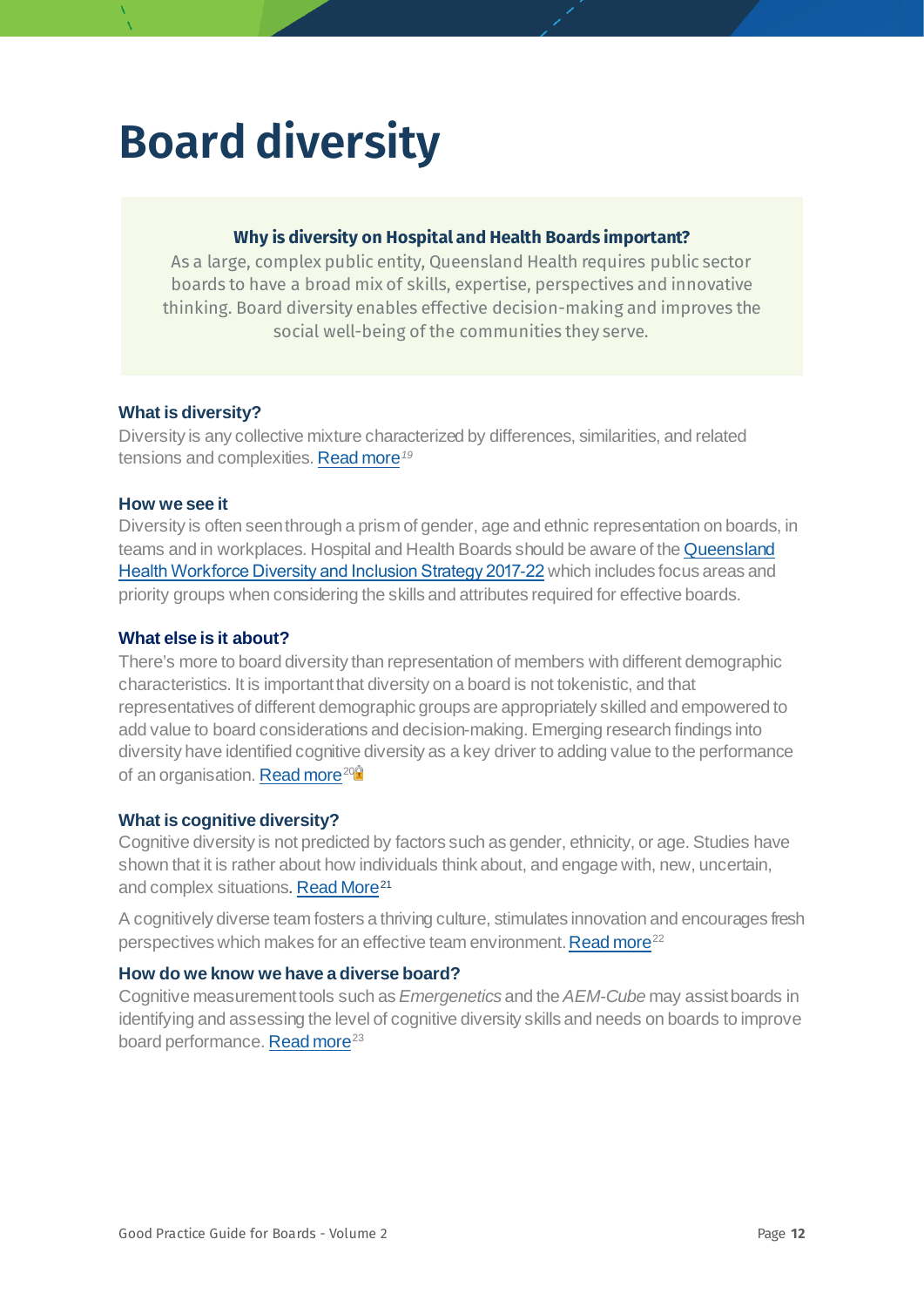*Board members are not nominated as specialist experts or representatives of a geographic region or demographic. Rather, they are appointed to share their knowledge and experience so that the board can draw upon the broadest possible viewpoint. - Michelle Morton, Deputy Chair, Townsville Hospital and Health Board*

*At a board level, diversity is about diversity of thinking and views. Diversity can also relate to geography. There are many communities represented by the Central Queensland Hospital and Health Service with extremely different needs, so it is important that a board has a genuine comprehension of diversity of place.* 

*- Lisa Caffery, Deputy Chair, Central Queensland Hospital and Health Board*

*Board diversity is particularly important in Hospital and Health Services that represent a significant number of Aboriginal and Torres Strait Islander communities in the more remote areas. If a board makeup is too different to the communities we serve, the communities are unlikely to trust the board. It's one thing to have a diversity of board members, another to have a diversity of voices on boards.*

*If you want a competent board, board members must have relevant experience, which requires heavy investment in education and the development of a strongly supportive and open board culture. - Ruth Stewart, former member, Torres and Cape Hospital and Health Board*

*Diverse boards provide benefits, however tokenism must be avoided as it can be counterintuitive. Anyone appointed must be an effective contributor to a board, rather than being purely a demographic or geographic representative – this can mean that you are not always able to achieve 'representative' diversity. - Darryl Camilleri, Deputy Chair, Mackay Hospital and Health Board*

#### **Additional Reading**

- Diversity on Boards [more than just the 30% club](https://www.watermarksearch.com.au/blog/2019/09/diversity-on-boards-more-than-just-the-30-percent-club)<sup>[24](#page-77-0)</sup>
- [Queensland and Health Workforce Diversity Inclusion Strategy 2017-22](https://www.health.qld.gov.au/system-governance/strategic-direction/plans/workforce-diversity-inclusion-strategy)[25](#page-77-1)

- Is your board demographically and cognitively diverse?
- What actions does your board take to include a broad range of viewpoints and ensure experiences are considered?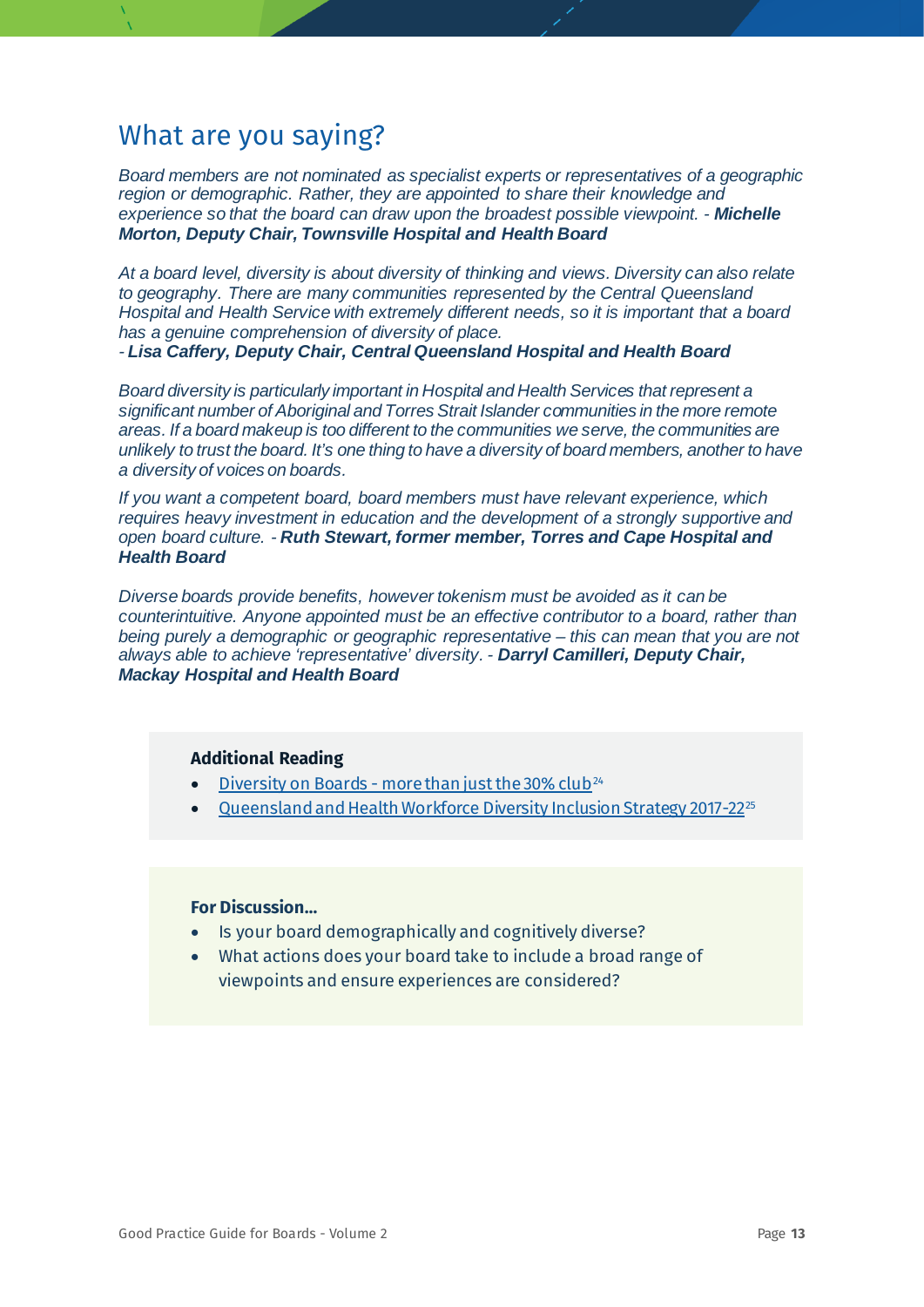## <span id="page-13-0"></span>**Cultural capability**

#### **Why is cultural capability an important consideration for Hospital and Health Boards?**

Skills in recognising and developing cultural capability is required for boards to understand and respond to the cultural needs of the communities they serve.

#### **What is cultural capability?**

Queensland Health defines cultural capability as the skills, knowledge, behaviours and systems that are required to plan, support, improve and deliver services in a culturally respectful and appropriate manner<sup>[26](#page-78-0)</sup>.

#### <span id="page-13-1"></span>**How we see it - boards as stewards of cultural capability**

Queensland Health has a highly complex health system and having to navigate the system as a board can be challenging. We recognise that there is no single approach to building cultural capability on boards. Research findings reveal that capability differs based on the outlooks, personal bias, demographics information, language and embedded belief systems of boards and board members[. Read more](https://equityhealthj.biomedcentral.com/articles/10.1186/s12939-019-1104-1)<sup>[27](#page-78-1)</sup>

#### Boards should consult th[e Queensland Health Aboriginal and Torres Strait Islander Cultural](https://www.health.qld.gov.au/__data/assets/pdf_file/0014/156200/cultural_capability.pdf)  [Capability Framework 2010](https://www.health.qld.gov.au/__data/assets/pdf_file/0014/156200/cultural_capability.pdf)-2033<sup>26</sup> which encourages ownership of the process of embedding cultural capability in all aspects of the healthcare system. The Framework provides valuable guidance in identifying and developing the required cultural capabilities for your specific delivery areas. Boards are encouraged to develop their own cultural capability practice sessions and identify cultural capabilities already on their boards and how they can further develop these capabilities using the identified capabilities from the Framework.

#### **How does a board develop good cultural capability?**

The findings of two recent studies on how to develop community specific cultural capability in the healthcare sector reveal that:

- Embedding cultural competence as a health system, service and professional capability is critical to ensuring equitable healthcare quality for consumers from culturally diverse backgrounds[. Read more](https://equityhealthj.biomedcentral.com/articles/10.1186/s12939-019-1104-1)<sup>[28](#page-78-2)</sup>
- While a knowledge gap exists in measuring the effectiveness of cultural capability in health care service delivery and improved outcomes for diverse cultural communities, tailoring service delivery to meet the needs and preferences of specific communities works[. Read more](https://www.aihw.gov.au/getmedia/4f8276f5-e467-442e-a9ef-80b8c010c690/ctgc-ip13.pdf.aspx?inline=true)<sup>[29](#page-78-3)</sup>

Board Chairs are encouraged to share with other boards what already works well, as well as the identified challenges in improving cultural capability and performance on their respective boards.

#### **How does a board influence organisation wide cultural capability?**

By embedding cultural capability in organisational culture, governance and policies, the board as an influencer enables a high-performance workplace, and encourages fresh perspectives and enhanced innovative ways of problem solving across the organisation. This increases the likelihood that services delivered are culturally appropriate to consumers.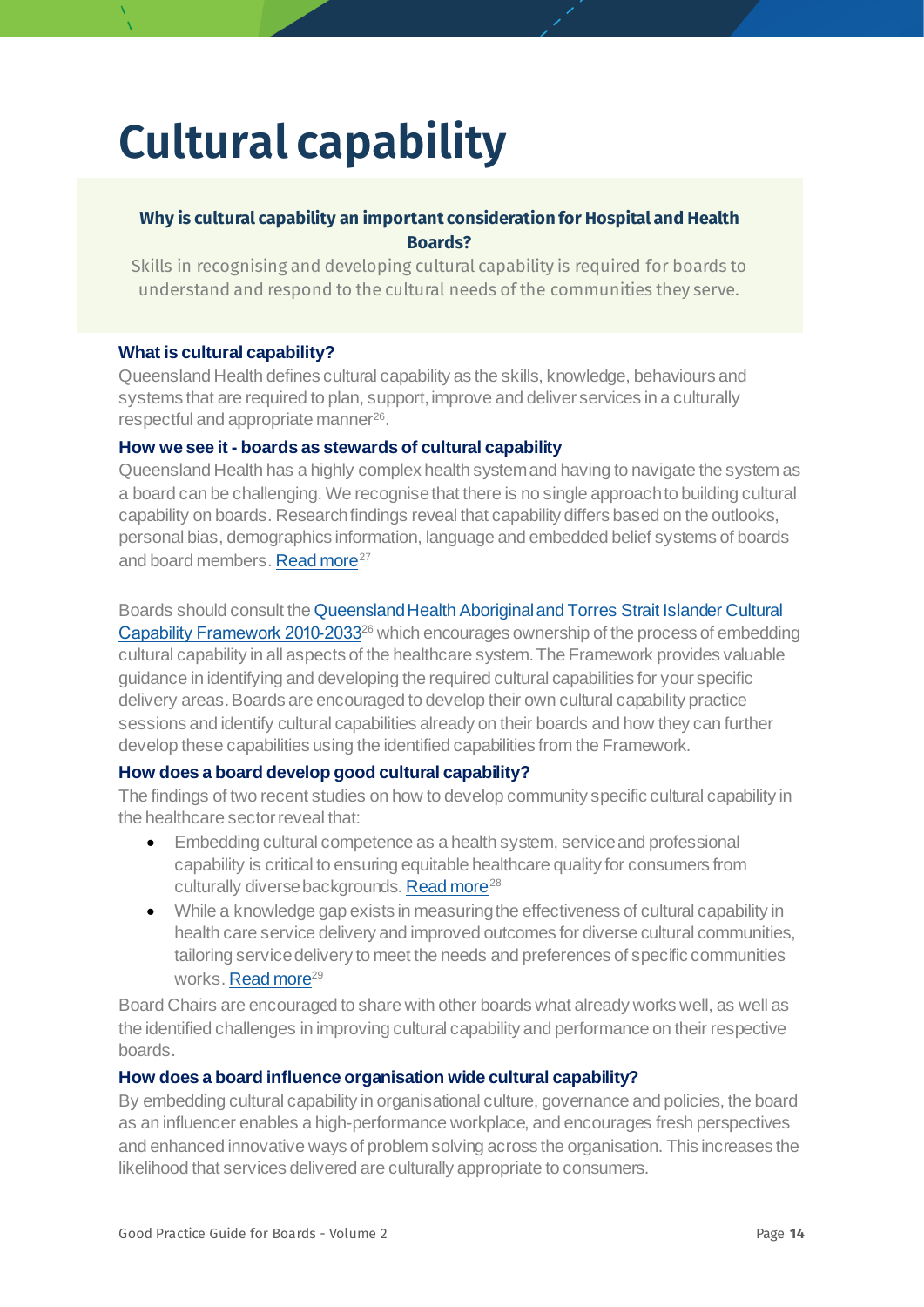*A strategy that fits in the Torres Strait Islands is not going to fit the aboriginal population. Any model must adapt to the community that it seeks to serve as their cultural histories and needs are very different. This is crucial to local communities having confidence in their boards. Ella Kris, Chair, Torres and Cape Hospital and Health Board*

*There is a strategic need for boards to understand the nature of the local communities that we serve, including the disadvantage that people have in health terms. Here in the South West, I ensure board meetings are held in different areas across the region to give board members an awareness and understanding of the local health service, the population, their health care risks as well as the workforce needs specific to those locations. All of our areas have slightly different approaches to addressing health care needs of the locals who live there. Local initiatives are far more likely to succeed and be sustainable, than those forced on staff from above, as they are more likely to meet the needs of their locals.*

*Jim McGowan, Chair, Metro North Hospital and Health Board (former Chair of South West Hospital and Health Board)*

*Cultural capability is highly contextually specific to the community served by a health service. Among board members, this needs to be part of a lifelong learning process and must be considered within a cultural capability framework. Scott Davis, Deputy Chair, Torres and Cape Hospital and Health Board*

#### **Additional Reading**

- [Training mental health professionals in cultural capability:](https://www.tandfonline.com/doi/full/10.1080/17542863.2011.636946)  [sustainability of knowledge and skills, Joanna Bennett, International](https://www.tandfonline.com/doi/full/10.1080/17542863.2011.636946)  [Journal of Culture and Mental Health, 2012](https://www.tandfonline.com/doi/full/10.1080/17542863.2011.636946)[30](#page-78-4)
- [What does it mean to be culturally competent?,](https://wehearyou.acecqa.gov.au/2014/07/10/what-does-it-mean-to-be-culturally-competent/) Rhonda Livingstone, The Australian Children's Education and Care Quality Authority, July 2014[31](#page-78-5)

#### **For Discussion…**

• What actions does your board take to ensure that members have an appropriate level of cultural capability for the people and region that you serve?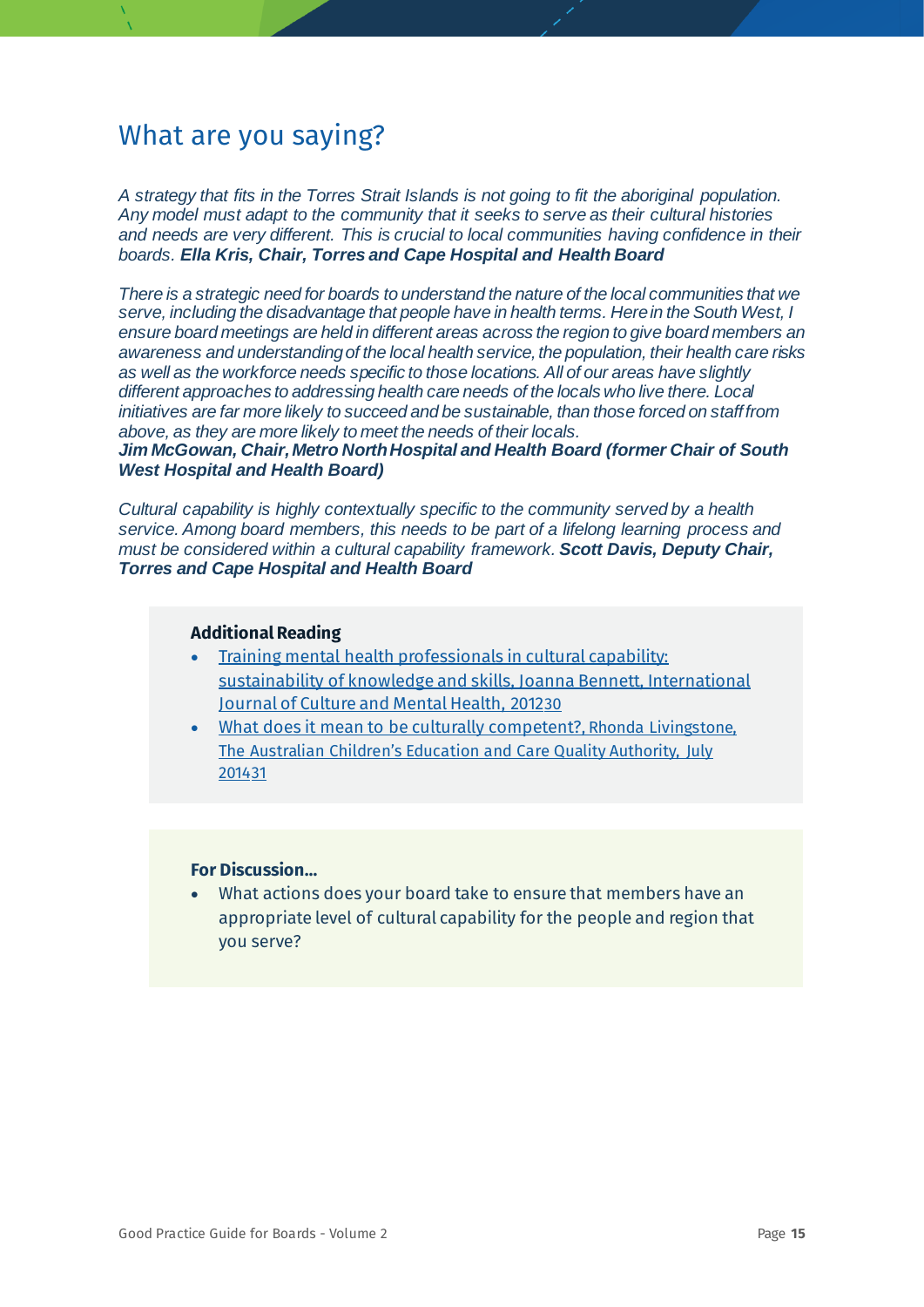## <span id="page-15-0"></span>**Board dynamics**

#### **Why are strong board dynamics important?**

Strong boardroom dynamics are key to good governance and are an essential aspect of a high performing board. Boards that work as a team while valuing individual input are well positioned to engage with risk and are more likely to make effective decisions[. Read more](https://aicd.companydirectors.com.au/membership/company-director-magazine/2019-back-editions/september/board-dynamics).<sup>[32](#page-78-6)</sup>

#### **What are board dynamics?**

Board dynamics relate to the behavioural aspects of how a board functions, as opposed to the tasks they perform or their documented processes. Board dynamics are about how boards interact individually and as social constructs, rather than what is considered and actioned.

#### **How we see it**

Every board is made up of individuals who work together to achieve strategic goals for an organisation. As such, every board will have different dynamics and ways of working together. Despite individual differences, boards should cultivate an environment whereby healthy discussion and differences in opinion and ideas are able to be respectfully aired and challenged. In other words, boards must function as a high performing team in order to succeed. [Read more.](https://www.mondaq.com/uk/CorporateCommercial-Law/865330/Boardroom-Dynamics) [33](#page-78-7)

#### **What else is it about?**

A key part of strong boardroom dynamics is creating healthy tension to ensure robust discussion of ideas and executive activities. This can be a delicate balance as the behaviours that create tension can also create conflict, which can be disruptive and lead to hostile and detrimental board dynamics. Conversely, a board with no tension (sometimes called a cosy or silent board) can be just as damaging as it can lead to 'groupthink', or bad ideas going unchallenged[. Read more.](https://www.pwc.ie/eloqua/2018/icsa-conflict-tension-in-the-boardroom-report.pdf)<sup>[34](#page-78-8)</sup>

#### **How do we ensure strong board dynamics?**

Board dynamics are intangible yet can be clearly felt by those present in a meeting. Directors should build an awareness of their own style of interaction and appreciation for the style of others, considering whether their viewpoints and behaviours are in the best interests of the organisation. The board should aim for a team dynamic, seeking to strike a balance between valuing and welcoming difference in debate, while ensuring that these do not devolve into unworkable conflict.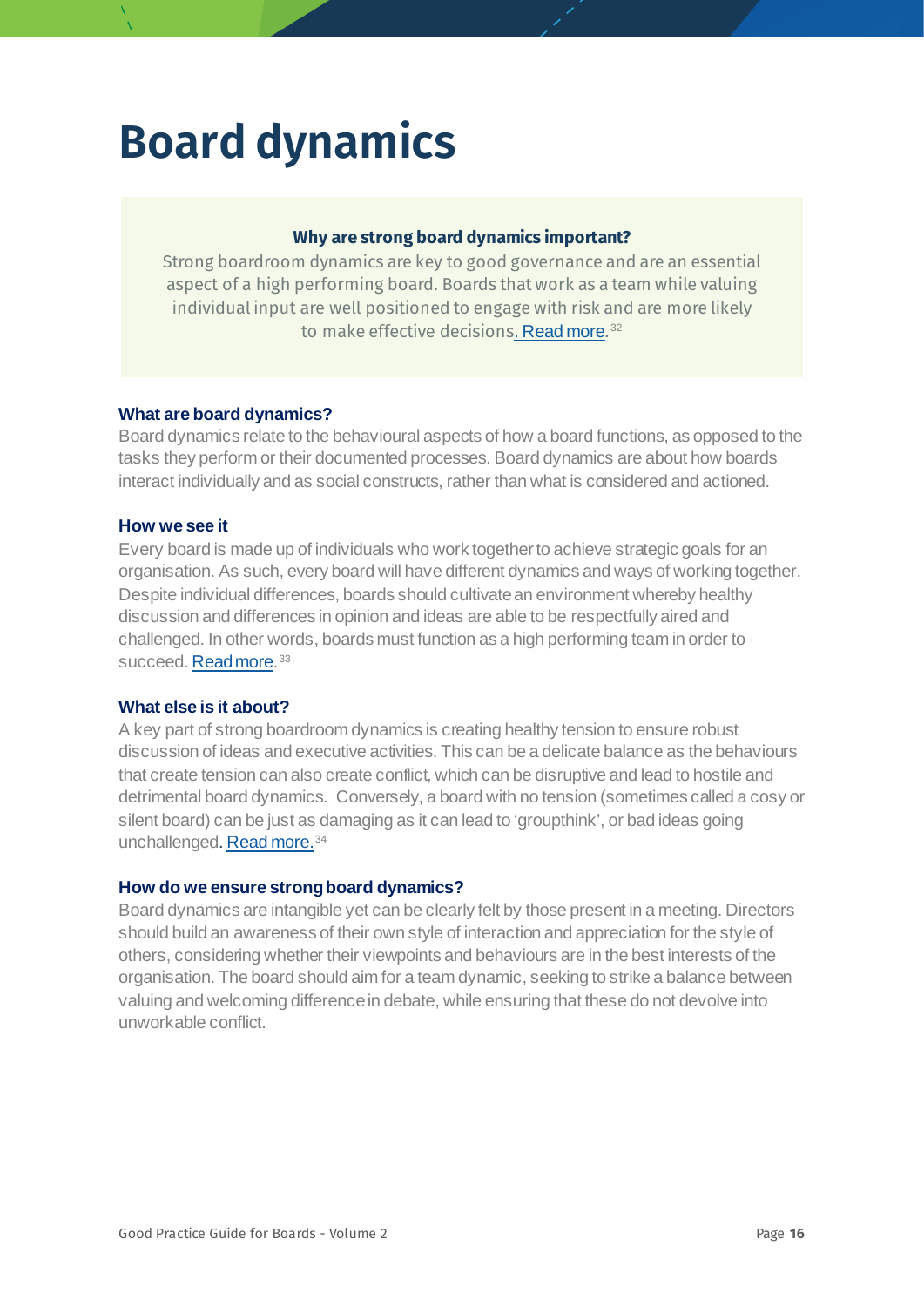*Chairs should be first among equals and call out bad behavior if they expect the rest of the organisation to do the same. Rob Stable, former Chair, Metro North Hospital and Health Board*

*The Chair should set the tone for meetings, with an inclusive approach where all board members are expected to contribute. This means meetings are held regularly, board members have read the meeting papers and are given an opportunity to express their views, and the meeting is summarised by the chair at the end. Peta Jamieson, Chair, Wide Bay Hospital and Health Service*

*All members are different – some will actively fill silences should they occur. The Board Chair has the responsibility of managing meetings and ensuring that all around the table get a chance to engage and have a say on the matters under discussion.Ruth Stewart, former member, Torres and Cape Hospital and Health Board*

*In participating in board discussions I endeavour to hone and demonstrate the principles of honesty (expressing what I really think during board meetings and aligning what I think, feel and say), humility (being open to hearing other's opinions and taking a modest view of my own importance), hard work (not only reading all papers thoroughly but also taking time to familiarise myself with the organisation and industry) and finally, humour (laugh with others and laugh at myself). I find these behaviours are powerful in building the board team. Colette McCool, member, Gold Coast Hospital and Health Board*

#### **Additional Reading**

- A board is like an orchestra [Sam Mostyn on high performing Boards](https://aicd.companydirectors.com.au/membership/membership-update/a-board-is-like-an-orchestra-sam-mostyn-on-high-performing-boards)   $-$  [AICD, 2017](https://aicd.companydirectors.com.au/membership/membership-update/a-board-is-like-an-orchestra-sam-mostyn-on-high-performing-boards) $35$
- [Conflict and Tension in the Boardroom –](https://www.icsa.org.uk/knowledge/research/the-conflict-and-tension-in-the-boardroom-report) ICSA, Henley Business [School](https://www.icsa.org.uk/knowledge/research/the-conflict-and-tension-in-the-boardroom-report)<sup>[36](#page-78-10)</sup><sup>®</sup>

- What are the behaviours that you exhibit at board meetings to ensure good dynamics?
- Are there existing behaviours that can be worked on either individually or as a board, to further improve board dynamics?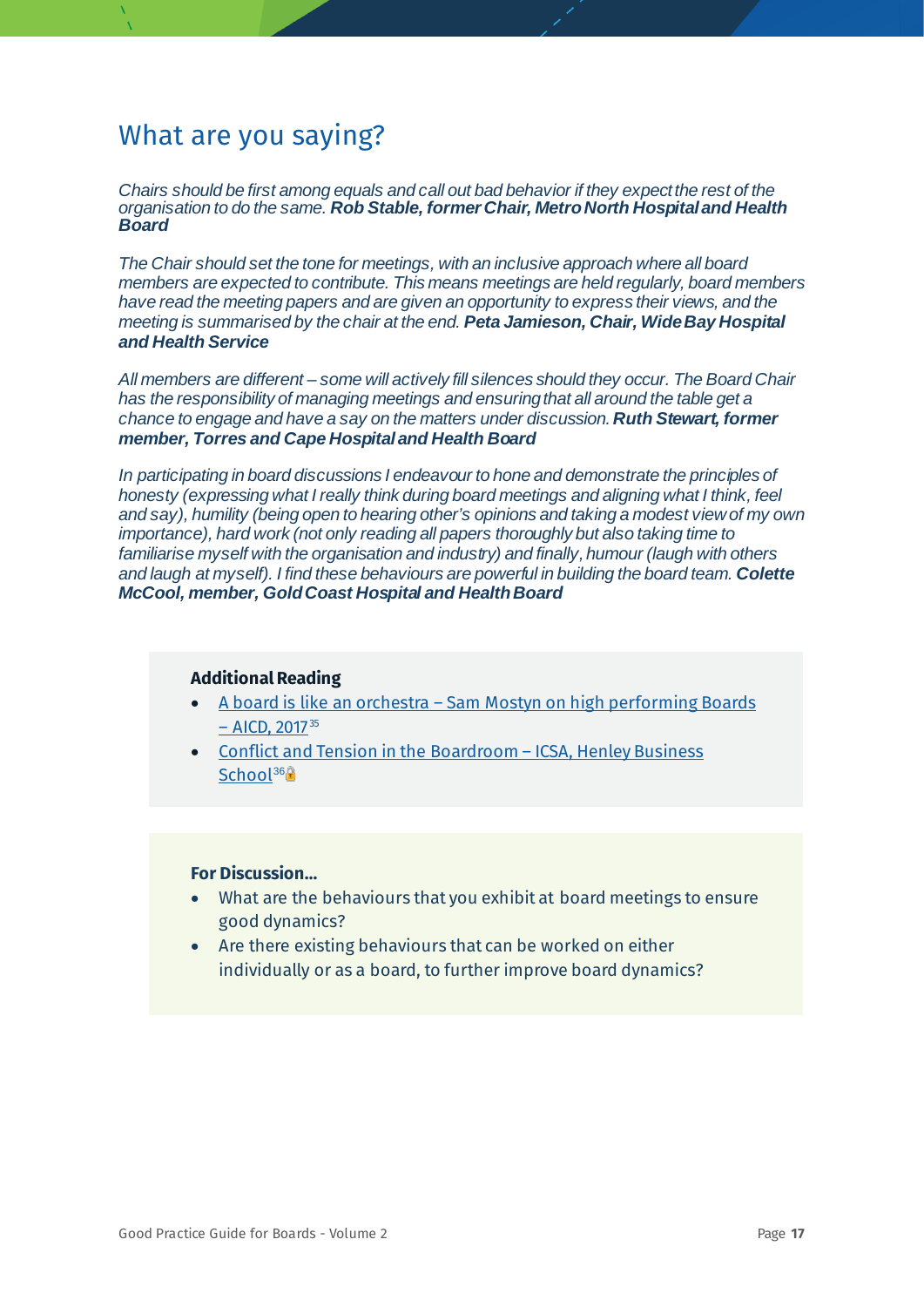## <span id="page-17-0"></span>**Relationship between boards and Health Service Chief Executives**

#### **Why is a good relationship between the board and the Health Service Chief Executive important?**

A good relationship between a board and HSCE sets the groundwork for a high performing executive team. Clear communication, mutual understanding of expectations, and active performance management are all key indicators of good practice in relationship building between the board and HSCE.

#### **The formal relationship between the Chair and HSCE**

The board is mandated under the *[Hospital and Health Boards Act 2011](https://www.legislation.qld.gov.au/view/html/inforce/current/act-2011-032)* (HHB Act) to appoint a HSCE to manage the Service under direction by the board. HSCEs are appointed through a written contract with the Board Chair. The contract must include matters stated in Section 74 (2) of the HHB Act and may be terminated by the Board Chair with written notice of at least one month before it is to take effect. Termination of an HSCE is only effective once approved by the Minister for Health and Ambulance Services (Section 74(4)).

#### **How we see it – a relationship built on a shared vision**

Boards and HSCEs are the strategic and operational leaders of a health service and have distinct roles within the system. Both are expected to work together to build and maintain a relationship that allows both parties to act in the overall, long-term interest of the health service. The board should work with the HSCE and executive leadership of the HHS to achieve the shared vision and goals of the service. Good governance here calls for a collaborative partnership on strategies and mitigation of key risks[. Read more](https://www.mckinsey.com/featured-insights/leadership/the-ceo-guide-to-boards)<sup>[37](#page-78-11)</sup>

While boards have strategic oversight of all operational activities of the service and can request investigation of issues or topics as needed, they should not intervene in the day-today business of the service. That is the domain of the HSCE. While a robust and trusted relationship between both parties is beneficial to the performance of a health service, there must be a clear understanding that the HSCE must answer to the board as a matter of practice, however, the board does not, as part of its mandate, answer to the HSCE[. Read](https://betterboards.net/relationships/the-board-and-the-ceo-relationship/)  [more](https://betterboards.net/relationships/the-board-and-the-ceo-relationship/)<sup>[38](#page-78-12)</sup>

#### **Performance management**

<span id="page-17-1"></span>Ensuring accountability for performance is key to ensuring that board expectations of the HSCE are met. Expectations for performance must be clearly communicated through a formal contract and should be reiterated and reviewed through ongoing discussions, particularly where changes to strategy or the external environment necessitate a change to performance expectations. The board should agree on how and when formal reviews of the HSCE performance will occur, the format for these reviews, who will lead the review and the strategy to resolve any actions for improvement[. Read more](https://aicd.companydirectors.com.au/-/media/cd2/resources/director-resources/director-tools/pdf/05446-3-8-mem-director-gr-review-appraisal-ceo_a4-web.ashx)<sup>[39](#page-78-13)</sup>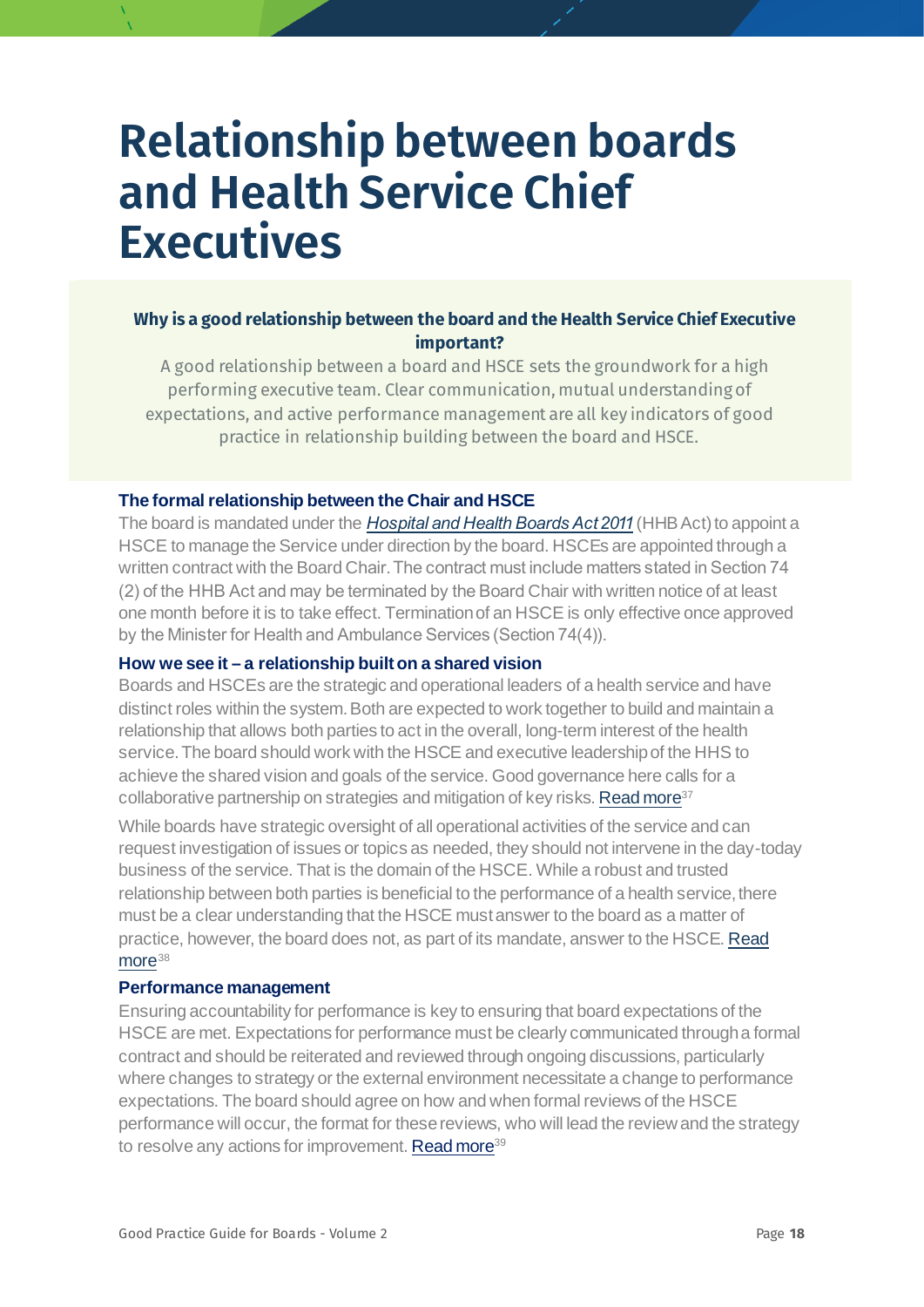HSCE performance management is a responsibility for the entire board, although the final decision on whether a contract is renewed or terminated is the responsibility of the board Chair, subject to approval by the Minister.

### What are you saying?

*Clarity of roles is very important. Board members are overseers and governors. Our job is to respectfully interrogate the information provided and ask the difficult questions, not to run operations. Mike Willis, Chair, Queensland Health Board Chairs' Forum, Chair, West Moreton Hospital and Health Board*

*I travel long distances between sites with my Chief Executive. This gives us generous time to debate and explore issues and provide mentoring opportunities. While there is clear separation in our roles, ensuring we have the time to ensure good strategic alignment between the board and executive has been invaluable to the performance of our HHS.The role of the board is, 'noses in, fingers out'. Jim McGowan, Chair, Metro North Hospital and Health Board (former Chair, South West Hospital and Health Board)*

*Boards must be mindful that they do not get involved in the operational day to day running of the HHS - this is the Chief Executive's role. Tim Mulherin, (late) Chair, Mackay Hospital and Health Board*

*It is important for the board to have an open and honest relationship with the Chief Executive. Both parties should engage in robust discussion, identify and resolve issues consistent with the Strategic Plan. The board has to recognise the role of the Chief Executive as a key driver of cultural change and values in action. Kim Forrester, Deputy Chair, Metro North Hospital and Health Board*

#### **Additional Reading**

- [Relationship between the board and management](https://aicd.companydirectors.com.au/-/media/cd2/resources/director-resources/director-tools/pdf/05446-3-10-mem-director-gr-rel-board-management_a4-web.ashx), Australian Institute of Company Directors<sup>[40](#page-78-0)</sup>
- [Performance appraisal of the CEO,](https://aicd.companydirectors.com.au/-/media/cd2/resources/director-resources/director-tools/pdf/05446-3-8-mem-director-gr-review-appraisal-ceo_a4-web.ashx) Australian Institute of Company Directors<sup>39</sup>

- How does your board ensure that the relationship with the HSCE is positive and collaborative?
- How would your board manage HSCE performance issues?
- Is your board clear about the separation of roles between the board and the HSCE?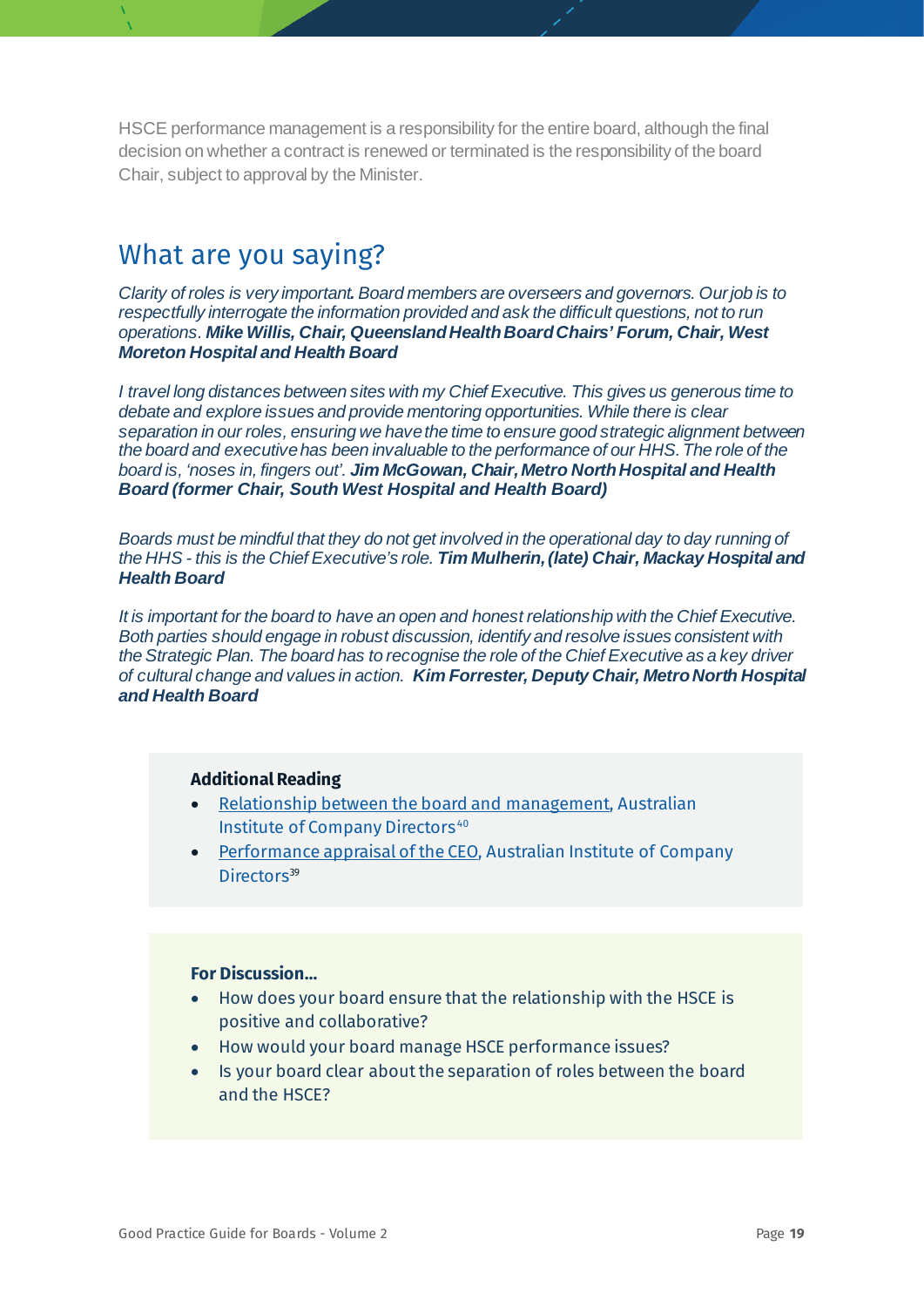## <span id="page-19-0"></span>**Clinical governance**

#### **Why is clinical governance important?**

A strong and effective clinical governance framework ensures that clinical services are safe and of a high quality; that patients, clinicians and broader stakeholders have confidence in the safety and quality of clinical services provided; and that clinical services are scrutinised and improved as a matter of practice.

#### **What is clinical governance?**

According to the Australian Commission on Safety and Quality in Healthcare, clinical governance is 'the set of relationships and responsibilities established by a health service organisation between its state or territory department of health, governing body, executive, workforce, patients, consumers and other stakeholders to ensure good clinical outcomes'. [Read more](https://www.safetyandquality.gov.au/sites/default/files/migrated/National-Model-Clinical-Governance-Framework.pdf)<sup>[41](#page-78-14)</sup>

#### <span id="page-19-1"></span>**How we see it**

Hospital and Health Boards are accountable for the overall quality of care provided by a HHS. It is essential that boards have high level knowledge of the clinical services provided by their own organisation, as well as the key clinical risks and linkages with other agencies such as Queensland Ambulance Service, Primary Health Networks and other HHSs.

While a clinical governance framework is distinct from other governance frameworks, it is just as important. To be successful, a clinical governance framework must be integrated into the overarching governance framework, be embedded in the culture of the organisation, and clearly link with other governance aspects such as risk or financial governance.

#### **How does a board ensure a high quality of clinical governance?**

By design, boards have a diverse mixture of skills and experiences to ensure that they can effectively govern a HHS. It is unlikely that all board members will have knowledge of detailed clinical concepts. The HHB Act requires a clinician member on each board, as well as to establish a Safety and Quality Committee. Boards should leverage these resources to ensure that they are appropriately informed on matters of clinical quality and safety (such as serious clinical risks or incidents), and that appropriate context is provided to improve informed decision-making.

The board must be satisfied that any clinical governance system established within their health service will withstand close external scrutiny. This is why HHS service agreements require routine assessment against clinical standards for clinical services provided by a HHS, which includes consideration of clinical governance frameworks. Establishing measures to assess clinical standards and progress is crucial to this process[. Read more](https://www.safetyandquality.gov.au/our-work/clinical-governance/clinical-governance-standard)<sup>[42](#page-78-15)</sup>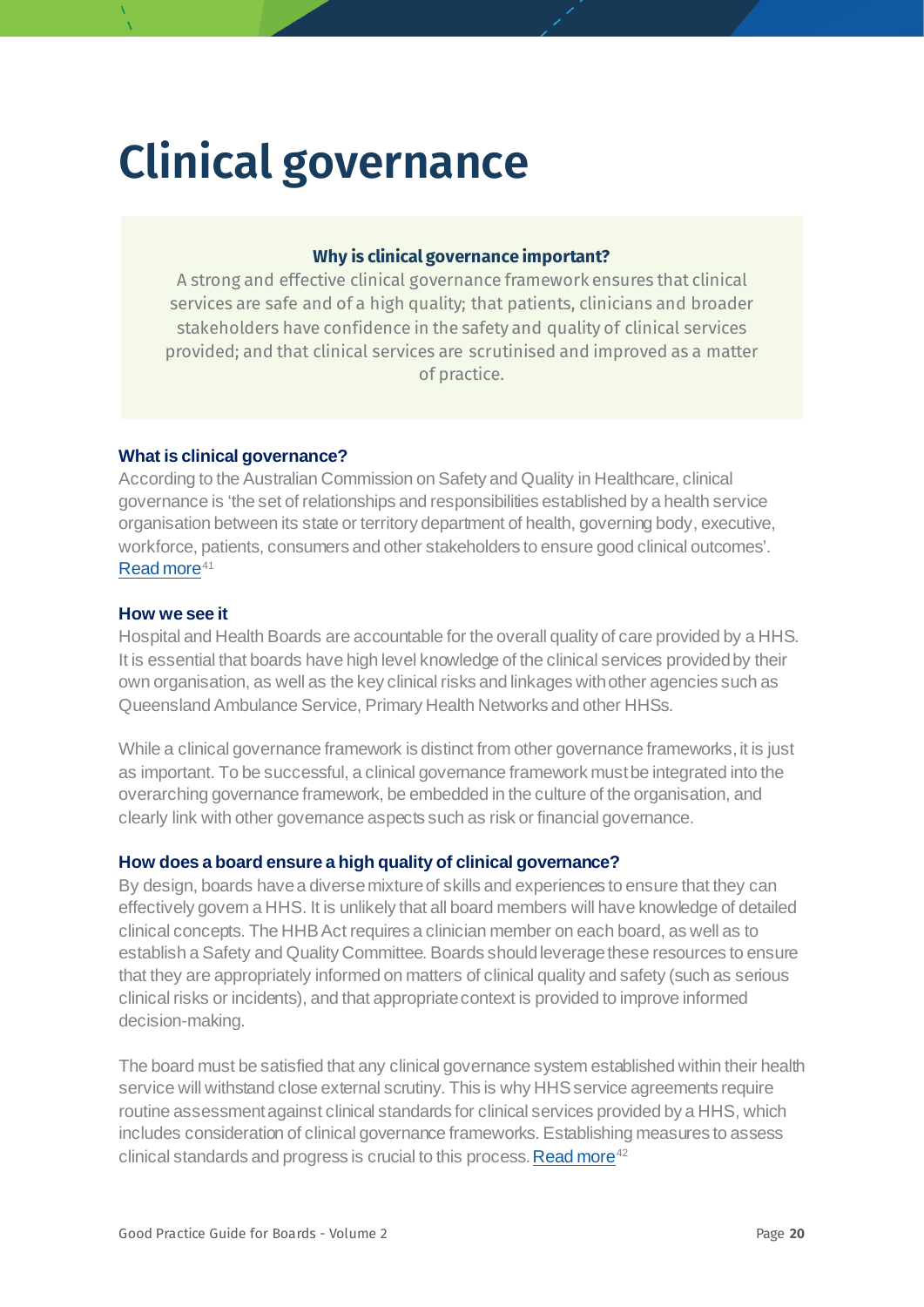*At Metro North, the board has a deep understanding of the complexity of clinical governance. Many board members are also members of clinical councils across the organisation, which allows these bodies to be in tune with board priorities, and vice versa. Marie-Louise Fleming, member, Metro North Hospital and Health Board*

*In the early stages of the Hospital and Health Board system, boards weren't particularly involved in clinical governance – it was more the realm of clinicians. As maturity has increased at the board and system level, there is more understanding and engagement with system leadership on clinical governance. The management team are more willing to come out and listen to the issues on the ground in our area. This then loops back to addressing these issues with better risk mitigation and strengthening of governance in service delivery. Leone Hinton, former member, Central Queensland Hospital and Health Board*

*Clinical governance can be one of the most challenging aspects of serving on a Hospital and Health Board. It is important that clinical knowledge is shared with other board members who may not have the same level of clinical understanding of an issue. For example, the importance of primary health care to save lives and allow people to live well. Ruth Stewart, former member, Torres and Cape Hospital and Health Board*

*It is important for board members and clinicians to manage their expectations of each other's roles. This requires transparency and visibility from all parties, which may include having clinicians come along as observers to board meetings or board members engaging staff at the operational level. Marion Tower, member, Metro South Hospital and Health Board*

#### **Additional Reading**

- [National Model Clinical Governance Framework -](https://www.safetyandquality.gov.au/sites/default/files/migrated/National-Model-Clinical-Governance-Framework.pdf) ACSQH<sup>41</sup>
- [Clinical Governance Standard Audit Tool –](https://clinicalexcellence.qld.gov.au/resources/audit-tools-national-safety-and-quality-health-service-standards) Clinical Excellence [Queensland](https://clinicalexcellence.qld.gov.au/resources/audit-tools-national-safety-and-quality-health-service-standards)<sup>[43](#page-78-16)</sup>
- [Clinical Governance and the National Model Clinical Governance](https://www.safetyandquality.gov.au/sites/default/files/2019-11/nsqhs_standards_user_guide_for_governing_bodies.pdf)  [Framework -](https://www.safetyandquality.gov.au/sites/default/files/2019-11/nsqhs_standards_user_guide_for_governing_bodies.pdf) ACSQH[44](#page-78-17)

- How does your board ensure that clinical governance is appropriate to the needs of the organisation?
- Is your board appropriately informed of key clinical risks, and mitigation strategies?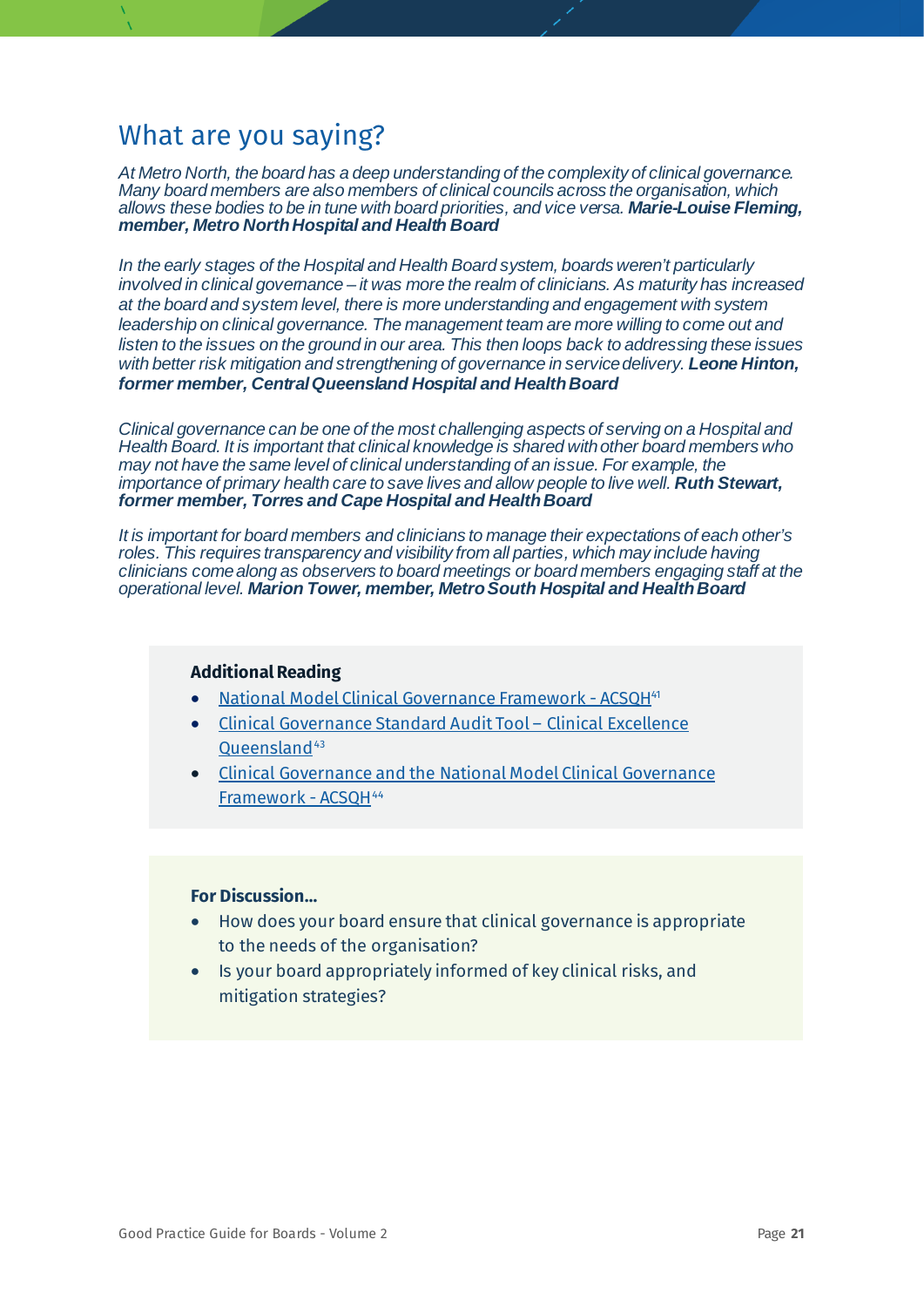## <span id="page-21-0"></span>**Networked governance structure**

#### **Why is a networked governance structure important?**

A networked governance structure ensures that individual health agencies collaborate and coordinate their activities in the best interests of the broader Queensland healthcare system.

#### **Why is Queensland Health transitioning to a networked governance structure?**

In March 2019, the Department of Health engaged an expert panel to provide advice sought by the Minister for Health and Ambulance Services regarding Queensland Health's governance framework. The advice outlined the strengths and weaknesses of the existing federated model of governance and recommended that the Queensland Health governance structure knowingly evolve toward a networked governance structure to improve integration of health care across the system[. Read more](https://www.health.qld.gov.au/__data/assets/pdf_file/0039/929955/Final_Advice-on-Queensland-Healths-Governance-Framework.pdf)<sup>15</sup>

#### **What is a networked governance structure?**

The panel definition of networked governance specific to health is where 'each part of the system recognises its obligations to the system as a whole and to one another'. For a HHS, this involves understanding and building mutual and reciprocal obligations between HHSs and the broader health system, taking a state-wide view where possible, and strengthening horizontal linkages across the system.

#### **How we see it - networked governance as an enabler of integrated healthcare**

The purpose of the Queensland Health system is to provide leadership and direction, and to work collaboratively to enable the public health system to deliver quality services that are safe and responsive for Queenslanders. This purpose should be at the heart of each HHS[. Read](https://www.health.qld.gov.au/__data/assets/pdf_file/0024/854061/Department-of-Health-Strategic-Plan-2019-2023.pdf)   $more<sup>45</sup>$  $more<sup>45</sup>$  $more<sup>45</sup>$  $more<sup>45</sup>$ 

<span id="page-21-2"></span><span id="page-21-1"></span>While Hospital and Health Boards are responsible for the publicly-funded clinical care delivered within specified geographic regions, they should also recognise that there are many additional providers, facilitators and stakeholders of healthcare services within, and external to, their region that need to be considered when planning and delivering health care. The best patient outcomes are delivered through a coherent and efficient health system, when care is integrated with other providers at different levels of the health care system and across formal boundaries[. Read more](https://www.nejm.org/doi/full/10.1056/NEJMp1410737)<sup>[46](#page-78-19)</sup>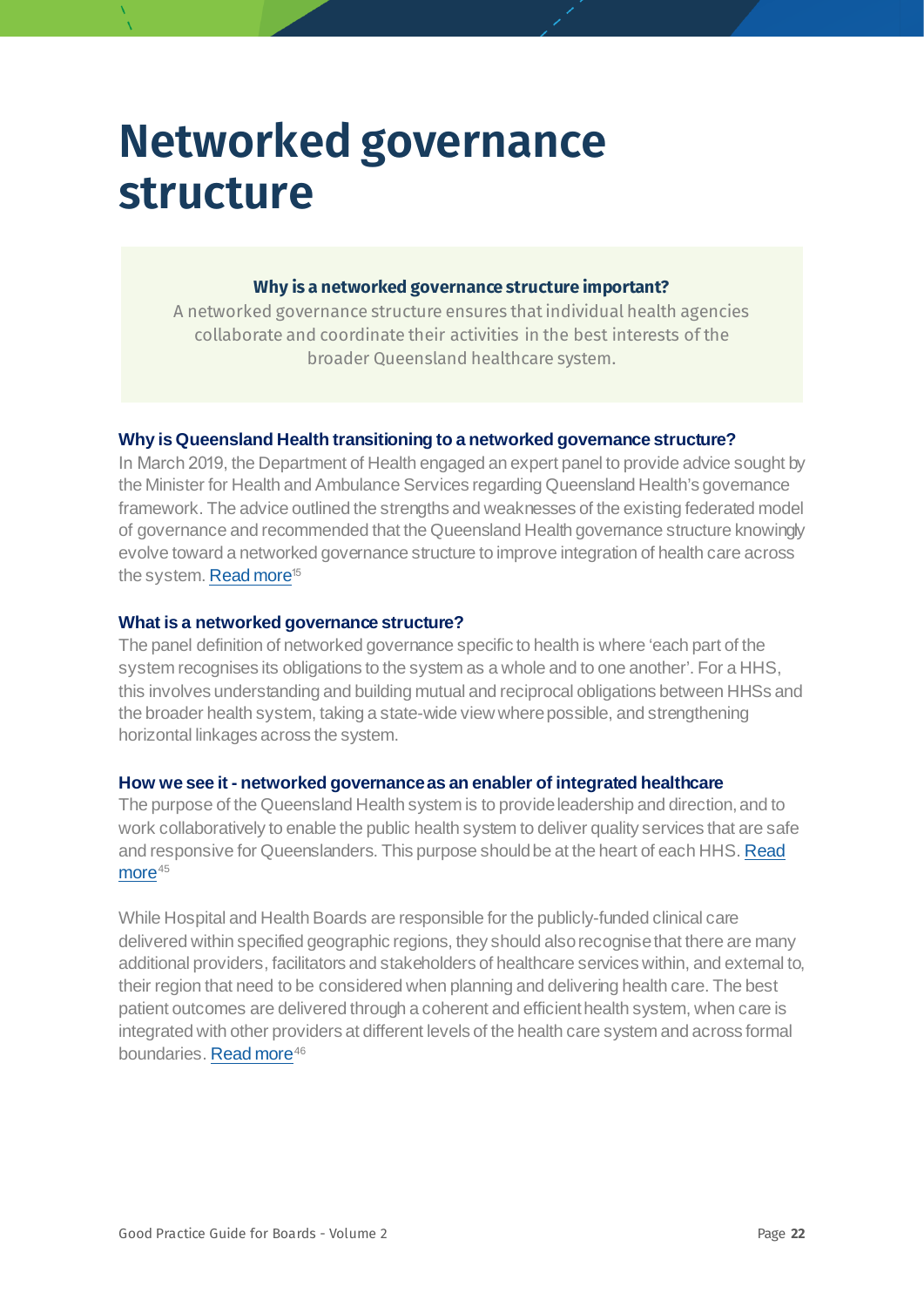*There is a need to measure how well we are doing on state-wide quality and safety performance. This requires boards to work together and be held accountable to that broader commitment. - Mike Willis, Chair, Queensland Health Board Chairs' Forum, and Chair, West Moreton Hospital and Health Board* 

*Implementing networked governance is actually about a values-based way of operating rather than a visible, structural model. Boards need to ensure that they are aware of the implications of decisions they make on the broader health system, their impacts and any opportunities arising from mutual interests – as opposed to a singular focus on those at a local area. - Jim McGowan, Chair, Metro North Hospital and Health Board (former Chair, South West Hospital and Health Board)*

*Patients don't see a distinction from one service to another in the same way as Hospital and Health Services do. They expect health providers to be there to help them. - Karen Tully, Chair, South West Hospital and Health Board*

*It is important for boards to have a whole-of-system perspective which enables HHSs to understand what hasn't worked in the past and ensure that we make continuous improvements that move us away from how it's always been done. - Leone Hinton, former member, Central Queensland Hospital and Health Board*

#### **Additional Reading**

- [Advice on Queensland Health's Governance Framework](https://www.health.qld.gov.au/__data/assets/pdf_file/0039/929955/Final_Advice-on-Queensland-Healths-Governance-Framework.pdf)<sup>[15](#page-9-0)</sup>
- Australian Health Care [The Challenge of Reform in a Fragmented](https://www.nejm.org/doi/full/10.1056/NEJMp1410737)  [System,](https://www.nejm.org/doi/full/10.1056/NEJMp1410737) Jane Hall<sup>46</sup>

- What strategies does your board have in place to integrate care across health service boundaries for mutual benefit?
- How does your board ensure awareness of the broader needs of the health system, outside of your health service?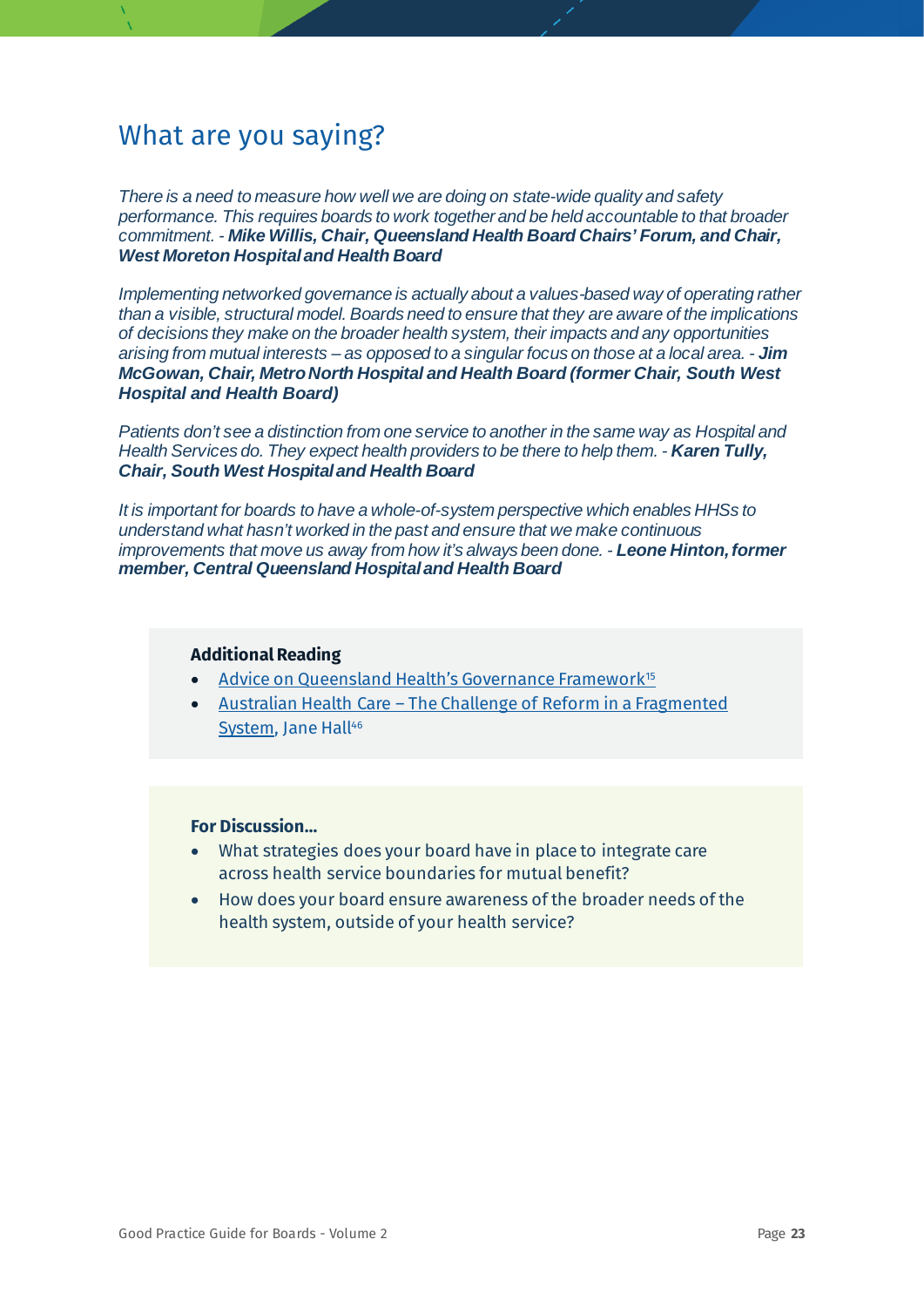## <span id="page-23-0"></span>**Effective board meetings**

#### **Why is it important that boards run effective meetings?**

Board meetings are the main opportunity for boards to exercise informed decision-making. It is imperative to maximise the value of the limited time that boards have together to ensure that meetings are successful with outcomes that reflect good governance practices.

#### **Adequate time and preparation**

Proper preparation by every board member is key to an effective meeting. Members must ensure that they have enough time to complete any pre-reading, attend board and subcommittee meetings and any other matters related to their role as a board member.

Board members should make use of a formal meeting cycle that provides clarity as to the frequency, location, advance agenda items and proposed attendees of upcoming meetings. This allows the board and organisation to plan for board meetings and provides awareness of topics that may need to be researched and considered in advance.

#### **Appropriate information**

The board is in control of the information that it receives. It should ensure that the agenda and supporting meeting papers are aligned to board priorities in order to facilitate informed discussion and decision making. The board, through the Chair, should discuss issues of quality, quantity or the size of the agenda and supporting papers with executive leadershipand the board secretary to improve discussion and decision making.

Board members should always read the minutes of board meetings and be satisfied that the minutes reflect that they have discharged their duties appropriately and provide a record that adequately and succinctly captures their discussions and decisions for future reference. Minutes act as the primary legal record of the meeting and can be summarised as a key communication to the organisation as to the activities and considerations of the board. [Read](https://aicd.companydirectors.com.au/-/media/cd2/resources/advocacy/research/2019/pdf/govinst-aicd-minutes-project-july-2019-final-v2.ashx)   $more<sup>47</sup>$  $more<sup>47</sup>$  $more<sup>47</sup>$  $more<sup>47</sup>$ 

#### <span id="page-23-1"></span>**Active participation**

Board members should actively exhibit and contribute certain behaviours and qualities in board meetings to increase the likelihood of valuable input and to improve the overall quality of the meeting. These include integrity, curiosity and courage, emotional intelligence, a genuine interest in the activities of the health service, and instinct. It is the responsibility of the Chair to raise performance issues with board members should improvements be required to member contributions, preparation or behaviour. [Read more](https://aicd.companydirectors.com.au/-/media/cd2/resources/director-resources/director-tools/pdf/05446-2-mem-director-tools-bc-key-competencies-directors_a4_web.ashx)<sup>[48](#page-78-8)</sup>

#### **In-camera sessions**

An in-camera session is a closed meeting of the board without the presence of the health service executive. Given the distinction between boards and executive, the board may benefit from regular in-camera sessions to discuss management performance or openly explore and challenge ideas prior to presenting the board's collective view to the executive[. Read more](https://aicd.companydirectors.com.au/membership/company-director-magazine/2018-back-editions/december/how-to)<sup>[49](#page-78-20)</sup>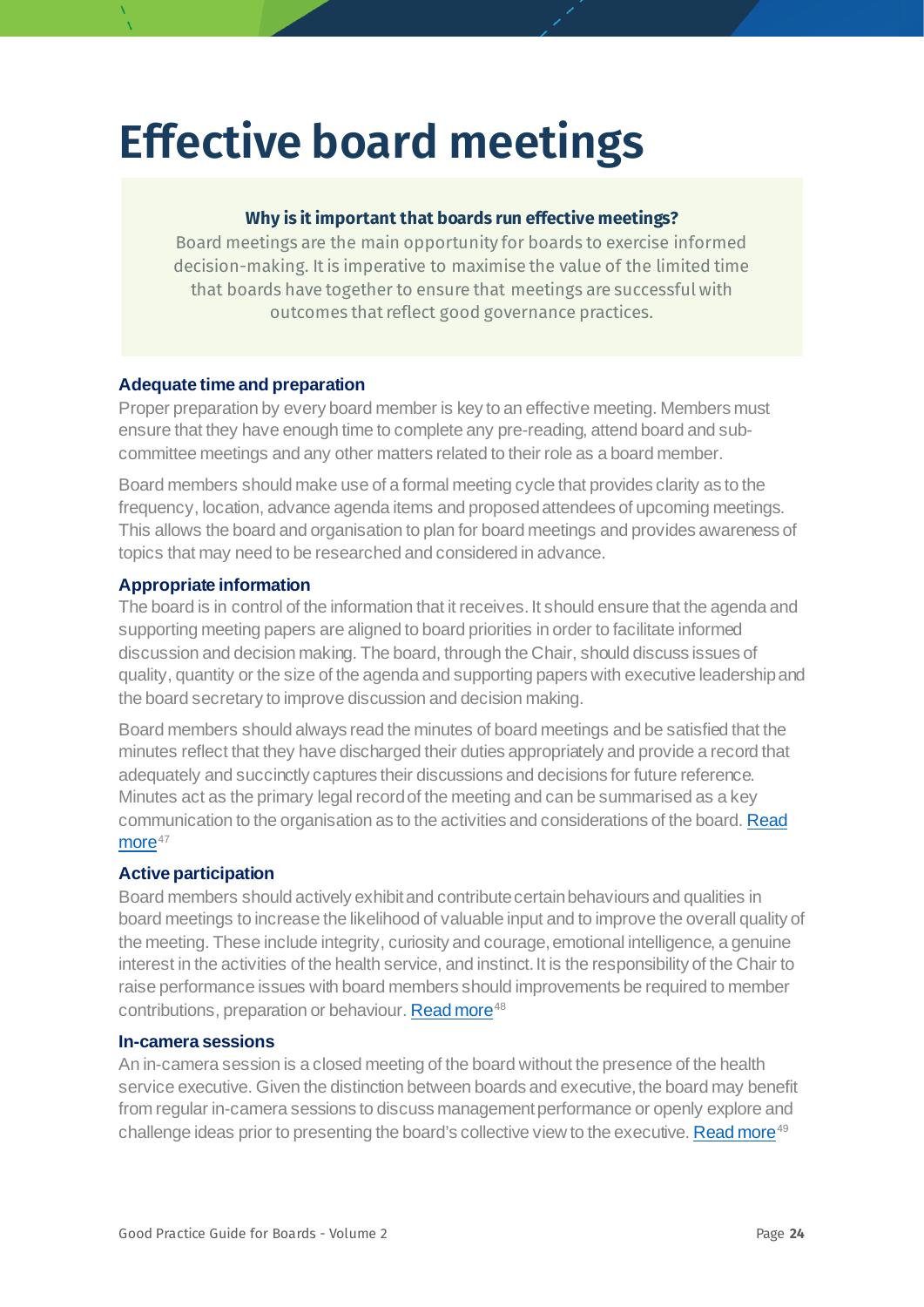*As Chair, I have an expectation that board members are coming to meetings well prepared and ready to make informed decisions on key agenda items. This ensures that discussion is constructive and business-focused rather than sharing ignorance or wasting time by seeking information that is already available. Where necessary I engage in frank one-onones with board members should there be concerns about that member's obligations as a board member. - Jim McGowan, Chair, South West Hospital and Health Board (former Chair, South West Hospital and Health Board)*

*The expectation of how a meeting will progress occurs far in advance of the actual meeting. Reading the board papers ahead of the meeting is crucial to flagging to members the key issues for consideration and the direction that discussions need to be taken. - Kim Forrester, Deputy Chair, Metro North Hospital and Health Board*

*It is important that board members see each other as teammates and can speak up and be heard - especially around issues that may cause tension such as financial performance, risk management and lessons learnt. - Leone Hinton, former member, Central Queensland Hospital and Health Board*

#### **Additional Reading**

- [Joint Statement of Board Minutes –](https://aicd.companydirectors.com.au/-/media/cd2/resources/advocacy/research/2019/pdf/govinst-aicd-minutes-project-july-2019-final-v2.ashx) Australian Institute of Company [Directors, Governance Institute of Australia, August 2019](https://aicd.companydirectors.com.au/-/media/cd2/resources/advocacy/research/2019/pdf/govinst-aicd-minutes-project-july-2019-final-v2.ashx)<sup>[47](#page-23-1)</sup>
- [Directors at Work: A Practical Guide for Boards, Kiel et al, 2009](https://aicd.companydirectors.com.au/resources/bookstore/directors-at-work)<sup>[50](#page-78-21)</sup>

- How do you prepare for a board meeting?
- <span id="page-24-0"></span>• Are there improvements to the way that your meetings are prepared and held that could improve meeting effectiveness?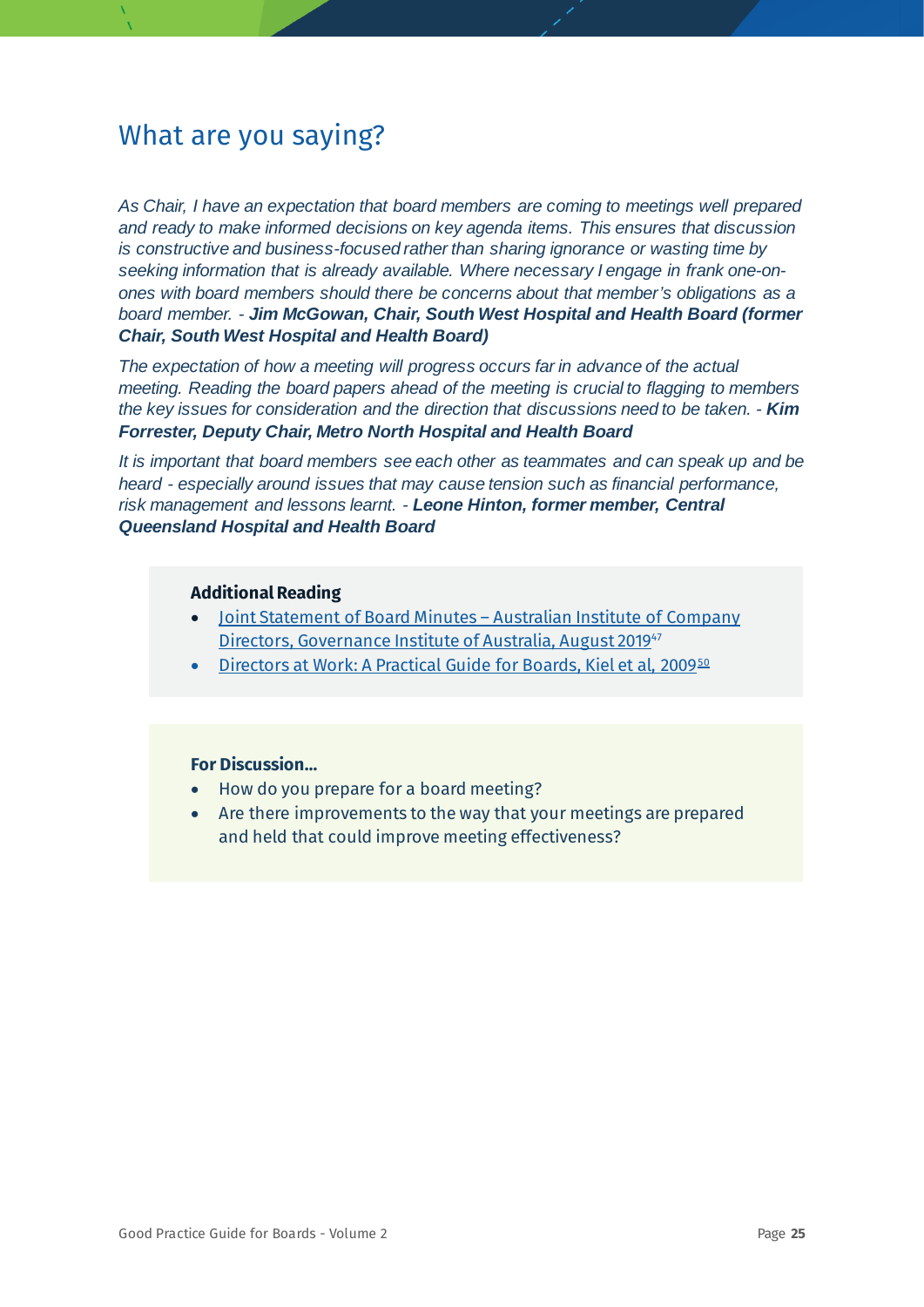## **Effective committee meetings**

#### **Why is it important for boards to establish effective board committees?**

Properly structured and managed board committees allow for the application of specialist knowledge to address complex issues and results in more efficient task allocation and improved accountability for outputs – all of which helps boards to improve their overall performance. [Read more](https://www.hbs.edu/faculty/Publication%20Files/17-032_22ea9e7a-4f26-4645-af3d-042f2b4e058c.pdf)<sup>[51](#page-78-22)</sup>

#### **What is a board committee?**

A board committee is usually established by a board to ensure that complex or detailed issues are delegated and effectively dealt with by specialists in a field. Board committees ensure that board time is used effectively, with committees undertaking duties that may be impractical for the full board to undertake. Properly managed committees that act on clear expectations can be invaluable to the effective execution of board duties[. Read more](https://aicd.companydirectors.com.au/-/media/cd2/resources/director-resources/director-tools/pdf/05446-5-4-mem-director-rob-board-committees_a4-web.ashx)<sup>[52](#page-78-23)</sup>

#### <span id="page-25-0"></span>**How we see it**

Hospital and Health Boards are required by the *Hospital and Health Boards Act 2011* (the HHB Act) and *[Hospital and Health Boards Regulation 2012 \(Qld](https://www.legislation.qld.gov.au/view/pdf/2017-06-30/sl-2012-0024))*to establish four prescribed board committees (Executive, Safety and Quality, Finance and Audit).

In addition to these mandatory committees, a board can establish additional committees for effective and efficient performance of its functions. Board committees are tasked with providing advice and making recommendations to the board on specific matters related to the functions of the board. A board can delegate board powers to a committee of the board, if all members of that committee are board members.

#### **Considerations when establishing and managing board committees**

<span id="page-25-1"></span>When establishing a board committee, the board should consider whole of government policy guidelines, such those outlined in th[e Governing Queensland](https://www.premiers.qld.gov.au/publications/categories/policies-and-codes/handbooks.aspx) suite of handbooks. Both the board and the board committee must have a clear and shared understanding of the purpose, activity, and expectations with regards to decision making and reporting relating to a board committee. This includes taking care to ensure that the responsibilities of the committee do not overlap with other committees. The board must also ensure that the composition and number of committee members is appropriate to the desired outputs. Experts, management staff and external parties may be required to allow the committee to undertake its duties in an informed manner. In addition, board representation is key to ensuring that the work of a board committee is aligned to board expectations and to minimise any information segregation that can arise from the execution of specialised activity by board committees[. Read more](https://insights.diligent.com/board-committee/best-practices-for-board-committees)<sup>[53](#page-78-13)</sup>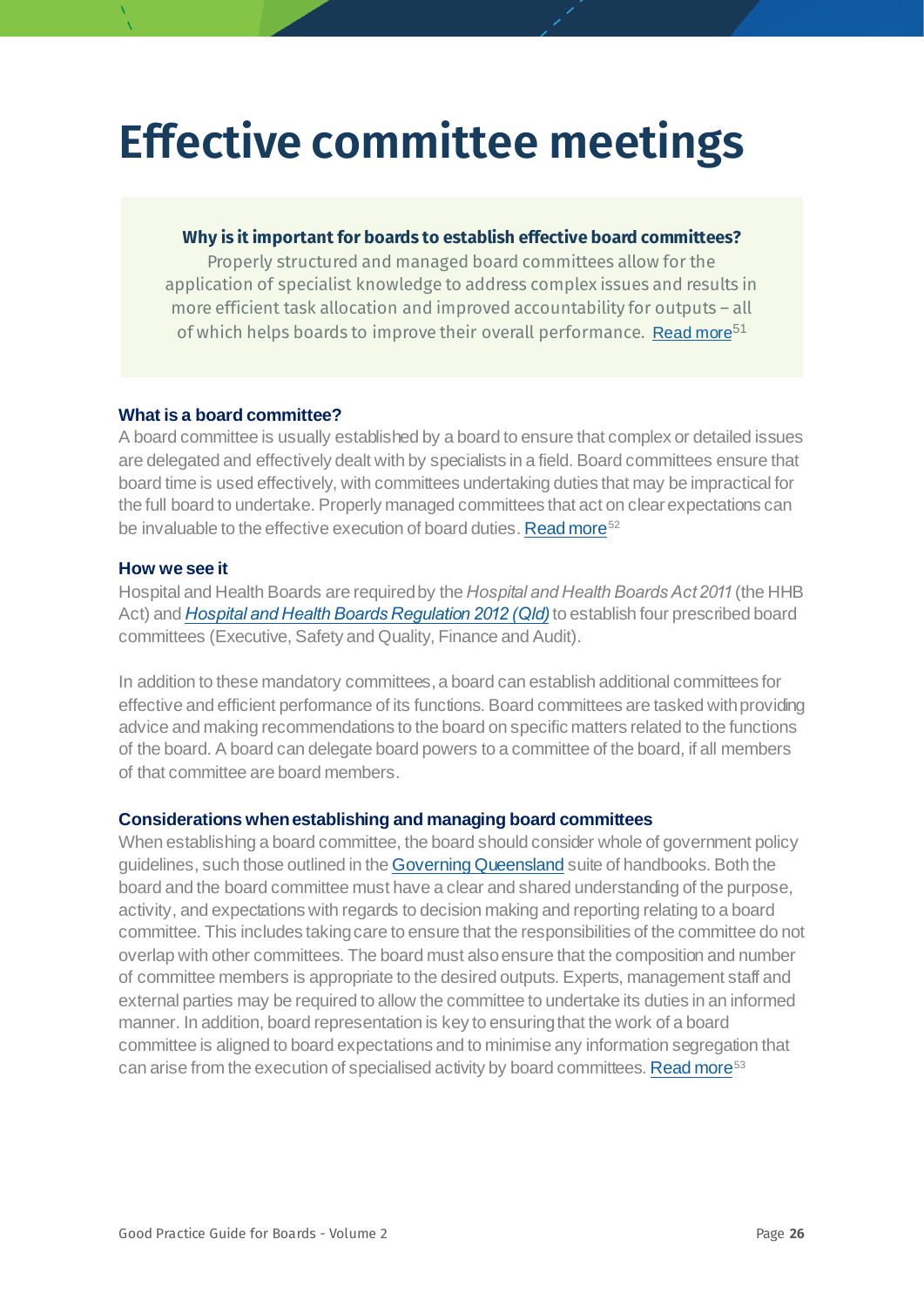*At Metro North, board members have high visibility on clinical councils and committees. This ensures high levels of expertise among board members to enable effective decisionmaking. It also allows the board to assess whether issues reported to the board align to the issues that are explored more deeply at committees. Kim Forrester, Deputy Chair, Metro North Hospital and Health Boards*

*Committee members should take the time to read papers thoroughly, which helps to identify what's working or detect any warning signs if something is not going well. The executives and staff called to attend these meetings are the experts, and it is the role of the committee to interrogate the information provided so that they are properly informed. Karen Tully, Chair, South West Hospital and Health Board*

*Most of the work on the board is done at committee level. We ensure that any board member is able to sit on any committee. This allows for board members to access detailed information as needed. Darry Camilleri, Deputy Chair, Mackay Hospital and Health Board*

*Fostering a learning culture as opposed to 'naming and blaming' is key to driving more honest conversations and probing questions [at committee meetings]. There is a level of organisational maturity that must be built to own these issues and to create this type of culture in committees and management. Leone Hinton, former member, Central Queensland Hospital and Health Board*

*Board committees provide assurance and advice to the board that the right strategies and processes are in place at an operational level, to ensure effective service delivery. Marion Tower, member, Metro South Hospital and Health Board* 

*Non-prescribed committees can be important for boards to be flexible and address ongoing and emergent board priorities. These groups should have well defined boundaries, be time-limited and have relevant terms of reference. A reporting pathway through to leadership is imperative to drive results. Helen Chenery, member, Gold Coast Hospital and Health Board*

#### **Additional Reading**

- [Board Committees-](https://aicd.companydirectors.com.au/-/media/cd2/resources/director-resources/director-tools/pdf/05446-5-4-mem-director-rob-board-committees_a4-web.ashx)AICD<sup>5252</sup>
- [Best Practice for Board Committees](https://insights.diligent.com/board-committee/best-practices-for-board-committees) Diligent<sup>53</sup>

- How does your board ensure the effectiveness of its committees?
- Does the membership structure of board committees have a good mix of board members, experts and executives?
- Does your board have any priorities that may be best managed through a board committee?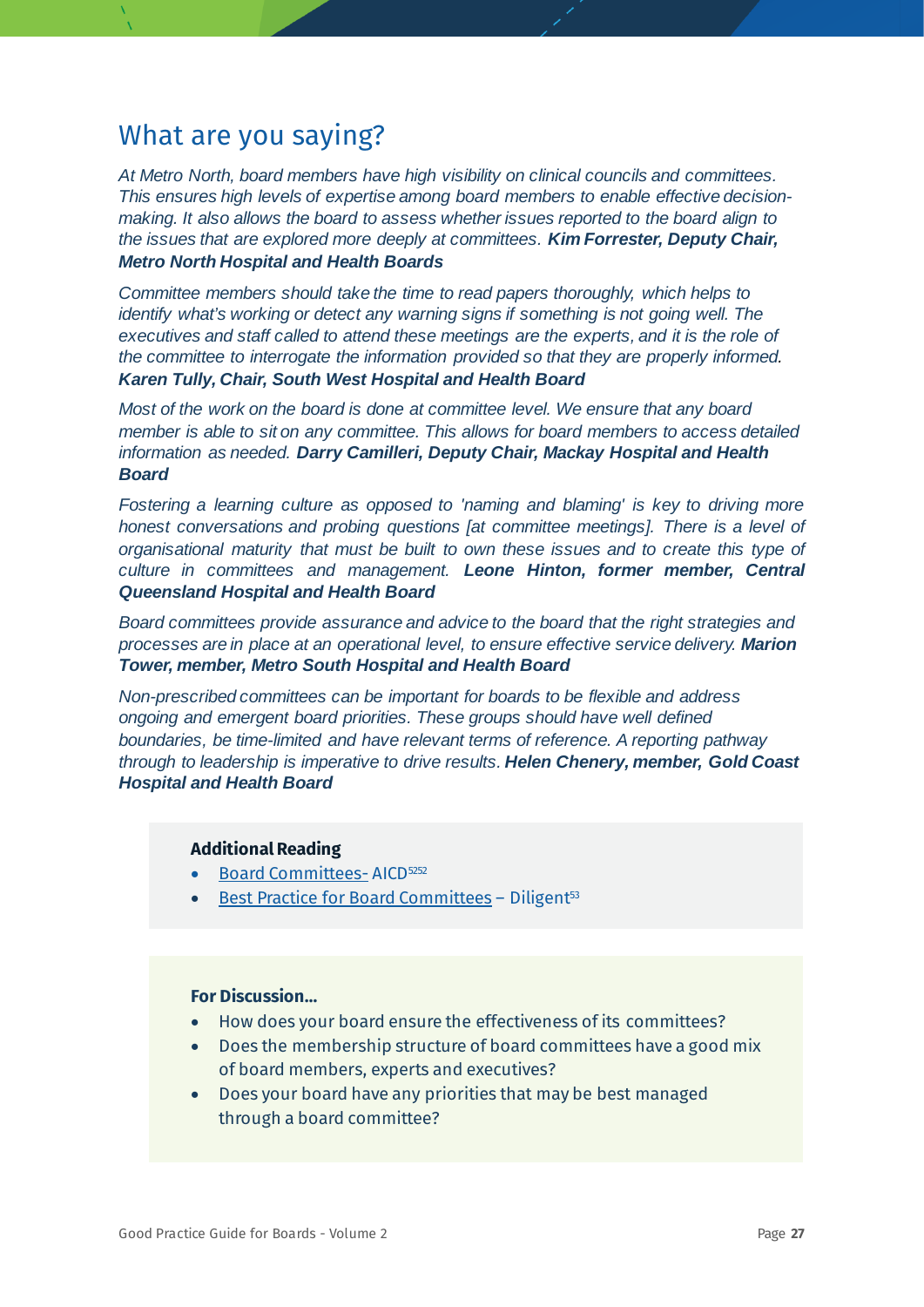## **Role of Board Secretaries**

#### <span id="page-27-0"></span>**How does the board secretary support the board?**

An informed and engaged board secretary helps to protect the organisation by ensuring the board governs in accordance with the *[Hospital and Health](https://www.legislation.qld.gov.au/view/pdf/inforce/current/act-2011-032)  Boards [Act 2011 \(the HHB Act](https://www.legislation.qld.gov.au/view/pdf/inforce/current/act-2011-032))* and governance best practice.

#### **How does the board secretary support the board?**

As the responsibilities of boards have increased and there is a greater focus on competent, accountable, ethical and strategic leadership, the volume of work and necessary skills to support the board have resulted in increased importance of the role of the board secretary. The board secretary role includes supporting the day-to-day business of the board and executive, and an extensive array of secretariat and governance-focused functions.

The board, particularly the Chair, relies on the board secretary to provide administrative support (i.e. taking meeting minutes, circulating papers etc.), as well as providing guidance on directors' statutory duties under the law, disclosure obligations, corporate governance requirements, and effective board practices and processes. The board secretary is a key interface between the board and the rest of the organisation.

The role of the board secretary has developed into much more than ensuring compliance against basic statutory requirements. Greater public scrutiny and the need for increased compliance regulation as a result of recent royal commissions, such as those into the **Banking**, [Superannuation and Financial Service Industry,](https://financialservices.royalcommission.gov.au/Pages/default.aspx) have continued to shape the role of the board secretary as a governance professional and trusted advisor to the board.

#### **What are the skills and responsibilities of an informed and engaged board secretary?**

The board secretary understands good practice in corporate governance, ensuring that the way the board discharges its duties, runs meetings, and makes decisions complies with the HHB Act. A skilled board secretary is seen as a trusted advisor to the board.

Responsibilities may include elements of both compliance and performance, including recordkeeping, quality control of board papers, ensuring compliance against relevant legislation, providing and procuring governance advice for directors and facilitating collaboration between members. [Read more](https://www.grantthornton.co.uk/globalassets/1.-member-firms/united-kingdom/pdf/documents/is-the-role-of-company-secretary-fit-for-the-future.pdf)**[54](#page-78-24)**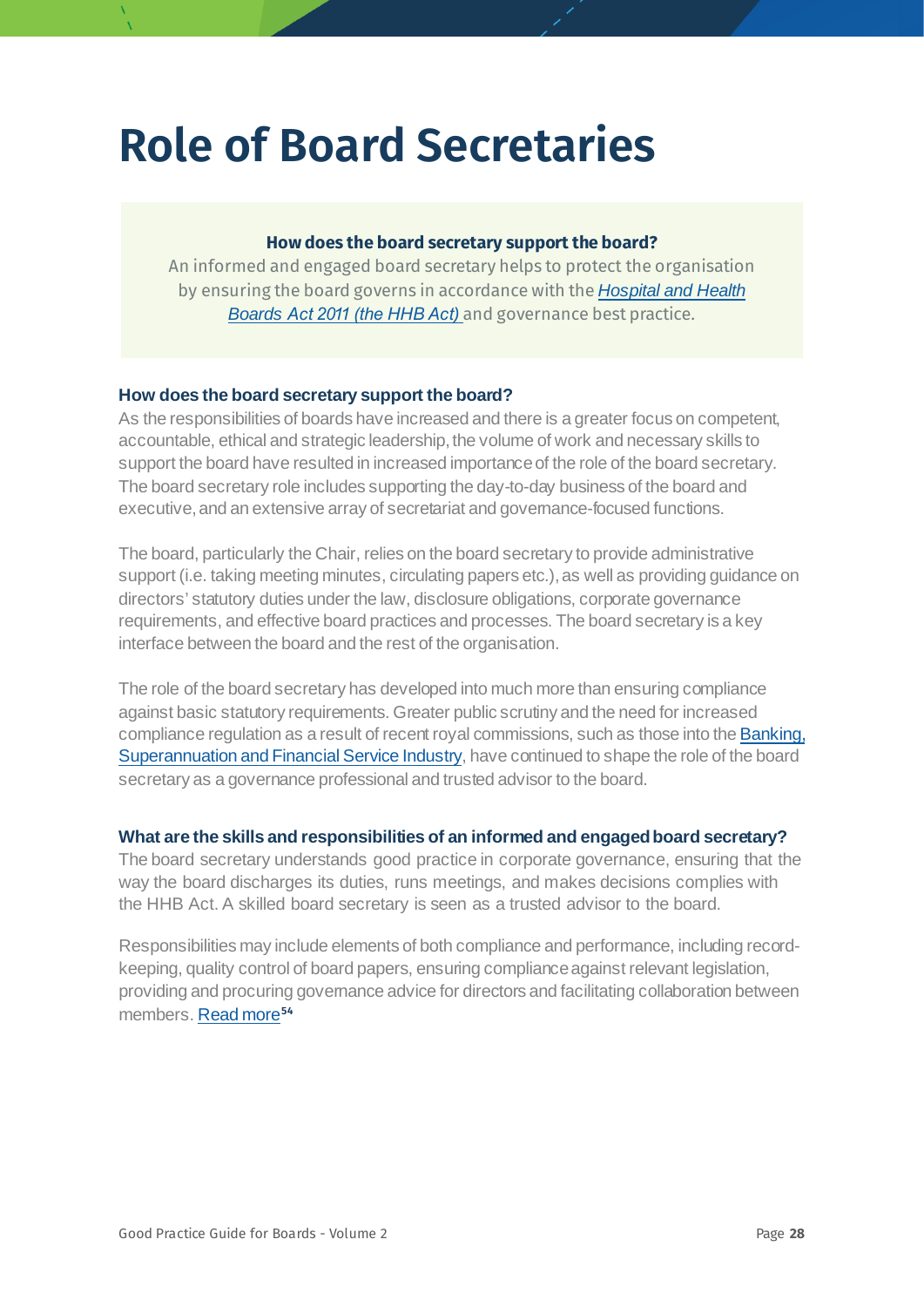*The board secretary must have a close working relationship with the Chair and with the rest of the board to ensure statutory compliance. My expectation is that a board secretary has a clear understanding of their responsibility under the Act, as well as to the expectations of the board that they are serving. They must be able to facilitate rapid responses to the Department of Health, and act as an effective support mechanism to ensure meetings are efficient. Paul Woodhouse, Chair, North West Hospital and Health Board*

*The person in the board secretary role needs to be loyal, incredibly attuned to the role of the board, and able to facilitate everything the board requires to carry out its role. This includes a compliance function to ensure that the board is meeting all its mandatory requirements under legislation. Kim Forrester, Deputy Chair, Metro North Hospital and Health Board*

*A board secretary needs to facilitate communication between the board and the organisation. To do this well they need to understand the business of the board, as well as the many functional parts of the organisation. They should know what is being discussed at the operational level and understand the impacts of these discussions at the strategic level. Excellent communications skills are indispensable, as is a mix between secretariat skills and strategic insight. Marie-Louise Fleming, member, Metro North Hospital and Health Board*

#### **Additional Reading**

- [Joint statement on board minutes, August 2019 –](https://www.governanceinstitute.com.au/advocacy/thought-leadership/joint-statement-on-board-minutes/) Australian Institute [of Company Directors and Governance Institute of Australia](https://www.governanceinstitute.com.au/advocacy/thought-leadership/joint-statement-on-board-minutes/)<sup>[47](#page-23-1)</sup>
- The digital habits of highly effective boards A guide for 2020 and beyond - [VISMA.com](https://admincontrol.com/the-digital-habits-of-highly-effective-boards/)<sup>[55](#page-78-1)</sup>
- [Future of the Governance Professional –](https://www.governanceinstitute.com.au/advocacy/thought-leadership/report-the-future-of-the-governance-professional/) Governance Institute of Australia<sup>56</sup><sup>9</sup>

- Is the role of the board secretary well understood on your board?
- How has the role of the board secretary changed in your service  $-$  are there plans to change this role further?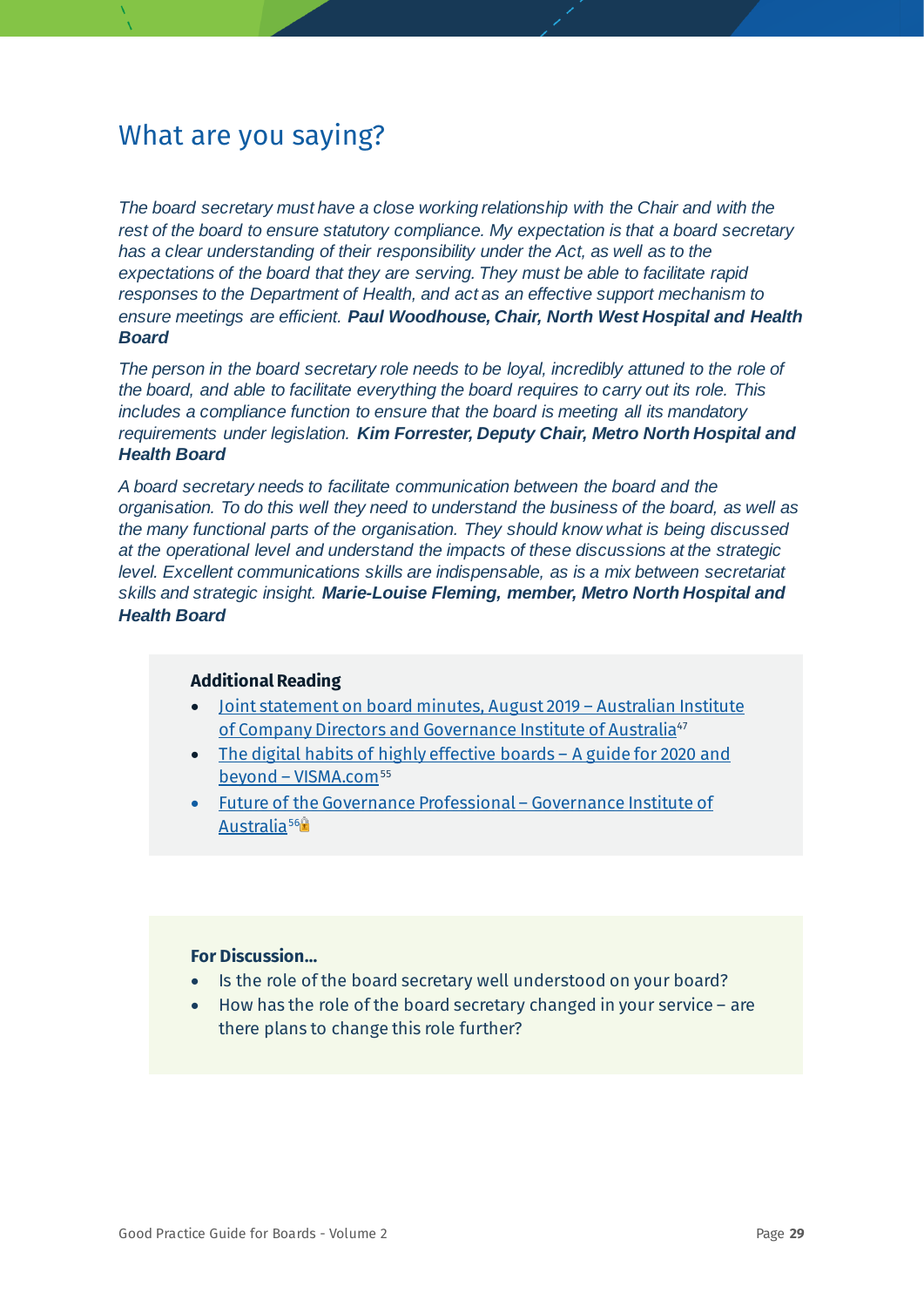## <span id="page-29-0"></span>**The relationship between boards and Board Secretaries**

#### **Why is shared understanding of the relationship between boards and board secretaries important?**

A shared understanding of this relationship is important for the effective governance of the Hospital and Health Service and is crucial in establishing and maintaining a good working relationship between the board and the Health Service Chief Executive.

#### **How we see it**

The board secretary is expected to act as the interface between the Hospital and Health Board and the HSCE by ensuring the flow of appropriate information and provision of advice and support. The secretary is responsible for ensuring correct board processes and governance procedures are followed.

#### **The secretary as an intermediary between the board and the organisation**

The secretary has a unique role with dual accountability to the board and the HSCE. The secretary reports to the board Chair on board matters, ensuring that appropriate and adequate information is provided to the board so they can undertake due diligence and assessment of HHS performance. The secretary reports to the HSCE operationally on strategic governance matters to enable the HSCE to align activities with board expectations[. Read more](https://aicd.companydirectors.com.au/%7E/media/cd2/resources/director-resources/director-tools/pdf/05446-2-2-director-tools-bp-improving-board-effectiveness_a4_web.ashx)<sup>[57](#page-78-25)</sup>

#### **Communication and confidentiality**

Good communication between a board and the secretary is crucial in ensuring the board can undertake board business in an effective and timely manner. The secretary should establish clear protocols of communication with the board and establish the most effective communication methods for directors.

There should be an understanding between boards and secretaries that all communication is confidential and that during scheduled board and committee meetings all conversations, unless otherwise stated, are recorded for official minutes. This may include situations where board conversations are required to be confidential from executives.

#### **Managing performance**

Boards should regularly provide feedback to the secretary on performance to maintain continuous improvement in governance practices. Key duties of the secretary should be reviewed as part of monthly and annual evaluations of meetings.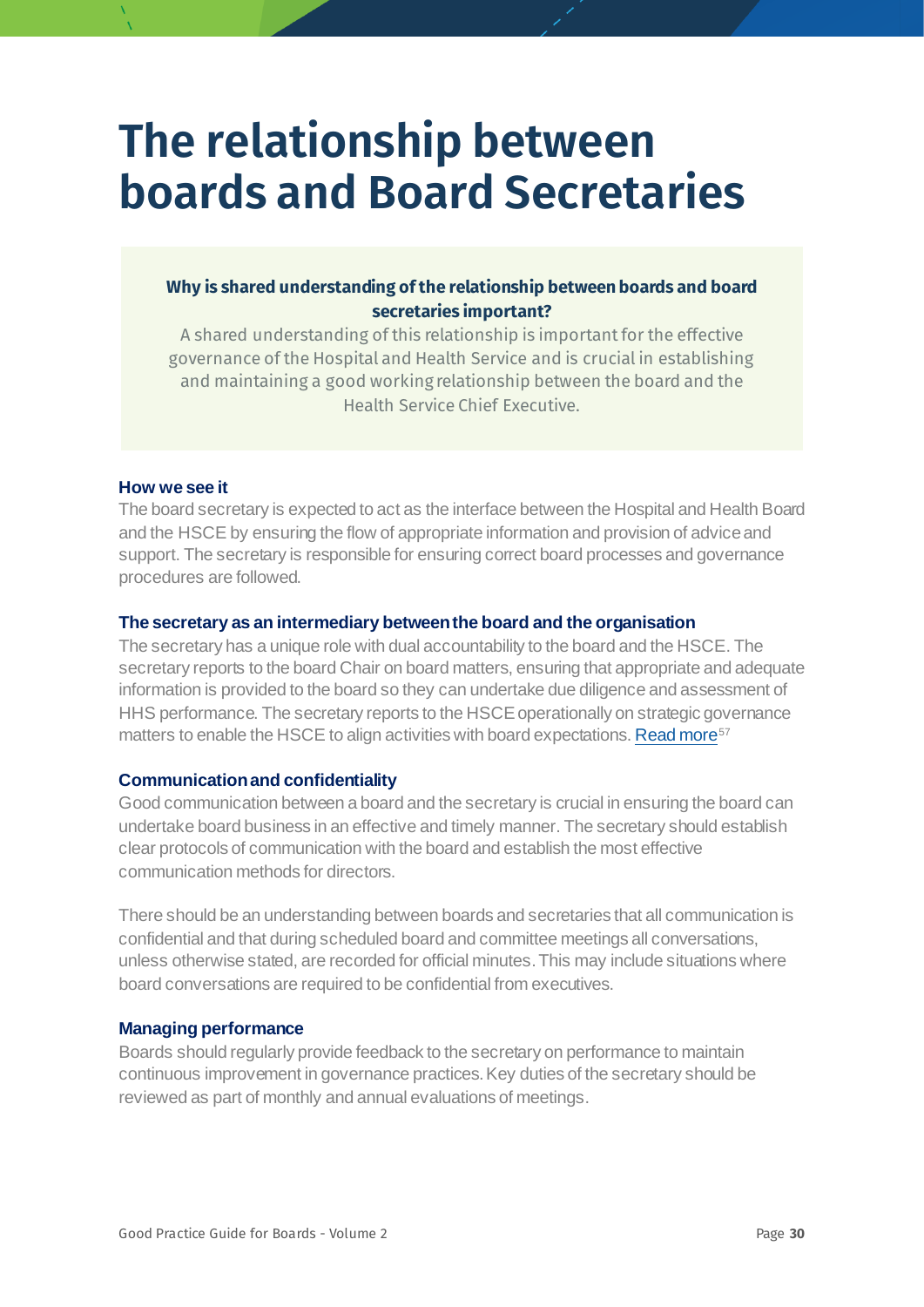*There must be open communication between the board and the secretary, however the secretariat must also understand their role is one of support to the board. The secretary needs to understand and assist the board in meeting key obligations and responsibilities, while being open to suggestions that make meetings more efficient. Ella Kris, Chair, Torres and Cape Hospital and Health Board*

*The Chair is expected to work very closely with the board secretary to ensure compliance as mandated under the Act. As a result, the relationship between the Chair and secretary needs to be built on trust and professionalism. Paul Woodhouse, Chair, North West Hospital and Health Board*

*A good board secretary can respectfully challenge executives and enable deep dives into complicated issues. Marie-Louise Fleming, member, Metro North Hospital and Health Board*

#### **Additional Reading:**

- [The Role of the Company Secretary: Influence, Impact and Integrity](https://aicd.companydirectors.com.au/-/media/cd2/resources/director-resources/book-store/pdf/role-of-company-secretary-preview.ashx)<sup>[58](#page-78-3)</sup>
- [The Role of the Company Secretary in the NHS](https://www.good-governance.org.uk/services/the-role-of-the-company-secretary-in-the-nhs/)<sup>[59](#page-78-4)</sup>

- What feedback is provided to the board secretary to allow for continual improvement of performance?
- How does your board manage potential tension of the role of the company secretary as a position that is responsible to the board, with reporting obligations to the HSCE?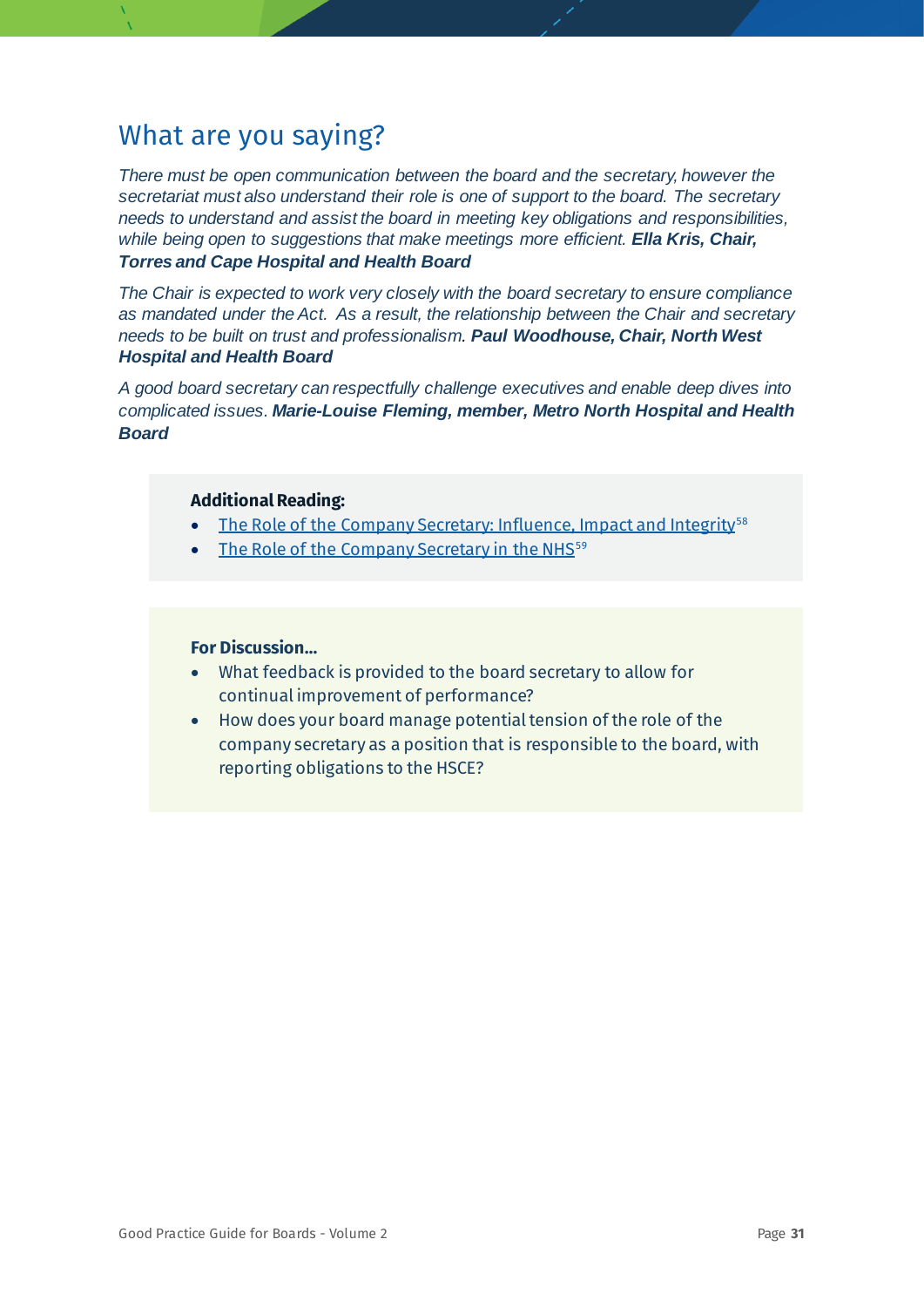# <span id="page-31-0"></span>**Strategic planning**

#### <span id="page-31-1"></span>**Why is strategic planning important?**

Good strategic planning increases the likelihood that an organisation will achieve a desired future state through shared understanding of vision, purpose and priorities, and coordinated activity.

#### **What is strategic planning?**

Planning is a function of management that is designed to determine and drive achievement of organisational objectives. Planning is a proactive activity, based on consideration of internal and external environments that may impact on the achievement of the objectives. Strategic planning is long-term planning undertaken at the highest level, designed to establish the priorities and influence the very nature of an organisation[. Read more](https://books.google.com.au/books?hl=en&lr=&id=cuZcDwAAQBAJ&oi=fnd&pg=PP1&dq=strategic+planning+health&ots=vsg9YubmDT&sig=IhdMFNHd2eyj0X42V5bLefzIR-g#v=onepage&q=strategic%20planning%20health&f=false)<sup>[60](#page-78-5)</sup>

#### **How we see it**

Strategic planning occurs at all levels of the health system. A strategic plan for a Hospital and Health Service must take into account systemwide plans, including the Department of Health [Strategic Plan](https://www.health.qld.gov.au/system-governance/strategic-direction/plans/doh-plan)<sup>[45](#page-21-2)</sup> as well as local requirements and expectations.

#### **How to approach strategic planning**

Strategic planning is a coordinated activity between boards and management. During the planning process the board should seek to strike a balance to ensure that they have ongoing oversight and final say on matters of strategy, while the design, drafting and implementation of plans is led by management. HHBs must also have regard for specific requirements of government when undertaking strategic planning activity. [Read more](mailto:https://www.forgov.qld.gov.au/manage-government-performance%23prepare-agency-plans-strategic-operational-and-specific-purpose-)<sup>[61](#page-78-6)</sup>

The process to develop, monitor and review strategy must be well understood by boards and management. This involves ensuring that methodology is formally considered and decided upon, and that appropriate time is set aside to consider and develop the strategy (for example, through a strategic planning workshop) at various stages of completion. Final strategic plans must reflect the desired strategic direction of the board and fall within the acceptable risk appetite. [Read more](https://aicd.companydirectors.com.au/%7E/media/cd2/resources/director-resources/director-tools/pdf/05446-5-14-mem-director-rob-strategic-plan-development_a4-web.ashx)<sup>[62](#page-78-26)</sup>

#### **Revisiting and ongoing monitoring of plans**

It is important that strategic plans are continually monitored in order to ensure that decisions and considerations by the board and management align to the long-term direction and goals set by the strategic plan. While planning is important in terms of ensuring a deliberate strategy to guide an organisation, the board must be sensitive to emergent changes in their environment and be prepared to amend strategies. Monitoring organisational performance against strategic plans is a key challenge for boards. Boards should ensure that the information they receive allows consideration of whether, cumulatively, the activity of the organisation places it on a trajectory to meet strategic objectives[. Read more](https://hbr.org/2018/12/the-boards-role-in-strategy)<sup>[63](#page-78-27)</sup>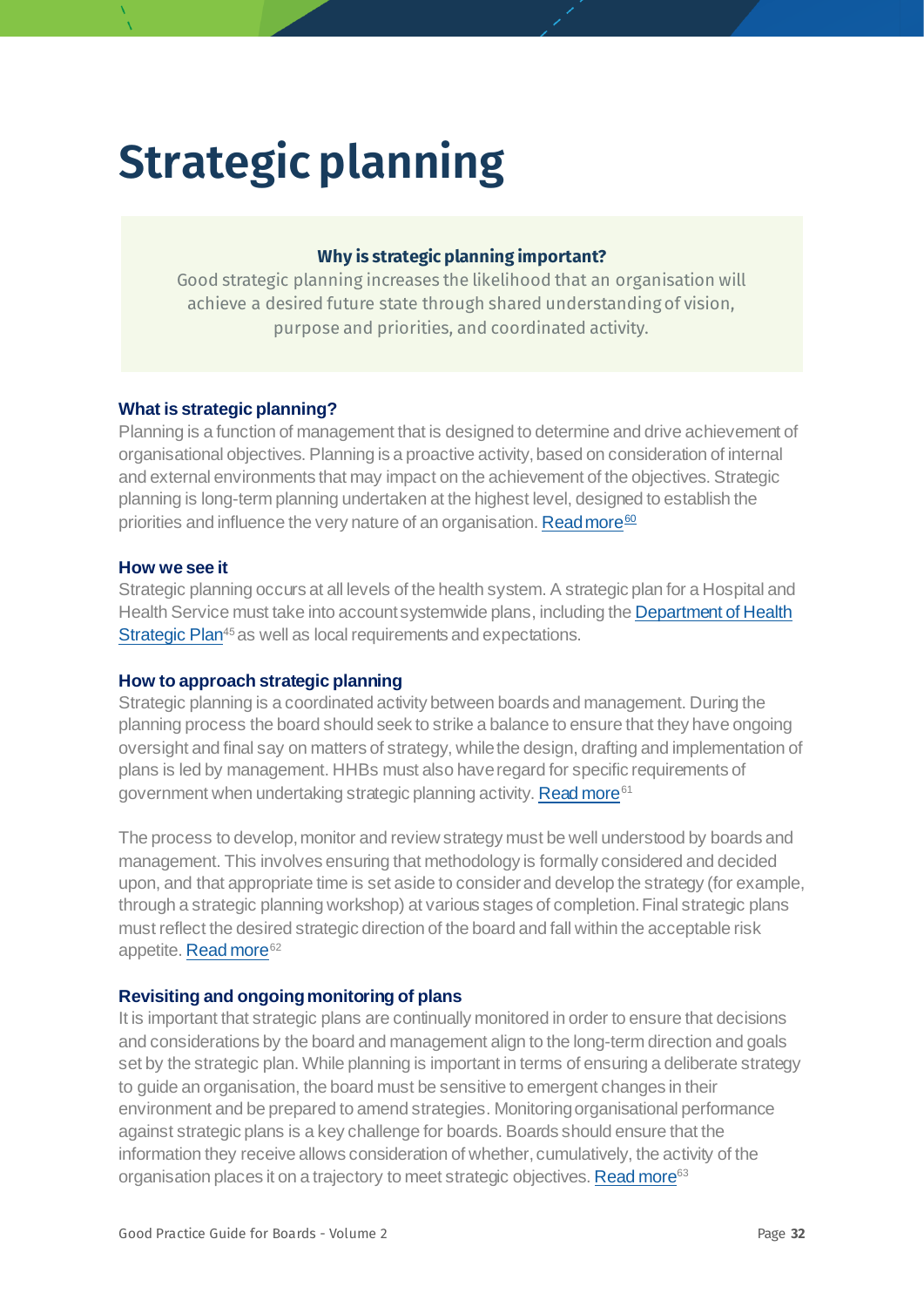*A strategic plan must be dynamic. It should be reviewed on a regular basis, but stand up to long-term scrutiny. Rob Stable, former Chair, Metro North Hospital and Health Board*

*Strategic planning is something we take seriously from a board perspective. We are well prepared in this area. Even in difficult situations the board should still be working toward their strategic goals. Tim Mulherin, (late) Chair, Mackay Hospital and Health Board*

*A good strategic plan should be undertaken in collaboration between the executive team and the board. It should centre on the purpose of the organisation, then unpack what success looks like with high level indicators to ensure that performance can be measured. Risk planning, operational planning and project planning must be factored in, as all activity in the organisation must link back to the board's strategic direction. There is a continual need to understand why HHSs are choosing to undertake particular activities and how these align to strategy. Helen Darch, member, Metro South Hospital and Health Board -*

#### **Additional Reading:**

- [The Big Lie of Strategic Planning](https://hbr.org/2018/12/the-boards-role-in-strategy) Harvard Business Review<sup>[64](#page-78-28)</sup>
- [Strategic Planning in Healthcare: An Introduction for Health](https://books.google.com.au/books?hl=en&lr=&id=cuZcDwAAQBAJ&oi=fnd&pg=PP1&dq=strategic+planning+health&ots=vsg9YubmDT&sig=IhdMFNHd2eyj0X42V5bLefzIR-g#v=onepage&q=strategic%20planning%20health&f=falsehttps://books.google.com.au/books?hl=en&lr=&id=cuZcDwAAQBAJ&oi=fnd&pg=PP1&dq=strategic+planning+health&ots=vsg9YubmDT&sig=IhdMFNHd2eyj0X42V5bLefzIR-g)  [Professionals](https://books.google.com.au/books?hl=en&lr=&id=cuZcDwAAQBAJ&oi=fnd&pg=PP1&dq=strategic+planning+health&ots=vsg9YubmDT&sig=IhdMFNHd2eyj0X42V5bLefzIR-g#v=onepage&q=strategic%20planning%20health&f=falsehttps://books.google.com.au/books?hl=en&lr=&id=cuZcDwAAQBAJ&oi=fnd&pg=PP1&dq=strategic+planning+health&ots=vsg9YubmDT&sig=IhdMFNHd2eyj0X42V5bLefzIR-g) – Brian C. Martin $60$

- What are the strategic planning processes for your Hospital and Health Board?
- How often is your strategic plan reviewed?
- How does your board monitor progress toward achieving the strategic plan?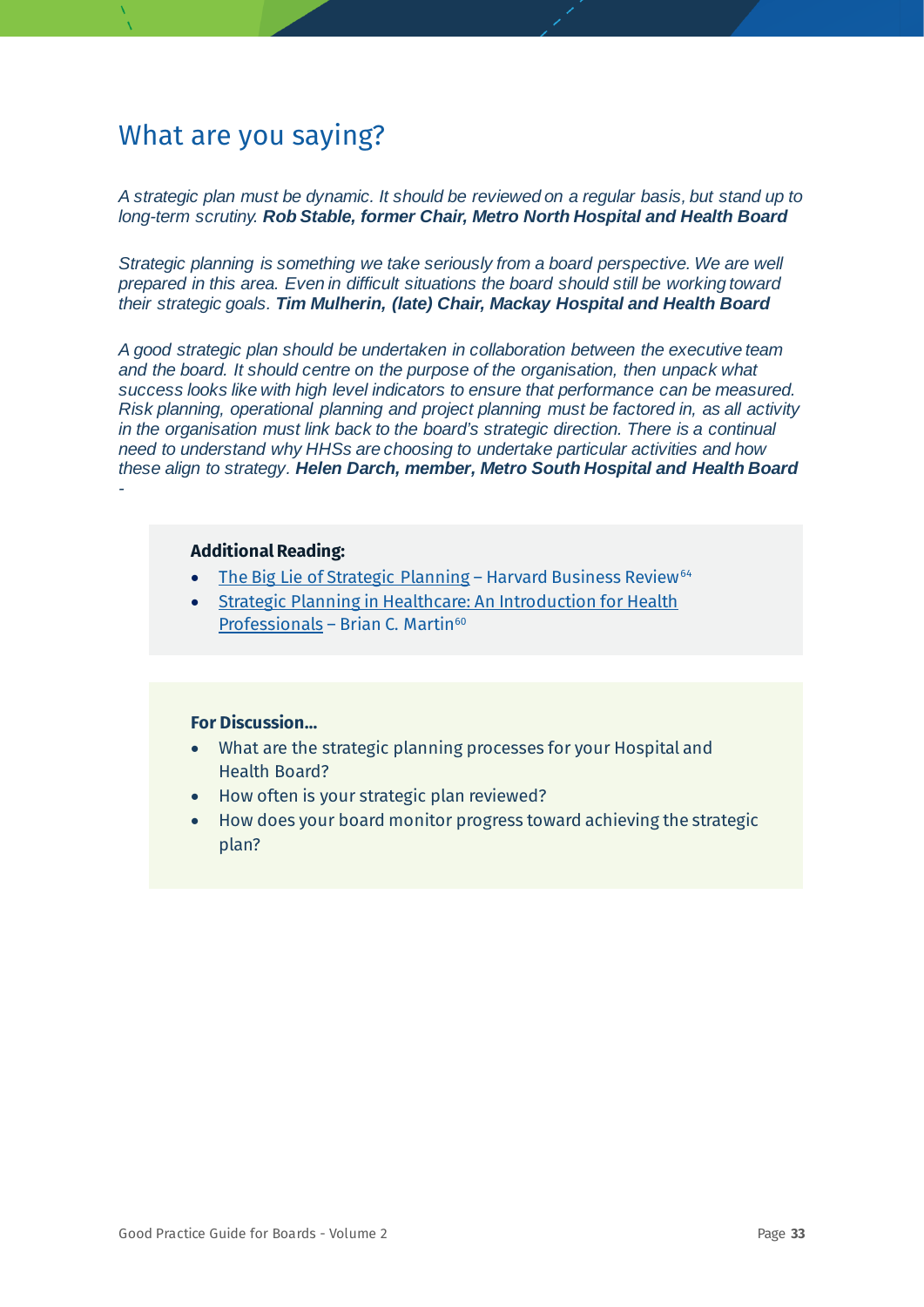## <span id="page-33-0"></span>**Measuring performance**

#### **Why is performance measurement important for Hospital and Health Boards?**

Performance management in the health context allows for understanding as to how well an organisation is executing its activities and to effect positive change to improve the quality, efficiency and effectiveness of care.

#### **What is performance measurement?**

Performance measurement uses outcomes and process measures to evaluate the extent to which a system achieves specified objectives. Performance measures are put in place to support policy outcomes, improve the quality of strategic and operational decision-making, and are integral to accountability. It requires the ability to measure relevant components of the health system and their relationships with each other including the performance of Hospital and Health Boards. [Read more](https://www.health.qld.gov.au/__data/assets/pdf_file/0037/668539/governance-framework-pdf.pdf)<sup>[65](#page-78-29)</sup>

#### **How we see it – board performance as an indicator of good governance**

The *Hospital and Health Board Act 2011* requires the Director-General and each HHS to enter into a binding service agreement signed by the board Chair. Service agreements typically include measures including budget, Minimum Obligatory Human Resource Information (MOHRI), a mechanism for monitoring the number of employees in Queensland Health, National Emergency Access Targets (NEAT), National Elective Surgery Target (NEST), patient off stretcher time (POST) and Emergency Department wait times[. Read more](https://www.health.qld.gov.au/__data/assets/pdf_file/0039/929955/Final_Advice-on-Queensland-Healths-Governance-Framework.pdf)<sup>[15](#page-9-0)</sup>

#### **Tailored performance measures**

Hospital and Health Services have marked differences in budget, funding models, models of care and community demographics. Boards should therefore ensure that performance considerations take into account additional measures that focus on improving the quality, effectiveness and efficiency of their local health service. This may include negotiating service agreements to meet local needs through the inclusion of measures that may include procurement, capital works, human resource management or clinical capabilities[. Read more](https://www.health.qld.gov.au/__data/assets/pdf_file/0039/929955/Final_Advice-on-Queensland-Healths-Governance-Framework.pdf)<sup>[15](#page-9-0)</sup>

Boards should consider whether the performance targets they have set, and the indicators of performance that they receive, adequately measure the progress toward meeting the strategic priorities of the organisation. Local targets and measurements may need to be designed that are not explicitly required, through a compliance mechanism to adequately measure progress. Board members should also work to familiarise themselves with the drivers that lead to performance outcomes in order to better interrogate performance measures and improve decision-making.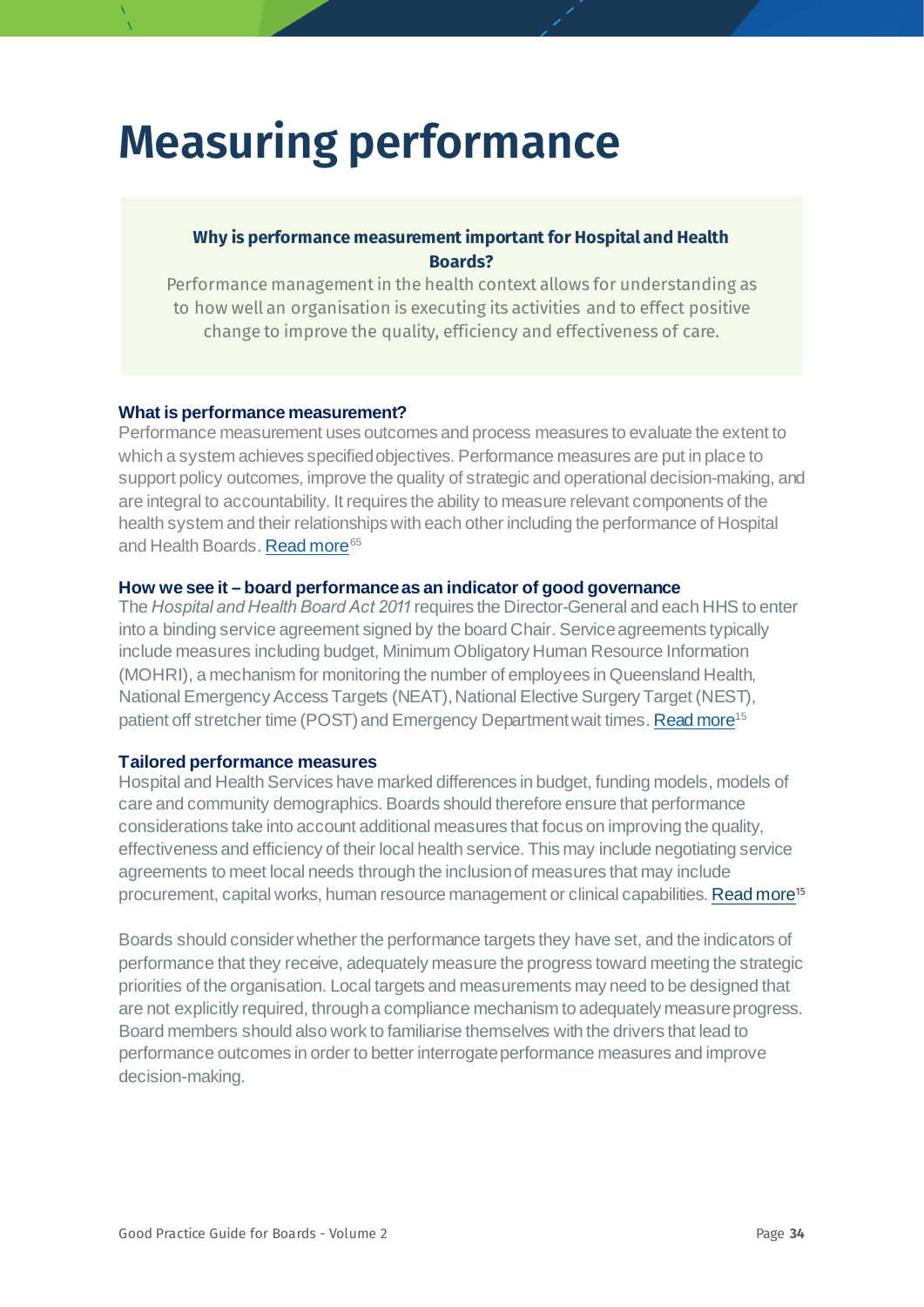*Service level targets are important as they reflect the health needs of the community and the capacity of the health service to meet those needs. As a board, we have to ensure that the health service is providing safe, high quality care and is working as effectively and efficiently as possible, within finite resources, to meet those needs. Lorraine Ferguson, Chair, Sunshine Coast Hospital and Health Board*

*Boards need to understand what drives the results behind the key performance indicators they are provided. They need to be equipped with the penetrating questions that drive understanding of performance and ensure pressure on management to improve where necessary. Ian Langdon, Chair, Gold Coast Hospital and Health Board*

*Boards need to be prepared to interrogate information. This may require reconceptualization of what is presented to boards, and in what format. One way of doing this is reshuffling the Board agenda to ensure that matters that have serious and significant outcomes are highly visible, rather than being buried in the minutiae of board committees. This ensures a focus on prioritising and achieving the most significant outcomes for the Hospital and Health Service and the communities they serve. Marion Tower, Member, Metro South Hospital and Health Board* 

*Figuring out healthcare performance is the billion-dollar question. Boards need to balance qualitative and quantitative measures so that they have a broad understanding of performance. While it is important that boards monitor Commonwealth and State performance indicators, they should also take care to ensure that metrics that are important to their clinical workforce are considered, and that metrics do not trivialise safety and quality of care. Helen Darch, member, Metro South Hospital and Health Board*

#### **Additional Reading:**

• WHO - [Performance measurement for health system improvement:](https://www.who.int/management/district/performance/PerformanceMeasurementHealthSystemImprovement2.pdf)  [experiences, challenges and prospect, 2008](https://www.who.int/management/district/performance/PerformanceMeasurementHealthSystemImprovement2.pdf)<sup>[66](#page-78-30)</sup>

- What are the key measures that indicate good performance in your health service?
- What are the drivers that impact on these measures?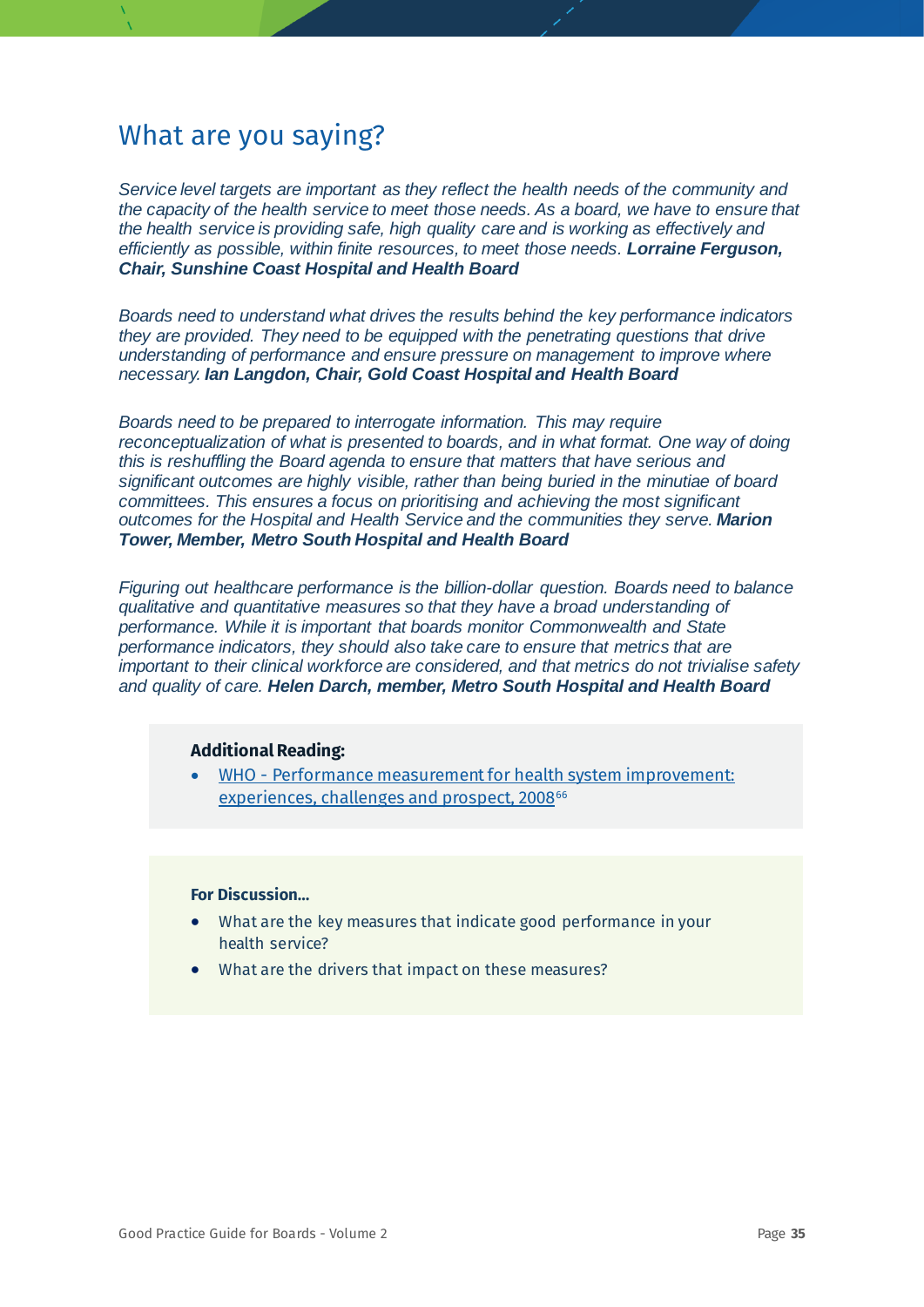## <span id="page-35-0"></span>**Financial governance[1](#page-35-1)**

#### **Why is financial governance important?**

Good financial governance is a set of responsibilities and practices, policies and procedures used by an agency's executive to provide strategic direction, ensure objectives are achieved, manage risks and use resources responsibly and in a transparent way. [Read more](https://www.gsamc.com.au/governance-risk-compliance)<sup>[67](#page-78-31)</sup>

#### **What are the main requirements of financial governance?**

The two main requirements of financial governance are performance and accountability.

**Performance** relates to how governance arrangements are used to contribute to overall performance and the delivery of outcomes:

- to improve results by effective use of performance information
- for more equitable and cost-effective learning outcomes due to efficient use of resources to successfully deliver government programs and services
- to increase the value of businesses using a cycle of continuous improvement.

**Accountability** relates to how governance arrangements are used to ensure that the requirements of the law, regulations, Parliament and community expectations are met:

- to fulfil obligations and legislative requirements in the best interests of customers with clear procedures, roles and responsibilities to ensure confidence in decisions and actions
- to act impartially and ethically to meet community expectations of integrity, transparency and openness.

A balance is required between performance and accountability to achieve better results, use resources in the best and most efficient ways, capture opportunities to add value to public assets, act with integrity and ethically in the best interests of customers, and ensure that decisions are supported by transparent and clear roles, responsibilities and procedures.

#### **Principles of financial governance for boards**

Seven inter-related elements should guide boards financial governance practices:

**Direction**—shared understanding of purpose and priorities through collaboration and effective planning and resource allocation

**Expectations**—agreed performance expectations through effective communication and best practice management

<span id="page-35-1"></span><sup>&</sup>lt;sup>1</sup> Provided by the Finance Branch, Queensland Health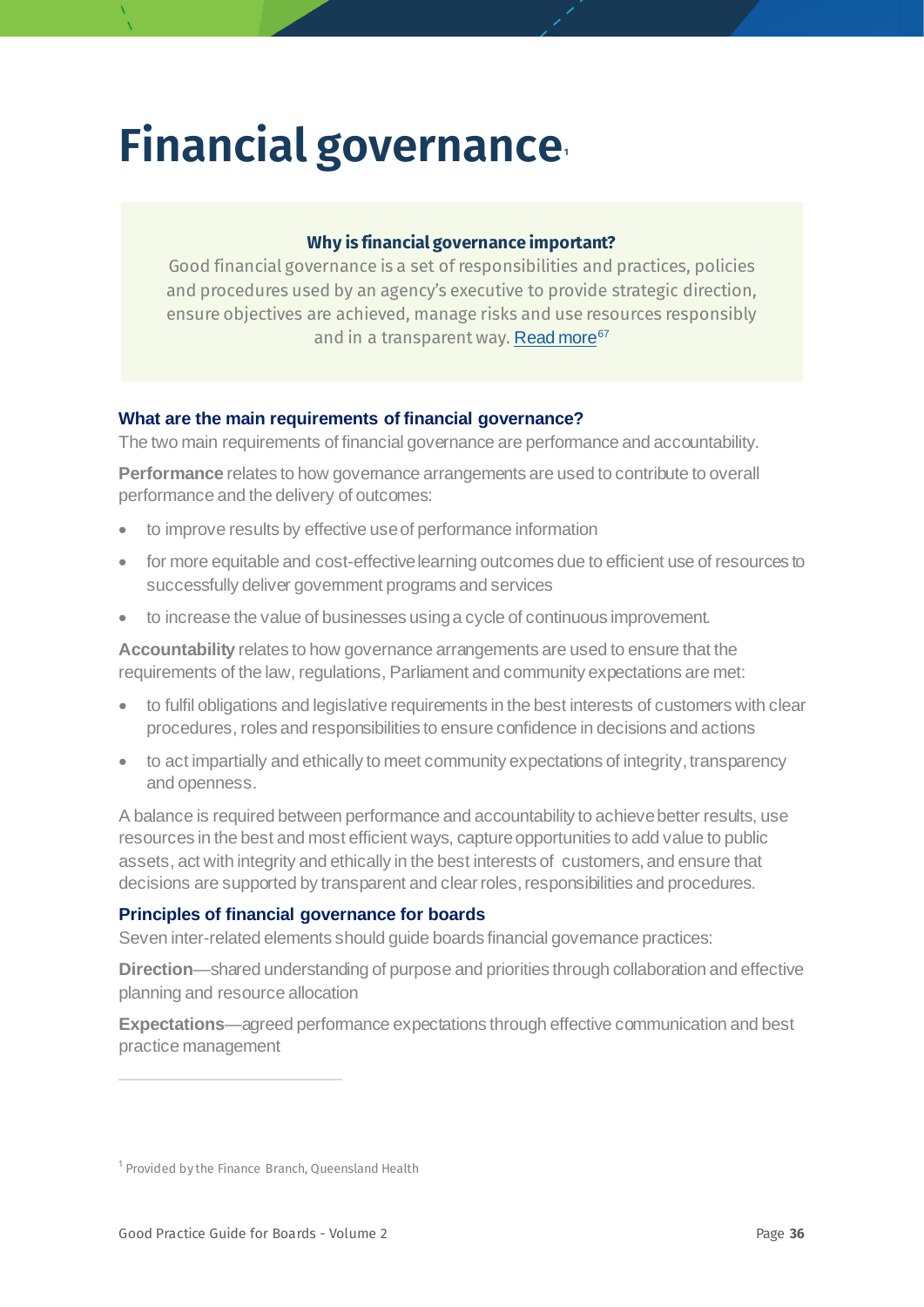**Delivery**—quality customer-focused service delivery through effective resource management, monitoring, review and reporting

**Improvement**—enhance organisational performance through review, intervention, capability building and internal control mechanisms

**Risk management**—regularly assess and respond to risks and opportunities as a part of daily activities

**Responsibilities**—accountability and transparency for decisions through legislative compliance, information management, evaluation and corporate reporting

**Alignment**—functions, structures and culture that support organisational goals through quality leadership, a clear line of sight, role clarity and empowered staff.

### What are you saying?

*Boards must become more efficient in an environment where public health is used more often. This requires a collaborative approach and can be difficult to approach at an individual HHS level. This is no longer a philosophical discussion - HHBs must be able to prove their effectiveness to secure funding for desired services. Paul Woodhouse, Chair, North West Hospital and Health Board*

*Good financial management at the board level requires members to read and understand the content provided, use other board members as a sounding board, and have the confidence to ask the questions of executives to ensure that the information is thoroughly investigated and understood. Karen Tully, Chair, South West Hospital and Health Board*

#### **Additional Reading:**

• [The Importance of strong financial governance](https://healthcampaignstogether.com/pdf/the-importance-of-strong-financial-governance-june-17.pdf) – Healthcare Financial Management Association<sup>[68](#page-78-0)</sup>

- How does your board ensure good financial management?
- Is the quality and timeliness of financial reporting considered by the board appropriate, and critically interrogated as a matter of practice?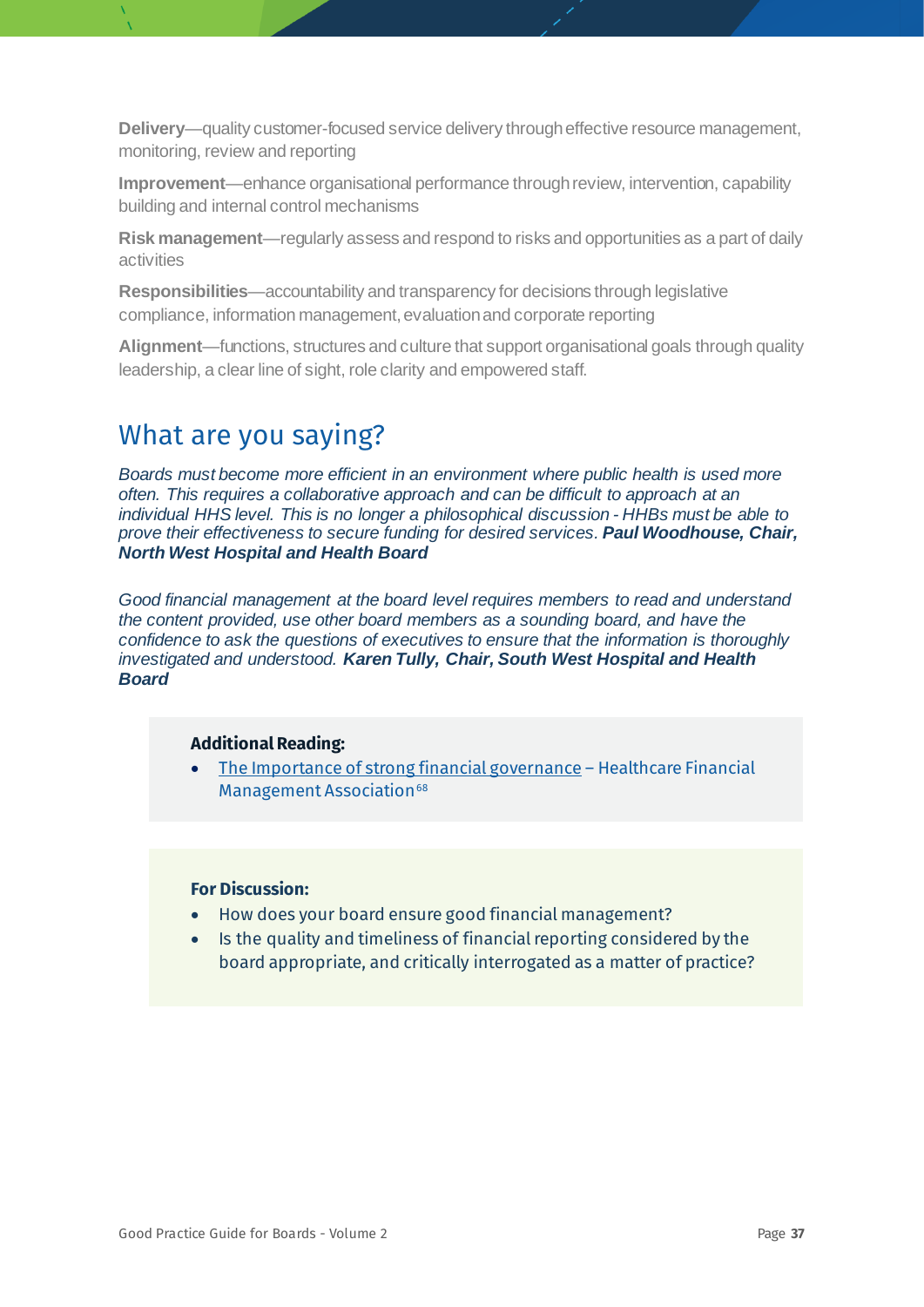# **Engaging with risk**

#### **Why is board engagement with risk important?**

Mature understanding of, and engagement with, risk allows agencies to set and achieve realistic objectives, comply with their obligations, improve decision-making and effectively and efficiently allocate and use resources. [Read more](https://www.anao.gov.au/sites/default/files/ANAO_Report_2017-2018_6b.pdf)<sup>[69](#page-78-1)</sup>

#### **What is risk?**

The International Risk Management Principles and Guidelines standard (AS/NZS ISO 31000:2009) define risk as the effect of uncertainty on objectives. Every organisation has risks that must be managed to minimise the likelihood and severity of events that may have a negative impact on the organisation, its patients, staff and stakeholders. Conversely, risk offers opportunities that can improve outcomes for an organisation[. Read more](https://www.achs.org.au/media/69305/risk_management_and_quality_improvement_handbook_july_2013.pdf)<sup>[70](#page-78-2)</sup>

#### **How we see it**

Risk is not an inherently negative concept. It is present in every action and is a continually evolving consideration for boards. Healthcare is an extremely complex environment in which to operate and is subject to both evolutionary and sudden transformation as a result of changes to the local, national or global healthcare environment[. Read more](https://catalyst.nejm.org/doi/full/10.1056/CAT.18.0197)<sup>[71](#page-78-3)</sup>

Hospital and Health Boards assume responsibility for their health service and are responsible for providing strategic direction, authority and oversight to the overarching risk function. Boards should therefore understand and be satisfied that the organisation has effective systems to proactively identify, manage and mitigate risk. This requires a good understanding of the types of risk to which they are exposed and clarity as to how the organisation is expected to respond. Boards should set a risk appetite for the organisation to explicitly state their expectations with regards to the amount and types of risk that should be accepted. Board committees can provide an opportunity for boards to explore and provide advice on specific risks more deeply than would otherwise be possible at the board level. Read more<sup>72</sup>

#### <span id="page-37-0"></span>**Strategic versus operational risk**

Boards should understand the various categories of risk to which they are exposed, including strategic, operational, clinical, financial and compliance. Boards should focus on strategic risks as they relate to the ability of an organisation to achieve its objectives. Boards should exercise caution that strategic risks are not confused with operational risks, which could affect the ability of an organisation to execute its strategic plan. Boards should clearly specify those risks which it considers strategic and therefore remain the direct responsibility of the board to consider and manage. The oversight function of the board requires that they are informed of appropriate operational risks – even though they do not directly manage these risks. Read more<sup>73</sup>

#### **Risk culture**

A robust risk culture is necessary for a health service to respond and adapt well to uncertainty. The risk culture for an organisation is the shared attitudes and behaviours toward the management of risk. The board plays a key role in setting the risk culture by providing clear expectations for the tolerance for risk and by modelling the behaviours it expects with regards to risk appetite. This ensures that decisions that the board would consider as high risk are limited, as are missed opportunities due to an overly cautious approach.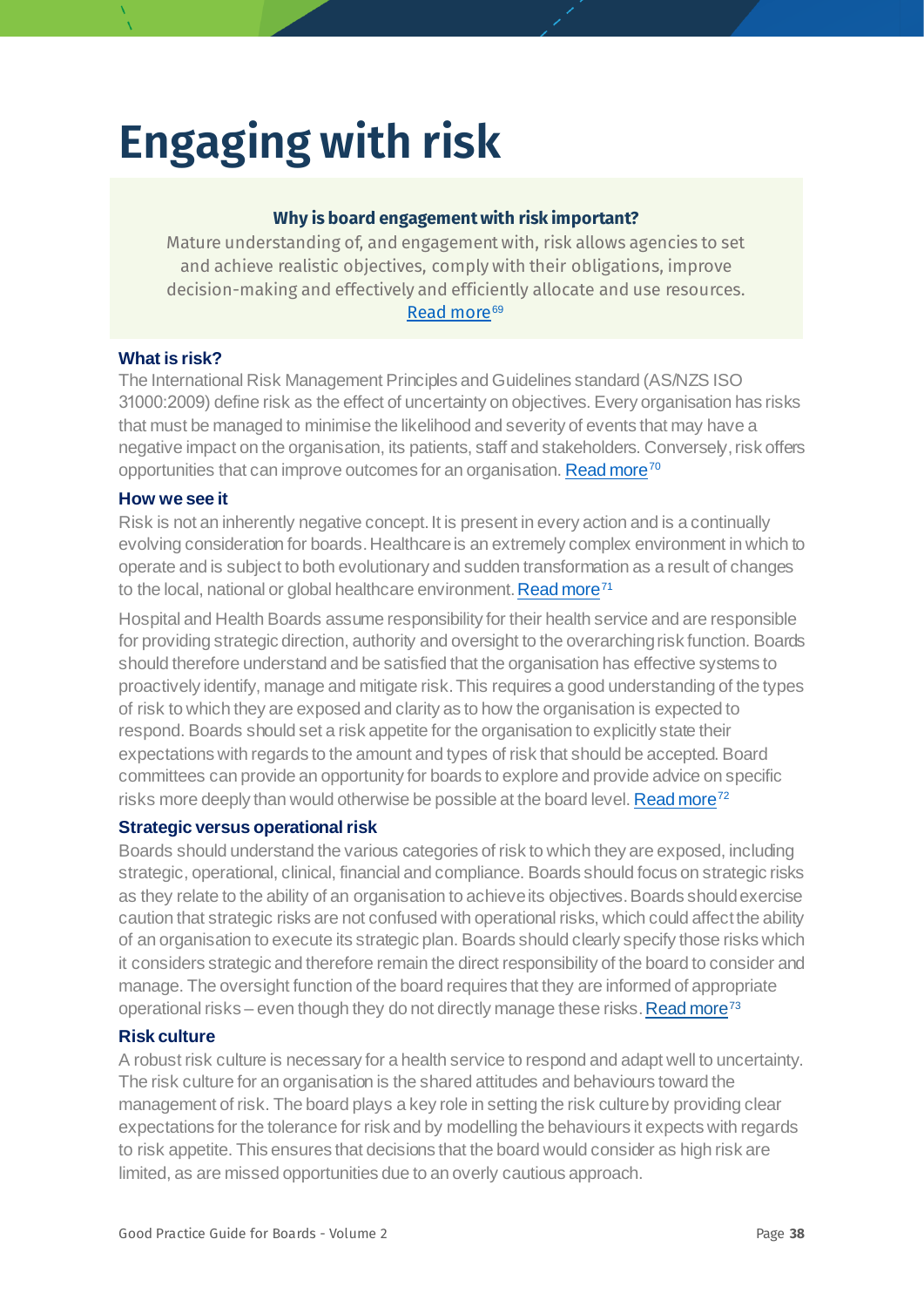*Hospital and Health Services are not one size fits all. The issues faced in Metro areas are not the same as those being experienced by the South West. To properly engage with risk boards must understand the needs of their local population. Jim McGowan, Chair, Metro North Hospital and Health Board (former Chair, South West Hospital and Health Board)*

*Understanding and engaging with risk is key to effective board activity. Boards in healthcare are operating in an inherently risky environment and need to be focused on mitigation and monitoring strategic risk and at times feel confident to undertake deep dives on critical issues. A good risk and mitigation strategy is required at board level to ensure a balanced approach; being overly cautious can stall activity and innovation, whereas too high a risk tolerance can be dangerous. Scott Davis, Deputy Chair, Torres and Cape Hospital and Health Board*

*In practice, health professionals work on risk mitigation all the time. They may not understand the language of risk, but they do understand the principles, which can make them a rich source of information for boards. Leone Hinton, former member, Central Queensland Hospital and Health Board*

*Risk is one of the key issues facing boards. There are many risks which are difficult to manage if boards don't have access to the information required for informed decisionmaking. Board members should triangulate information collated from board reporting and data with that collected through discussions with staff and communities. This allows comparison between primary and secondary information. Helen Darch, member, Metro South Hospital and Health Board*

#### **Additional Reading:**

- [Risk Management policy](https://www.health.qld.gov.au/system-governance/policies-standards/doh-policy/policy/qh-pol-070.pdf) Queensland Health<sup>[74](#page-78-6)</sup>
- [Risk management for Directors](https://www.governanceinstitute.com.au/media/882833/risk_management_for_directors.pdf) Governance Institute of Australia<sup>72</sup>

#### **For Discussion**

• Consider the information that your board needs to assure itself that strategic risks are being controlled. Is this being received in a format and standard of quality that allows for ongoing monitoring and control of strategic risk?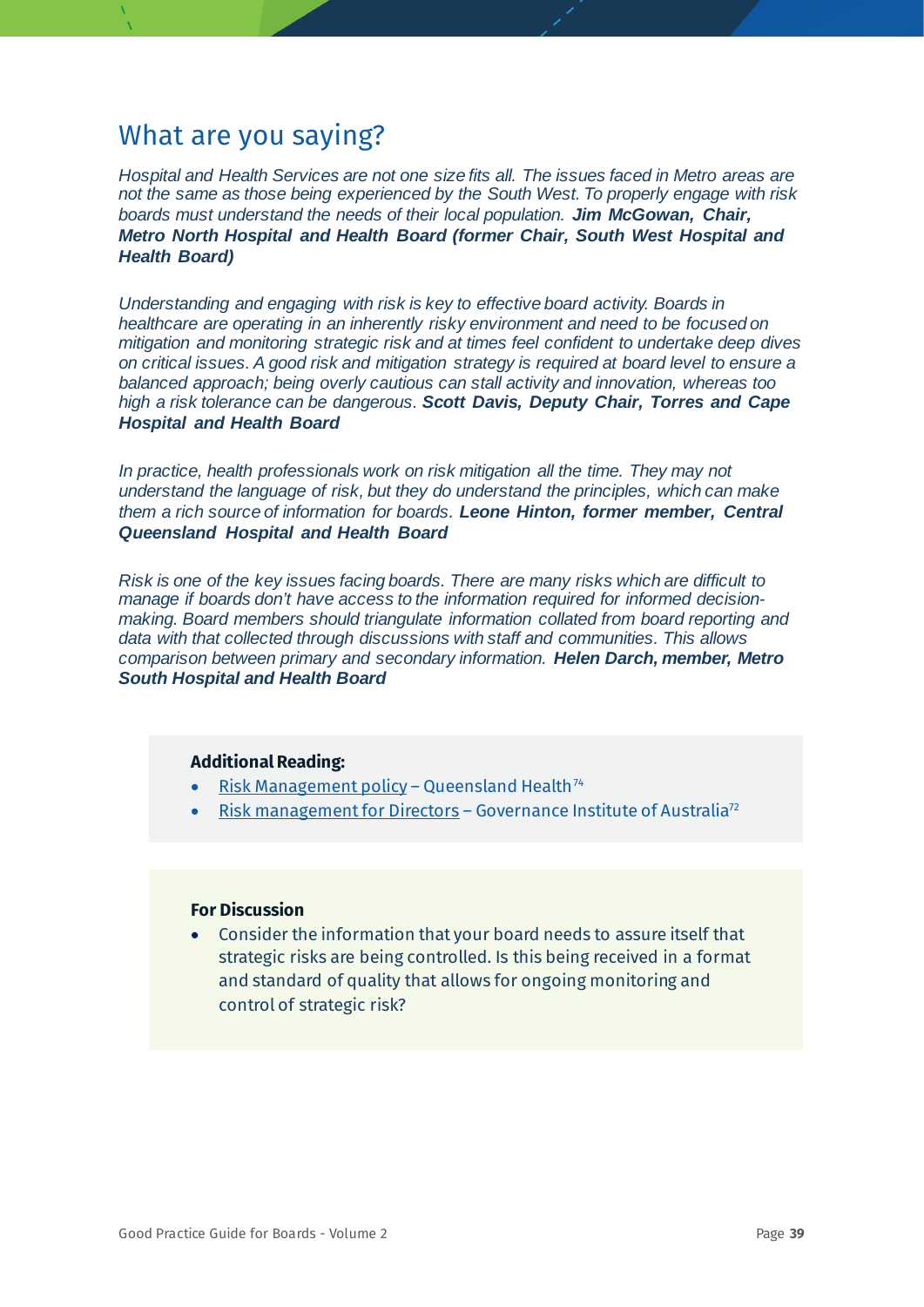## **Board evaluations**

#### **Why are board evaluations important?**

Board and individual director evaluations are critical to provide feedback on individual and group performance to enable continual growth and improvement.

#### **What is a board evaluation?**

A board evaluation is a framework that provides for review of the performance of board governance activities such as roles, process, key functions, effectiveness and dynamics. Board evaluation improves the ability of a board to perform its functions in accordance with the *[Hospital and Health Board Act 2011.](https://www.legislation.qld.gov.au/view/pdf/inforce/current/act-2011-032)*

#### **How we see it – board evaluations enable continual improvement**

It is good practice for boards to undertake an informal board evaluation at each meeting to address any emergent performance issues. More extensive board evaluation should be instigated on an annual basis. The board will determine what is to be included in a board evaluation, however, may consult with stakeholders such as the Department of Health or the board secretary to inform the evaluation criteria.

The evaluation may be qualitatively based, where a director is asked to comment on any aspects of the meeting and/or a short quantitative based questionnaire can be used to allow tracking of meeting performance over time. As per recommendation 7 of the Advice into Queensland Health's Governance Framework, at least once in a three-year cycle, the Chair of each Hospital and Health Board should commission an independent external review of the board's performance and provide the findings to the Director-General.

#### **Group versus individual evaluations**

When establishing a board evaluation, it is important to clarify what group or which individual/s are being evaluated. Potential components that could form part of a board evaluation include:

- **The board as a whole** this assesses how the board is performing its functions as per the *Hospital and Health Board Act 2011.*
- **The board's committees** this assesses the adequacy of the board's committee structure and how well they support the role of the board in delivering its functions as detailed in the terms of reference.
- **Individual directors** this assesses how well directors perceive themselves and other directors in contributing to the work of the board.
- **The board Chair and Chairs of committees** this assesses how well the Chairs fulfil their roles considered against the expectations of those roles.

All evaluation outcomes should be documented and used to promote continuous improvement.

#### **Benefits of a board evaluation**

Boards that undertake regular evaluation processes find improvement across several aspects of governance, including improved leadership, greater clarity of roles and responsibilities,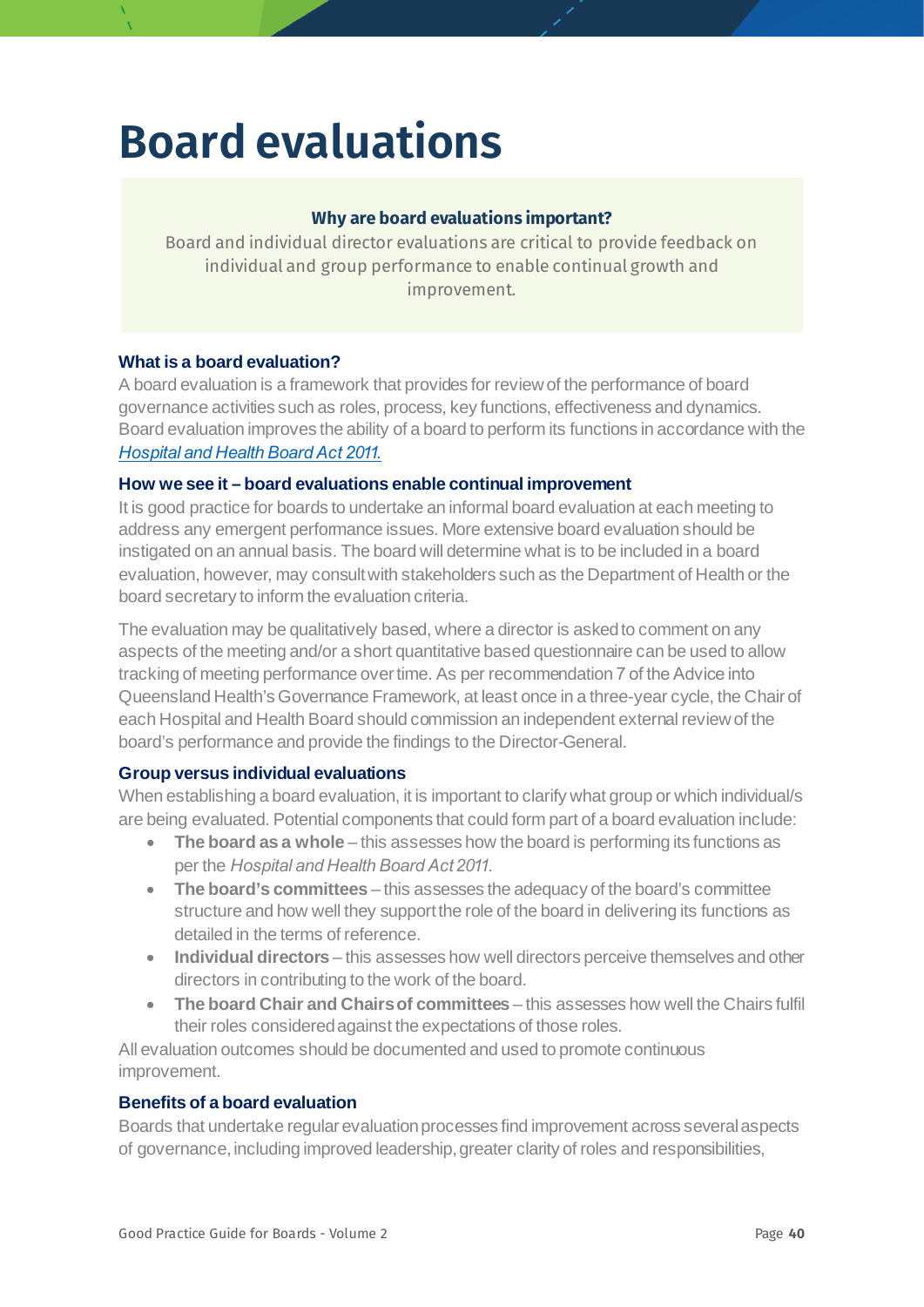improved teamwork, accountability, decision-making, communication and more efficient board operations.

## What are you saying?

*Board members are able to give constructive feedback on the board's performance, and by extension, on my performance. It is important that the performance of the Chair is included in evaluations, as this feedback is used to improve our understanding and oversight function of the health service. Paul Woodhouse, Chair, North West Hospital and Health Board*

*Healthcare is not something that stands still. The role of the board and subsequent expectations are subject to constant change. Evaluation is key to understanding whether the board and members reflect expectations across the health system and of the communities they serve. Marion Tower, member, Metro South Hospital and Health Board*

*A key part of our board performance evaluation is an annual planning day to discuss its role, function, who we are, what's working and what's not working in terms of board performance, expectations of board members. Leone Hinton, former member, Central Queensland Hospital and Health Board*

#### **Improvement in action:**

*An independent evaluation of the board and its committees identified risk management as an area for improvement. Implementation of the recommendations of the evaluation resulted in a significant improvement in good governance at board level. Through the board meeting process there is now a formal mechanism in place to ensure we have measures of continuous improvement happening.-Peta Jamieson, Chair, Wide Bay Hospital and Health Service*

### **Additional Reading:**

- [Board evaluation and director appraisal](http://aicd.companydirectors.com.au/-/media/cd2/resources/director-resources/director-tools/pdf/05446-2-1-director-tools-bp_board-evaluation-director-appraisal_a4_web.ashx)  $AICD^{75}$  $AICD^{75}$  $AICD^{75}$
- [Global board evaluation practices and trends](https://diligent.com/wp-content/uploads/sites/5/2018/07/Diligent-and-CSIA-Global-Board-Evaluations-Practices-and-Trends-Whitepaper.pdf) Corporate Secretaries International Association<sup>[76](#page-78-8)</sup>

#### **For Discussion…**

• How regularly does your board conduct informal and formal board evaluations? Are these used to improve performance?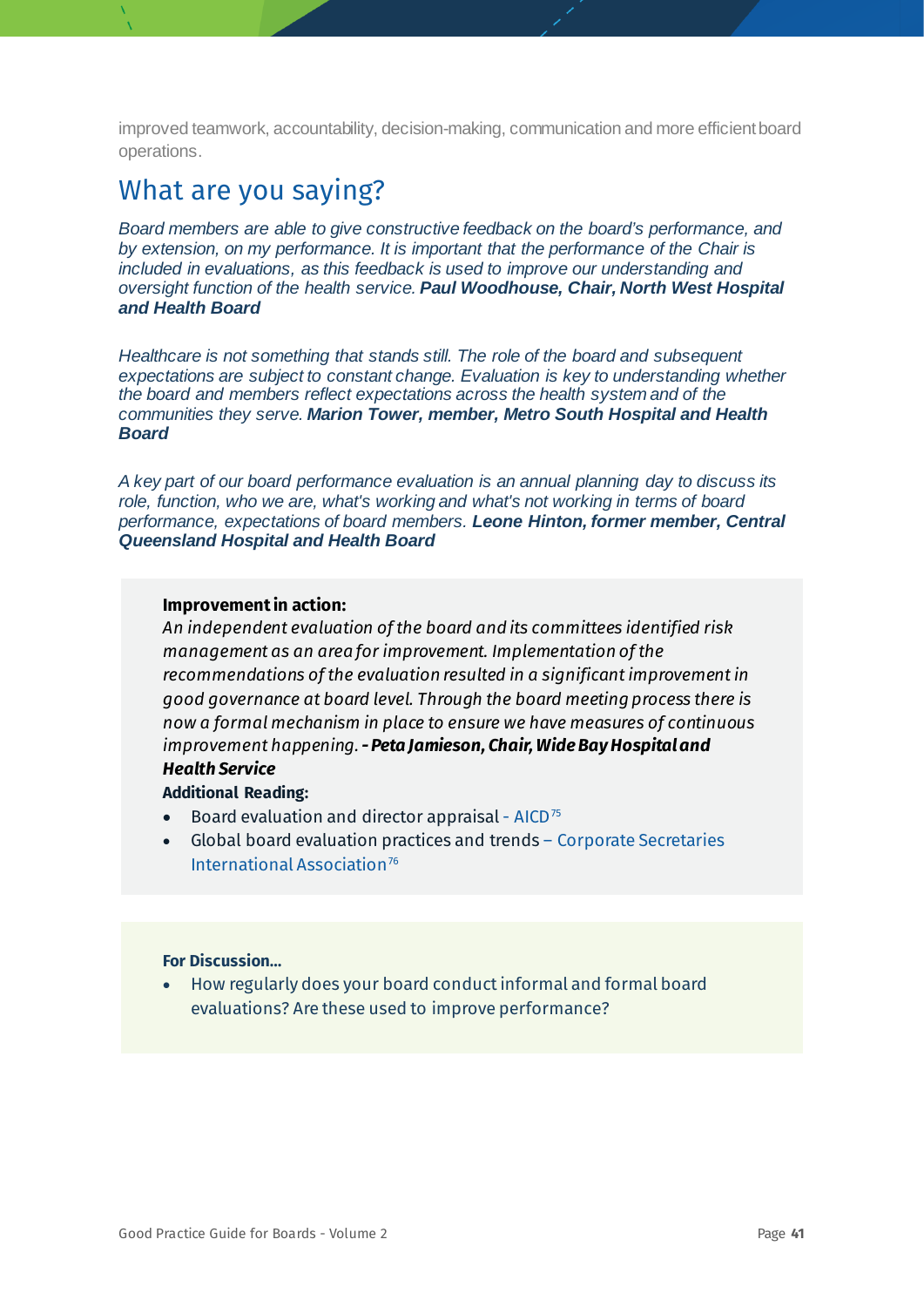## **Preventative healthcare**

#### **Why is preventative healthcare important?**

A proactive approach with relation to preventative healthcare activity is crucial to reduce the number of unnecessary or preventable presentations, thereby reducing unnecessary burden on the healthcare system.

#### **What is preventative healthcare?**

The World Health Organization defines preventative healthcare as "approaches and activities aimed at reducing the likelihood that a disease or disorder will affect an individual, interrupting or slowing the progress of the disorder or reducing disability."

The main goal of preventative healthcare is to reduce avoidable hospital admissions and presentations by funding and improving the capacity of primary care services to prevent and better manage high risk chronic illness and its complications. [Read more](https://www.aihw.gov.au/getmedia/6c8ffb4a-a0f6-49f8-9b05-01f2157b822c/8_1-health-prevention.pdf.aspx)<sup>[77](#page-78-9)</sup>

#### **How we see it**

The Queensland Government is committed to pursuing preventative healthcare as a strategic priority [Read more](https://www.queenslandplan.qld.gov.au/about/health-and-wellbeing.aspx)<sup>[78](#page-78-10)</sup>. Chronic diseases are the leading causes of death and disability worldwide. Well-executed preventative healthcare activities are more effective, less expensive and have a greater population impact than the treatment of avoidable admissions. [Read more](https://hw.qld.gov.au/our-approach/prevention/)<sup>[79](#page-78-11)</sup>

The *[Public Health Act 2005](https://www.legislation.qld.gov.au/view/html/inforce/current/act-2005-048)* provides the legislative basis to protect public health through cooperation between the state government, local governments, health care providers and the community. In addition, the *Hospital and Health Boards Act 2011* states that a health service should include a program or activity for the prevention and control of disease or sickness, the prevention of injury, or the protection and promotion of health.

#### **The role of the board in preventative healthcare**

Hospital and Health Boards have a fundamental governance role in overseeing patient safety and quality. Effective board oversight is clearly linked to patient outcomes. [Read](https://www.ncbi.nlm.nih.gov/pmc/articles/PMC3876189/) [more](https://www.ncbi.nlm.nih.gov/pmc/articles/PMC3876189/)<sup>[80](#page-78-12)</sup>.

Given the long-term health and financial benefits of preventative healthcare, Hospital and Health Boards should pursue a collaborative approach between their health service, health care providers and the community to encourage integrated and sustainable preventative healthcare, education programs and initiatives to reduce premature mortality and morbidity, improve quality of life and to reduce unnecessary hospitalisation.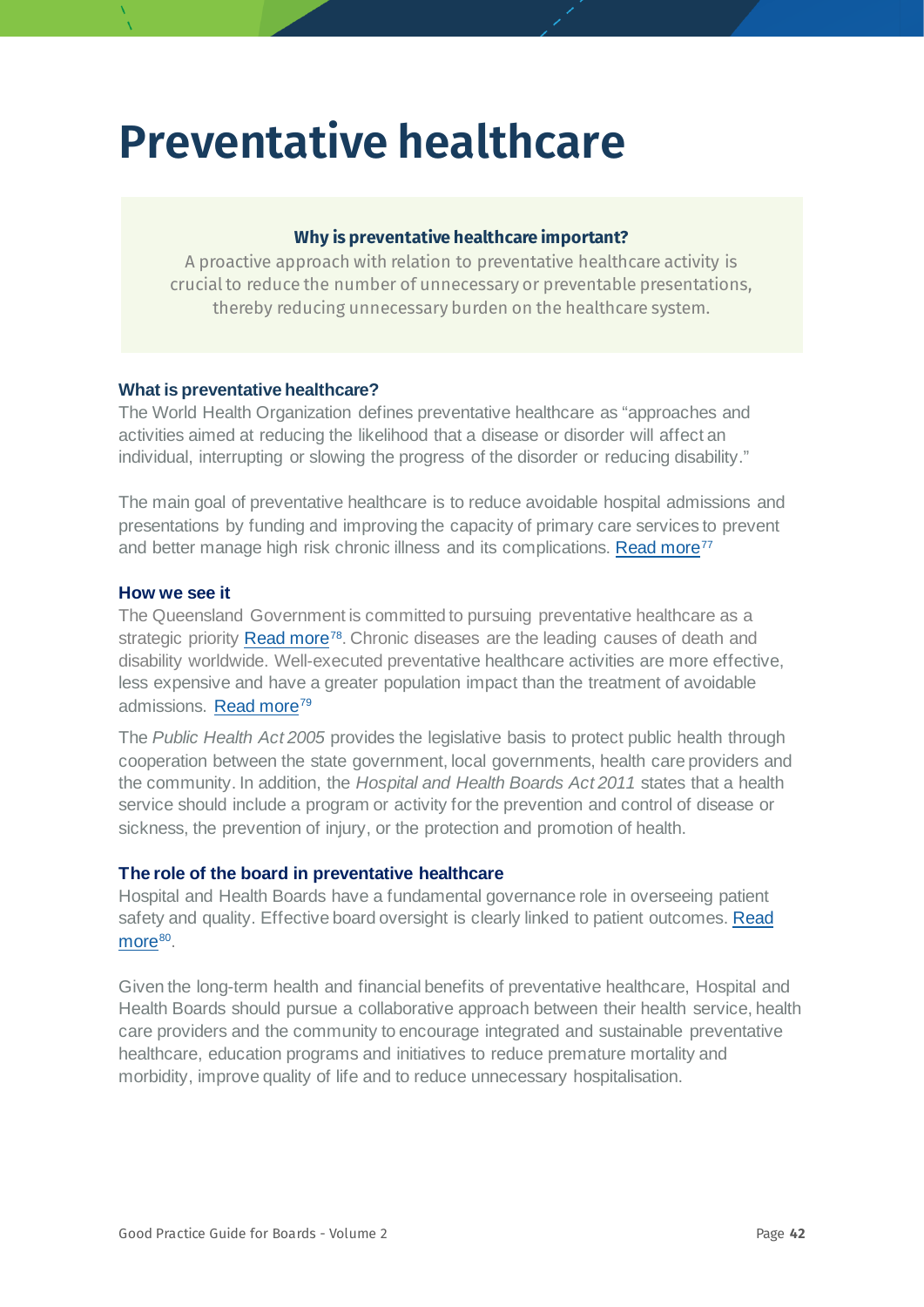*The focus of the health system is often on sickness rather than health. We understand we would do better if we were running community wellbeing programs, but funding is still mainly directed to the hospitals. There is still some cultural resistance to a preventative and wellness focus in healthcare. Jim McGowan, Chair, Metro North Hospital and Health Board (former Chair, South West Hospital and Health Board)*

*The importance of promoting prevention is that you keep people healthy for longer, so hospitals can focus on acute care instead of spending large amounts of time on people with chronic illness. Marie-Louise Fleming, member, Metro North Hospital and Health Board*

*Preventative health can provide great return on investment, however, often requires discretionary funding to deliver. Boards need to invest strategically to ensure that services provided are good for the community and must be inventive about ways to keep people healthy for which they are not necessarily reimbursed. Helen Darch, member, Metro South Hospital and Health Board*

*It is critical that we get people to stop coming to hospitals that don't need to be here, as we are primarily funded to provide health care rather than deliver prevention activities. Communication and partnerships with non-government organisations and Primary Health Networks are key to ensuring that critical patient cohorts can be strategically targeted to prevent unnecessary hospitalisation. Marion Tower, member, Metro South Hospital and Health Board*

#### **Additional Reading**

- [The skills required for preventative healthcare –](https://www.forbes.com/sites/adigaskell/2018/12/03/the-skills-required-for-preventative-healthcare/#67f1932c7e81) Adi Gaskell, Forbes<sup>[81](#page-78-13)</sup>
- [Successful prevention of non-communicable diseases: 25 year](https://www.who.int/chp/media/en/north_karelia_successful_ncd_prevention.pdf)  [experiences with North Karelia Project in Finland](https://www.who.int/chp/media/en/north_karelia_successful_ncd_prevention.pdf)<sup>[82](#page-78-14)</sup>

#### **For Discussion…**

• What is your board strategy relating to healthcare prevention?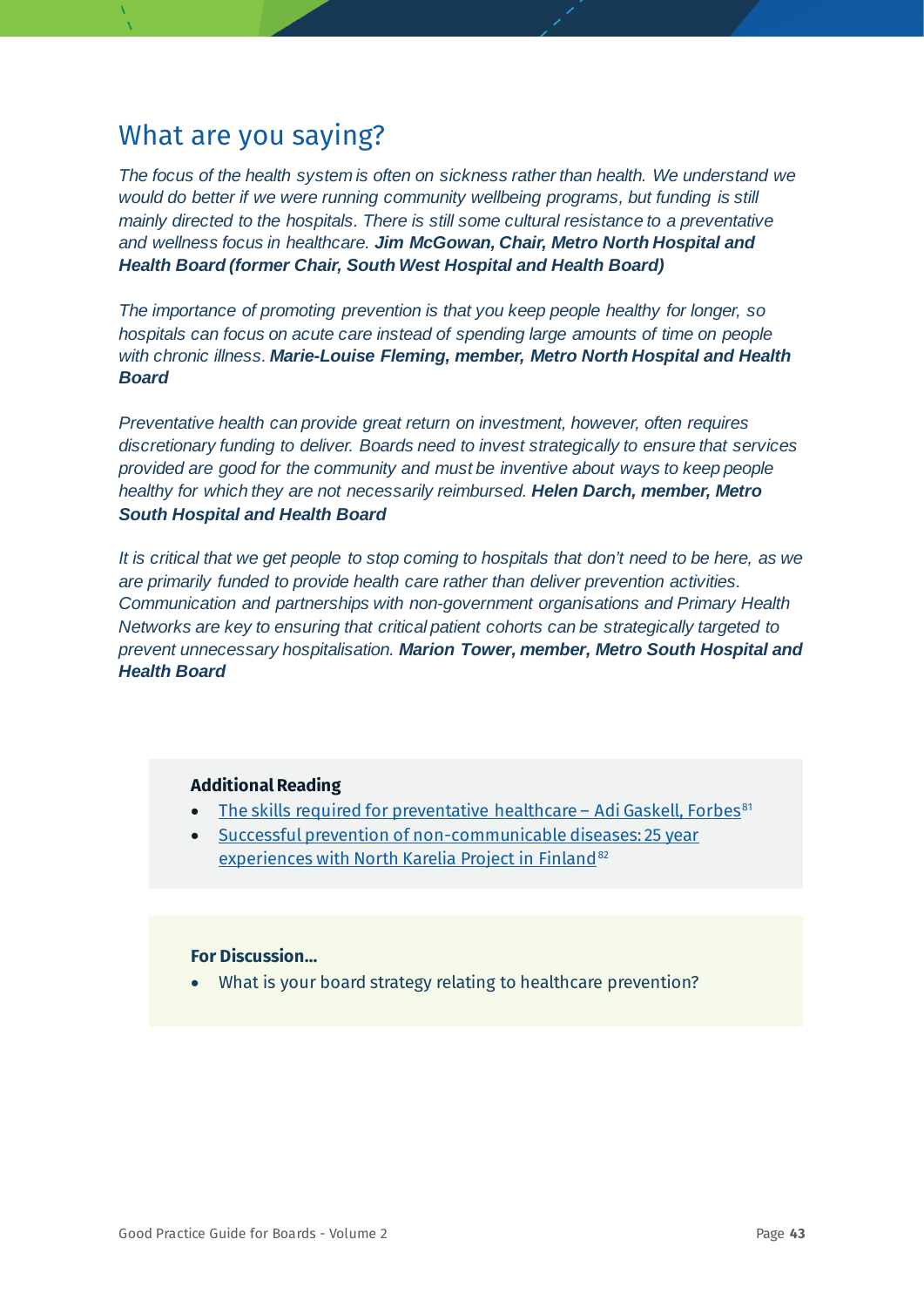## **Research and innovation**

#### **Why is research and innovation important in a health context?**

Advances in research and innovation play a critical role in driving ongoing improvement across the Queensland health system by finding and applying new knowledge and discoveries in a cost-effective way.

#### **What is research and innovation in the context of healthcare?**

**Research** is about discovering new treatments and technologies and making sure that existing treatments are used in the best possible ways to improve outcomes for patients and the healthcare system. Research can find answers to things that are unknown, filling gaps in knowledge and changing the way that healthcare professionals work.

**Innovation** can take many forms, ranging from drug therapies, surgical procedures, devices and tests, through to new forms of health professional training, patient education, and management, financing and service delivery models[. Read more](https://qualitysafety.bmj.com/content/20/Suppl_1/i47)<sup>[83](#page-78-15)</sup>

#### <span id="page-43-0"></span>**What are the benefits of supporting research and innovation?**

Health research has high value to society. It can provide important information about disease trends and risk factors, outcomes of treatment or public health interventions, functional abilities, patterns of care, and health care costs and use. Research is essential to finding out which treatments work better for patients, filling gaps in knowledge and changing the way that healthcare professionals work.

#### **How we see it**

The department, together with Hospital and Health Services, already invest in health research to improve health outcomes for the state and to encourage world class global research. This process takes time, funding and commitment at all levels of the health system and must be well understood and driven by Hospital and Health Boards.

Boards should set the tone of their organisation in supporting and committing to a dynamic system-wide research culture in collaboration with other health services, hospital foundations and local and global research partners such as universities and the corporate sector. A mature research and innovation strategy can be used to attract, support and develop researchers, and encourage innovation to improve health outcomes[. Read more](https://www.health.qld.gov.au/__data/assets/pdf_file/0042/675996/Qld-Advancing-Health-Research-web.pdf)<sup>[84](#page-78-16)</sup>

### What are you saying?

*Boards have to be literate to the risks of an innovation agenda and understand how to read opportunities and challenges of these partnerships. The role of the board is to give permission, define the risk appetite for people to try new things, and to drive translational activity. Scott Davis, Deputy Chair, Torres and Cape Hospital and Health Board*

*A well-structured research strategy must understand the spectrum of research quality (high quality, good quality and emerging). This approach has the patient at the center of care*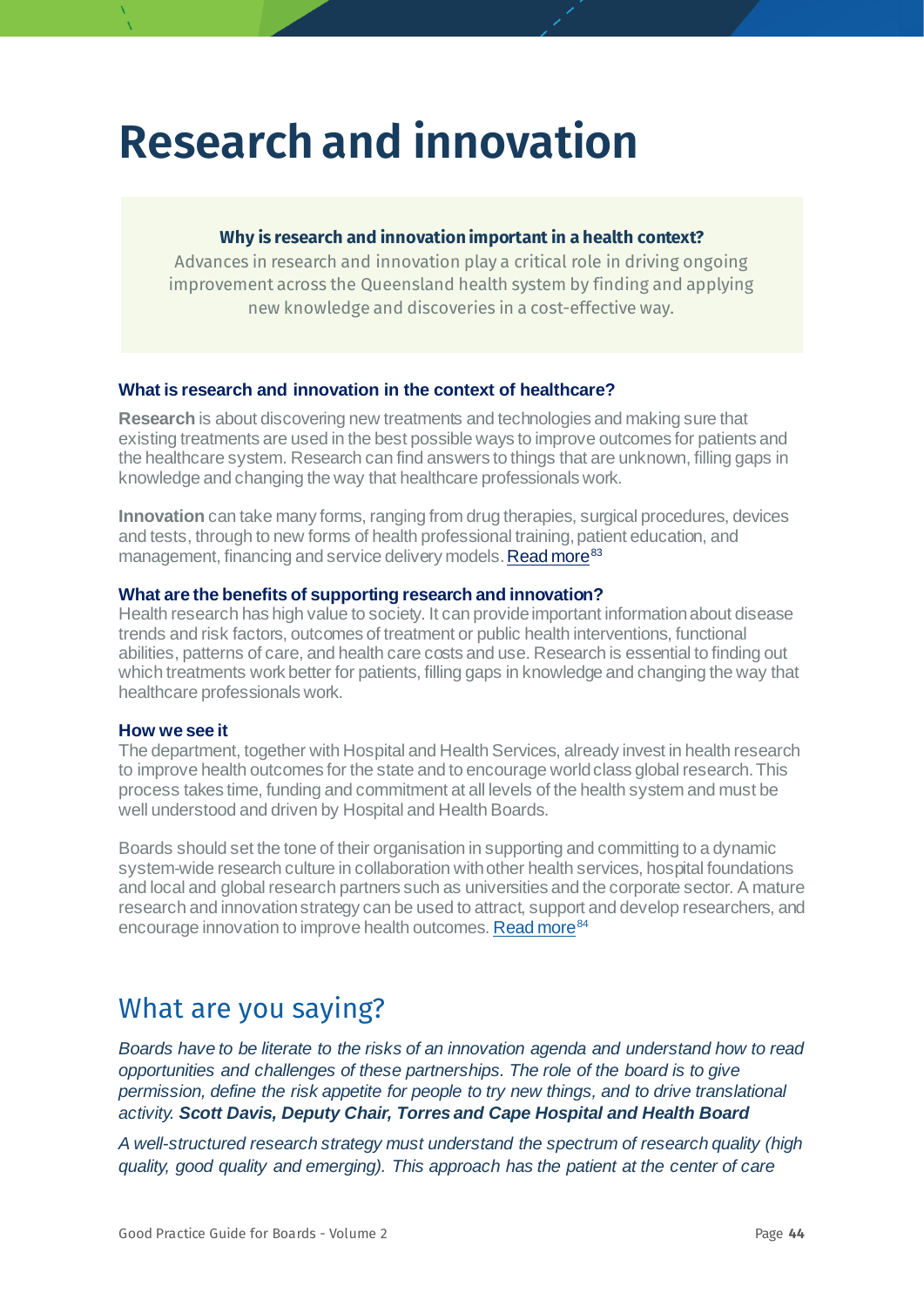*and drives a research innovation agenda that is translational and can deliver practical benefits to patients and the health service. Marie-Louise Fleming, member, Metro North Hospital and Health Board*

*HHBs need to be aware of the long-term implications of partnerships/collaborations and ensure that matters of commercialisation and intellectual property are considered early, to ensure that they are addressed appropriately and in a timely manner. Helen Chenery, member, Gold Coast Hospital and Health Board*

*Research drives practice, without a strong research culture the status quo will remain [so] it's important to have research strategies that articulate what the organisation is setting out to achieve and enable boards to measure their progress. Marion Tower, member, Metro South Hospital and Health Board*

*Identifying and applying knowledge and technologies from non-healthcare industries can play a role in driving on-going improvement across healthcare. Learnings from logistics utilised in air traffic control in the aviation industry have led to improvements in patient flow, and partnerships with the digital innovators have led to improvements in patient care. Colette McCool, member, Gold Coast Hospital and Health Board*

#### **Improvement in Action**

Researchers at The Prince Charles Hospital Foundation (The Common Good) are at the forefront of global ground-breaking research into the treatment of silicosis. The treatment is called 'Whole Lung Lavage' and involves washing the toxic silica dust out of the lungs with 25 litres of warm saline solution. Currently the Foundation is on a major fundraising drive to secure additional research funding into this life-saving treatment. The ongoing success of this research requires the Foundation to work closely with the HHS, the board and clinicians to ensure that the research translates well into practice and that the Hospital and Health service has the capacity to roll out the treatment. **Bonny Barry, member, Metro North Hospital and Health Board**

#### **Additional Reading:**

• [Problems and promises of innovation: why healthcare needs to](https://pubmed.ncbi.nlm.nih.gov/21450771/)  [rethink its love/hate relationship with the new,](https://pubmed.ncbi.nlm.nih.gov/21450771/) Mary Dixon Woods, Rene Amalberti, Steve Goodman, Bo Bergman, Paul Glasziou, 2010<sup>83</sup>

- What strategies are in place to foster a culture of innovation within your HHS?
- Is there a research strategy in place that is appropriate to the broader strategies of your organisation?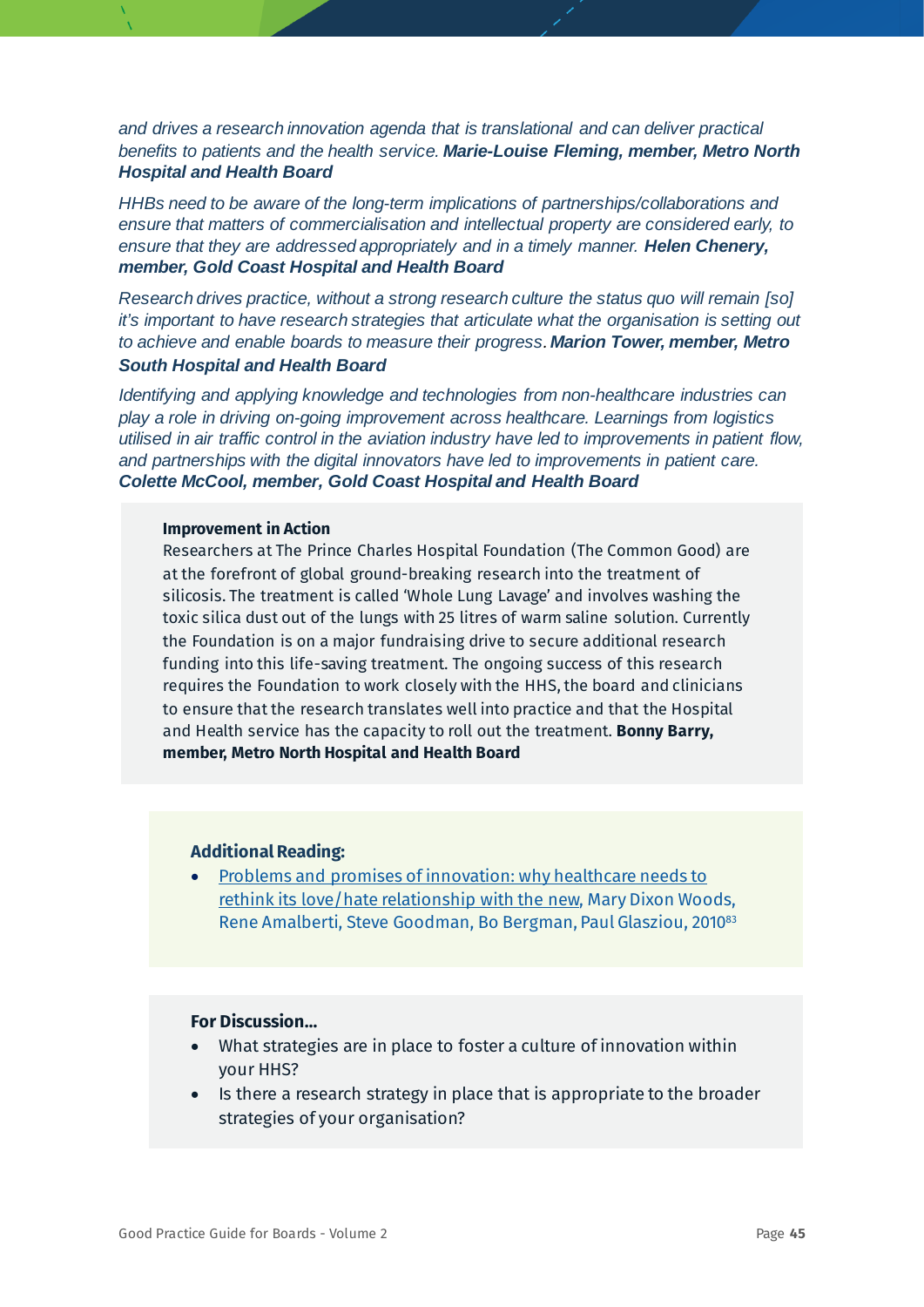## **ICT and cyber security**

#### **Why we need it**

Adoption of technologies and migration to digitally-based healthcare provision is creating an unprecedented reliance on the information and communication technology (ICT) environment. Mature ICT and cyber security systems reduce the likelihood of data theft, disruption or interference of ICT platforms which could lead to potentially severe impacts including patient harm.

#### **What is cyber security and information security**

Cyber security is broadly defined as the measures used to protect the confidentiality, integrity and availability of information, systems and data from cyber compromise. Information Security is a set of processes, practices and technology solutions which are designed to protect IT infrastructure (such as computers, smartphones, networks and communication links), software programs, and data, from unauthorised access, use or destruction. [Read more](https://aicd.companydirectors.com.au/-/media/cd2/resources/director-resources/book-store/pdf/governing-it-cybersecurity-preview.ashx)<sup>[85](#page-78-17)</sup>

#### **How we see it**

For Queensland Health, cyber security is about achieving the balance between delivering high quality healthcare and protecting information.

With advances in clinical methodologies and supporting technology, the reliance on digital enablers becomes more critical for the effective delivery of advanced healthcare. Queensland Health takes data privacy and confidentiality obligations seriously and acts in accordance with the *Information Privacy Act 2009* and *Hospital and Health Boards Act 2011* as well as a range of other relevant legislation that governs the health sector and state government bodies.

Queensland Health holds sensitive personal, medical, and financial information for patients of the public health system, as well as sensitive information on the functions of the organisation, its staff and partners. Additionally, Queensland Health also supports and delivers services that are critical to the health and wellbeing of the residents and visitors to the state who rely on the Queensland public health service and must protect the ongoing function of these services.

There is an ever-increasing need to be resilient in an aggressive and constantly changing cyber security threat environment to protect healthcare systems and data that are continually growing in volume, distribution, and value to cyber criminals.

The threats of cyber-attack, data theft and information leakage with the associated reputational damage are significant for all health services. To mitigate these threats, services need to ensure adequate protection mechanisms are in place and supported by appropriate awareness training and procedures. [Read more](https://www.governanceinstitute.com.au/resources/resource-centre/?Keywords=cybersecurity)<sup>[86](#page-78-3)</sup>

<span id="page-45-0"></span><sup>&</sup>lt;sup>22</sup> Provided by eHealth Queensland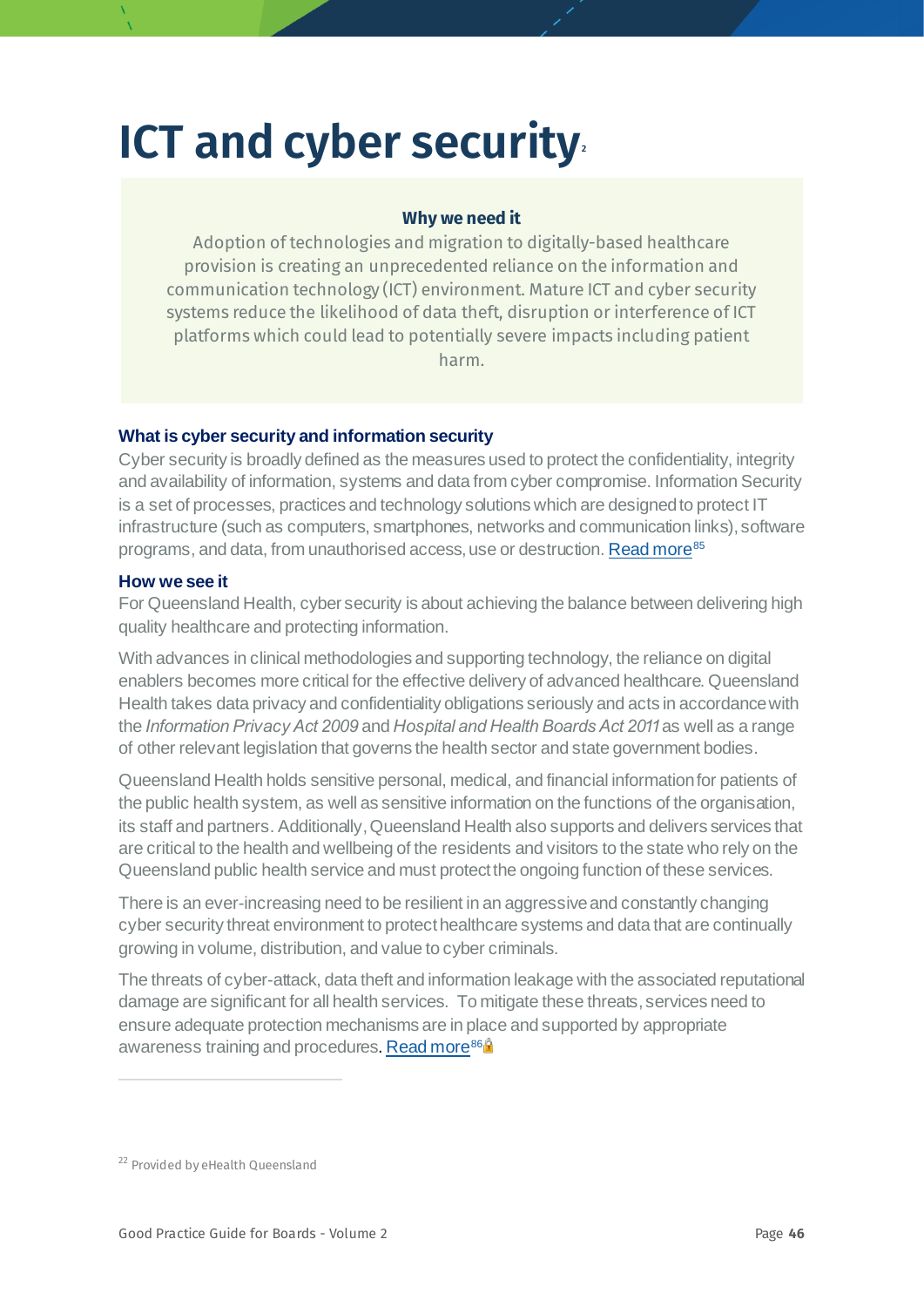#### **How is cyber security managed in Queensland Health?**

Currently HHSs and the department are largely approaching the adoption of security solutions independently. The challenge of managing cyber security in a federated model has been addressed in part by the adoption of a Memorandum of Understanding between all HHSs to facilitate a collaborative relationship for the delivery of cyber security services.

In 2019, Queensland Government adopted *Information Standard 18: Information Security (IS18)*. All accountable officers and statutory bodies, as defined in the *Financial Accountability Act 2009*, are bound under this standard to develop, document, implement, maintain and review appropriate security controls to protect the information they hold. This is being achieved by establishing appropriate information security policies, undertaking planning and governance in line with the standard, and adopting all specified frameworks, standards and reporting requirements – an Information Security Management System.

#### **The benefits of cyber security skills on boards**

The HSCE has overall responsibility for information security across HHS managed systems/all local systems in their HHS. The HSCEs provide assurance to the board and the Director-General in relation to the appropriate application of cyber security and compliance to Queensland Government legislation and policy requirements. System-wide reporting of incidents and vulnerabilities is in place to ensure the Director-General has state-wide oversight of information security risks, incidents and issues. The board and the Department of Health Cybersecurity Team need to work together to affect a behavioral change amongst employees to make the way they interact with technology safe, automatic and consistent.

### What are you saying?

*IT and cyber security are well and truly on the radar for boards, and members don't need to be IT and cyber experts to ensure that these risks are mitigated. Boards should always be able to outline their framework for managing IT and cyber security risks, show an understanding of the assets that could lead to a collapse of system and have visibility of the controls to limit this occurring. - Mike Willis, Chair, Queensland Health Board Chairs' Forum and Chair, West Moreton Hospital and Health Board*

*The challenge with IT is to advance the digital health footprint and at the same time attempt to modernise legacy IT services in order to ensure the best available security. - Marie-Louise Fleming, member, Metro North Hospital and Health Board*

#### **Additional Information (links internal to Queensland Health)**

- Queensland Health Cyber [Security Strategy \(2019-2024\)](https://qheps.health.qld.gov.au/cybersecurity/html/qhis-roadmap)
- Queensland Health Cyber [Security Awareness Strategy](https://qheps.health.qld.gov.au/cybersecurity/html/cyber-security-awareness/2020-cyber-security-awareness-strategy)
- [Department security policy framework](https://qheps.health.qld.gov.au/cybersecurity/html/framework)

- What are the main IT and cyber security risks facing your HHS?
- Does your board have a broad understanding of IT and cyber security?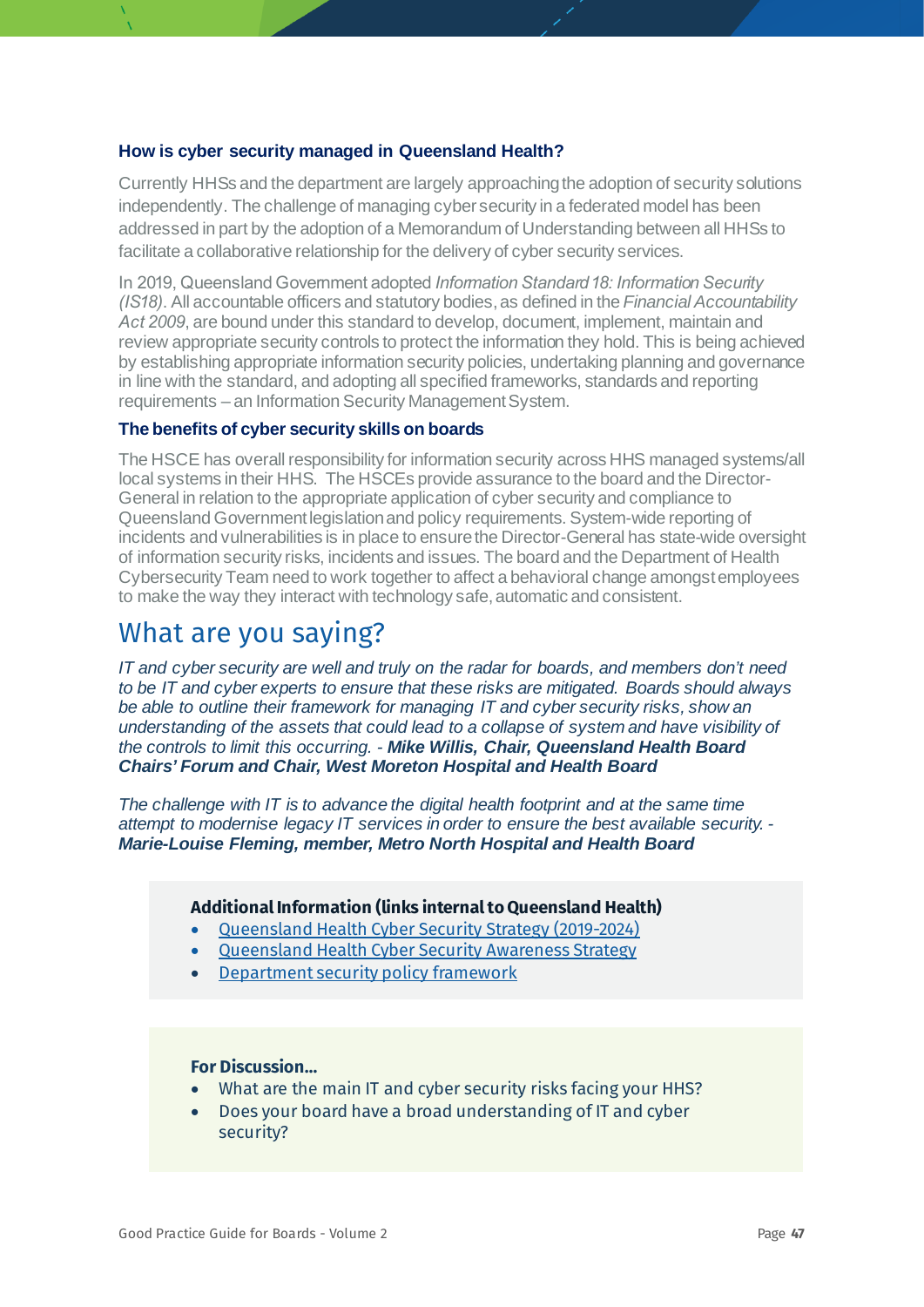## **Data and information management[3](#page-47-0)**

#### **Why is data and information management important in a health context?**

Information is of critical strategic importance to Queensland Health and must be managed appropriately. Information is central to improving healthcare outcomes and providing integrated care. Insights allow us to make decisions about the way we deliver quality care, support better services and make the most of our resources.

#### **How we see it**

The Queensland Health vision for information management is "our information is fit for purpose and easily and securely shared to support good decision-making".

Boards and senior management are responsible for ensuring that appropriate governance frameworks, policies and processes for information management activities are in place and are being adhered to, in order to manage risk appropriately. However, with the exponential growth of data, and changes to the way businesses operate caused by digital disruption, not only is it a challenge for governance to keep pace with new developments, it can be a challenge for boards and senior management to fully understand the opportunities and risks arising from all the information management activities throughout an organisation.

Having a workforce that is confident and capable to manage and use information and digital health technologies is essential. Read more<sup>[87](#page-78-18)</sup>

#### **What is information management?**

Information is a valuable asset that must be effectively managed and maintained. Well managed information enhances decision-making and supports service delivery. Queensland Health has set out a clear commitment, strategic direction and consistent approach for the use and management of its information. Implementing strategic information management practices reinforces a robust information management culture within Queensland Health.

Managing information as a core strategic asset is the responsibility of all business areas of Queensland Health (including clinical and non-clinical).

Information management includes the following areas:

- Data management
- Information asset management
- Information access and use management

<span id="page-47-0"></span><sup>&</sup>lt;sup>3</sup> Provided by eHealth Queensland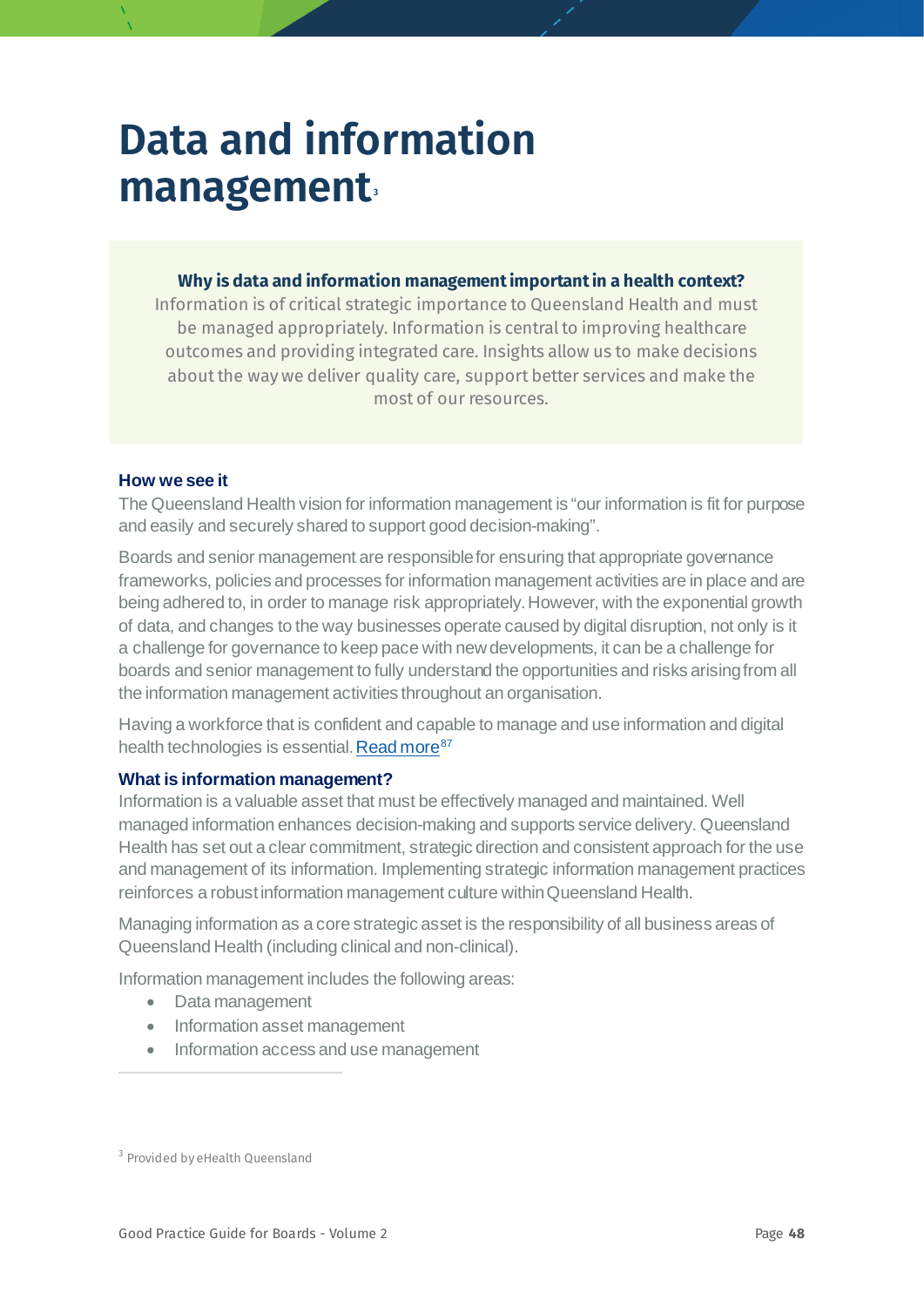- Information governance
- Record keeping.

Underpinning all services that Queensland Health provides is information that covers:

- The care and treatment of patients, including the monitoring of personalised medicine in the use of digital technologies.
- Administration and management of services across the health ecosystem.

#### **Why do boards need to be aware of this?**

In their oversight role, boards should play a crucial role in "enabling good data and information across the health sector that bring innovative advances in the way we create, use and manage information".

Digital information is fundamental to advancing healthcare for our consumers, clinicians and the community through digital innovation. Health sector trends such as ageing populations, increases in chronic and complex diseases and rising healthcare costs have triggered a priority shift towards digital health and connected systems that enable optimal patient care and reduce strains on the healthcare system.

## What are you saying?

*The other area which we need to address is technology – How do we as boards better utilise technology in the provision of health services, while maintaining the critical doctorpatient relationship? Jim McGowan, Chair, Metro North Hospital and Health Board (former Chair, South West Hospital and Health Board)*

#### **Additional Information (links internal to Queensland Health)**

- [Queensland Health Information Management Strategy](https://qheps.health.qld.gov.au/__data/assets/pdf_file/0030/2261766/Information-Management-Strategy.pdf)
- [Queensland Health Information Management Strategy Roadmap](https://qheps.health.qld.gov.au/__data/assets/pdf_file/0029/2261765/Information-Management-Strategy-Roadmap.pdf)
- [Queensland Health Information Management Strategy one pager](https://qheps.health.qld.gov.au/__data/assets/pdf_file/0037/2319949/Information-Management-Strategy-Roadmap-one-pager.pdf)
- [Queensland Health Information Management Framework](https://qheps.health.qld.gov.au/__data/assets/pdf_file/0020/2044037/im-framework-2017.pdf)

- How does your board ensure effective oversight of data and information management?
- How confident is your Board that your HHS is compliant with related record and retention and disposal policies and procedures?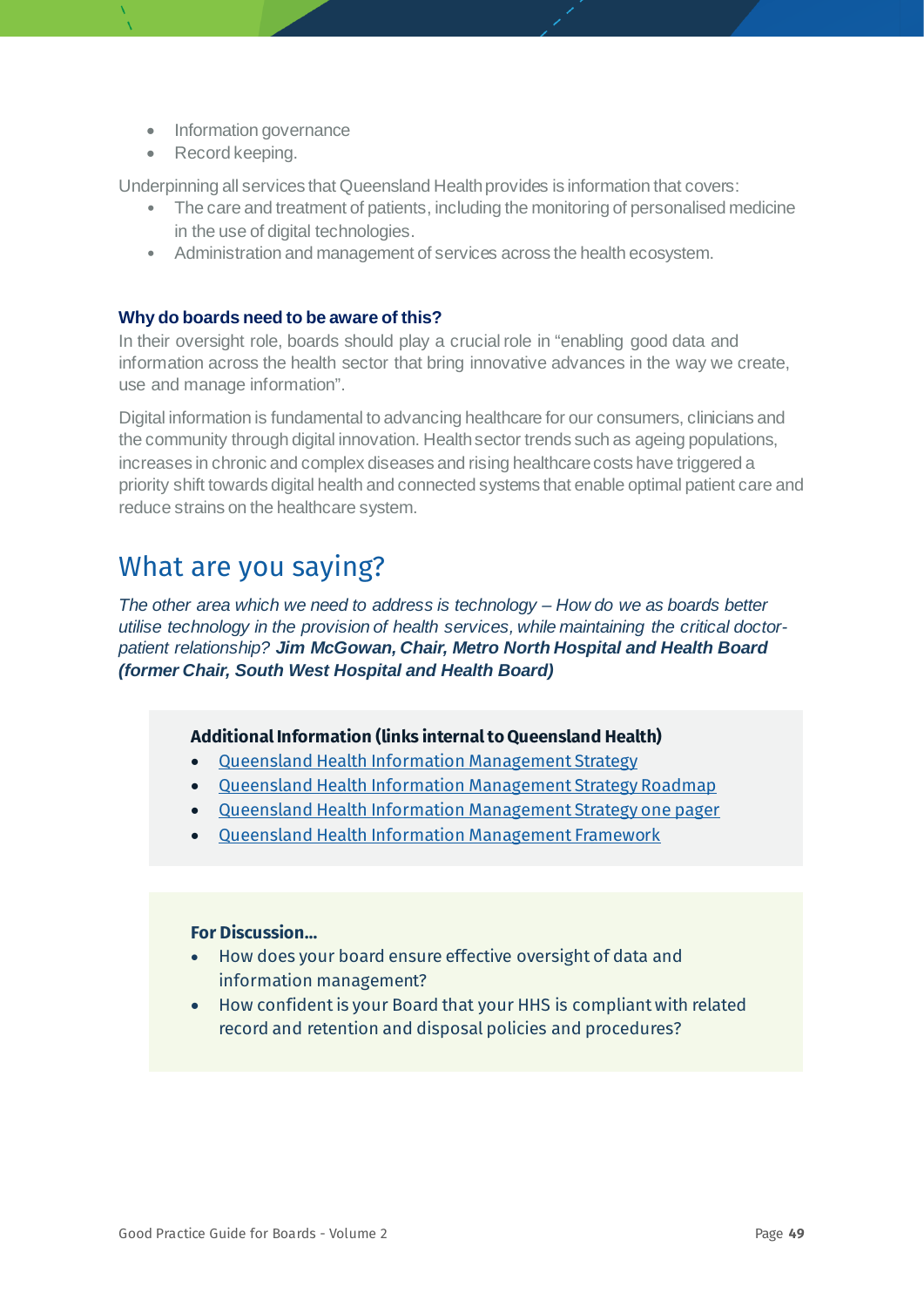## **Financial and operational reporting [4](#page-49-0)**

#### **Why is financial and operational reporting important for your board?**

Financial reporting is the reporting of financial data against prior periods and enables board members to review an entity's financial position over a specified period. It also allows board members to gain an understanding as to how the entity is tracking, compared to budget. Operational reporting enables board members to better understand how efficiently and effectively the entity is running, based on facility-specific key performance indicators (KPIs).

#### **What is financial and operational reporting?**

The objective of financial reporting is to provide consistent, timely and accurate data by operational unit management to executive management.

#### **How we see it – financial literacy as crucial to managing risk**

Good financial literacy is crucial to board oversight of financial reporting. *The Financial Accountability Act 2009 requires* departments and statutory bodies to:

- prepare annual financial statements and have them audited by the Auditor-General
- prepare an annual report and have the appropriate Minister table it in Parliament.

Both the financial statements and annual report must be prepared in the way, and within the timeframe, stated in the [Financial and Performance Management Standard 2019](https://www.legislation.qld.gov.au/view/html/asmade/sl-2019-0182) (FPMS).

#### **External and internal reporting**

External Reporting includes:

- the financial statements
- the annual report.

Internal reporting:

- provides relevant and accurate financial information to assist informed management decision-making
- gathers and reports information in a timely manner, in accordance with user needs
- provides information for assessing the financial performance and financial accountability of a department.

<span id="page-49-0"></span><sup>4</sup> Provided by the Financial Governance Branch, Queensland Health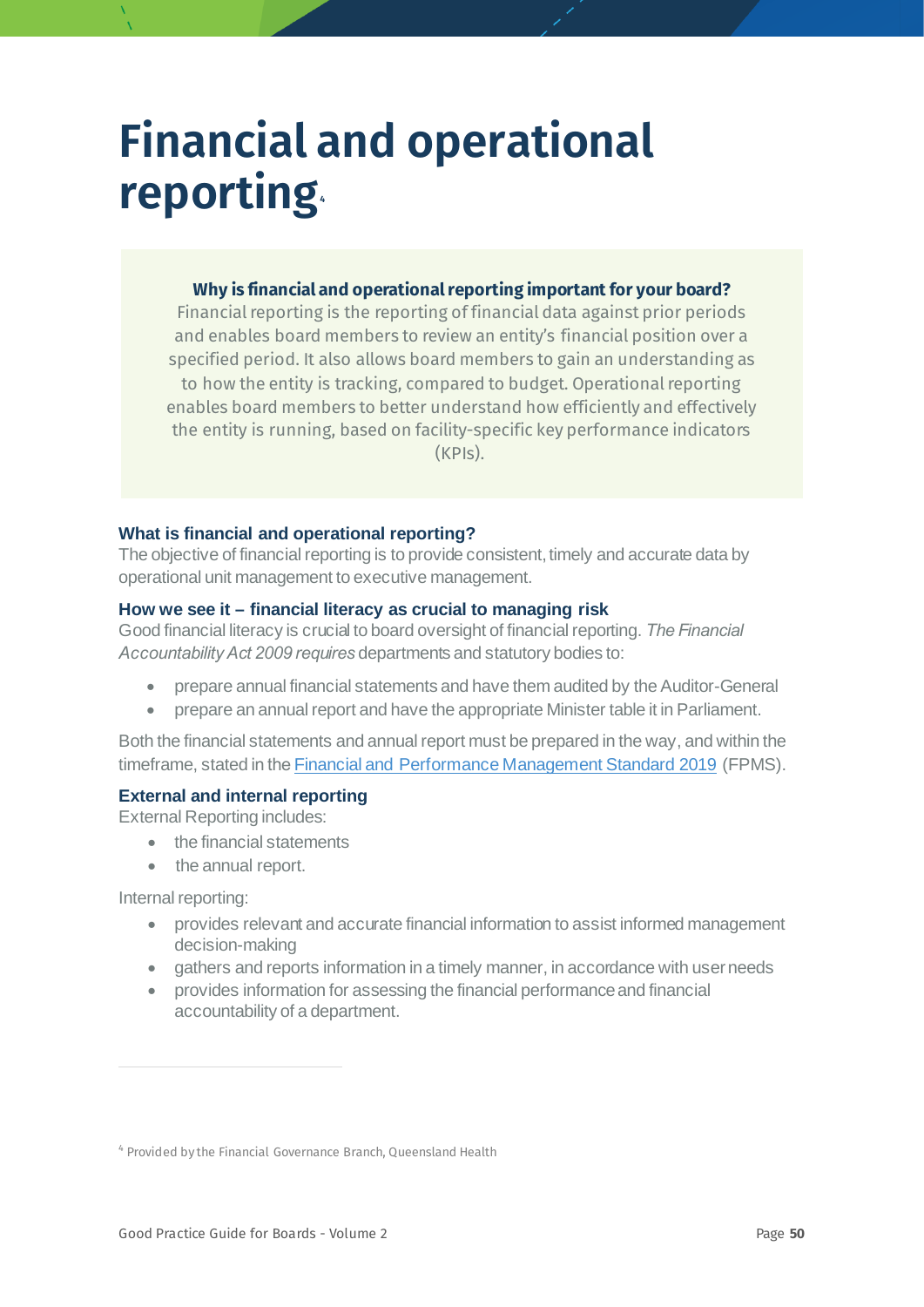#### **Where can I find out more about the board's financial reporting obligations?**

The FPMS refers departments and statutory bodies to the documents Financial Reporting Requirements for Queensland Government Agencies (FRRs) and the Annual Report Requirements for Queensland Government Agencies (ARRs). The requirements in these documents may change over time to reflect the changing environment and emerging best practice.

## What are you saying?

*Good financial management often requires the board to make tough decisions as to where funding should flow. The nature of healthcare is that there are always competing priorities, so the board must be agile and courageous enough to prioritise funding in the best possible way, to ensure that patients and their families get high quality and safe care. Kim Forrester, Deputy Chair, Metro North Hospital and Health Board*

*It's important for board executives to understand financial reporting and budget management. A Board needs to work with management to ensure that they are clear on Board expectations with relation to what is reported to the Board and how. Often it is not what is being said that is most significant. Members should look at the figures, watch the body language around the table, listen to the discussions and be prepared to ask the distressing questions to fully understand an issue. Ruth Stewart, former member, Torres and Cape Hospital and Health Board* 

#### **Additional Reading**

- Financial Reporting Requirements for Queensland Government Agencies (FRRs)<sup>[88](#page-78-19)</sup>
- Annual Report Requirements for Queensland Government Agencies  $(ARRS)$ <sup>[89](#page-78-20)</sup>
- [What to consider before approving financial statements](https://aicd.companydirectors.com.au/-/media/cd2/resources/director-resources/director-tools/2019/organisational/07236-3-12-what-to-consider-before-approving-financial-statements-fa.ashx) AICD $90$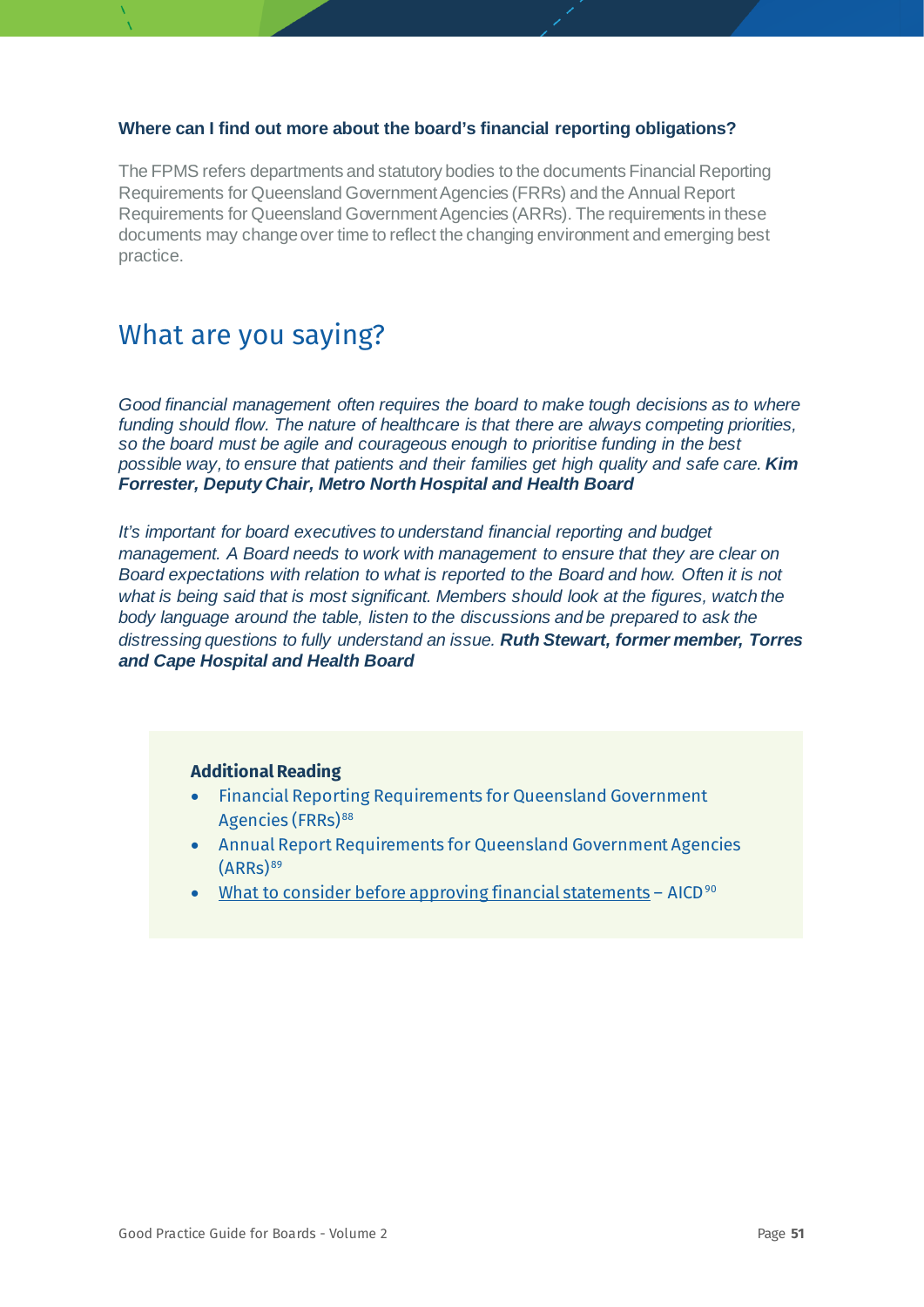# **Managing conflicts of interest[5](#page-51-0)**

#### **Why is it important for boards to identify and manage conflicts of interest?**

Conflicts of interest can be damaging to public confidence in the public sector and to the reputation of government. Appropriately declaring and managing conflicts of interest provides confidence that board members are acting in the interests of the board as opposed to their own interest and reduces reputational risk for the board, organisations and the government.

#### **What is a conflict of interest?**

- An *actual conflict of interest* involves a direct conflict between the interests and responsibilities of the board and existing private interests of a member.
- A *perceived* or *apparent conflict of interest* can exist where it could be perceived, or it appears, that private interest could improperly influence the members performance and responsibilities on the board – whether or not this is in fact the case.
- A *potential conflict of interest* arises when a member has a private or personal interest that could conflict with their position on the board in the future.

#### **How we see it**

<span id="page-51-1"></span>Boards are required to abide by the *[Code of Conduct for the Queensland Public Service](https://www.forgov.qld.gov.au/code-conduct-queensland-public-service)*[91](#page-78-22), putting the public interest first by carrying out their duties in a fair and unbiased manner, within established ethical frameworks, and identifying and managing any actual, perceived (apparent) or potential conflicts of interests.

#### **What should I do if they identify a conflict of interest?**

Members are required to disclose their personal particulars prior to appointment, including any actual, perceived or potential conflicts of interest. If there is any doubt as to whether a conflict of interest exists, the relevant member should err on the side of caution and declare the interest. Members who have or acquire, directly or indirectly, a personal or pecuniary interest in a matter decided or under consideration by the board must take reasonable steps to ensure the interest is declared to the board and managed appropriately. [Read more](https://www.integrity.qld.gov.au/assets/document/catalogue/resources/multi-member-decision-making-bodies.pdf)<sup>[92](#page-78-23)</sup>

#### <span id="page-51-2"></span>**What should a Board do if a conflict is declared?**

Disclosure of a conflict should be recorded in the minutes of the meeting of the board. The board should discuss the conflict and any controls that could be introduced to avoid or limit the significance of the conflict to the health service and *must not* be present when the board considers the issue or take part in a decision relating to the issue. Ongoing management of the conflict is the responsibility of the board and the relevant member/s. If

<span id="page-51-0"></span><sup>5</sup> Provided by the Ethical Standards Unit, Queensland Health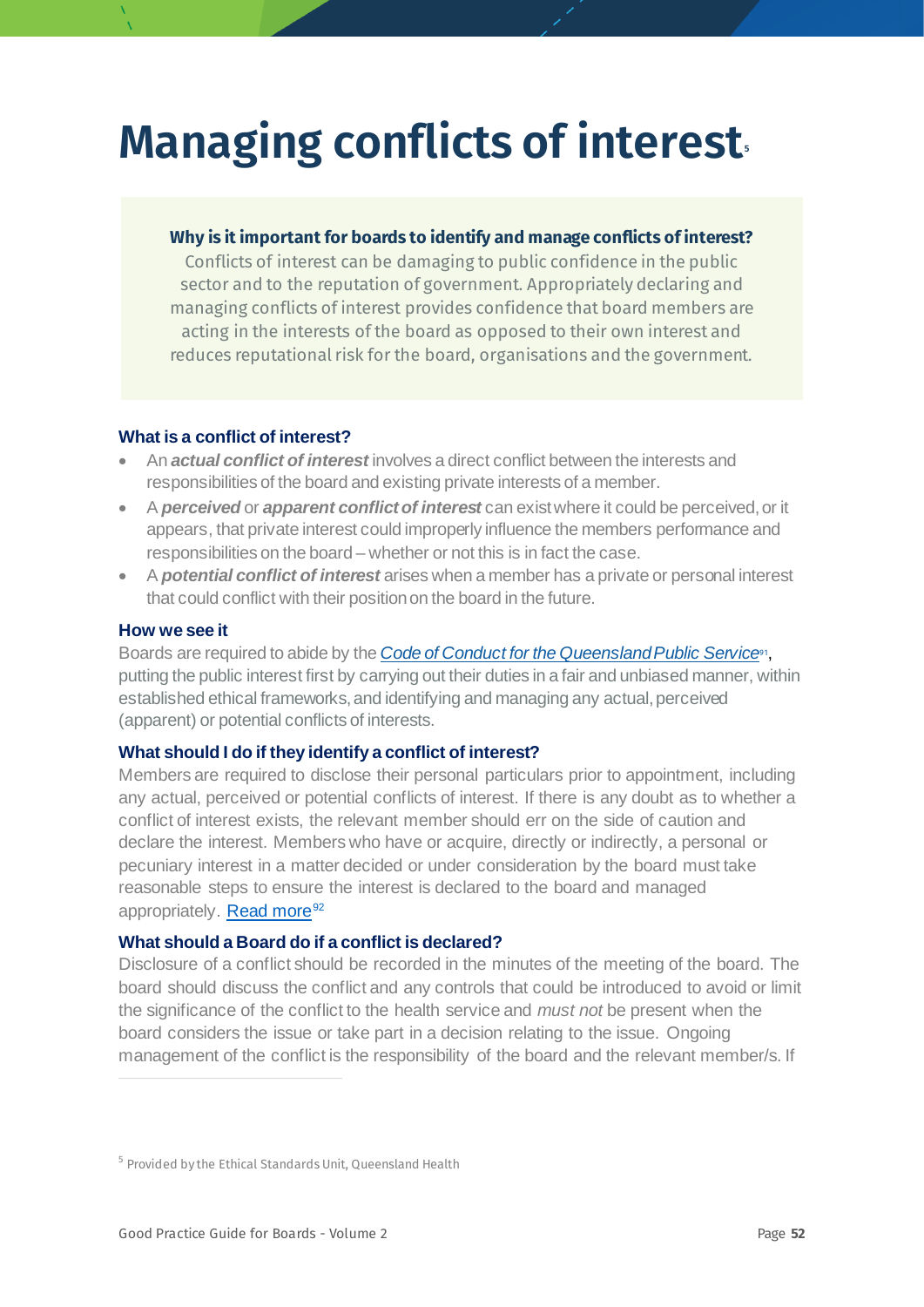an appointed member has a change to their circumstances which might affect their suitability as a board member, including a conflict of interest that is unable to be appropriately managed by the board on which they are serving, they must report this to the Minister. The Board must ensure that a Register of Disclosed Interest is maintained.

## What are you saying?

*Managing conflicts of interest is a real challenge for board chairs and members. Any perceived conflict must be raised early and concerns clearly stated to the impacted member. Boards should be encouraged to consult experts as required, including the Integrity Commissioner, as it allows for objective consideration of matters in a way that may be difficult for those close to the potential conflict or individual. Lorraine Ferguson, Chair, Sunshine Coast Hospital and Health Board*

*The practical management of conflicts of interest is key to protecting the integrity of the decision-making process but can be murky in practice given the amount and nature of competing interests of members. Board members need to take the time to understand how their own interests may conflict or converge with those of the board. If members are uncertain about their interests, they should hold frank and open conversations with other decision makers to ensure conflicts are resolved. Bonny Barry, member, Metro North Hospital and Health Board* 

#### **Additional Reading**

- [Code of Conduct for the Queensland Public Service](https://www.forgov.qld.gov.au/code-conduct-queensland-public-service)<sup>[91](#page-51-1)</sup>
- [Queensland Integrity Commissioner -](https://www.integrity.qld.gov.au/assets/document/catalogue/resources/discussion-paper-disclosure-interests-october-2019.pdf?a) Identifying, disclosing and [managing personal interests: A Guide for Multi-Member Decision](https://www.integrity.qld.gov.au/assets/document/catalogue/resources/discussion-paper-disclosure-interests-october-2019.pdf?a)  [Making Bodies](https://www.integrity.qld.gov.au/assets/document/catalogue/resources/discussion-paper-disclosure-interests-october-2019.pdf?a)<sup>[92](#page-51-2)</sup>
- [Department of the Premier and Cabinet Queensland, '](https://www.premiers.qld.gov.au/publications/categories/policies-and-codes/handbooks/welcome-aboard/assets/welcome-aboard-handbook.pdf)*Welcome [Aboard: A guide for members of Queensland Government Boards,](https://www.premiers.qld.gov.au/publications/categories/policies-and-codes/handbooks/welcome-aboard/assets/welcome-aboard-handbook.pdf)  [committees and statutory authorities'93](https://www.premiers.qld.gov.au/publications/categories/policies-and-codes/handbooks/welcome-aboard/assets/welcome-aboard-handbook.pdf)*

#### **For Discussion…**

• Are you confident that your board is appropriately identifying and managing all conflicts of interests?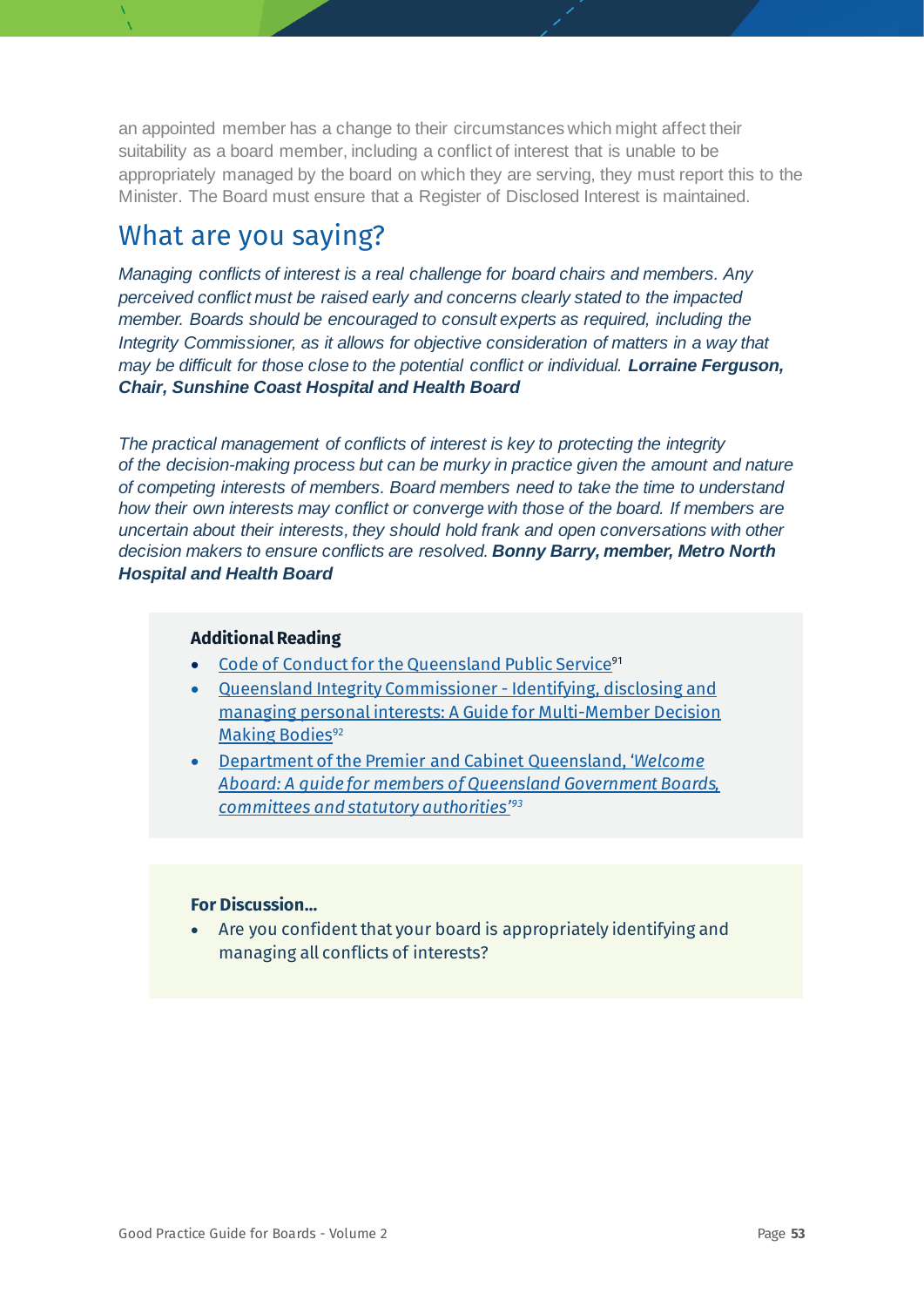# **Board confidentiality**

#### **Why is confidentiality important?**

Maintaining confidentiality of board discussions ensures that the boardroom is a trusting environment, facilitating high-quality discussions and decisions. Maintaining confidentiality also reduces legal and reputational risk for boards and their organisations.

#### **How we see it**

Hospital and Health Board members are appointed into positions of high visibility and entrusted with responsibility to ensure the effective performance of a HHS. Effective functioning of boards requires trust between members in order to ensure that information and viewpoints can be shared freely and drive honest board discussions in the interest of the organisation. Board discussions can sometimes be of a highly sensitive nature with possible personal, professional and organisational implications. In addition, information received may have legal implications including being commercial-in-confidence, clinically confidential or have privacy implications. [Read more](https://corpgov.law.harvard.edu/2014/01/23/boardroom-confidentiality-under-focus/)  $94$ 

All board decisions must be documented in the official minutes to ensure that key discussions and decisions are clearly recorded. Board members should not publicly share personal views, speculate on future directions, criticise any political party or continue debate on an issue after a decision has been made by the board. This ensures the interests of the health service and Queensland Health are protected.

Directors must be aware of their responsibilities to maintain the confidentiality of information to which they have access, that is not publicly available. As per th[e Code of Conduct for the](https://www.forgov.qld.gov.au/code-conduct-queensland-public-service)  [Queensland Public Service](https://www.forgov.qld.gov.au/code-conduct-queensland-public-service)<sup>91</sup> confidentiality should be maintained even once a member is no longer serving on a board.

*Board chairs* have a responsibility to create ongoing awareness on their boards about maintaining confidentiality of board decisions, appropriate conduct outside the boardroom and awareness around the impacts of the use of media and social media platforms to express personal views publicly on the health system, the board, or outcomes of a board decision.

#### **Engaging with the media**

Media queries and engagement must be handled in a consistent manner as directed by the *board Chair* and *Health Service Chief Executive*. The board Chair and HSCE can direct media teams or public affairs officers to manage all local media enquiries including patient condition reports and interview requests to prepare a response to the media (with the exception of those services whose media is managed centrally). These arrangements should be clearly documented and made available to board members through a local media policy or protocol. Board members who receive an enquiry about a political or sensitive issue relating to the health service should refer this matter to the board Chair or HSCE. [Read more](https://www.health.qld.gov.au/__data/assets/pdf_file/0036/397467/qh-imp-422-1.pdf)<sup>[95](#page-78-26)</sup>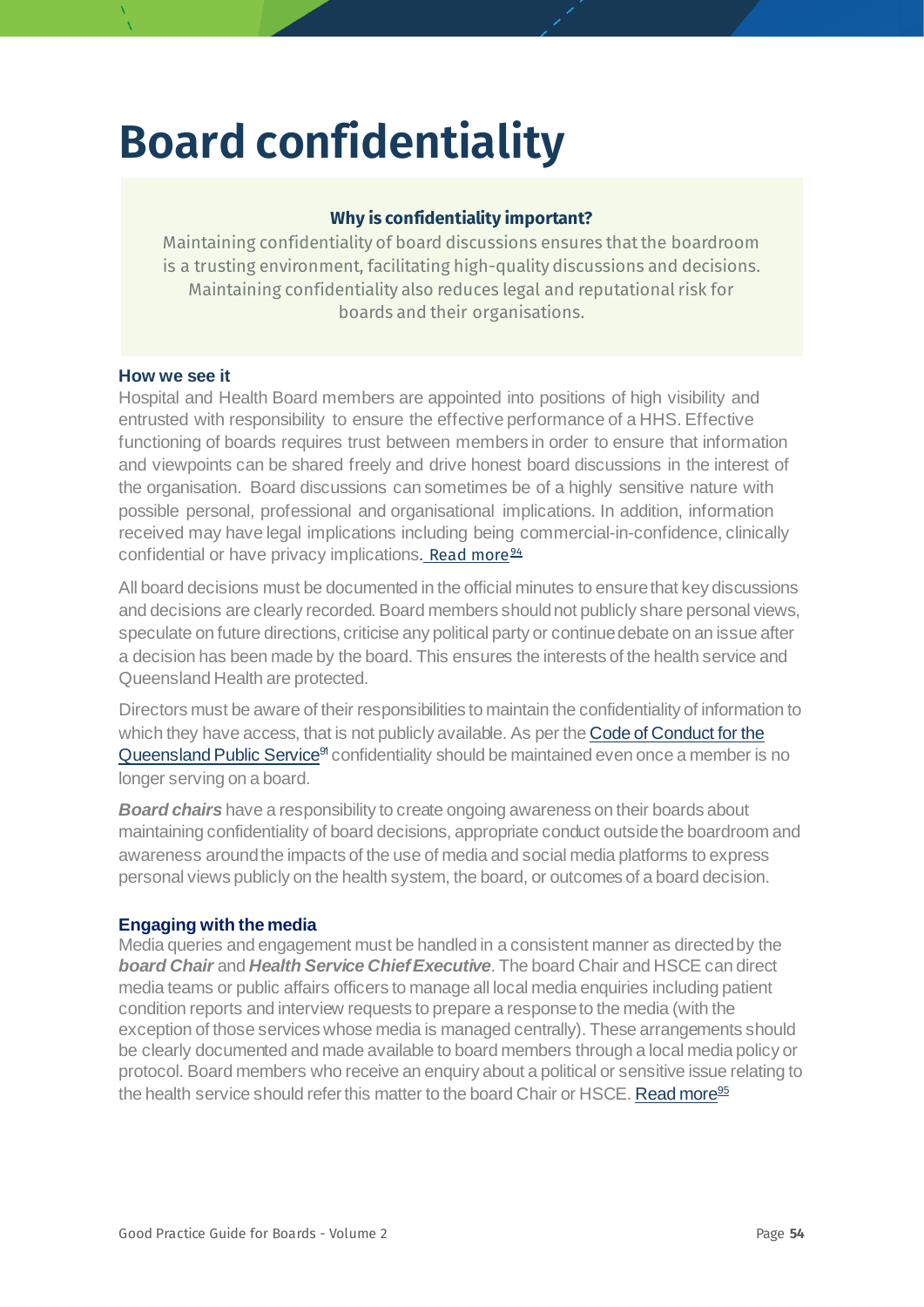*The board Chair is the official spokesperson of the board. The exception to this rule is where the board Chair delegates to another member with expert knowledge of the issue/area. Karen Tully, Chair, South West Hospital and Health Board* 

*The context of media engagement drives what should be said on behalf of the board or organisation, and determines who responds, which is normally the board Chair or Chief Executive. Each board will address this in a slightly different way, but a unified and coordinated message requires members to understand their role in media engagement and where they fit in the chain of communication. Helen Darch, member, Metro South Hospital and Health Board*

#### **Additional Reading:**

• [Queensland Health Media Relations Standard](https://www.health.qld.gov.au/__data/assets/pdf_file/0037/397378/qh-imp-423-1.pdf)<sup>[96](#page-78-27)</sup>

- Does your board have clear processes in place for handling confidential documents when a Board member or Chair retires?
- Under what circumstances would you talk to the media in your role as a board member or Chair?
- How would your board respond to unapproved disclosure of information from a board member?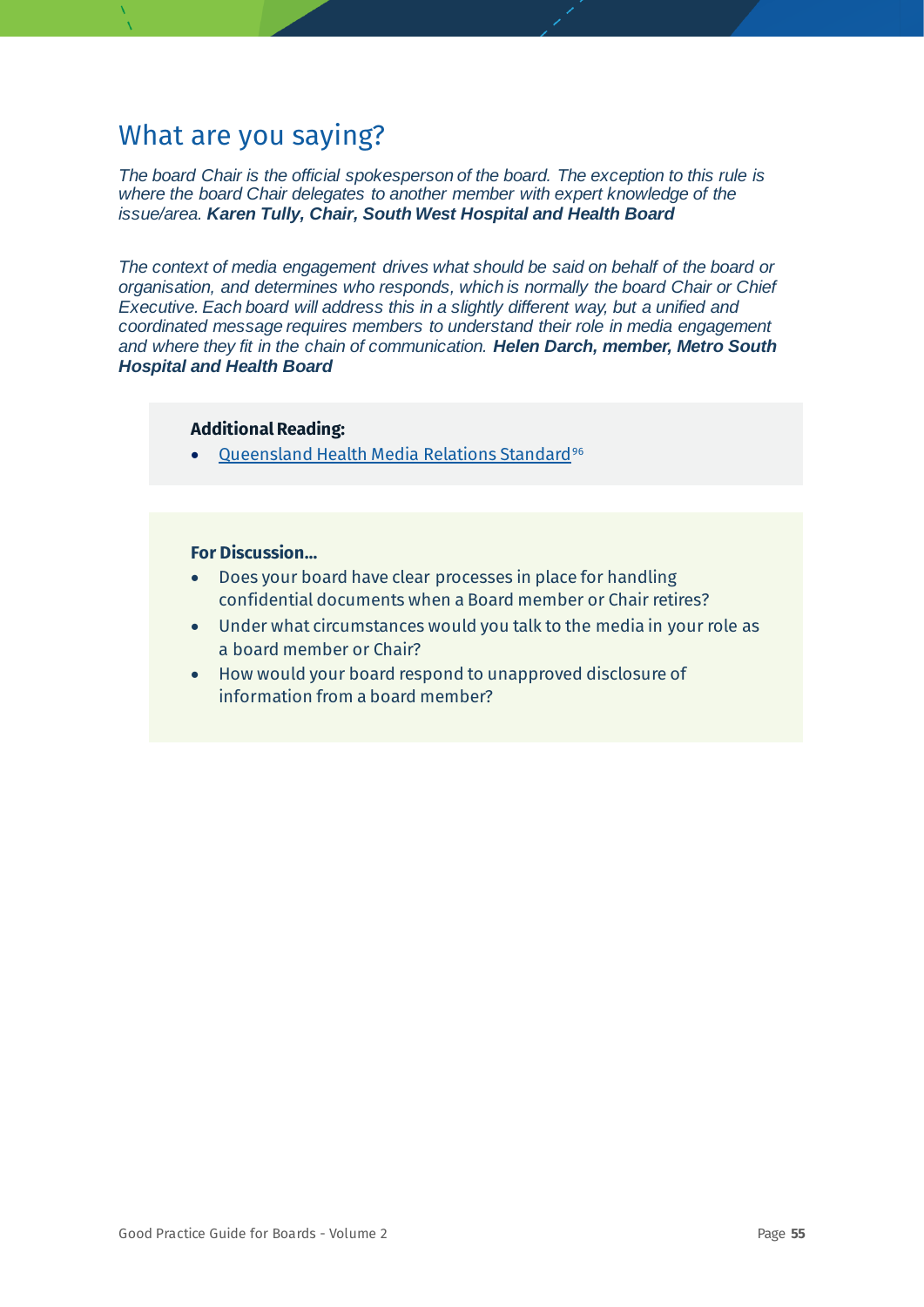# **Engaging with staff**

#### **Why is engagement with health service staff important?**

A board-led culture of collaboration, improvement and innovation across the health service is critical for instilling trust, ownership and driving high performance among staff for better service outcomes. Staff engagement provides boards with deeper insights into system performance, the communities they care for and the challenges faced by staff on a regular basis.

#### **What is staff engagement?**

In the health context, staff or employee engagement is about people at all levels of the service engaging in effective dialogue and action to deliver the highest quality patient care and to create great places to work. This results in an environment where people find their work meaningful and work together for patients, their colleagues and the future success of the organisation.

#### **How we see it**

In addition to the formal channels already in place in your health service for staff engagement, it is essential that boards get to know the people on the frontline of the service, by engaging staff doing the work, hearing about the communities that they serve and listening to their challenges and successes. These insights can be compared with formal reporting, allowing for a board to make better informed decisions which can lead to better outcomes for patients through improved service delivery.

While board members may engage staff on hospital walk arounds, workplace visits or through other informal channels, they must always be mindful of the formal channels for staff engagement already in place through management. Board members should always ensure that the HSCE or a delegate is aware of proposed or emergent staff engagement activities.

#### **How can boards improve engagement in this area?**

Boards should understand the current staff engagement strategy of their local health service and align their own level of engagement accordingly. Boards can enhance engagement by putting in place additional formal or informal mechanisms. For example, understanding whether strategic outcomes would benefit from an engagement process, and progressing a consultation, involvement or collaboration mechanism for engagement as required.

This approach can ensure that all HHS activities, from strategic planning to operational delivery, are influenced by employees and that a progressive and sustainable approach to engaging employees is firmly embedded in the board's good governance practice.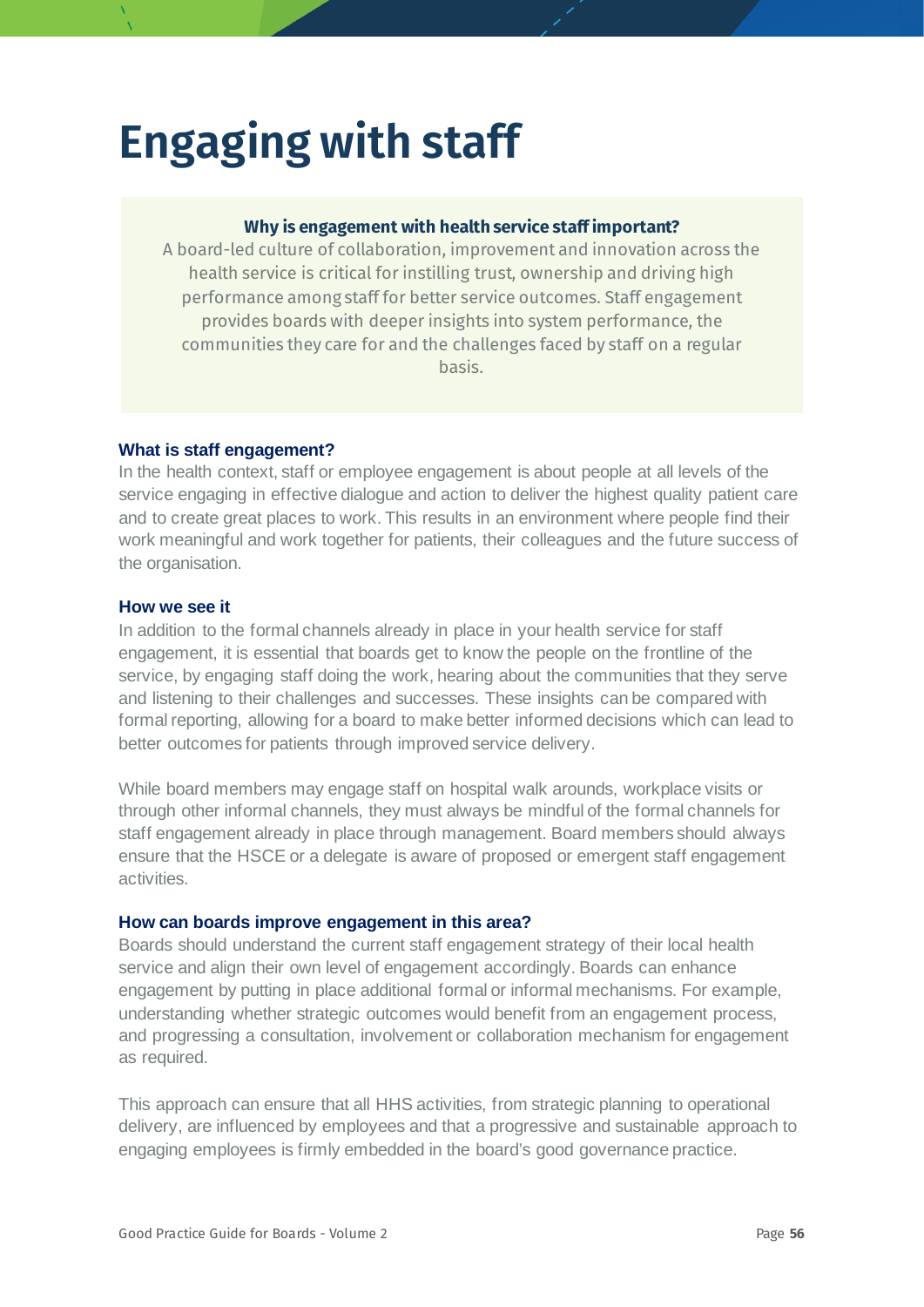*Board members need to remember that staff are accountable through the Health Service Chief Executive, not the board, so any messages from the board to staff need to be clearly aligned to those of the Chief Executive. Having said that, it's important that board members do talk to staff regularly. While it does give board members the chance to talk about the footy and the rain, it also lets staff interact with their leaders, and keeps the board grounded by giving them a sense of the issues that staff are actually concerned about. Jim McGowan, Chair, Metro North Hospital and Health Board (former Chair, South West Hospital and Health Board)*

*Boards need to take part in coal face engagement with their organisation if they are to truly understand how it works and what is actually going on. Boards that are too far above the rest of the organisation will find it difficult to make good decisions and inspire good behaviour. Bonny Barry, member, Metro North Hospital and Health Board*

#### **Additional Reading:**

• [Medical Engagement and NSW Whole of Hospital Program,](https://www.health.nsw.gov.au/wohp/Documents/medical-engagement-summary.pdf) *Dr Sally [McCarthy, Clinical Lead NSW MOH Whole of Hospital Program, June](https://www.health.nsw.gov.au/wohp/Documents/medical-engagement-summary.pdf)  [2013](https://www.health.nsw.gov.au/wohp/Documents/medical-engagement-summary.pdf)[97](#page-78-28)*

#### **For Discussion…**

• What strategies does your board have to ensure awareness of the issues that are important to staff?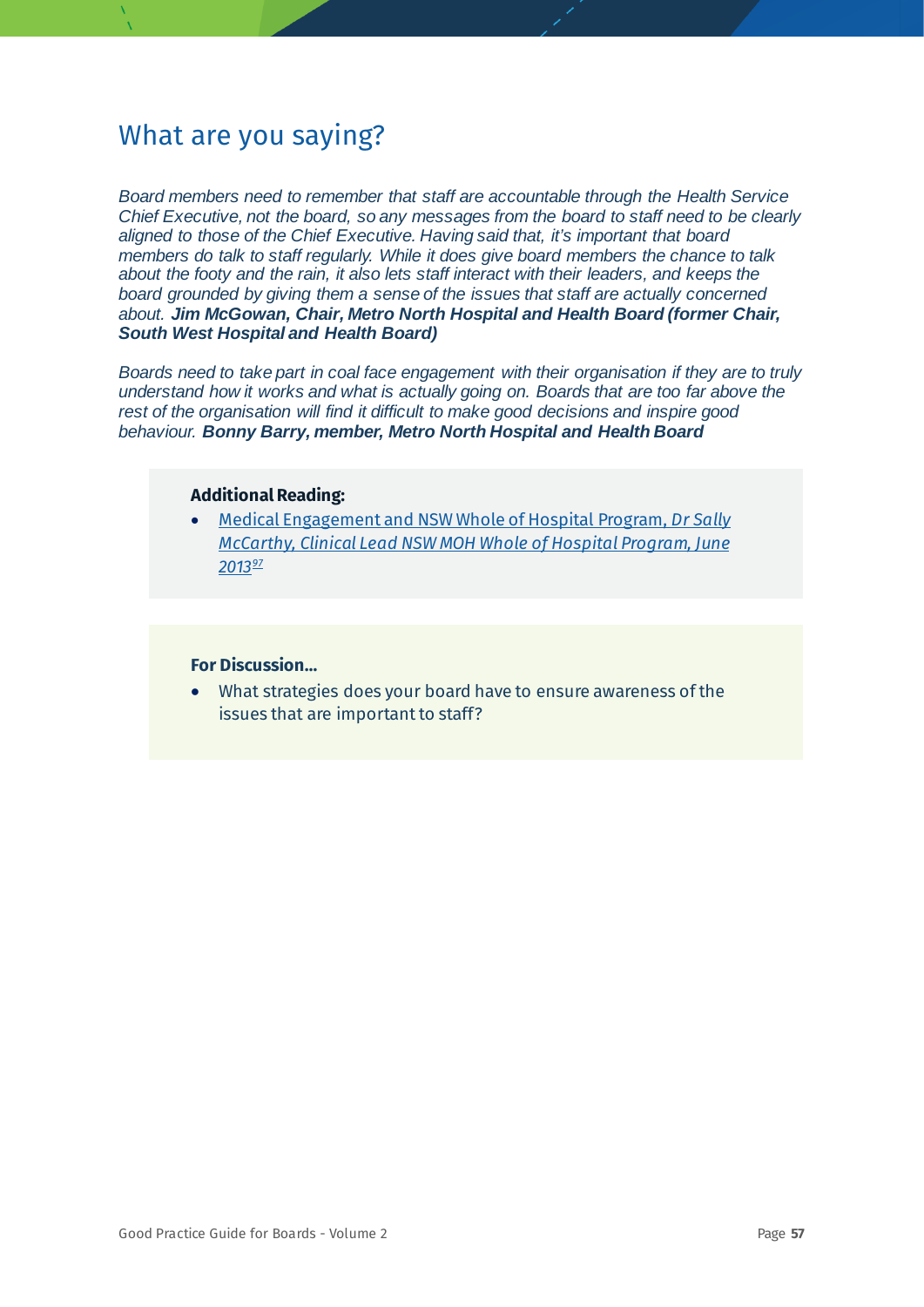# **Whistleblowing**

#### **Why is it important for boards to have oversight of whistleblowing?**

Whistleblowers can provide important danger signals with regards to unethical behaviour or misconduct within an organisation. Driving whistleblower protection systems from board level ensures best practice in governance and risk management and can improve accountability and transparency across the organisation.

#### **Whistleblowing**

Reporting information about certain types of wrongdoing in the public sector is commonly known as 'whistleblowing'. In Queensland, the legal term for whistleblowing is making a 'Public Interest Disclosure'. [Read more](https://www.ombudsman.qld.gov.au/improve-public-administration/public-interest-disclosures/what-is-a-public-interest-disclosure)<sup>[98](#page-78-29)</sup>

<span id="page-57-1"></span>The *[Public Interest Disclosure Act 2010](https://www.legislation.qld.gov.au/view/html/inforce/current/act-2010-038)* (PID Act), serves to encourage the disclosure of information about suspected wrongdoing by providing protection from reprisal action that may be taken against a person who reports it.

#### **How we see it**

It is important that public sector boards are seen to support, encourage and protect those who report wrongdoing. Those who disclose wrongdoing value the efforts that their agency takes to address any detriment they may face as a result of making the disclosure, even though their experience may be difficult.

Board members must be aware of public sector agencies obligations under the PID Act to ensure that public interest disclosures are properly assessed and investigated, and that appropriate action is taken in relation to any wrongdoing that is identified.

#### **What boards need to know**

Under the PID Act, identifying information about a person making a disclosure, the person alleged to have engaged in wrongdoing and details of the disclosure itself are all confidential.

It is highly recommended that board members make themselves familiar with what information could constitute a public interest disclosure and their Hospital and Health Service policy for the reporting, assessment and investigation of public interest disclosures.

<span id="page-57-0"></span><sup>6</sup> Provided by the Ethical Standards Unit, Queensland Health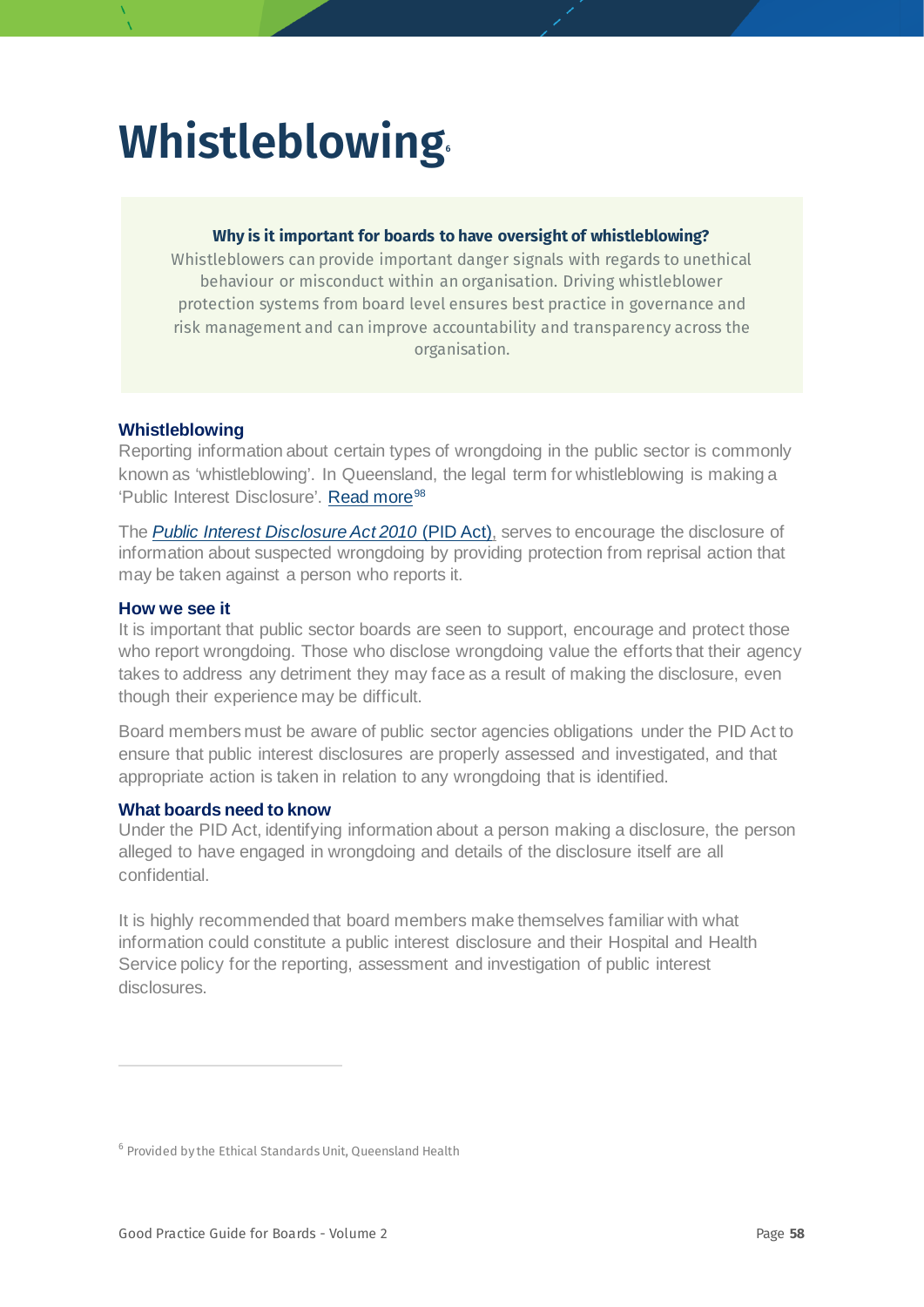*Where senior managers in an organisation did not act ethically themselves, the effort being put into whistleblowing policies and procedures was largely wasted. The phrase "walk the walk" was used frequently. One of the most disturbing criticisms that was made about leadership in the area of whistleblowing was that there are many managers who publicly support the process but act privately against it. Whistling While they Work, Roberts et al. 2009, p. 24*

*The Health Service Chief Executive has responsibility for managing any whistleblowing activity in the community. If I am approached by a member of the community, I ensure the information is relayed through the correct channels to the Chief Executive – with the board to note and follow up should the risk be serious enough. Operationally, the board would not be involved, however, we must have confidence that a process is in place to resolve the issue. I would consider matters directly impacting the health and safety of staff or patients as the most serious and deserving of board attention. Karen Tully, Chair, South West Hospital and Health Board*

#### **Additional Reading:**

- [What is a public interest disclosure?](https://www.ombudsman.qld.gov.au/improve-public-administration/public-interest-disclosures/what-is-a-public-interest-disclosure)<sup>[98](#page-57-1)</sup>
- [What are an agency's public interest disclosure obligations?](https://www.ombudsman.qld.gov.au/improve-public-administration/public-interest-disclosures/what-are-an-agency-s-public-interest-disclosure-obligations)<sup>[99](#page-78-30)</sup>
- [Improving the management of Public Interest Disclosures](https://www.ombudsman.qld.gov.au/improve-public-administration/public-interest-disclosures/public-interest-disclosure-resources/public-interest-disclosure-case-studies)<sup>[100](#page-78-3)</sup>

- How does your board signal that it supports and encourages those that report wrongdoing?
- Does your board, either directly or through a committee, monitor corrupt conduct within the organisation?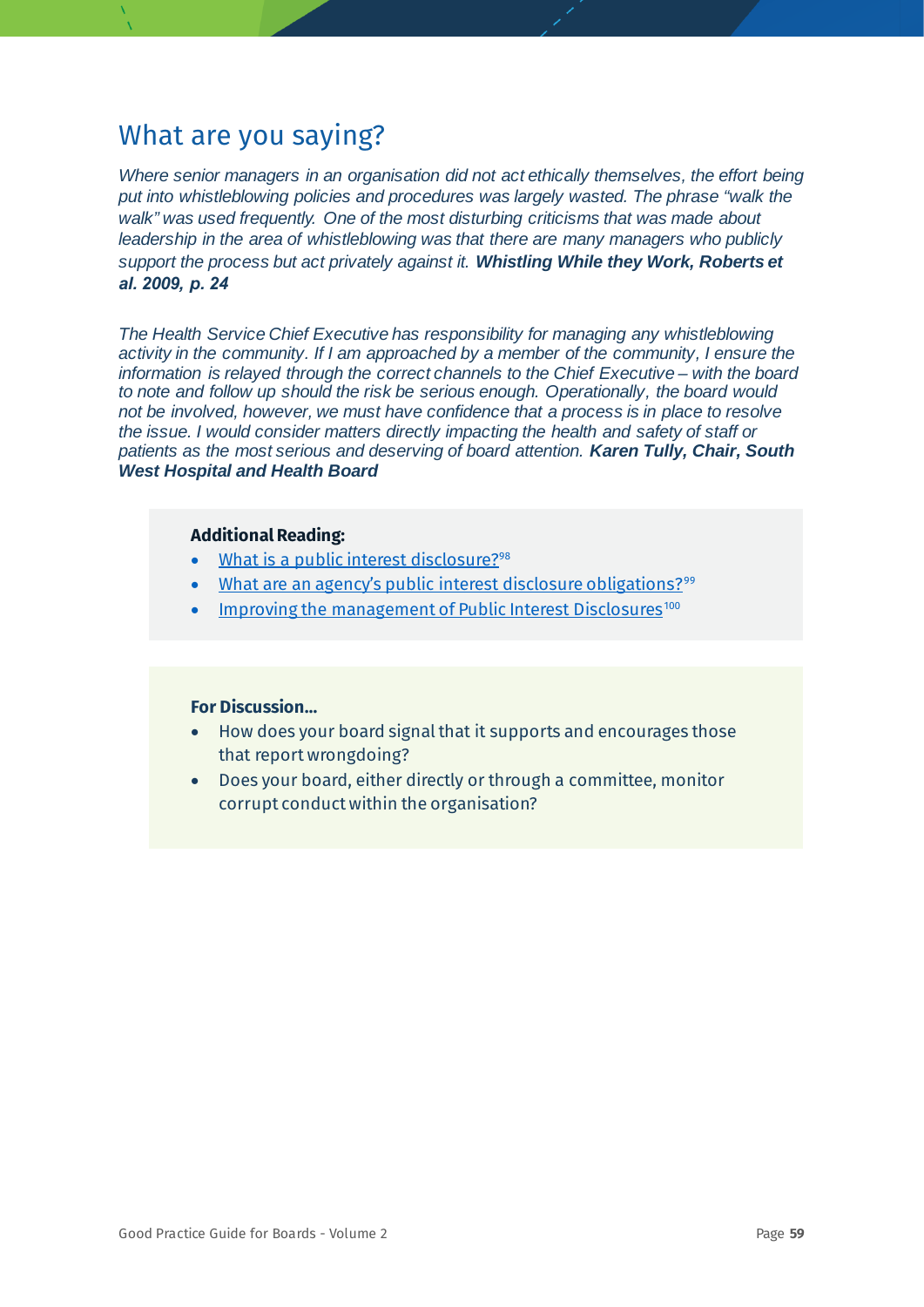## **Engaging with the Department of Health**

#### **Why is effective engagement with Queensland Health important?**

A constructive relationship between Hospital and Health Boards and the Department of Health (the department) is essential to ensuring strategic alignment between different parts of the health system, improving role clarity, and increasing collaboration and transparency.

#### **Formal responsibilities**

The *Hospital and Health Boards Act 2011* (HHB Act) creates an integrated health care system in Queensland, whereby the overall management of the public health system is the responsibility of the department while Hospital and Health Services are established independently and locally controlled by a Hospital and Health Board as the principal providers of public sector health services. This approach reflects the subsidiary principle, whereby responsibility for areas of policy or decision-making rests with the level of delivery that is closest to the recipient, that is also capable of performing the function effectively. [Read more](https://onlinelibrary.wiley.com/doi/pdf/10.1111/1467-8500.12175)<sup>[101](#page-78-31)</sup>

#### **How we see it – building and maintaining a constructive relationship**

While there are considerable benefits to this improved structure, it also creates a level of 'cooperative tension' between HHSs, as the providers of care, and the department as the central agency responsible for system wide direction setting, planning, purchasing, regulatory and other responsibilities. [Read more](https://www.publications.qld.gov.au/dataset/service-agreements-for-hhs-hospital-and-health-services-supporting-documents/resource/94ce3c3b-59dd-44d4-8d3c-ada71f6379bc)<sup>[102](#page-78-6)</sup>

Building and maintaining an open and constructive relationship between boards and the department provides for collaborative leadership of the Queensland health system. This improves alignment of system-wide priorities, increases role clarity, and fosters opportunities to collaborate. It also allows for issues and risks to be proactively addressed and ensures better awareness of activities occurring between state and HHS actors and stakeholders.

#### **Opportunities to engage**

There are numerous formal opportunities for engagement between boards and the department, including through Performance Review Meetings, Board Forums and orientation sessions. Boards should also consider and pursue less formal opportunities to build relationships, such as attendance at showcases, serving on working groups and informal discussions with departmental staff.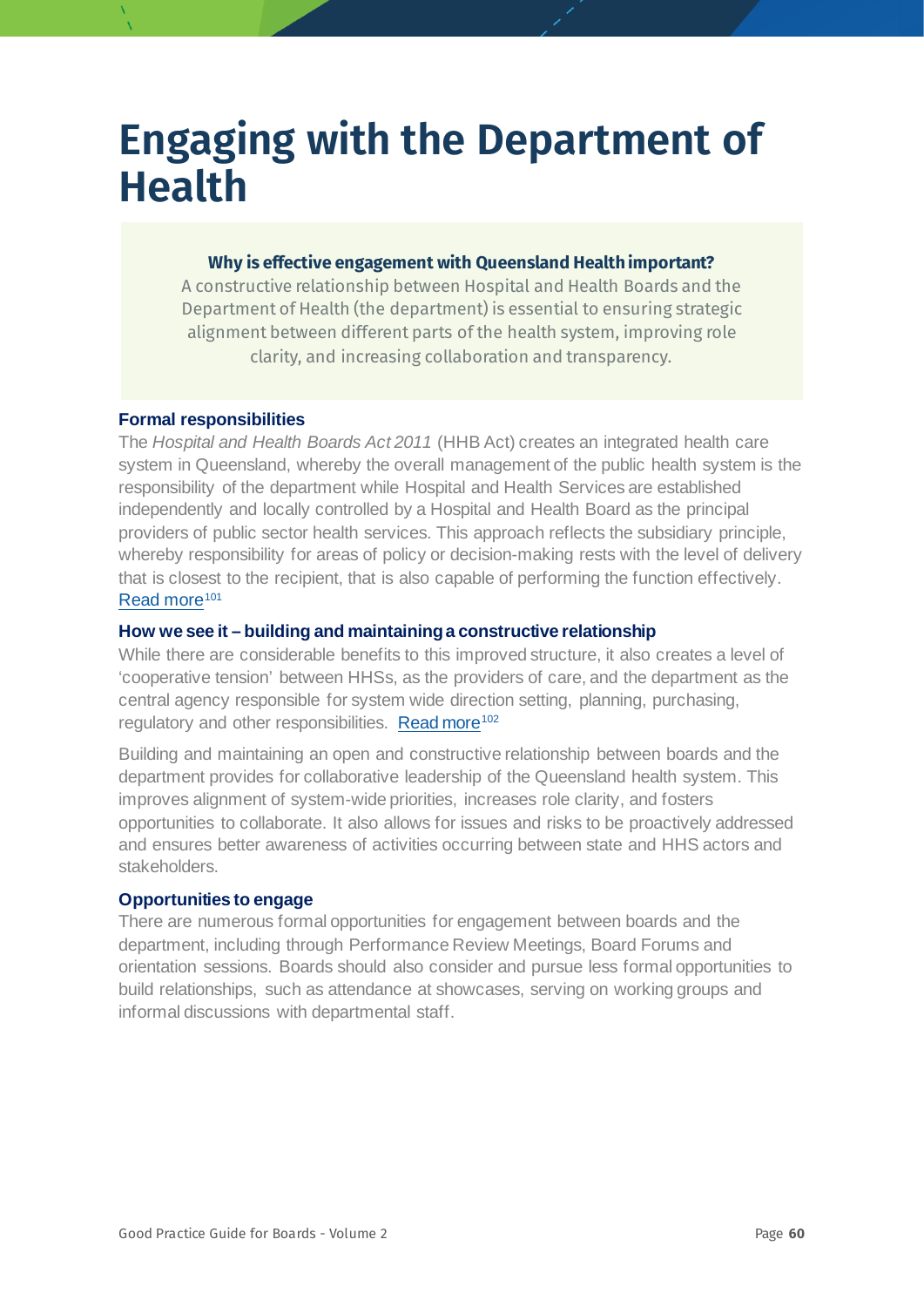*There are competitive tensions between Hospital and Health Boards and the Department which are a sign of a healthy system. Without this tension, one side could dominate, or alternatively there could be disconnect between different levels of the system. Mike Willis, Chair, Queensland Health Board Chairs' Forum and Chair, West Moreton Hospital and Health Board*

*The starting point with departmental engagement is to recognise that we are all part of the same health system. Good relationships start with the right attitude, and while there are formal processes to facilitate interaction, boards and Chairs need to maximise their opportunities to engage with the Department at all levels. Ian Langdon, Chair, Gold Coast Hospital and Health Board*

*There cannot be a cookie cutter approach to addressing healthcare challenges, given the differences in need between services. Ella Kris, Chair, Torres and Cape Hospital and Health Board*

*Our primary engagement with the Department is through the board Chair and Health Service Chief Executive. The relationship is about improving shared understanding of roles and expectations, while ensuring local knowledge and experiences are taken into account. Ruth Stewart, former member, Torres and Cape Hospital and Health Board*

- What are the primary engagement strategies that your board uses to ensure alignment with the Department of Health?
- What competitive tensions exist between your HHS and the department? How are these resolved or managed?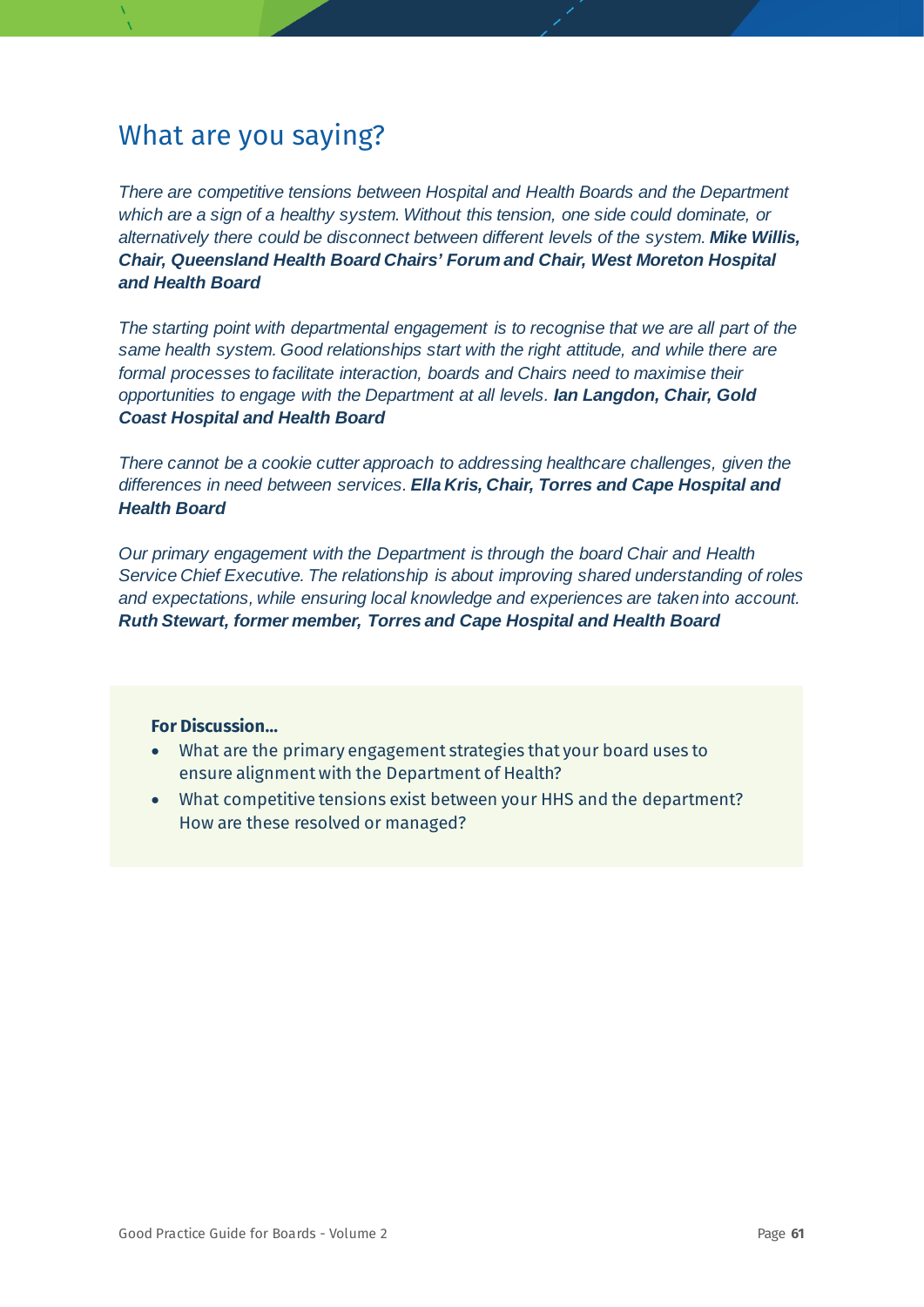## **Consumer and community engagement**

#### **Why should boards have oversight of consumer and community engagement in their health service?**

Placing consumer and community engagement at the heart of the board's stakeholder engagement process is mutually beneficial to hospitals and communities. The earlier boards get involved in engaging consumers and the local community connected to their health service, the sooner the feedback received can be incorporated into strategic planning, service planning and design. This process is crucial to understanding and achieving improved health outcomes for the health service and more importantly for the patients and the broader community.

**Consumer and community engagement** is about establishing effective engagement and meaningful connections between the HHS, communities and individuals – from frontline contact with the treating clinician, to involvement in strategy development, service delivery planning, recruitment processes and the review of information and resources. [Read](https://www.healthycommunities.org/resources/toolkit/files/community-engagement)   $more<sup>103</sup>$  $more<sup>103</sup>$  $more<sup>103</sup>$  $more<sup>103</sup>$ 

#### **How we see it**

One of the guiding principles of the HHB Act is that HHSs should have '*engagement with clinicians, consumers, community members and local primary healthcare organisations in planning, developing and delivering public sector health services*' (Section 13 (1)(h)). The Act specifically requires that each HHS develop and publish a consumer and community engagement strategy to promote consultation with health consumers and members of the community about the provision of health services by the HHS.

#### **Getting consumer and community engagement right**

Implementation of a mature consumer and community engagement strategy is good governance, ensures that boards understand the needs of their consumers and community, and allows for partnerships to be built to improve services. Good engagement also allows boards to compare formal reporting with the experience of their customers. This can enable better informed decision-making about service delivery aligned to the priorities of consumers and communities and provide insight into the culture of the organisation from a customer perspective. [Read more](https://aicd.companydirectors.com.au/advocacy/governance-leadership-centre/practice-of-governance/fairness-to-customers-a-boardroom-priority)<sup>[104](#page-78-33)</sup>

[At a presentation to board Chairs on November 2019, Health Consumers Queensland](http://www.hcq.org.au/our-work/collaborative/) recommended that boards carefully consider their consumer and community engagement strategy to drive maximum shared benefit, including:

- Is our consumer engagement meaningful or is it a public relations or compliance exercise?
- Who is responsible for the Partnering with Consumers Standard in the organisation?
- Where does consumer engagement sit within the organisational structure?
- Is our consumer engagement adequately resourced[? Read more](http://www.hcq.org.au/wp-content/uploads/2017/03/HCQ-CCE-Framework-2017.pdf)<sup>[105](#page-78-23)</sup>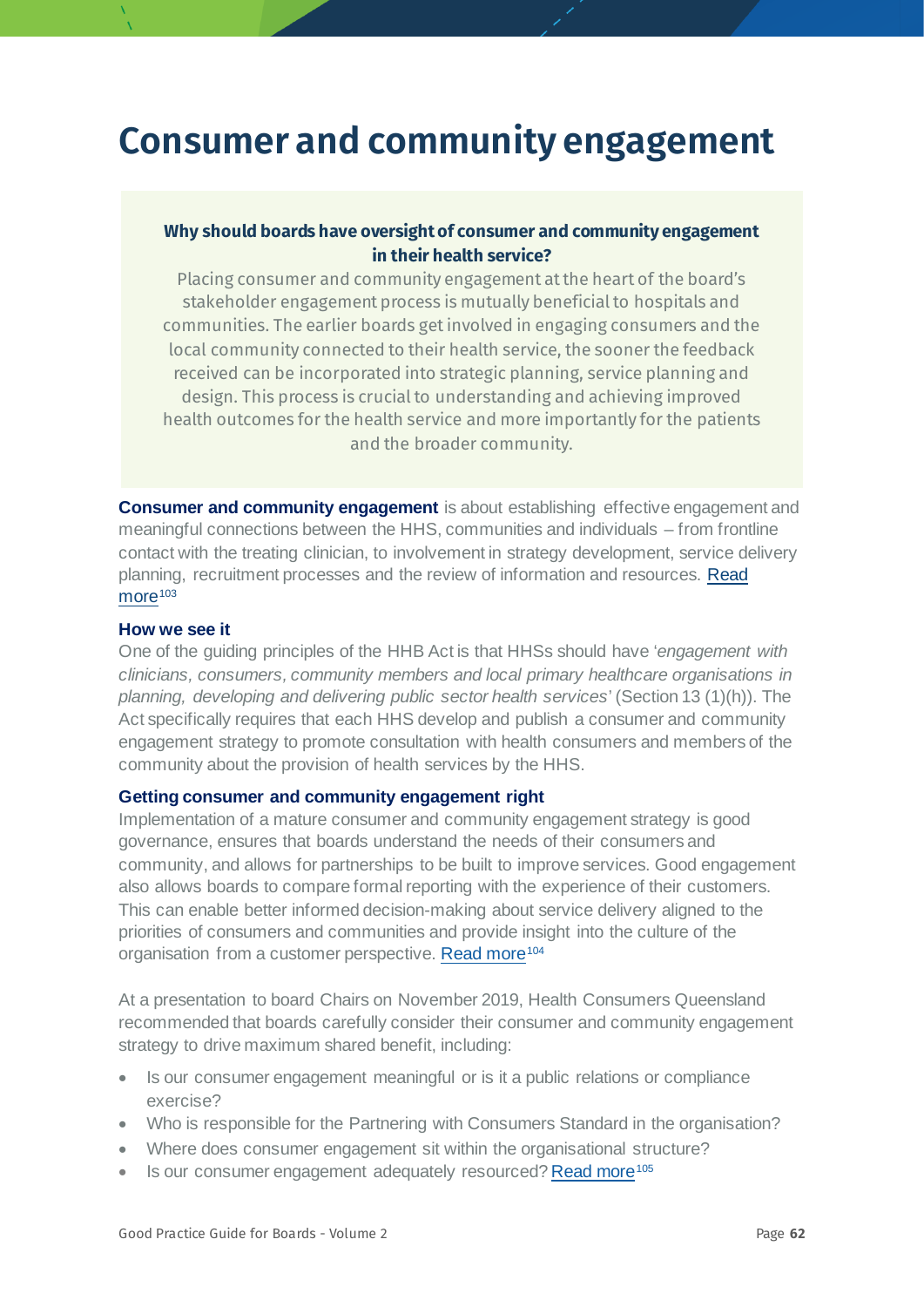*Boards have a particular duty to serve those that don't have a voice in their communities, as these are the people most at risk, and who may not know how to make the system work for them. Recent cases of unethical behaviour, including outcomes of Royal Commissions into Banking and Aged Care sectors, have taught us important lessons about whistleblowing and the need to listen to consumers. An organisation will fail if it doesn't listen to the people they are serving. Mike Willis, Chair, Queensland Health Board Chairs' Forum and Chair, West Moreton Hospital and Health Board*

*If we are serious about closing the gap, we need to be listening to how local communities do things so we can address their health issues in a safe and culturally appropriate way. Ella Kris, Chair, Torres and Cape Hospital and Health Board*

*Engagement is absolutely essential to everything we do, as community understanding and support is critical to success. The North West Hospital and Health Service actively engages their local community to find out what their needs are and how the service could further improve on addressing these needs. Paul Woodhouse, Chair, North West Hospital and Health Board*

*As a board we work with local government and other stakeholders on local programs. Board members are expected to be engaged at all levels with local government, communities, health providers and other services to ensure a deep understanding of the needs of their region. Jim McGowan, Chair, Metro North Hospital and Health Board (former Chair, South West Hospital and Health Board)*

*I live in a rural and remote town where everyone knows everyone – understanding the needs of the local community is what I do on a regular basis. This can assist in making sure our systems are right for our patients. Karen Tully, Chair, South West Hospital and Health Board*

#### **For Discussion…**

Many boards experience challenges with effectively engaging consumers.

- What actions does your board take, and what is expected from you as a board member, to ensure that board activities are aligned to the expectations of your community and consumers.
- Is there a mechanism for the board to hear unfiltered information directly from consumer representatives?
- What is the budget allocation to resource and support consumer partnerships?
- Are consumers being involved in major decisions? E.g. purchase of land, new buildings and/or development of new models of care?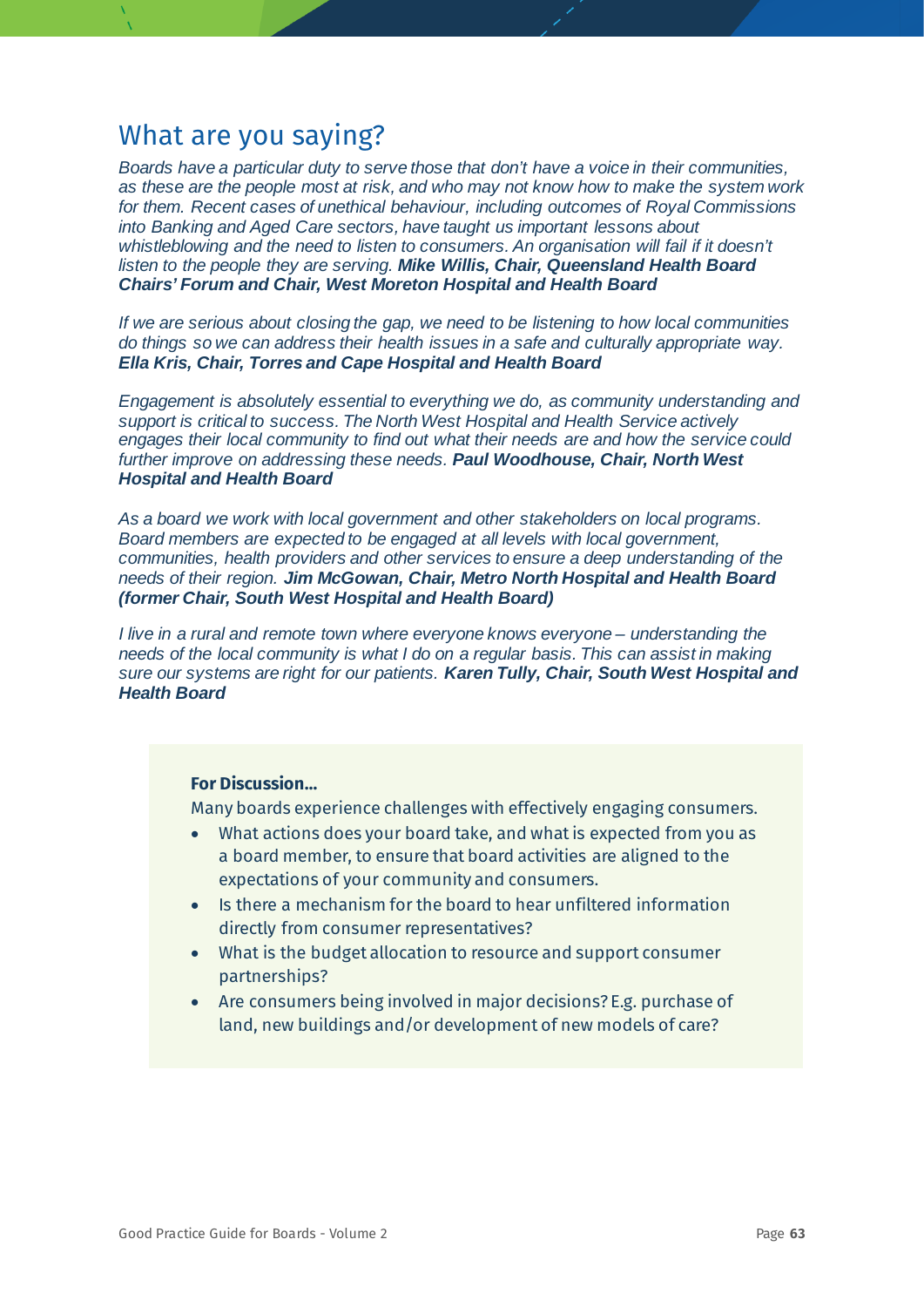## **Hospital foundations**

#### **Why is it important for boards to understand the work undertaken by foundations?**

Hospital foundations are established as independent statutory agencies and raise funds to help a specified Hospital and Health Service support the health and wellbeing of the community. A hospital foundation can support a Hospital and Health Service (HHS) by providing assets or services that may otherwise not be available.

#### **What is a hospital foundation?**

A hospital foundation is an independent entity set up to support and improve public healthcare through fundraising while providing a pathway for local community members to engage with and directly support their local hospitals as volunteers, as outlined in their individual objectives. Hospital foundations are governed by the *[Hospital Foundations Act 2018](https://www.legislation.qld.gov.au/view/pdf/inforce/current/act-2018-005)* (the HF Act). Foundations report directly to the Minister for Health and Ambulance Services.

#### **How are they different to boards?**

Foundations do not receive any government funding and support their associated hospitals through fundraising. Foundations raise money to fund research programs, purchase new equipment, training of staff or other activity that would benefit the associated HHS. They may also lease infrastructure or provide services, such as hospital coffee shops or car parks. Queensland currently has 12 hospital foundations.The Queensland Register of Foundations has further information relating to hospital foundations[. Read more](https://www.health.qld.gov.au/system-governance/health-system/managing/statutory-agencies/foundations/register-of-hospital-foundations)<sup>[106](#page-78-24)</sup>

#### **Do boards have oversight of foundations?**

Hospital and Health Boards do not have oversight of foundations. However, by design, there are clear inter-relationships between the two bodies. It is a requirement under the HF Act that one of the members that make up the foundation board must be the Chair of the board of the associated HHS or a member of the board nominated by the Chair.

#### **How we see it – benefits of board engagement with hospital foundations**

While a foundation and its associated HHS are two separate entities, building and maintaining a good relationship and ensuring strategic alignment is key to the ability of a foundation to maximise its value to the associated HHS. A mature relationship is typified by aligned strategies between the two organisations to identify and agree on priorities for investment of donated funds. This ensures that targeted outcomes are achieved through ensuring that funds raised by the foundation are distributed on resources aligned to the needs, capabilities and priorities of the associated HHS.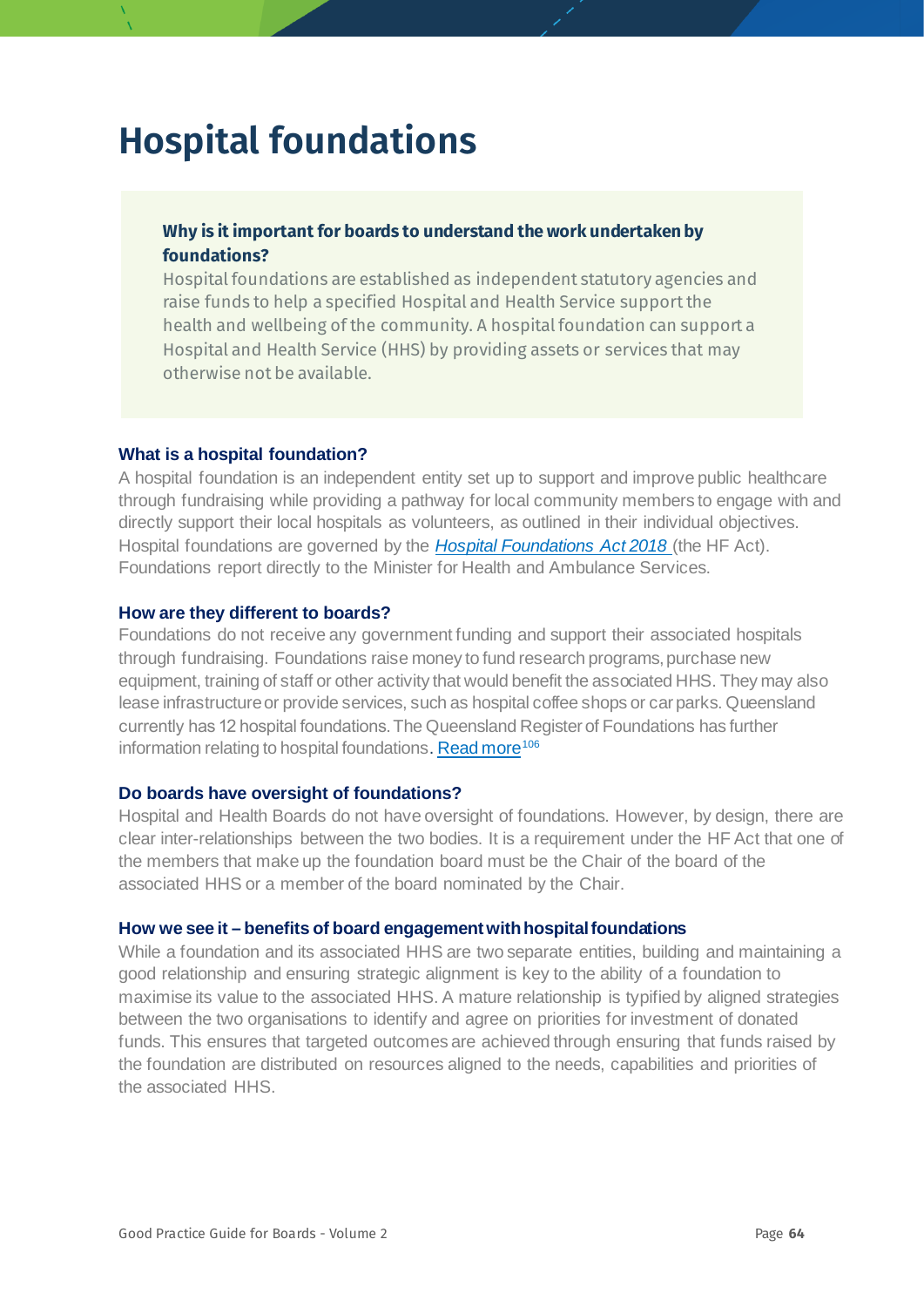*Metro North is an incredibly complex board which recognises the huge opportunities presented by a close relationship with our foundations to achieve more support around research for our staff and clinicians. Hospital foundations provide great opportunities for improving clinical care through funding research and staff opportunities that might not otherwise be available. While foundations must be able to forge their own paths, they are most successful when they communicate and align with health services. Bonny Barry, member, Metro North Hospital and Health Board*

#### **Additional Reading:**

• [Resources for Foundations, Boards and Committees](https://www.health.qld.gov.au/system-governance/health-system/managing/statutory-agencies/foundations-resources)<sup>[107](#page-78-12)</sup>

- How does your board ensure strategic alignment between the needs of the HHS and the activities of its associated hospital foundation?
- Does the HHB representative (Chair or Chair's nominee) report to the HHB regularly?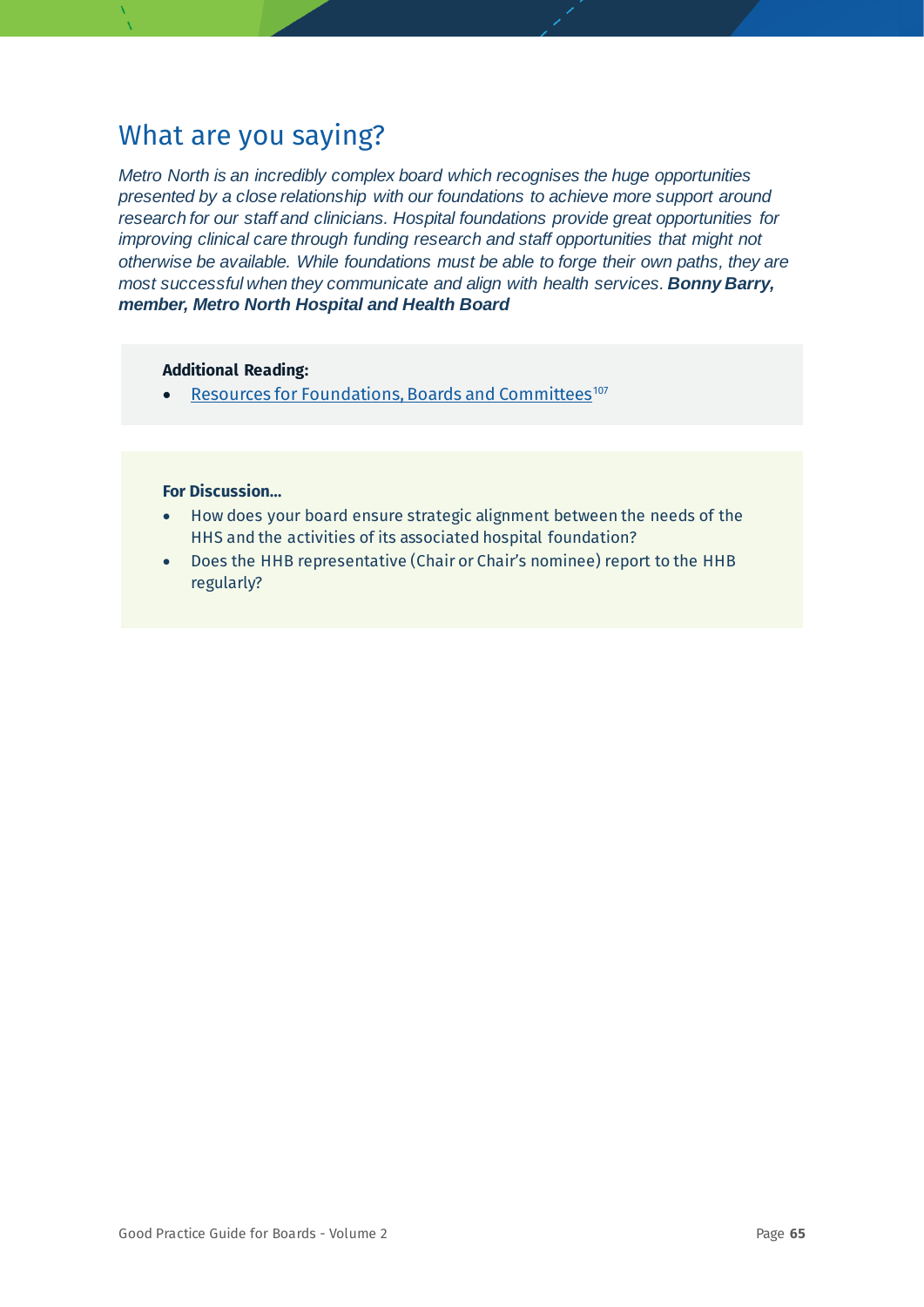# **Clinical partnerships**

#### **Why is clinical engagement an important part of a board's oversight role?**

Healthcare organisations that have mature and ongoing engagement with their clinical workforce achieve higher staff morale, better care and clinical outcomes for their patients, and improved financial performance. [Read](https://www.kingsfund.org.uk/sites/default/files/field/field_publication_file/leadership-for-engagement-improvement-nhs-final-review2012.pdf)  [more](https://www.kingsfund.org.uk/sites/default/files/field/field_publication_file/leadership-for-engagement-improvement-nhs-final-review2012.pdf)<sup>[108](#page-78-13)</sup>

#### **What is clinical engagement?**

Clinical engagement is a two-way process whereby clinicians actively contribute to maintain and enhance the performance of an organisation, while the organisation recognises this commitment by supporting and encouraging safe and high-quality care[. Read more](https://qualitysafety.bmj.com/content/25/9/716.full)<sup>[109](#page-78-34)</sup>

Good clinical engagement ensures that clinicians are listened to, empowered, and contribute to all levels of planning and service delivery.

#### **How we see it**

The *Hospital and Health Boards Act 2011* requires that each health service must develop and publish a clinician engagement strategy to promote consultation with health professionals working in the service, and requires that one or more members of the board is a clinician. Boards must have oversight of the clinician engagement strategy, which should be used to guide clinical engagement activity and to consider the impact of major decisions on the clinical workforce.

#### **Multifaceted clinical engagement**

Clinicians have considerable autonomy, authority and influence within healthcare organisations. Clinicians can directly influence the care delivered by a service and are uniquely placed to view the safety and quality of care delivered within a service first-hand.

A mature clinician engagement strategy is central to the effective operation of HHSs. Given that HHSs are complex socio-political entities, effective clinician engagement must have regard for factors such as differences in clinical priorities and viewpoints, clinical and administrative boundaries and the current and historical interaction between stakeholder groups. A multifaceted clinician engagement strategy can provide the basis for an honest dialogue between clinicians and the board and improve alignment between strategic and clinical agendas. Good clinical engagement ensures that the board is in touch with clinical priorities and concerns and can build clinical leadership capability[. Read more](https://researchdirect.westernsydney.edu.au/islandora/object/uws:41890/datastream/PDF/download/citation.pdf)<sup>[110](#page-78-35)</sup>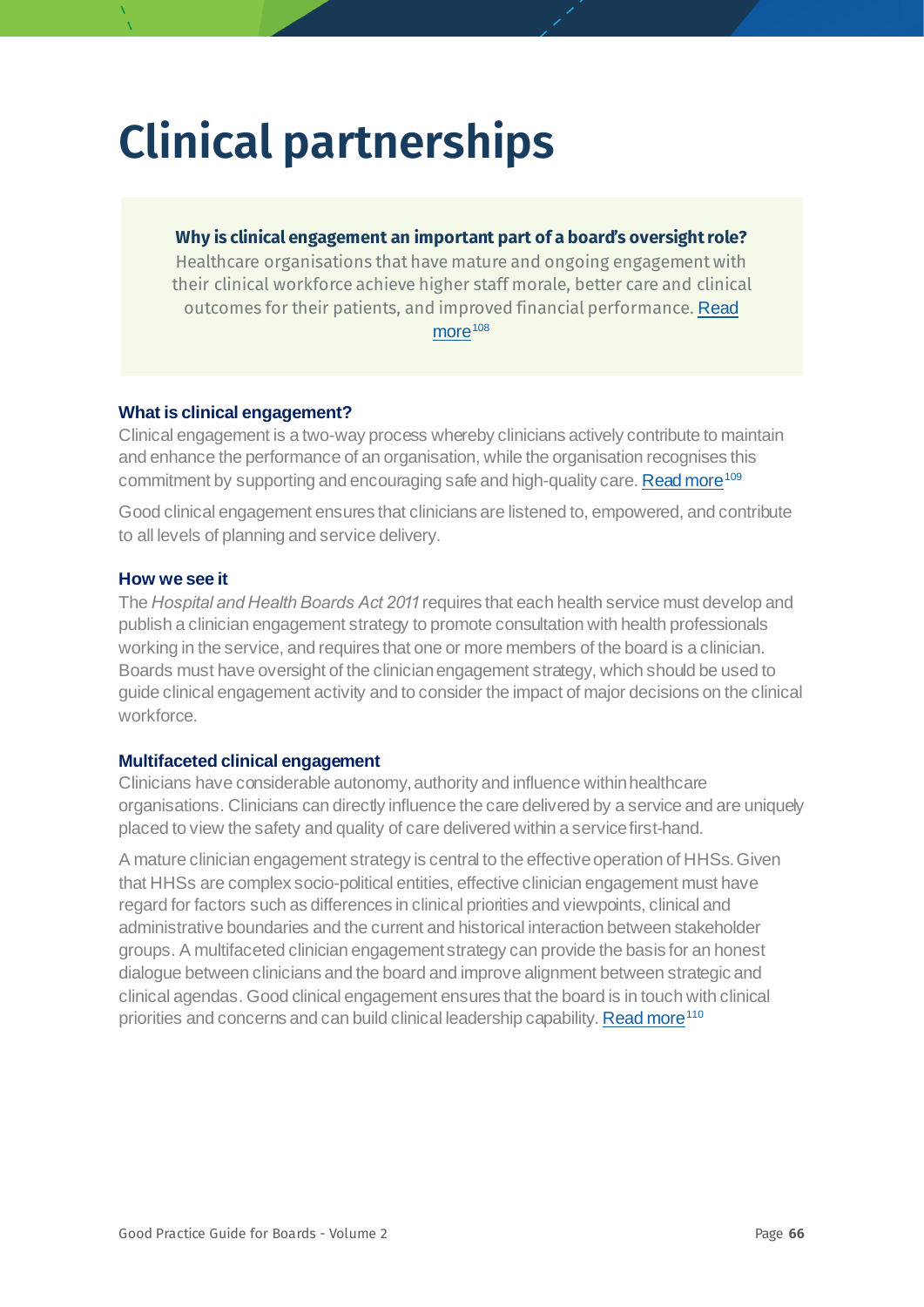*Successful boards need to be constantly connecting with clinicians and consumers. A view of what is occurring at the clinical level, can relate to the culture of a facility, and provide assurance that clinicians are being equipped so that high quality safe care is provided. Boards need to show flexibility, and need to be open to different clinical models, but also provide opportunities to engage and hear back from staff. Anonymous*

*Gold Coast HHB has a strong commitment to stakeholder engagement. The board meets regularly with the executive leadership team, patients, staff, our community and collaborators. The information we gather from these interactions provides the board with additional insights into what's happening on the ground in addition to what is reported through official channels and metrics. Helen Chenery, Board Member, Gold Coast Hospital and Health Board* 

#### **Additional Reading**

- [Professional Identity: Enabler or Barrier to Clinical Engagement?,](https://pdfs.semanticscholar.org/41ec/9b4e017ea9fc81876de6cbfad131a521e971.pdf)  [Louise Kippist, Anneke Fitzgerald, Employment Relations Record Vol](https://pdfs.semanticscholar.org/41ec/9b4e017ea9fc81876de6cbfad131a521e971.pdf)  [14, No 2](https://pdfs.semanticscholar.org/41ec/9b4e017ea9fc81876de6cbfad131a521e971.pdf)[111](#page-78-36)
- [Benefits and barriers of clinical engagement: A qualitative study of](https://webcache.googleusercontent.com/search?q=cache:KUQcPaUeeuEJ:https://www.anzam.org/wp-content/uploads/pdf-manager/459_ANZAM2011-118.PDF+&cd=1&hl=en&ct=clnk&gl=au)  [perceptions of medical practitioners and human resource managers](https://webcache.googleusercontent.com/search?q=cache:KUQcPaUeeuEJ:https://www.anzam.org/wp-content/uploads/pdf-manager/459_ANZAM2011-118.PDF+&cd=1&hl=en&ct=clnk&gl=au)  [in three Victorian public hospital, Bonias, Bartram, Leggat, Australian](https://webcache.googleusercontent.com/search?q=cache:KUQcPaUeeuEJ:https://www.anzam.org/wp-content/uploads/pdf-manager/459_ANZAM2011-118.PDF+&cd=1&hl=en&ct=clnk&gl=au)  New Zealand Academy of Management<sup>112</sup>
- **[Fact Sheet; Implementation tips –](https://www.safetyandquality.gov.au/sites/default/files/migrated/Engaging-clinicians-fact-sheet-low-res.pdf) engaging clinicians, ACSQH<sup>[113](#page-78-3)</sup>**

#### **For Discussion…**

• How does your board ensure that it understands the needs, expectations and priorities of its clinical workforce?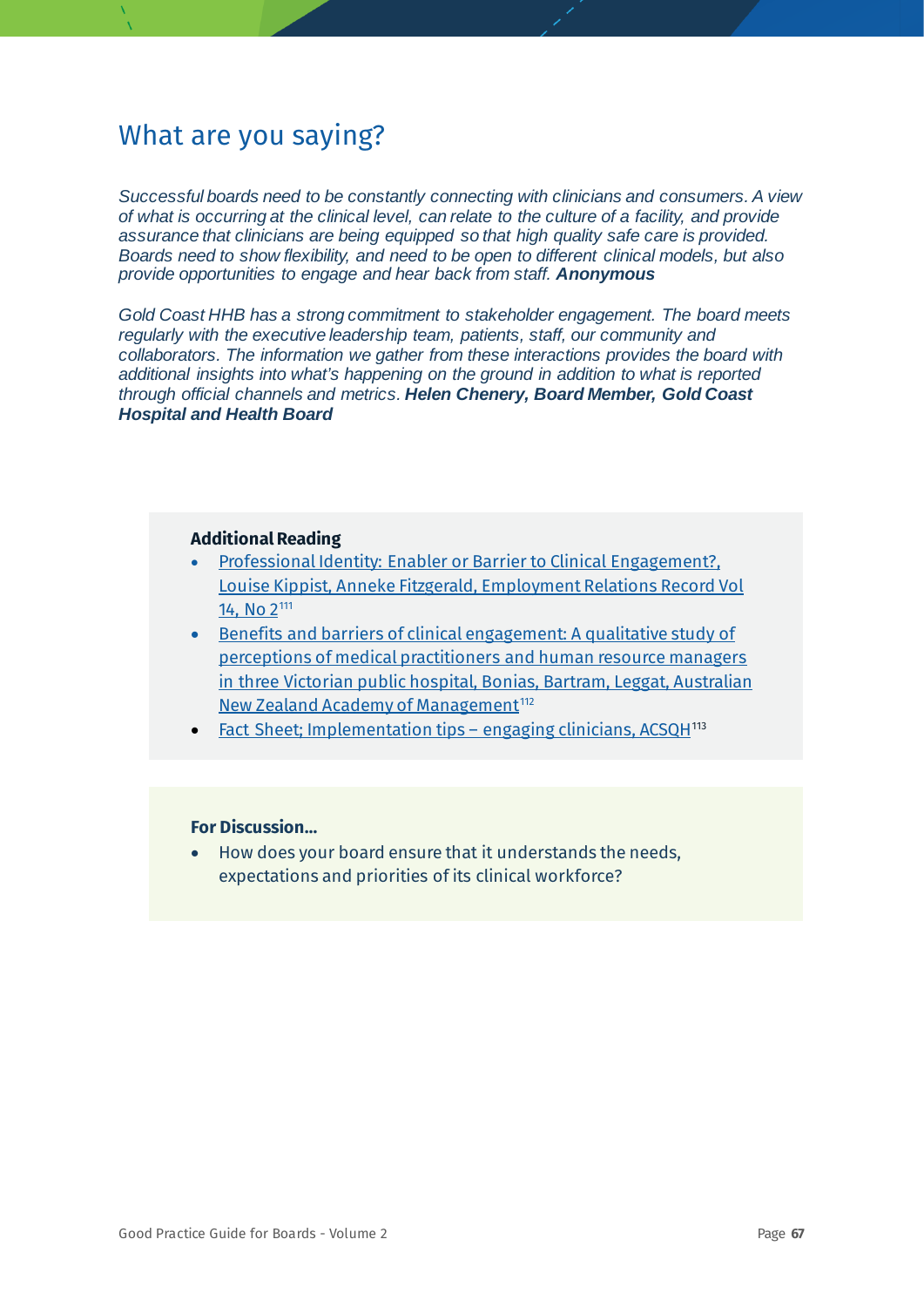## **Strategic partnerships**

#### Why are strategic partnerships important?

Good strategic partnerships can reduce duplication and achieve results that would not be possible as individual entities. In the healthcare context, productive partnerships between organisations is key to improving care integration and patient outcomes. [Read more](https://www.oecd.org/cfe/leed/36279186.pdf)<sup>[114](#page-78-18)</sup>

#### **What is a strategic partnership?**

A strategic partnership is a formal agreement between two or more parties that have committed to share resources such as finances, human resources or information to achieve common objectives[. Read more](https://www.pwc.co.uk/assets/pdf/strategic-partnerships-the-real-deal.pdf)<sup>[115](#page-78-19)</sup>

#### **How we see it**

Hospital and Health Services provide an essential service in a highly complex environment. Strong, well defined partnerships are key to ensuring the provision of integrated care that reflects local and regional needs[. Read more](https://www.pc.gov.au/inquiries/completed/productivity-review/report/productivity-review.pdf)<sup>[116](#page-78-6)</sup>

Strategic partners may include Primary Health Networks, universities and research bodies, non-government--organisations, private healthcare providers and non-healthcare providers whose activities directly or indirectly impact on health. The benefits of a well-defined and mature strategic partnership will depend on the desired outcomes. These may include improved patient outcomes, reduced duplication, research that meets local needs and translates to changes to clinical care or management, and improved human resource capability and capacity.

#### **How do we develop strategic partnerships with local and external stakeholders?**

There is no 'one size fits all' approach to a productive partnership. However, a shared understanding of the purpose and scope of the partnership and agreed governance arrangements are key to ensuring continued understanding and ongoing benefit to participating organisations. Boards should have an awareness of current and potential partners, as well as risks and the anticipated and actual benefits of any partnership that is pursued. The *Hospital and Health Boards Act 2011* strengthens local decision-making and accountability, so partnerships should be considered in the context of local healthcare requirements.

While boards are not typically involved in the day to day management of partnerships, they have an important strategic oversight role. This includes considering whether strategic partnerships are aligned to the strategic plan of the HHS, understanding and monitoring partnership incentives, and being satisfied that governance arrangements are appropriate. Boards may also have a role in strategic relationship management to ensure that the partnerships can be maintained in the best interests of the HHS and broader health system over the long term.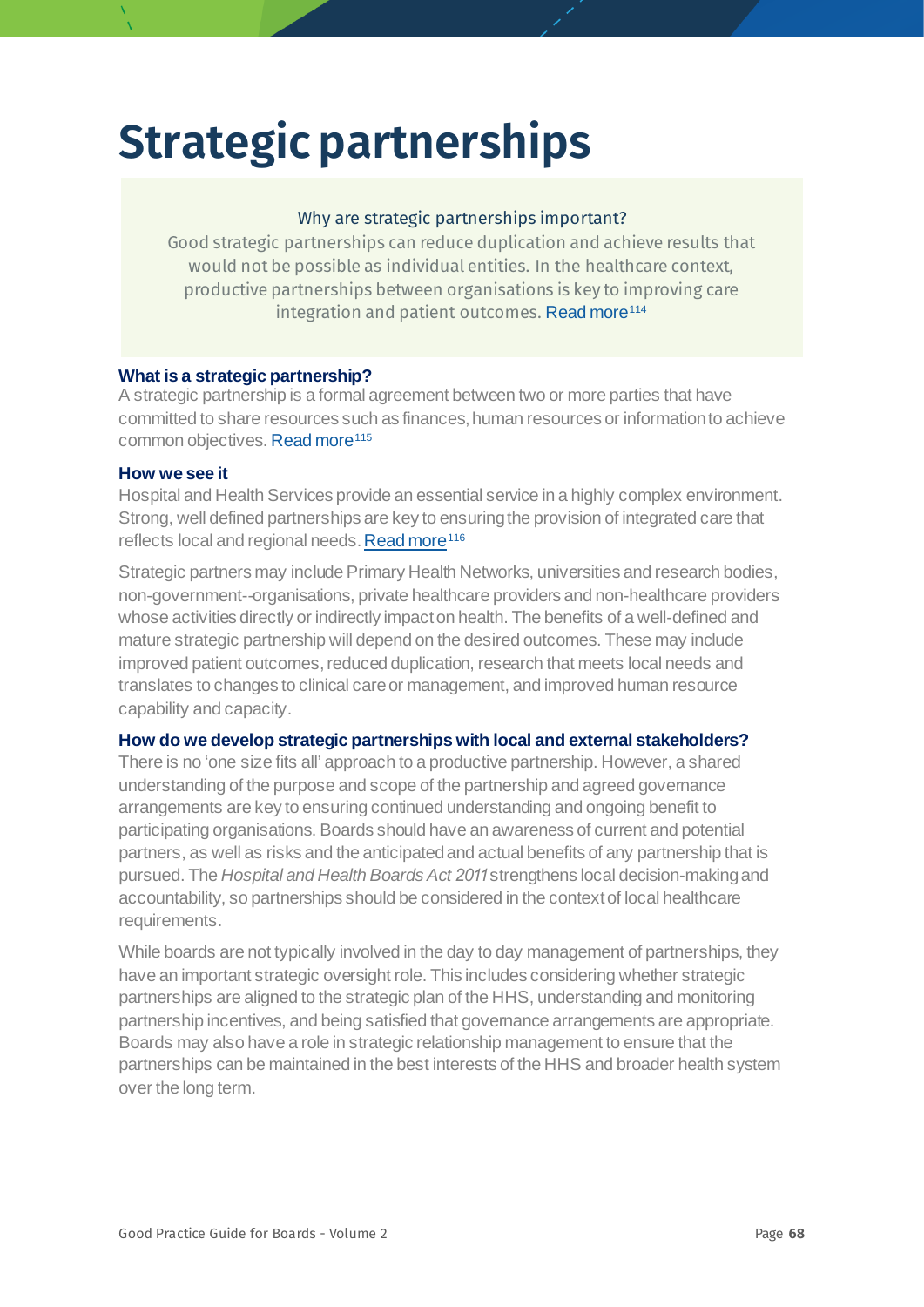*The Gold Coast Hospital and Health Service is the biggest employer in the region. Size gives us an opportunity to provide leadership to the whole Gold Coast with regards to employment. As a part of this, we have been working with the Gold Coast Council to hold breakfasts designed to link the community together and drive more opportunities for employment for people with disabilities. This is not engagement for the sake of it, it is used to drive positive change, and increase community ownership and links with the activities of the health service which results in mutual benefits. Ian Langdon, Chair, Gold Coast Hospital and Health Board*

*There are both challenges and benefits to strategic partnerships that the board must be aware of in its governance role. Boards should engage with strategic partners, develop Memoranda of Understanding for intersectoral collaborations where appropriate and be informed of any strategic or operational issues that may arise in a partnership through the Chief Executive and the executive management team. Lorraine Ferguson, Chair, Sunshine Coast Hospital and Health Service*

*Research partnerships can be beneficial for services by allowing for additional funding streams and acting as an attractor for high caliber clinicians with a research interest. If the balance is right, then research conducted by partners aligns with health service priorities and responding to the challenges unique to their location and communities and developing solutions to addressing issues. Scott Davis, Deputy Chair, Torres and Cape Hospital and Health Board*

#### **Improvement in action**

One of the major challenges to the CQHHS has been maintaining workforce stability and sustainability. We know that people who grow up in a region are more likely to stay in the region, yet Central Queenslanders who want to study medicine currently have to travel a long way from home to Brisbane or Townsville to do so. As a result of the close partnership already established with CQ Uni and University of Queensland, we are now working together to solve this issue and create a new medical program for rural, remote and regional Central Queenslanders. The new program will target local students, giving them the opportunity to apply for places on the medical program at locally-based universities and with the goal of ultimately practicing in CQHHS. This is a huge outcome for locals who were at a disadvantage based on their geographical location. 2022 will see the first intake of 30 students who will have the opportunity to enrol in a medical program that is closer to home, which will assist in keeping much needed skills in the region. This program has the ability to transform healthcare for Central Queenslanders. *Lisa Caffery, Deputy Chair, Central Queensland Hospital and Health Board*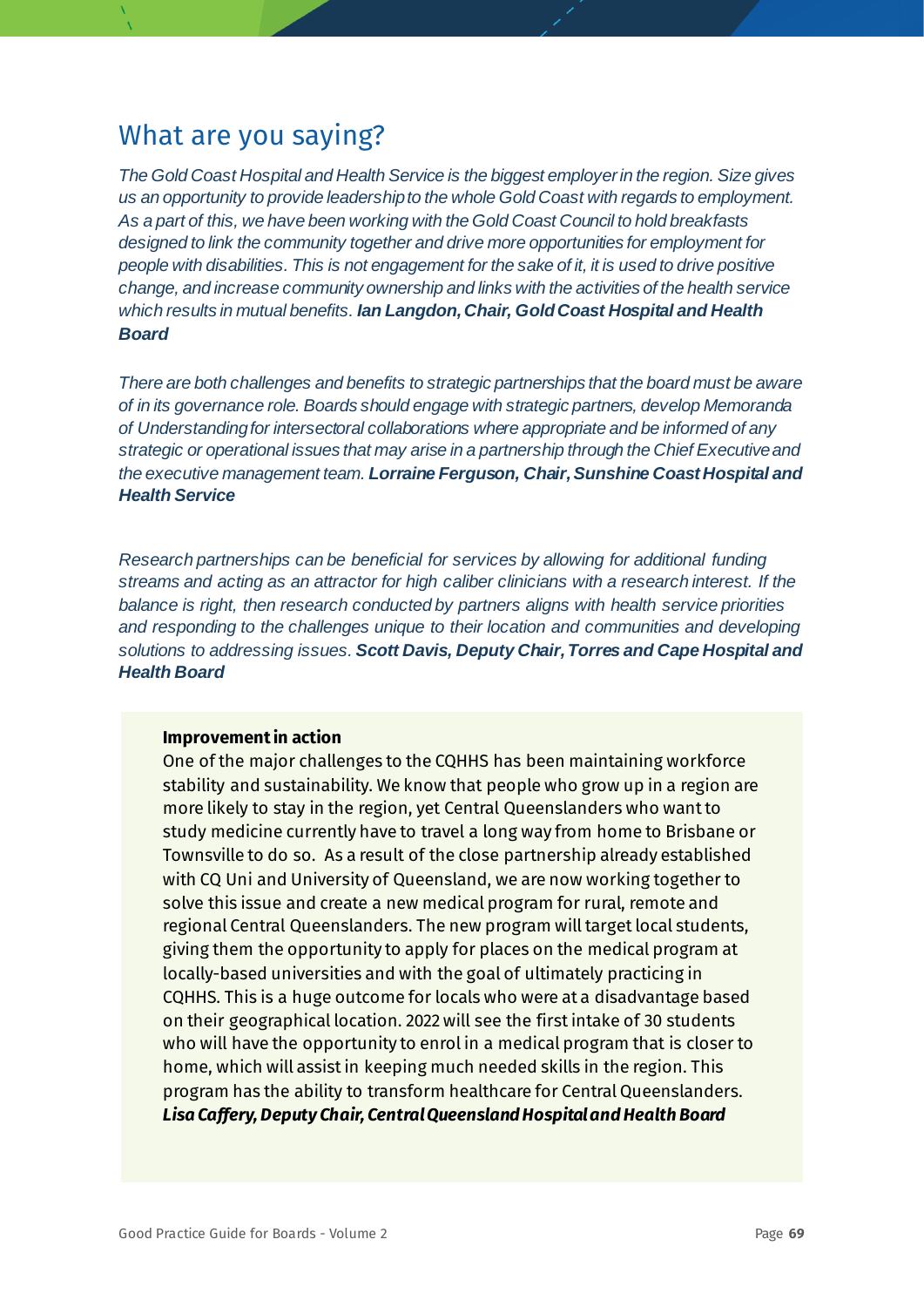#### **Additional Reading**

- [The challenge for academic health partnerships](https://www.mja.com.au/journal/2009/191/1/challenge-academic-health-partnerships)<sup>[117](#page-78-32)</sup>
- Making Industry [University partnerships work](https://www.sciencebusiness.net/sites/default/files/archive/Assets/94fe6d15-5432-4cf9-a656-633248e63541.pdf)<sup>[118](#page-78-33)</sup>

- What are the main strategic partnerships with your HHS?
- What is the role of the board in identifying, establishing and maintaining these partnerships?
- How does your board monitor the outcome of strategic partnerships?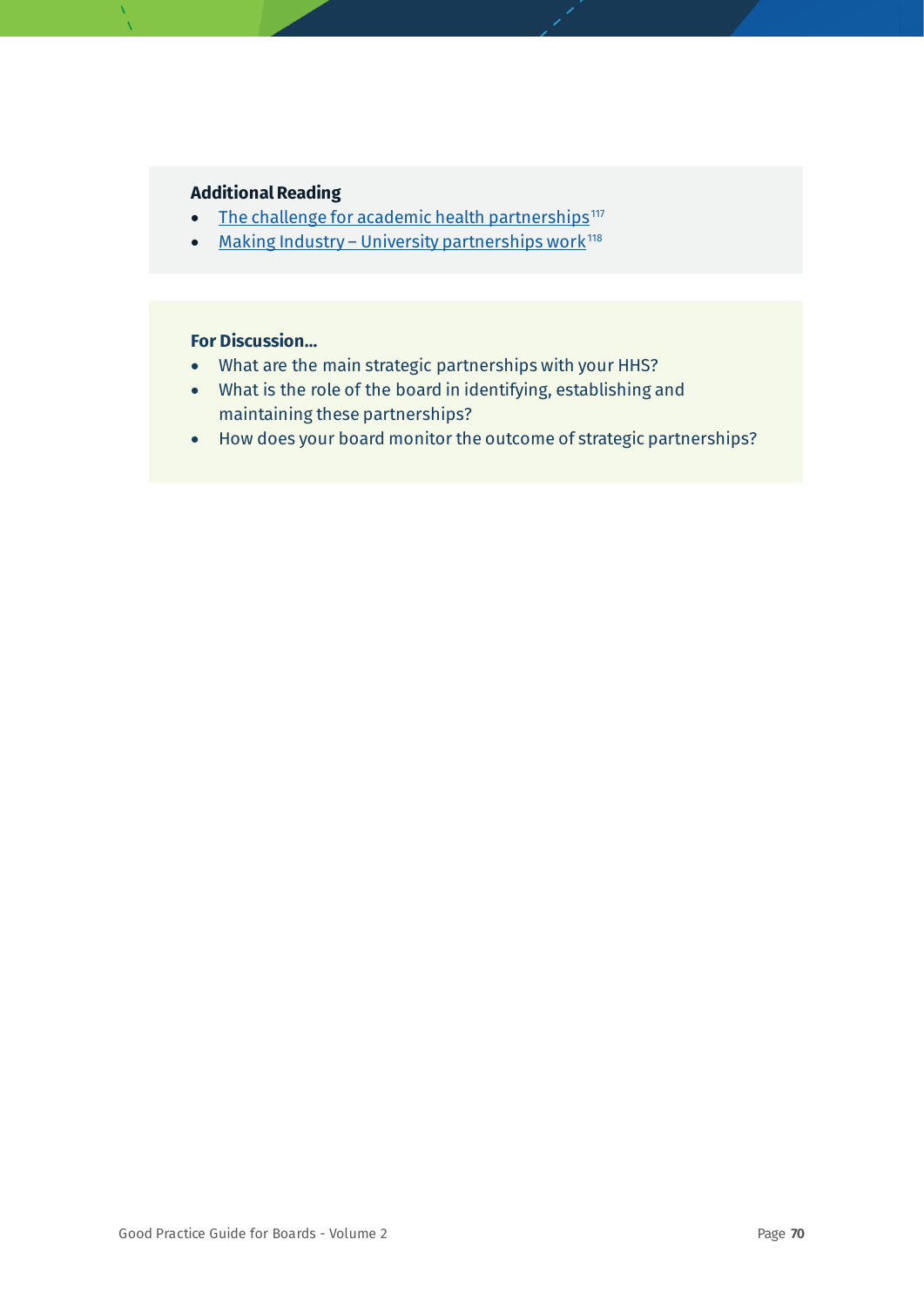#### **Sources and Additional Reading**

<sup>1</sup> Braithwaite J, Herkes J, Ludlow K, et al 2017, 'Association between organisational and workplace cultures, and patient outcomes: systematic review', *BMJ Open 2017*;7:e017708. doi: 10.1136/bmjopen-2017-017708

 $2$  Greg Medcraft 2016, 'Importance of corporate culture in improving governance and compliance', transcript, *Australian Securities and Investments Commission*.

<sup>3</sup> Stephen Klemash, Joe Dettmann PhD, 2019, 'Five ways to enhance board oversight of culture', https://www.ey.com/en\_gl/board-matters/five-ways-to-enhance-board-oversight-of-culture

<sup>4</sup> Nicholas J. Price 2018, 'The Importance of Corporate Culture for Good Governance', https://insights.diligent.com/corporate-governance/the-importance-of-corporate-culture-forgood-governance/

<sup>5</sup> Various Authors 2017, 'Managing Culture - A good practice guide, First Edition', https://www.iia.org.au/technical-resources/publications/managing-culture---a-good-practiceguide

<sup>6</sup> Australian Institute of Company Directors, Sydney, 2019, *Not-for-Profit Principle 10: Culture, Second Edition,*http://aicd.companydirectors.com.au/resources/not-for-profit-resources/notfor-profit-governance-principles/principle-10-culture

<sup>7</sup> Pontefract, D., 2017, 'If Culture Comes First, Performance Will Follow', https://www.forbes.com/sites/danpontefract/2017/05/25/if-culture-comes-first-performancewill-follow/#3ad5fb696e62

<sup>8</sup> Firth-Cozens, J. and Mowbray, D., 2001. Leadership and the quality of care. *BMJ Quality & Safety*, *10*(suppl 2).

<sup>9</sup> Kiel, G.C., Nicholson, G.J. and Tunny, J., 2012. *Directors at work: a practical guide for directors*. Thomson Reuters.

 $10$  Eckert, R., West, M., Altman, D., Steward, K. and Pasmore, B., 2014. Delivering a collective leadership strategy for health care. *London: Centre for Creative Leadership: The Kings Fund*.

11Australian Institute of Company Directors, 2018, 'How boards can help Australia recover from its trust crisis', https://aicd.companydirectors.com.au/advocacy/governance-leadershipcentre/practice-of-governance/how-boards-can-help-australia-recover-from-its-trust-crisis

 $12$  Ayeleke, R.O., Dunham, A., North, N. and Wallis, K., 2018. The Concept of Leadership in the Health Care Sector.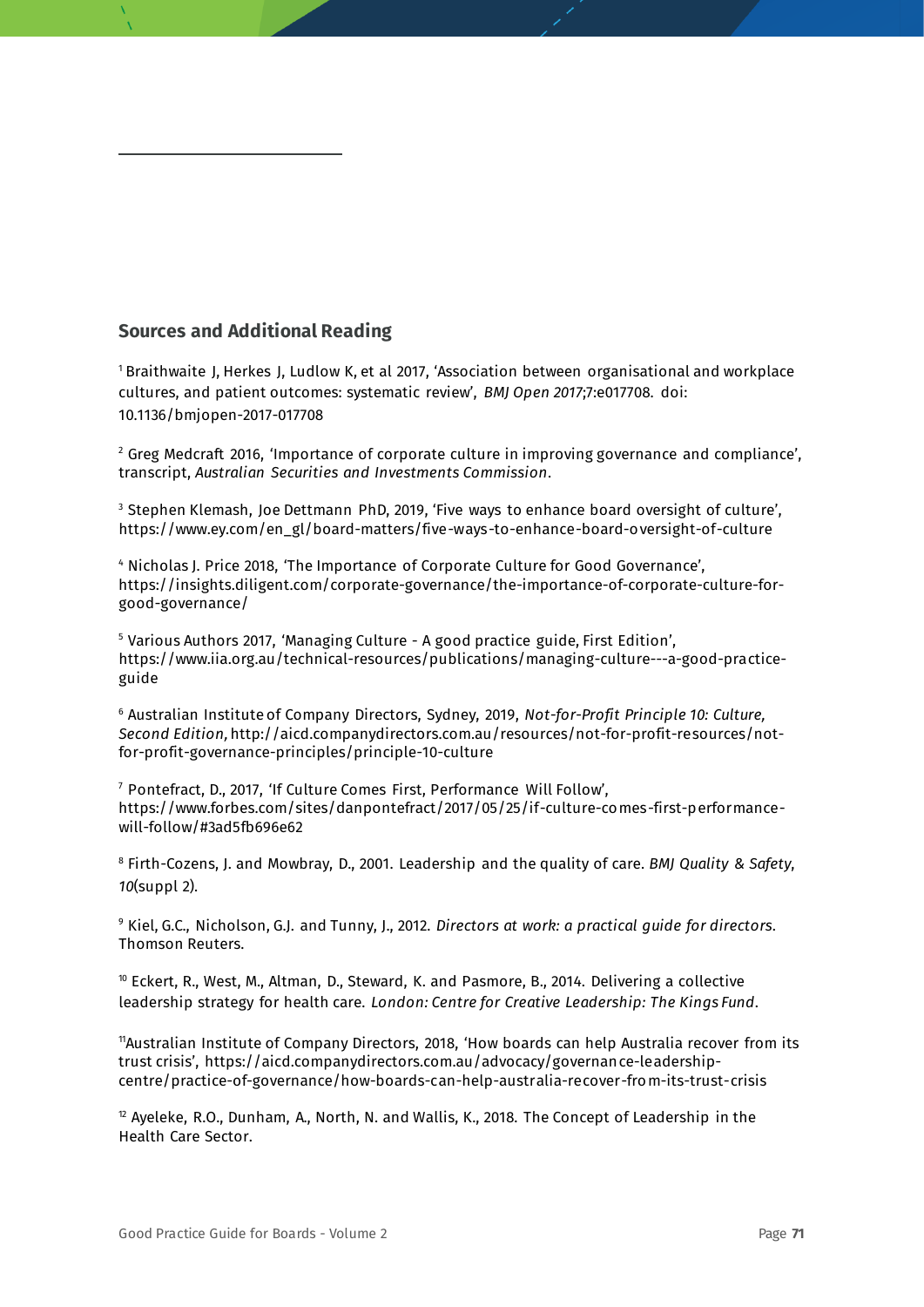$13$  West, M., Armit, K., Loewenthal, L., Eckert, R., West, T. and Lee, A., 2015. Leadership and leadership development in health care: the evidence base.

<sup>14</sup> Baldoni, J., 2011. 'How a Good Leader Reacts to a Crisis', *Harvard Business Review*.

<sup>15</sup> Jim McGowan AM, Dr Pradeep Philip and Professor Anne Tiernan, 2019, *Advice on Queensland Health's governance framework*, https://www.health.qld.gov.au/system-governance/strategicdirection/rapid-results-program/about-the-rapid-results-program/governanceframeworkadvice

<sup>16</sup> *Principles of Corporate Governance*, 2004, France, OECD Publications.

<sup>17</sup> Standards Australia International, 2003, *AS 8000-2003 Good Governance Principles,* Australia, SAI Global.

<sup>18</sup> Kiel, G.C., Nicholson, G.J. and Tunny, J., 2012. *Directors at work: a practical guide for directors*. Thomson Reuters.

<sup>19</sup> Brotherton, P., 2020, 'R. Roosevelt Thomas, Jr'*, Association for Talent Development,*  https://www.td.org/magazines/td-magazine/r-roosevelt-thomas-jr

<sup>20</sup> Reynolds, A., Lewis, D., 2014, *Teams Solve Problems Faster When They're More Cognitively Diverse*, https://hbr.org/2017/03/teams-solve-problems-faster-when-theyre-more-cognitivelydiverse

<sup>21</sup> Watermark Search International, 2018, *Cognitive Diversity Really Improves Quality of Decision Making, https://www.watermarksearch.com.au/blog/2018/03/cognitive-diversity-reallyimproves-quality-of-decision-making*

<sup>22</sup> ASX Corporate Governance Council Principles and Recommendations on Diversity, KPMG International, 2015.

<sup>23</sup> Emergenetics International, *The Emergenetics Profile reveals your brilliance - the way you prefer to think and behave, 2020, https://www.emergenetics.com/productsservices/assessments/emergenetics-profile/* 

<sup>24</sup> Watermark Search International, 2019, *Diversity on Boards - more than just the 30% club,*  https://www.watermarksearch.com.au/blog/2019/09/diversity-on-boards-more-than-just-the-30-percent-club

<sup>25</sup> Queensland Health, 2019, *Queensland Health Workforce Diversity and Inclusion Strategy 2017 to 2022,* https://www.health.qld.gov.au/system-governance/strategic-direction/plans/workforcediversity-inclusion-strategy

<sup>26</sup> Queensland Health, 2015, *Queensland Health Aboriginal and Torres Strait Islander Cultural Capability Framework 2010-2033,* The State of Queensland.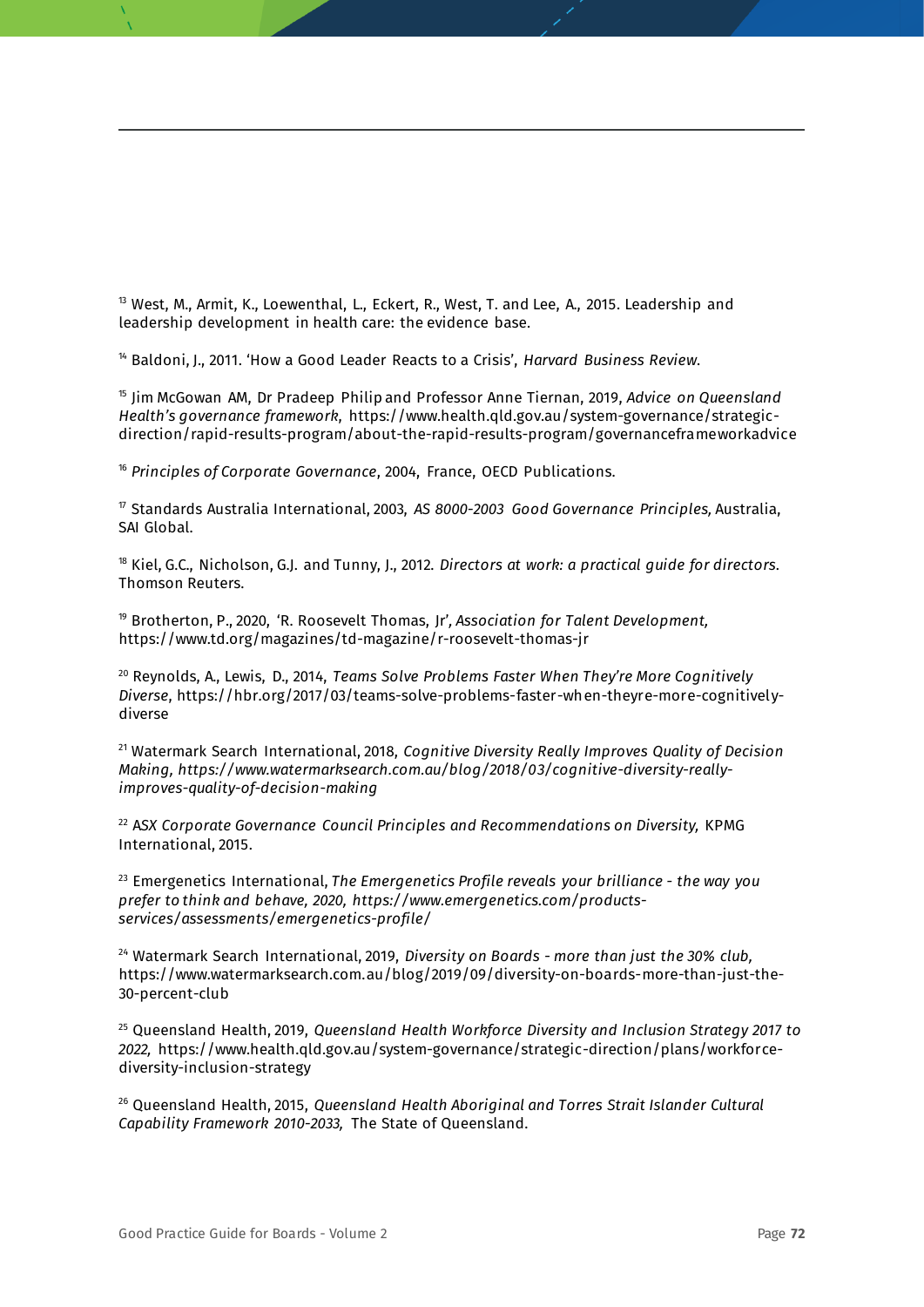<sup>27</sup> Harrison, R., et al, (2019) *What is the role of cultural competence in ethnic minority consumer engagement? An analysis in community healthcare,* BMC International Journal for Equity in Health.

<sup>28</sup> Harrison, R., Walton, M., Chauhan, A., Manias, E., Chitkara, U., Latanik, M. and Leone, D., 2019. What is the role of cultural competence in ethnic minority consumer engagement? An analysis in community healthcare. *International Journal for Equity in Health*.

 $29$  Bainbridge, R., McCalman, J., Clifford, A. and Tsey, K., 2015. Cultural competency in the delivery of health services for Indigenous people.

<sup>30</sup> Bennett, J., 2013. Training mental health professionals in cultural capability: sustainability of knowledge and skills. *International Journal of Culture and Mental Health.*

<sup>31</sup> Livingston, R., 2014, *What does it mean to be culturally competent?,* The Australian Children's Education and Care Quality Authority.

<sup>32</sup>Australian Institute of Company Directors, 2019, 'Strong board dynamics could increase effectiveness and influence', https://aicd.companydirectors.com.au/membership/companydirector-magazine/2019-back-editions/september/board-dynamics

<sup>33</sup> Cross, J 2019 *UK: Boardroom Dynamics,* ICSA The Chartered Governance Institute.

<sup>34</sup> Kakabadse, N., Kakabadse, A., Moore, P., Morais, F. and Goyal, R., 2017. Conflict and Tension in the Boardroom: How to manage disagreement to improve board dynamics.

<sup>35</sup> Mostyn, S. 2017, 'A board is like an orchestra'*,* Australian Institute of Company Directors, Sydney, Australia.

<sup>36</sup> ICSA The Chartered Governance Institute ICSA, 2020, *The Conflict and Tension in the Boardroom Report*, https://www.icsa.org.uk/knowledge/research/the-conflict-and-tension-in-theboardroom-report

<sup>37</sup> 'The CEO guide to boards, Executive briefing'*, 2016*, https://www.mckinsey.com/featuredinsights/leadership/the-ceo-guide-to-boards

<sup>38</sup> Murden, J. 2012 'The Board and the CEO Relationship', https://betterboards.net/relationships/the-board-and-the-ceo-relationship/

<sup>39</sup> Australian Institute of Company Directors, 2016, 'Performance review and appraisal of the CEO -Governance relations', https://aicd.companydirectors.com.au/~/media/cd2/resources/directorresources/director-tools/pdf/05446-3-8-mem-director-gr-review-appraisal-ceo\_a4-web.ashx

<sup>40</sup> Australian Institute of Company Directors, 2016, 'Relationship between the board and management- Governance relations', https://aicd.companydirectors.com.au/resources/director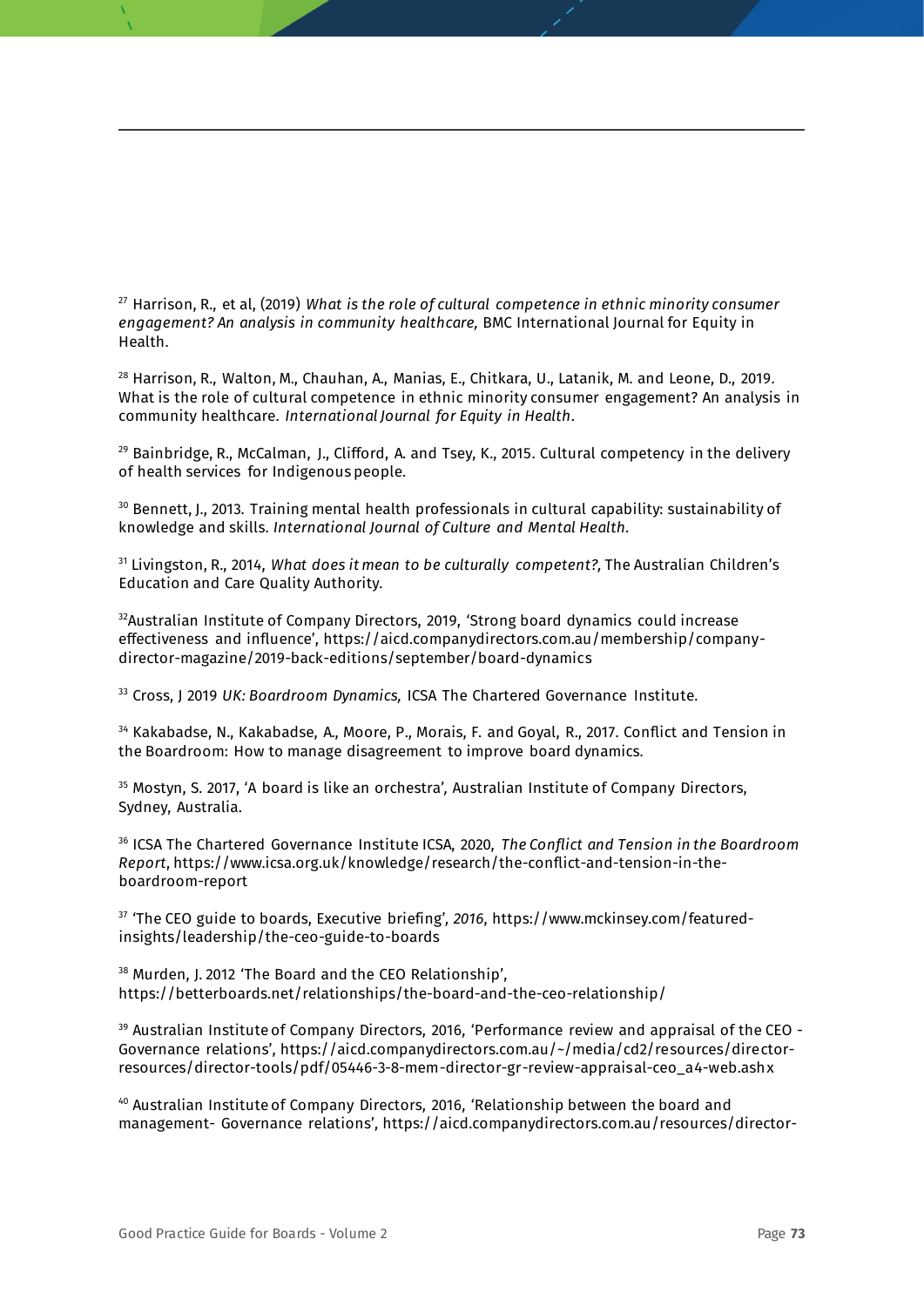tools/practical-tools-for-directors/governance-relations/relationship-between-the-board-andmanagement

<sup>41</sup> Australian Commission on Safety and Quality in Health Care, 2017*, National Model Clinical Governance Framework, C*ommonwealth of Australia.

<sup>42</sup> Australian Commission on Safety and Quality in Health Care, 2019, *Clinical Governance Standard, C*ommonwealth of Australia.

<sup>43</sup> Queensland Health, 2019, *Audit tools for National Safety and Quality Health Service Standards,*  The State of Queensland.

<sup>44</sup> Australian Commission on Safety and Quality in Health Care, 2019, *National Safety and Quality Health Service Standards, User Guide for Governing Bodies*, Commonwealth of Australia.

<sup>45</sup> Queensland Health, 2019, *Department-of-Health-Strategic-Plan-2019-2023,* The State of Queensland.

<sup>46</sup> Hall, J., 2013. Australian health care—the challenge of reform in a fragmented system. *Children*, *12*(23).

<sup>47</sup>*Joint Statement on Board Minutes,* Governance Institute of Australia, 2019.

<sup>48</sup> Australian Institute of Company Directors*,* 2017, *Key competencies for directors Board composition*, https://aicd.companydirectors.com.au/resources/director-tools/practical-toolsfor-directors/board-composition/key-competencies-for-directors

<sup>49</sup> Australian Institute of Company Directors*,* 2018, *Should your board be using in-camera sessions?,* https://aicd.companydirectors.com.au/membership/company-directormagazine/2018-back-editions/december/how-to

<sup>50</sup> Kiel, G.C., Nicholson, G.J. and Tunny, J., 2012. *Directors at work: a practical guide for directors*. Thomson Reuters.

<sup>51</sup> Chen, K.D. and Wu, A., 2016. *The structure of board committees*. Boston, MA: Harvard Business School.

<sup>52</sup> *Board Committees - Role of the board,* Australian Institute of Company Directors, 2016*.*

<sup>53</sup> Price, N.J, 2019 *Best Practices for Board Committees,* https://insights.diligent.com/boardcommittee/best-practices-for-board-committees/

<sup>54</sup> Thornton, G., 2018. Is the Role of Company Secretary Fit for the Future?. *AICD, "Role of the Company Secretary*.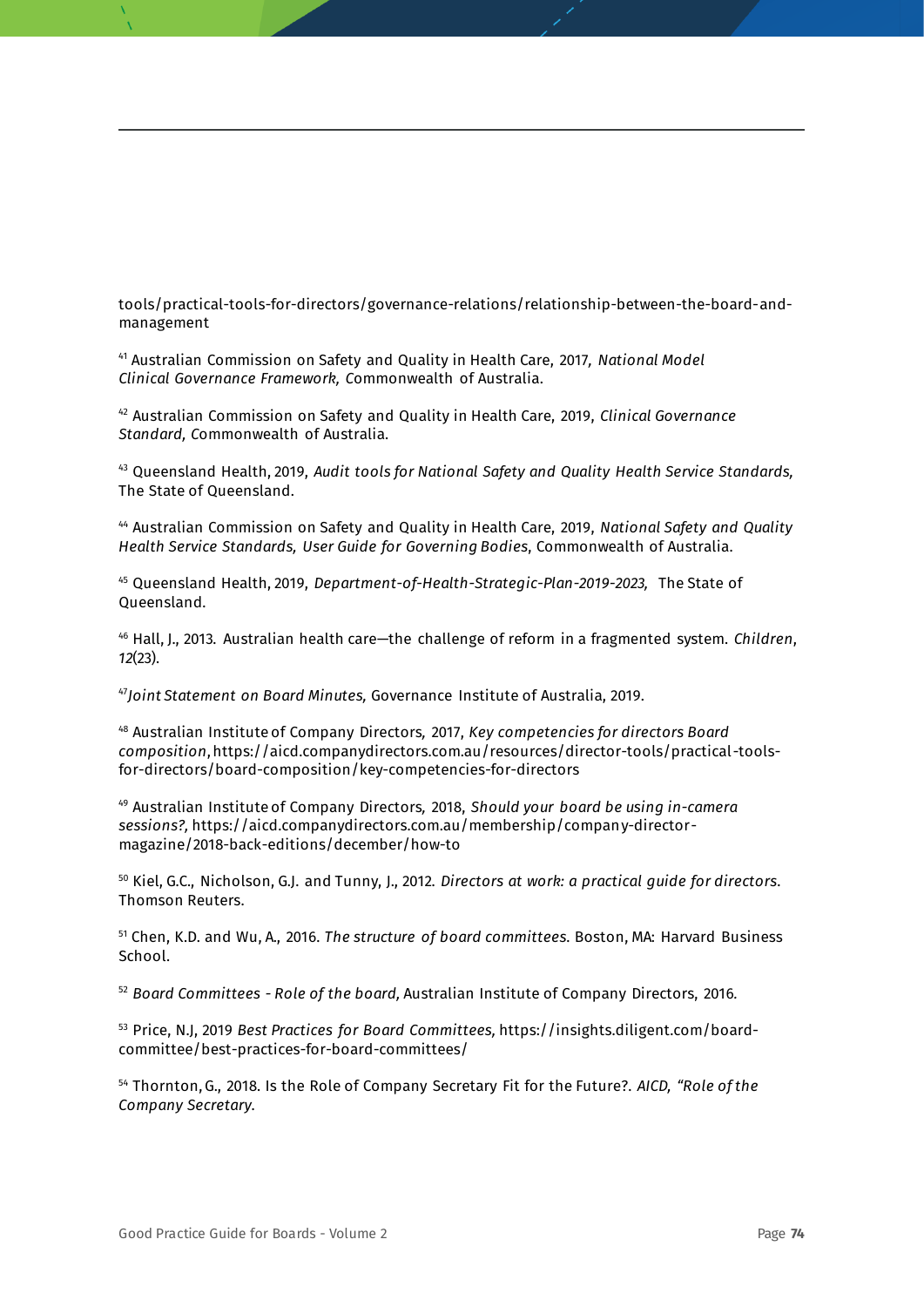<sup>55</sup> VISMA, 2020, *The Digital Habits of Highly Effective Boards,* https://admincontrol.com/thedigital-habits-of-highly-effective-boards/

<sup>56</sup> *2019 report: The future of the governance professional*, Governance Institute of Australia, 2019.

<sup>57</sup> *Improving board effectiveness Board performance,* Director Tools series, Australian Institute of Company Directors, 2016.

<sup>58</sup> Robertson, J., 2018*, Company Secretary: Influence, Impact and Integrity,* Australian Institute of Company Directors, Sydney, Australia.

<sup>59</sup> Good Governance Institute, 2016, *The Role of the Company Secretary in the NHS*, https://www.good-governance.org.uk/services/the-role-of-the-company-secretary-in-the-nhs/

<sup>60</sup> Martin, B.C., 2018. *Strategic Planning in Healthcare: An Introduction for Health Professionals*. Springer Publishing Company.

<sup>61</sup> Queensland Health, 2020, *Manage Government Performance*, [https://www.forgov.qld.gov.au/manage-government-performance#prepare-agency-plans](https://www.forgov.qld.gov.au/manage-government-performance#prepare-agency-plans-strategic-operational-and-specific-purpose-)[strategic-operational-and-specific-purpose-](https://www.forgov.qld.gov.au/manage-government-performance#prepare-agency-plans-strategic-operational-and-specific-purpose-)

<sup>62</sup> *Strategic plan development - Role of the board*, Directors tools series, Australian Institute of Company Directors, 2016.

<sup>63</sup> Martin, R.L., 2018 *The Board's Role in Strategy,* Harvard Business Review Press, https://hbr.org/2018/12/the-boards-role-in-strategy

<sup>64</sup> Martin, R.L., 2014, *The Big Lie of Strategic Planning*, Harvard Business Review Press, https://hbr.org/2014/01/the-big-lie-of-strategic-planning

<sup>65</sup> Queensland Health, 2019, *Department of Health Governance Framework July 2019*, The State of Queensland.

<sup>66</sup> Smith, P.C., Mossialos, E., Leatherman, S. and Papanicolas, I. eds., 2009. *Performance measurement for health system improvement: experiences, challenges and prospects*. Cambridge University Press.

<sup>67</sup> GSA Management Consulting, 2020, https://www.gsamc.com.au

<sup>68</sup> PwC, 2017, 'The importance of strong financial governance in the NHS', *Healthcare Financial Management Association,* https://www.hfma.org.uk/news/blogs/blog-post/the-importance-ofstrong-financial-governance-in-the-nhs

<sup>70</sup> The Australian Council on Healthcare Standards (ACHS), 2013, *Risk Management and Quality Improvement Handbook*, Sydney, Australia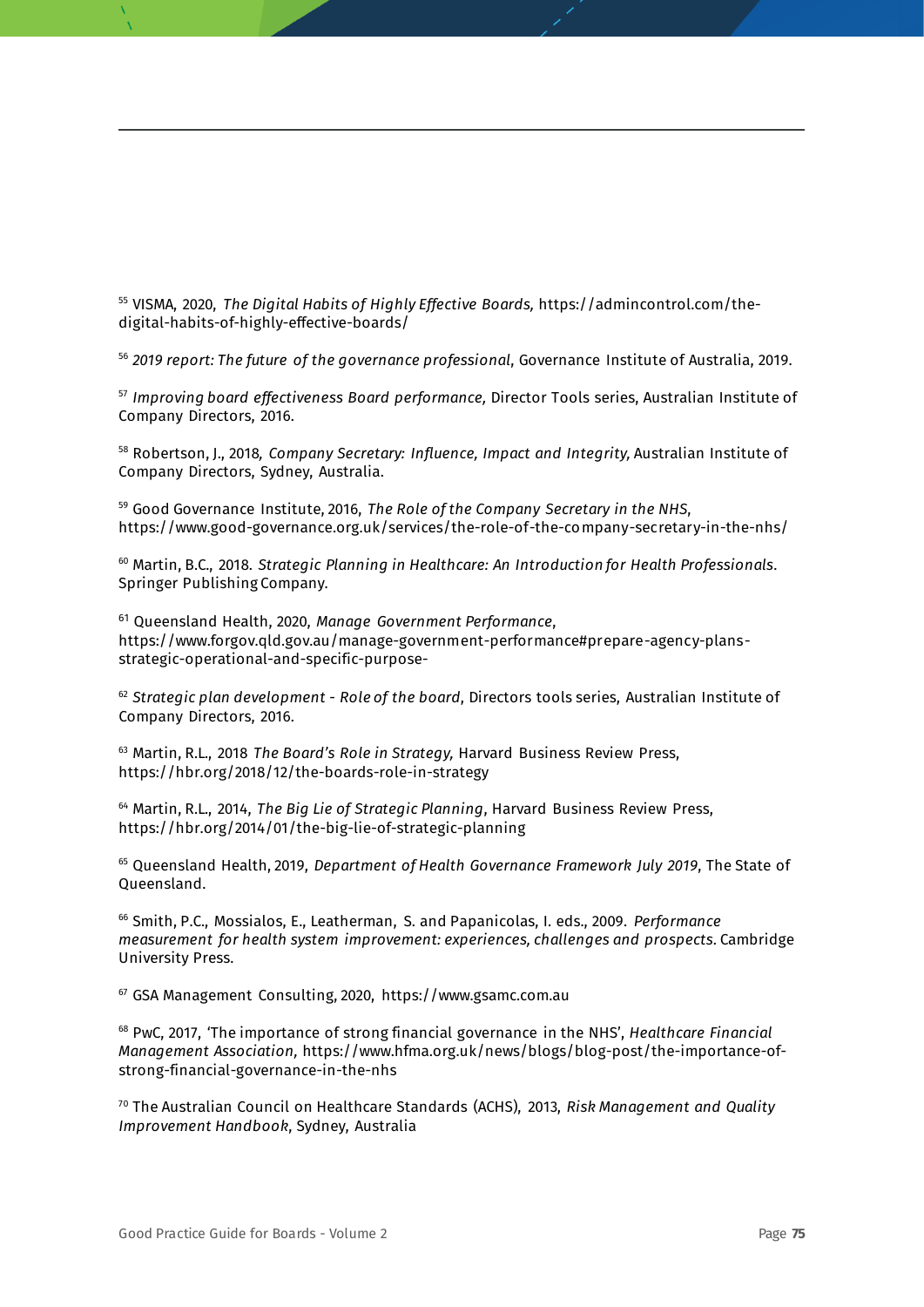<sup>71</sup> Catalyst, N.E.J.M., 2018. What Is Risk Management in Healthcare?. *NEJM Catalyst*.

<sup>72</sup> *Risk management for directory: A handbook,* 2016, Governance Institute of Australia, Sydney, Australia

<sup>73</sup> Deloitte Australia, 2013, *Exploring Strategic Risks,*  https://www2.deloitte.com/au/en/pages/risk/articles/exploring-strategic-risk.html

<sup>74</sup> Queensland Health, 2017, *Risk Management Policy QH-POL-070:2015,* The State of Queensland.

<sup>75</sup> *Board evaluation and director appraisal: Board performance,* 2016, Australian Institute of Company Directors, Sydney, Australia.

<sup>76</sup> *Global Board Evaluation Practices and Trends*, Corporate Secretaries International Association Limited, 2017.

<sup>77</sup> Australian Institute of Health and Welfare, 2014, *Australia's health 2014*. Australia's health series no. 14, Cat. no. AUS 178, Canberra, AIHW.

<sup>78</sup> Queensland Health, 2018, *Health and Wellbeing,*  https://www.queenslandplan.qld.gov.au/about/health-and-wellbeing.aspx

<sup>79</sup> Health and Wellbeing Queensland, 2020, *Prevention*, https://hw.qld.gov.au/ourapproach/prevention/

80 Millar, R., Mannion, R., Freeman, T. and Davies, H.T., 2013. Hospital board oversight of quality and patient safety: a narrative review and synthesis of recent empirical research. *The Milbank Quarterly*, *91*(4).

<sup>81</sup> Gaskill, A., 2018, 'The Skills Required for Preventative Healthcare', https://www.forbes.com/sites/adigaskell/2018/12/03/the-skills-required-for-preventativehealthcare/#b247ba87e815

 $82$  Puska, P., 2002. Successful prevention of non-communicable diseases: 25 year experiences with North Karelia Project in Finland. *Public health medicine*, *4*(1).

83 Dixon-Woods, M., Amalberti, R., Goodman, S., Bergman, B. and Glasziou, P., 2011. Problems and promises of innovation: why healthcare needs to rethink its love/hate relationship with the new. *BMJ quality & safety*, *20*(Suppl 1).

<sup>84</sup> Queensland Health, 2017, *Queensland Advancing Health Research 2026*, The State of Queensland.

<sup>85</sup> Tate, N. 2016, 'A director's guide to governing information technology and cybersecurity'*,*  Australian Institute of Company Directors, Sydney, Australia.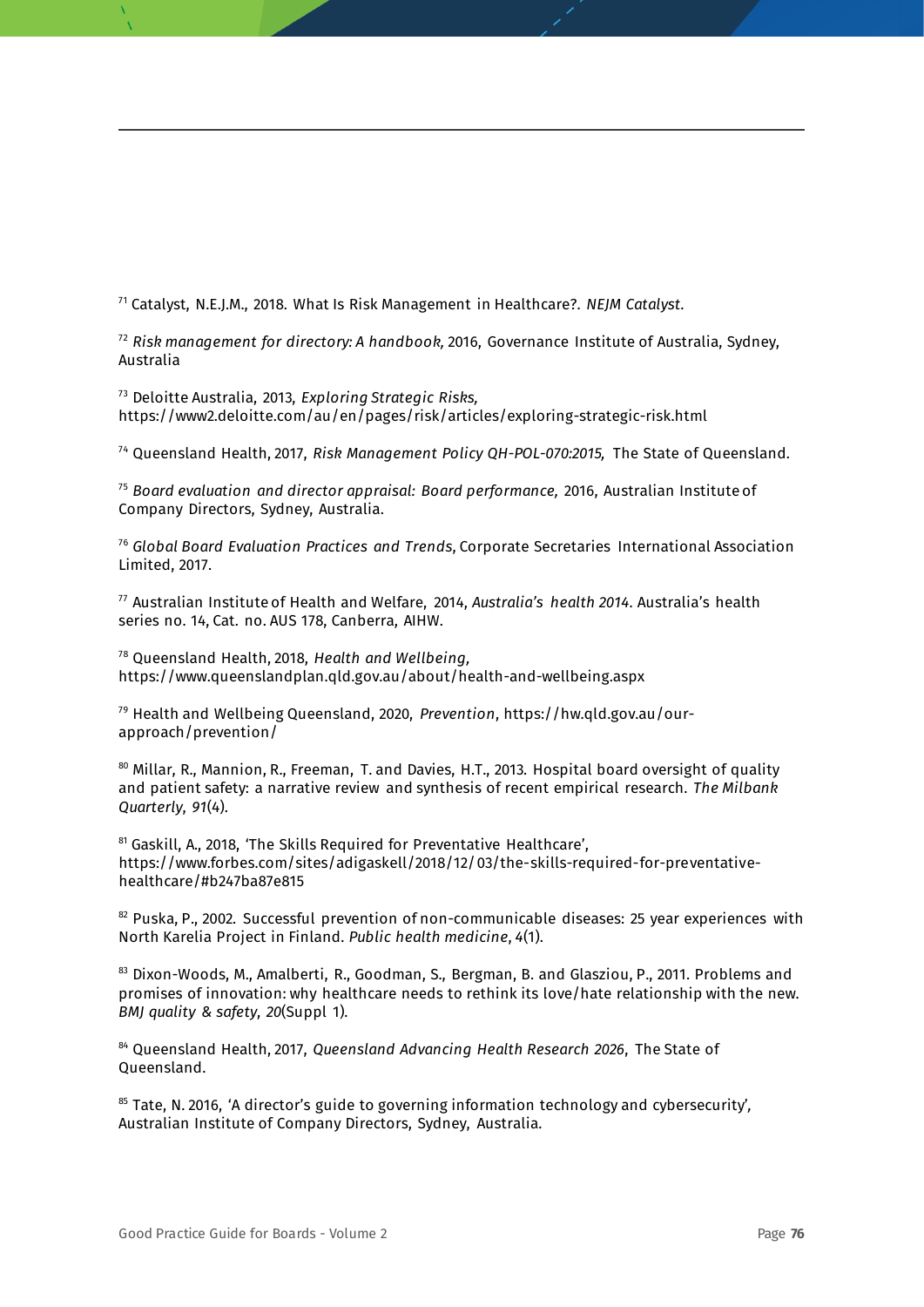<sup>86</sup> Governance Institute of Australia, *Good Governance Guide – Cybersecurity,*  https://www.governanceinstitute.com.au/resources/resource-centre/?Keywords=cybersecurity

<sup>87</sup> Bennett, S., 2015. 'Why information governance needs top-down leadership', *Governance Directions*, *67*(4).

<sup>88</sup> Department of the Premier and Cabinet, 2019, *Financial reporting requirements for Queensland Government agencies,* The State of Queensland.

<sup>89</sup> Department of the Premier and Cabinet, 2019, *Annual report requirements for Queensland Government agencies,* The State of Queensland.

<sup>90</sup> *What to consider before approving financial statements,* Director Tools series, Australian Institute of Company Directors, 2020.

<sup>91</sup> Queensland Government, 2020, *Code of Conduct for the Queensland public service,* https://www.forgov.qld.gov.au/code-conduct-queensland-public-service

 $92$  Queensland Integrity Commissioner, 2019, 'Identifying, Disclosing, and Managing Personal Interests: A Guide for Multi-Member Decision-Making Bodies', The State of Queensland.

<sup>93</sup> Department of the Premier and Cabinet, 2010, *Welcome Aboard: A guide for members of Government Boards, committees and statutory authorities,* The State of Queensland.

<sup>94</sup> Katz, D., 2014, *Boardroom confidentiality under focus,* Harvard Law School Forum on Corporate Governance, https://corpgov.law.harvard.edu/2014/01/23/boardroomconfidentiality-under-focus/

<sup>95</sup> Queensland Health, 2015, *Social media for official purpose, QH-IMP-422-1:2015,* The State of Queensland.

<sup>96</sup> Queensland Health, 2015, *Media relations, QH-IMP-423-1:2015,* The State of Queensland.

<sup>97</sup> McCarthy, S. Dr, 2013, *[Medical Engagement and NSW Whole of Hospital Program](https://www.health.nsw.gov.au/wohp/Documents/medical-engagement-summary.pdf)*, NSW Health, The State of New South Wales.

<sup>98</sup> Queensland Ombudsman, 2019, *What is a public interest disclosure,* https://www.ombudsman.qld.gov.au/improve-public-administration/public-interestdisclosures/what-is-a-public-interest-disclosure

<sup>99</sup> Queensland Ombudsman, 2020, *What are an agency's public interest disclosure obligations?*  https://www.ombudsman.qld.gov.au/improve-public-administration/public-interestdisclosures/what-are-an-agency-s-public-interest-disclosure-obligations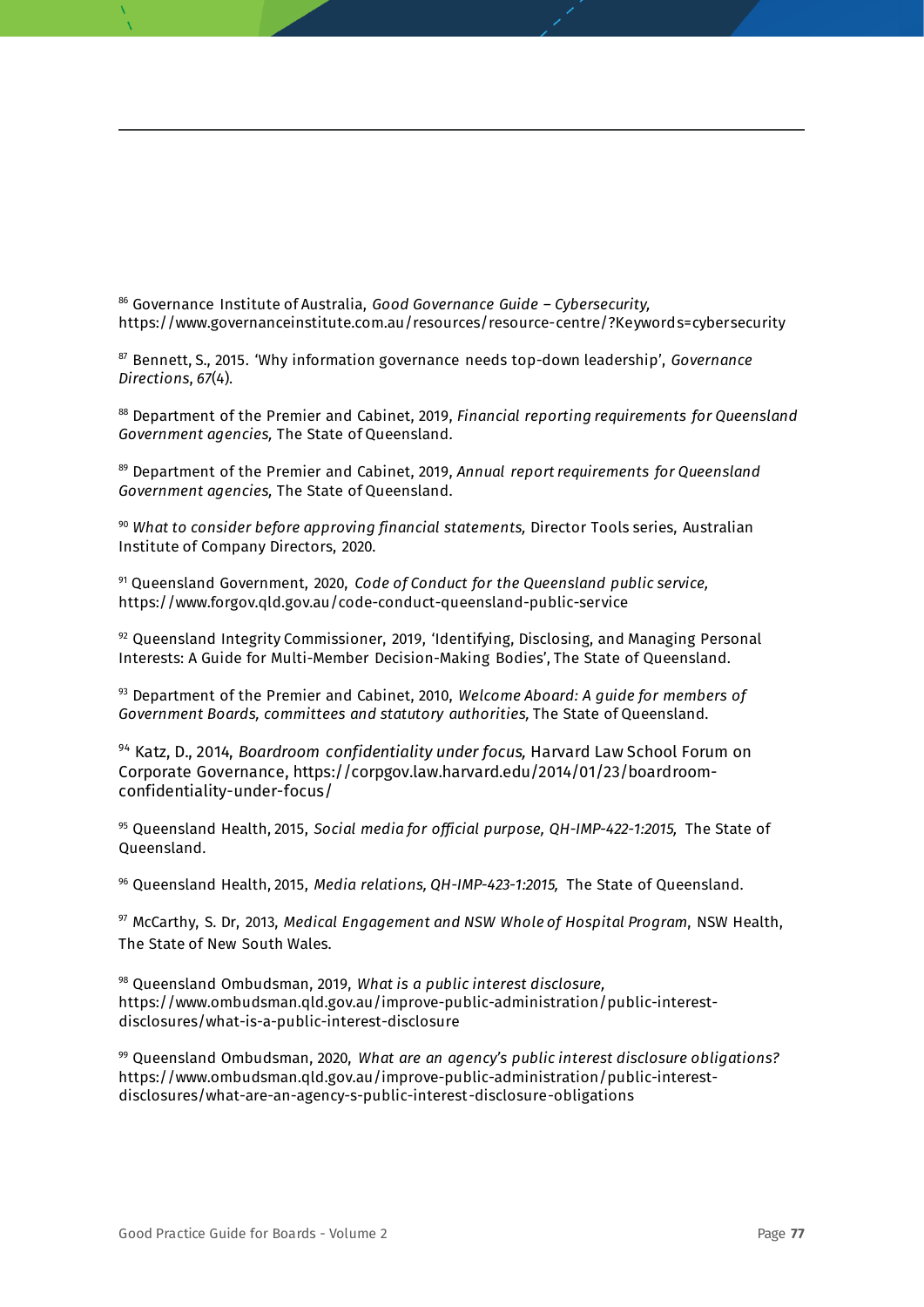<sup>100</sup> Queensland Ombudsman, 2020, *Public interest disclosure case studies,* https://www.ombudsman.qld.gov.au/improve-public-administration/public-interestdisclosures/public-interest-disclosure-resources/public-interest-disclosure-case-studies

 $101$  Deem, J., Hollander, R. and Brown, A.J., 2015. Subsidiarity in the Australian public sector: Finding pragmatism in the principle. *Australian Journal of Public Administration*, *74*(4).

<sup>102</sup> Queensland Health, 2019, *Delivering a High Performing Health System for Queenslanders*, The State of Queensland.

<sup>103</sup> Association for Community Health Improvement, 2020, *Community Health Assessment Toolkit,*  https://www.healthycommunities.org/resources/toolkit/files/community-engagement

<sup>104</sup> Australian Institute of Company Directors*,* 2019, *Fairness to customers a boardroom priority,*  https://aicd.companydirectors.com.au/advocacy/governance-leadership-centre/practice-ofgovernance/fairness-to-customers-a-boardroom-priority

<sup>105</sup> Health Consumers Queensland, 2017, *Consumer and Community Engagement Framework,* Brisbane.

<sup>106</sup> Queensland Health, 2020, *Register of Hospital Foundations*, https://www.health.qld.gov.au/system-governance/health-system/managing/statutoryagencies/foundations/register-of-hospital-foundations

<sup>107</sup> Queensland Health, 2016, *Resources for foundations, boards and committees,* https://www.health.qld.gov.au/system-governance/health-system/managing/statutoryagencies/foundations-resources

<sup>108</sup> The Kings Fund, 2012, 'Leadership and Engagement for Improvement in the NHS', UK.

109 Pannick, S., Sevdalis, N. and Athanasiou, T., 2016. Beyond clinical engagement: a pragmatic model for quality improvement interventions, aligning clinical and managerial priorities. *BMJ quality & safety*, *25*(9).

<sup>110</sup> Daly, J., Jackson, D., Mannix, J., Davidson, P.M. and Hutchinson, M., 2014. The importance of clinical leadership in the hospital setting. *Journal of Healthcare Leadership*.

<sup>111</sup> Kippist, L. and Fitzgerald, J.A., 2014. Professional identity: enabler or barrier to clinical engagement?. *Employment Relations Record*, 14(2).

 $112$  Bonias, M.D., Bartram, T. and Leggat, S., 2011. Benefits and barriers of clinical engagement: A qualitative study of perceptions of medical practitioners and human resource managers in three Victorian public hospitals.